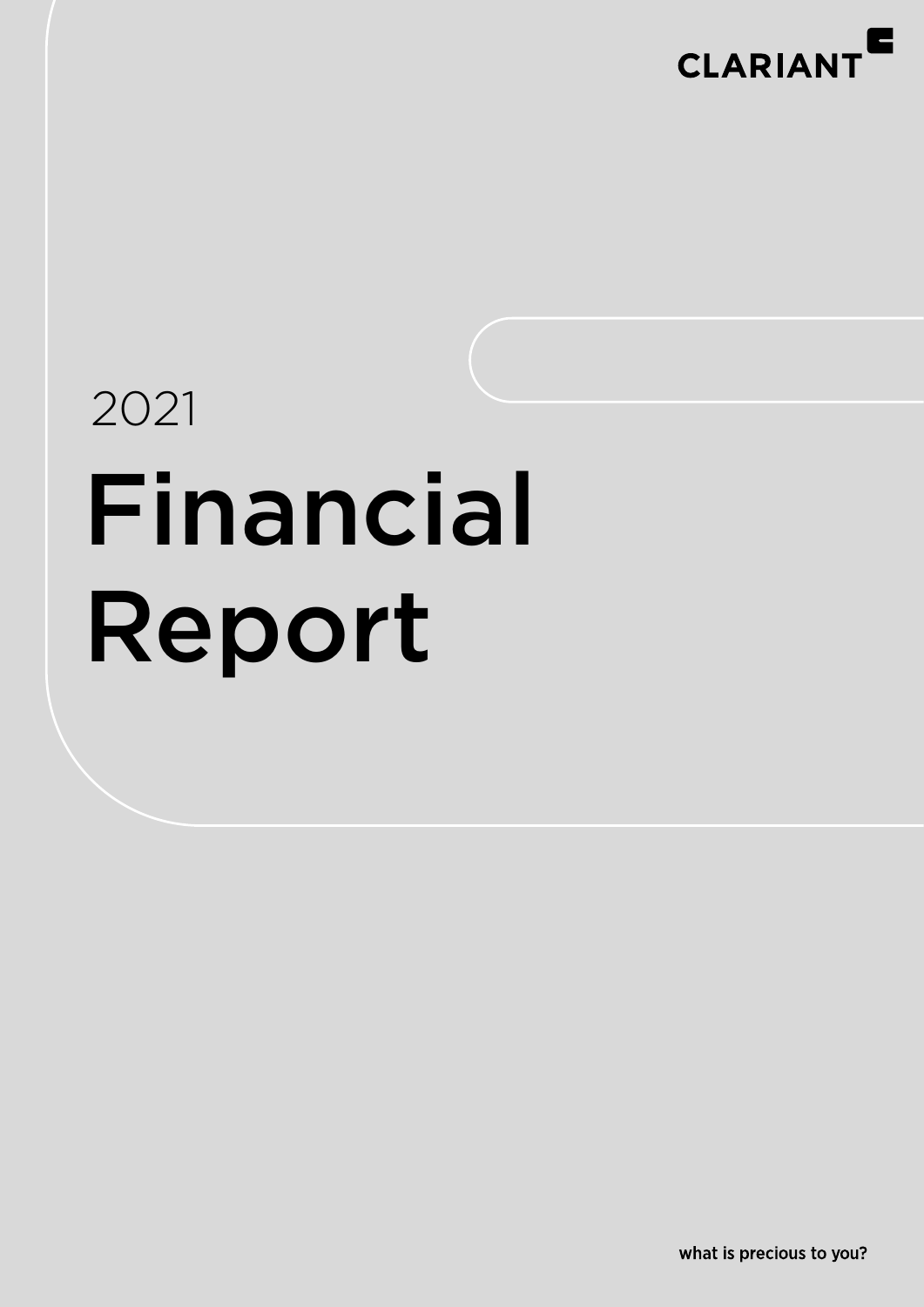Z

# Consolidated balance sheets

### Assets

| <b>CONSOLIDATED BALANCE SHEETS</b>           |                   |            |       |                       |       |                       |       |
|----------------------------------------------|-------------------|------------|-------|-----------------------|-------|-----------------------|-------|
| at 31 December 2021, 2020 and 1 January 2020 |                   | 31.12.2021 |       | 31.12.2020            |       | 01.01.2020            |       |
|                                              | Note <sup>1</sup> | in CHF m   | in %  | in CHF m              | in %  | in CHF m              | in %  |
|                                              |                   |            |       | Restated <sup>2</sup> |       | Restated <sup>2</sup> |       |
| <b>Assets</b>                                |                   |            |       |                       |       |                       |       |
| <b>Noncurrent assets</b>                     |                   |            |       |                       |       |                       |       |
| Property, plant, and equipment               | 5                 | 1790       |       | 1628                  |       | 1649                  |       |
| Right-of-use assets                          | $\overline{7}$    | 281        |       | 204                   |       | 219                   |       |
| Intangible assets                            | 6                 | 1 2 8 0    |       | 1 2 3 8               |       | 1351                  |       |
| Investments in associates and joint ventures | 8                 | 211        |       | 153                   |       | 248                   |       |
| <b>Financial assets</b>                      | 9                 | 198        |       | 202                   |       | 218                   |       |
| Prepaid pension assets                       | 20                | 76         |       | 57                    |       | 41                    |       |
| Deferred tax assets                          | 10                | 163        |       | 158                   |       | 234                   |       |
| <b>Total noncurrent assets</b>               |                   | 3999       | 56.8  | 3 6 4 0               | 52.5  | 3960                  | 49.6  |
| <b>Current assets</b>                        |                   |            |       |                       |       |                       |       |
| Inventories                                  | 11                | 691        |       | 534                   |       | 651                   |       |
| Trade receivables                            | 12                | 729        |       | 577                   |       | 680                   |       |
| Other current assets                         | 13                | 316        |       | 312                   |       | 337                   |       |
| Current income tax receivables               |                   | 48         |       | 67                    |       | 104                   |       |
| Short-term deposits                          | 14                | 12         |       | 267                   |       | 304                   |       |
| Cash and cash equivalents                    | 15                | 415        |       | 737                   |       | 638                   |       |
| <b>Total current assets</b>                  |                   | 2 2 1 1    | 31.4  | 2 4 9 4               | 36.0  | 2 7 14                | 34.0  |
| Assets held for sale                         | 25                | 828        | 11.8  | 798                   | 11.5  | 1305                  | 16.4  |
|                                              |                   |            |       |                       |       |                       |       |
| <b>Total assets</b>                          |                   | 7 0 38     | 100.0 | 6932                  | 100.0 | 7979                  | 100.0 |

<sup>1</sup> The notes form an integral part of the consolidated financial statements.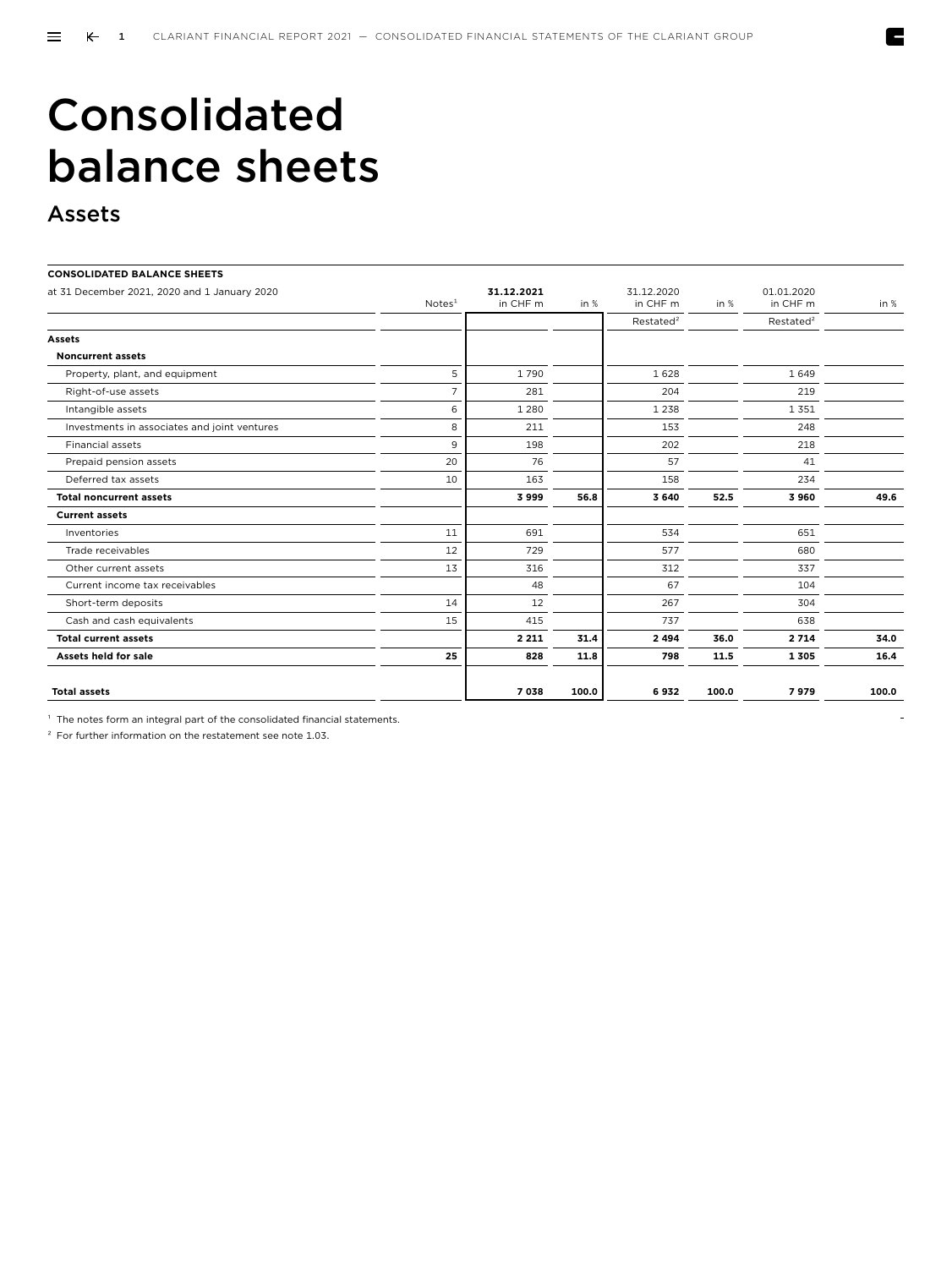E

## Consolidated balance sheets

### Equity and liabilities

| <b>CONSOLIDATED BALANCE SHEETS</b>                               |                   |                        |       |                        |       |                        |       |
|------------------------------------------------------------------|-------------------|------------------------|-------|------------------------|-------|------------------------|-------|
| at 31 December 2021, 2020 and 1 January 2020                     | Note <sup>1</sup> | 31.12.2021<br>in CHF m | in %  | 31.12.2020<br>in CHF m | in %  | 01.01.2020<br>in CHF m | in %  |
|                                                                  |                   |                        |       | Restated <sup>2</sup>  |       | Restated <sup>2</sup>  |       |
| <b>Equity and liabilities</b>                                    |                   |                        |       |                        |       |                        |       |
| <b>Equity</b>                                                    |                   |                        |       |                        |       |                        |       |
| Share capital                                                    | 17                | 996                    |       | 1 2 2 8                |       | 1 2 2 8                |       |
| Treasury shares (par value)                                      | 17                | $-8$                   |       | $-9$                   |       | $-10$                  |       |
| Other reserves                                                   |                   | $-1140$                |       | $-1100$                |       | $-431$                 |       |
| Retained earnings                                                |                   | 2 5 1 0                |       | 2 1 5 8                |       | 1728                   |       |
| Total capital and reserves attributable to Clariant shareholders |                   | 2 3 5 8                |       | 2 2 7 7                |       | 2515                   |       |
| Noncontrolling interests                                         |                   | 186                    |       | 139                    |       | 171                    |       |
| <b>Total equity</b>                                              |                   | 2 5 4 4                | 36.1  | 2 4 1 6                | 34.9  | 2686                   | 33.7  |
| <b>Liabilities</b>                                               |                   |                        |       |                        |       |                        |       |
| <b>Noncurrent liabilities</b>                                    |                   |                        |       |                        |       |                        |       |
| Financial debts                                                  | 18                | 958                    |       | 1424                   |       | 1485                   |       |
| Deferred tax liabilities                                         | 10                | 30                     |       | 24                     |       | 43                     |       |
| Retirement benefit obligations                                   | 20                | 593                    |       | 630                    |       | 673                    |       |
| Noncurrent lease liabilities                                     | $\overline{7}$    | 233                    |       | 159                    |       | 172                    |       |
| Other liabilities                                                | 22                | 58                     |       | 60                     |       | 68                     |       |
| Provision for noncurrent liabilities                             | 21                | 152                    |       | 197                    |       | 159                    |       |
| <b>Total noncurrent liabilities</b>                              |                   | 2024                   | 28.8  | 2 4 9 4                | 36.0  | 2 600                  | 32.6  |
| <b>Current liabilities</b>                                       |                   |                        |       |                        |       |                        |       |
| Trade payables and other liabilities                             | 22                | 985                    |       | 814                    |       | 875                    |       |
| <b>Financial debts</b>                                           | 23                | 709                    |       | 398                    |       | 587                    |       |
| Current income tax liabilities                                   |                   | 257                    |       | 262                    |       | 238                    |       |
| Current lease liabilities                                        | $\overline{7}$    | 49                     |       | 41                     |       | 45                     |       |
| Provision for current liabilities                                | 21                | 223                    |       | 244                    |       | 389                    |       |
| <b>Total current liabilities</b>                                 |                   | 2 2 2 3                | 31.6  | 1759                   | 25.4  | 2 1 3 4                | 26.8  |
| Liabilities directly associated with assets held for sale        | 25                | 247                    | 3.5   | 263                    | 3.7   | 559                    | 7.0   |
| <b>Total liabilities</b>                                         |                   | 4 4 9 4                | 63.9  | 4516                   | 65.1  | 5 2 9 3                | 66.3  |
| <b>Total equity and liabilities</b>                              |                   | 7038                   | 100.0 | 6932                   | 100.0 | 7979                   | 100.0 |

<sup>1</sup> The notes form an integral part of the consolidated financial statements.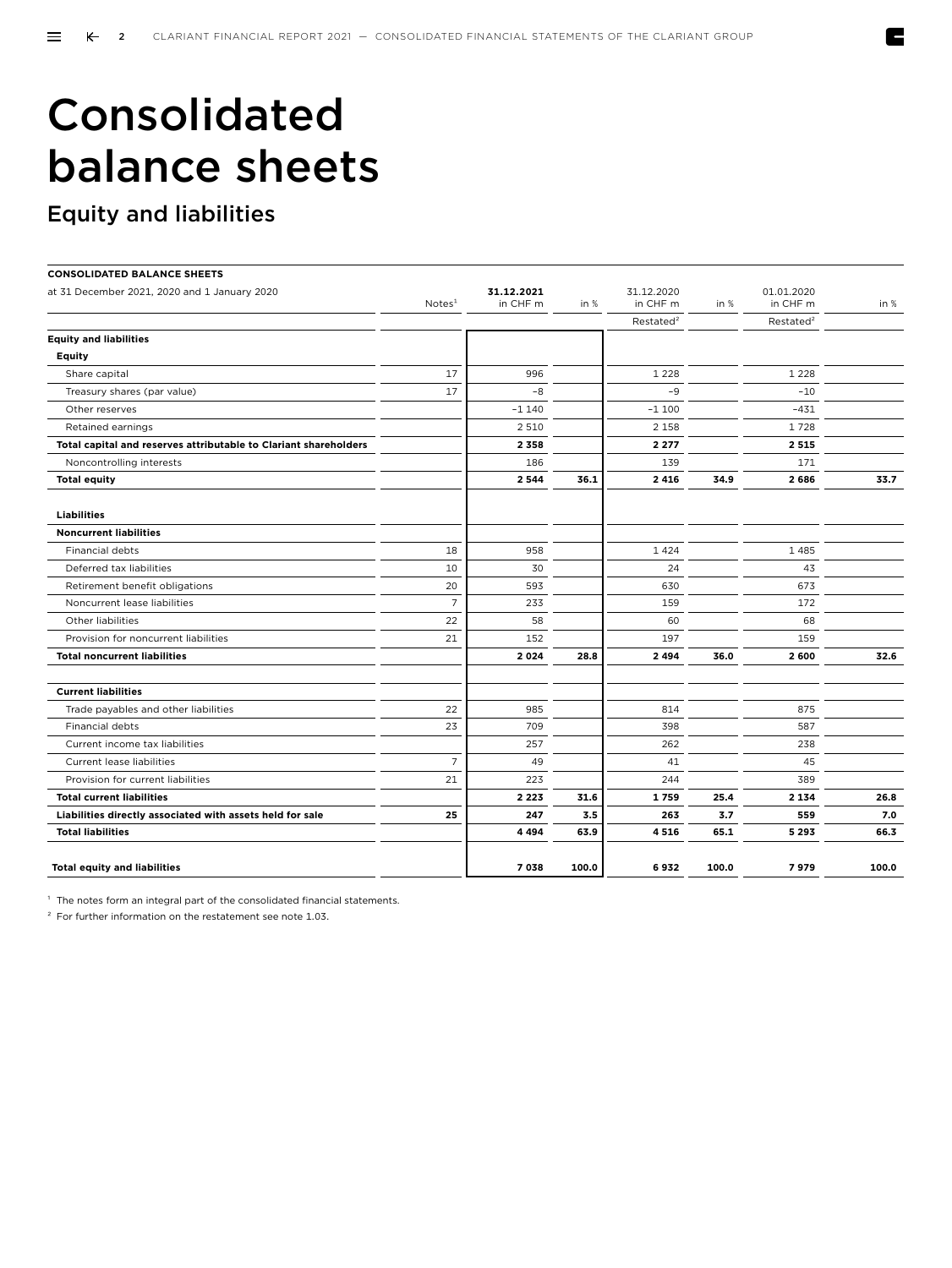### Consolidated income statements

| <b>CONSOLIDATED INCOME STATEMENTS</b>                                                   |                    |                |        |                       |       |
|-----------------------------------------------------------------------------------------|--------------------|----------------|--------|-----------------------|-------|
| for the years ended 31 December 2021 and 2020                                           |                    | 2021           |        | 2020                  |       |
|                                                                                         | Notes <sup>1</sup> | in CHF m       | in $%$ | in CHF m              | in %  |
|                                                                                         |                    |                |        | Restated <sup>2</sup> |       |
| Sales                                                                                   | 24                 | 4 3 7 2        | 100.0  | 3860                  | 100.0 |
| Costs of goods sold                                                                     |                    | $-3077$        |        | $-2687$               |       |
| <b>Gross profit</b>                                                                     |                    | 1 2 9 5        | 29.6   | 1 1 7 3               | 30.4  |
| Selling, general, and administrative costs                                              |                    | $-741$         |        | $-726$                |       |
| Research and development costs                                                          |                    | $-155$         |        | $-172$                |       |
| Income from associates and joint ventures                                               | 24                 | 41             |        | 42                    |       |
| <b>Operating income</b>                                                                 |                    | 440            | 10.1   | 317                   | 8.2   |
| Finance income                                                                          | 29                 | 24             |        | 15                    |       |
| Finance costs                                                                           | 29                 | $-70$          |        | $-101$                |       |
| Income before taxes                                                                     |                    | 394            | 9.0    | 231                   | 6.0   |
| Taxes                                                                                   |                    | $-102$         |        | $-101$                |       |
| Net result from continuing operations                                                   | 10                 | 292            | 6.7    | 130                   | 3.4   |
| Attributable to:                                                                        |                    |                |        |                       |       |
| Shareholders of Clariant Ltd                                                            |                    | 267            |        | 106                   |       |
| Noncontrolling interests                                                                |                    | 25             |        | 24                    |       |
|                                                                                         |                    |                |        |                       |       |
| Net result from discontinued operations                                                 | 25                 | 81             |        | 695                   |       |
| Attributable to:                                                                        |                    |                |        |                       |       |
| Shareholders of Clariant Ltd                                                            |                    | 77             |        | 678                   |       |
| Noncontrolling interests                                                                |                    | $\overline{4}$ |        | 17                    |       |
|                                                                                         |                    |                |        | 825                   |       |
| Net result<br>Attributable to:                                                          |                    | 373            |        |                       |       |
| Shareholders of Clariant Ltd                                                            |                    | 344            |        | 784                   |       |
| Noncontrolling interests                                                                |                    | 29             |        | 41                    |       |
|                                                                                         |                    |                |        |                       |       |
| Basic earnings per share attributable to the shareholders of Clariant Ltd (CHF/share)   |                    |                |        |                       |       |
| Continuing operations                                                                   | 30                 | 0.81           |        | 0.32                  |       |
| Discontinued operations                                                                 | 30                 | 0.23           |        | 2.06                  |       |
| <b>Total</b>                                                                            |                    | 1.04           |        | 2.38                  |       |
|                                                                                         |                    |                |        |                       |       |
| Diluted earnings per share attributable to the shareholders of Clariant Ltd (CHF/share) |                    |                |        |                       |       |
| Continuing operations                                                                   | 30                 | 0.81           |        | 0.32                  |       |
| Discontinued operations                                                                 | 30                 | 0.23           |        | 2.05                  |       |
| <b>Total</b>                                                                            |                    | 1.04           |        | 2.37                  |       |

<sup>1</sup> The notes form an integral part of the consolidated financial statements.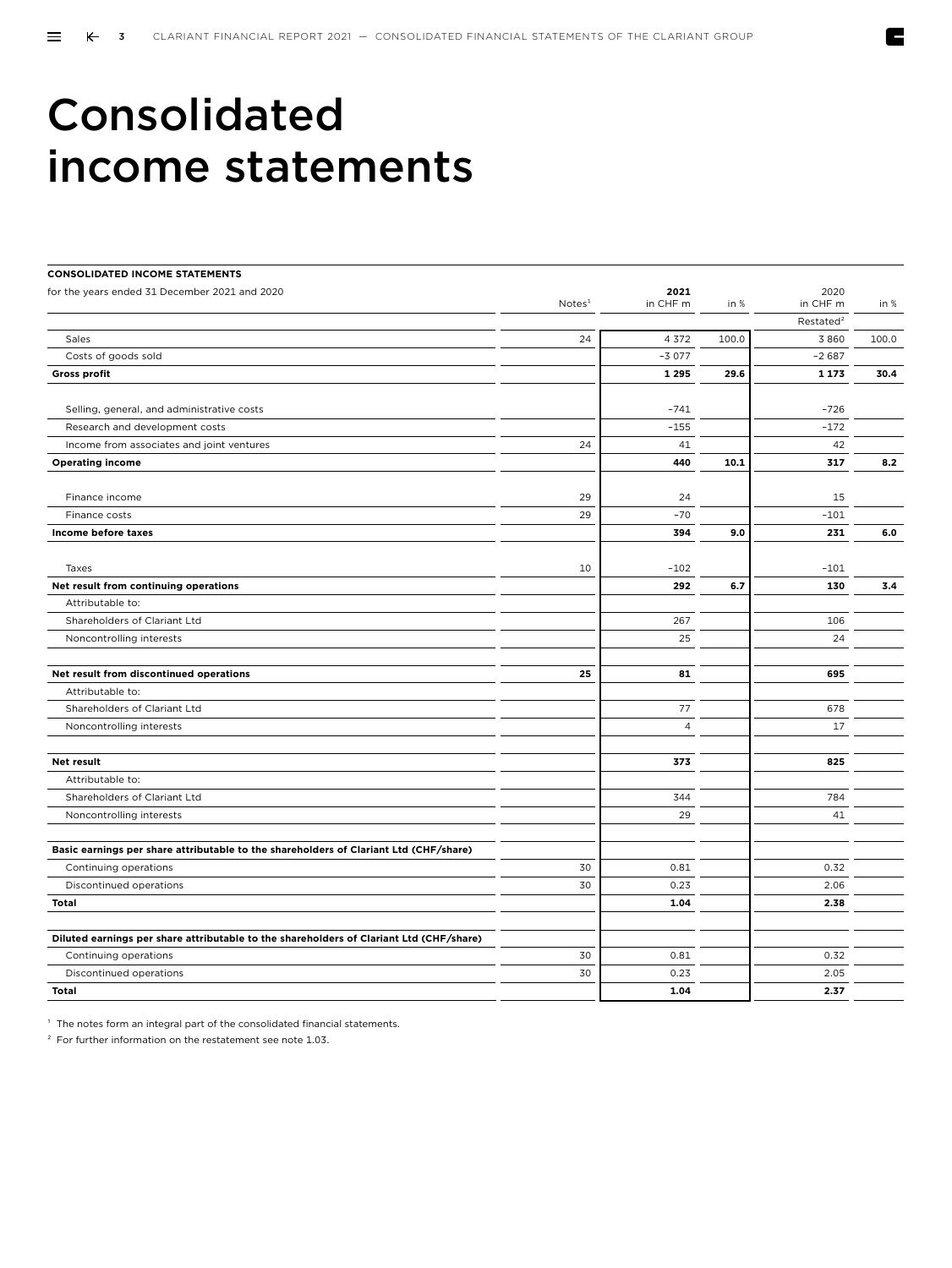Z

### Consolidated statements of comprehensive income

| <b>CONSOLIDATED STATEMENTS OF COMPREHENSIVE INCOME</b>                                                                   |                    |                |                          |
|--------------------------------------------------------------------------------------------------------------------------|--------------------|----------------|--------------------------|
| for the years ended 31 December 2021 and 2020                                                                            |                    | 2021           | 2020                     |
|                                                                                                                          | Notes <sup>1</sup> | in CHF m       | in CHF m                 |
|                                                                                                                          |                    |                | Restated <sup>2</sup>    |
| <b>Net Result</b>                                                                                                        |                    | 373            | 825                      |
| Other comprehensive result                                                                                               |                    |                |                          |
| Remeasurements:                                                                                                          |                    |                |                          |
| Actuarial gain/loss on retirement benefit obligations                                                                    | 20                 | 28             | $-38$                    |
| Return on retirement benefit plan assets, excluding amount included in interest expense                                  | 20                 | 152            | 124                      |
| Limitation on recognition of net pension assets                                                                          | 20                 | $-166$         | $\overline{\phantom{0}}$ |
| Fair value adjustment on financial assets                                                                                | 9                  | $\overline{2}$ | $-10$                    |
| Total items that will not be reclassified subsequently to the income statement, gross                                    |                    | 16             | 76                       |
| Deferred tax effect                                                                                                      | 10                 | $-7$           | $-17$                    |
| Total items that will not be reclassified subsequently to the income statement, net                                      |                    | 9              | 59                       |
| Net investment hedge                                                                                                     | 31                 | 22             | 26                       |
| Cash flow hedge                                                                                                          |                    | ۳              | $-1$                     |
| Currency translation differences                                                                                         |                    | $-57$          | $-275$                   |
| Share in other comprehensive income of associates and joint ventures                                                     | 8                  | $\overline{2}$ | $\mathbf{1}$             |
| Effect of the reclassification of foreign exchange differences<br>on previously held net investments in foreign entities |                    | -4             | 130                      |
| Total items that may be reclassified subsequently to the income statement, gross                                         |                    | $-37$          | $-119$                   |
| Deferred tax effect                                                                                                      |                    |                |                          |
| Total items that may be reclassified subsequently to the income statement, net                                           |                    | $-37$          | $-119$                   |
| Other comprehensive result for the period, net of tax                                                                    |                    | -28            | -60                      |
|                                                                                                                          |                    |                |                          |
| Total comprehensive result for the period                                                                                |                    | 345            | 765                      |
|                                                                                                                          |                    |                |                          |
| Attributable to:                                                                                                         |                    |                |                          |
| Shareholders of Clariant Ltd                                                                                             |                    | 315            | 741                      |
| Noncontrolling interests                                                                                                 |                    | 30             | 24                       |
| Total comprehensive result for the period                                                                                |                    | 345            | 765                      |
|                                                                                                                          |                    |                |                          |
| Total comprehensive result attributable to shareholders of Clariant Ltd arising from:                                    |                    |                |                          |
| Continuing operations                                                                                                    |                    | 218            | $-13$                    |
| Discontinued operations                                                                                                  |                    | 97             | 754                      |
| Total comprehensive result attributable to shareholders of Clariant Ltd                                                  |                    | 315            | 741                      |
|                                                                                                                          |                    |                |                          |

<sup>1</sup> The notes form an integral part of the consolidated financial statements.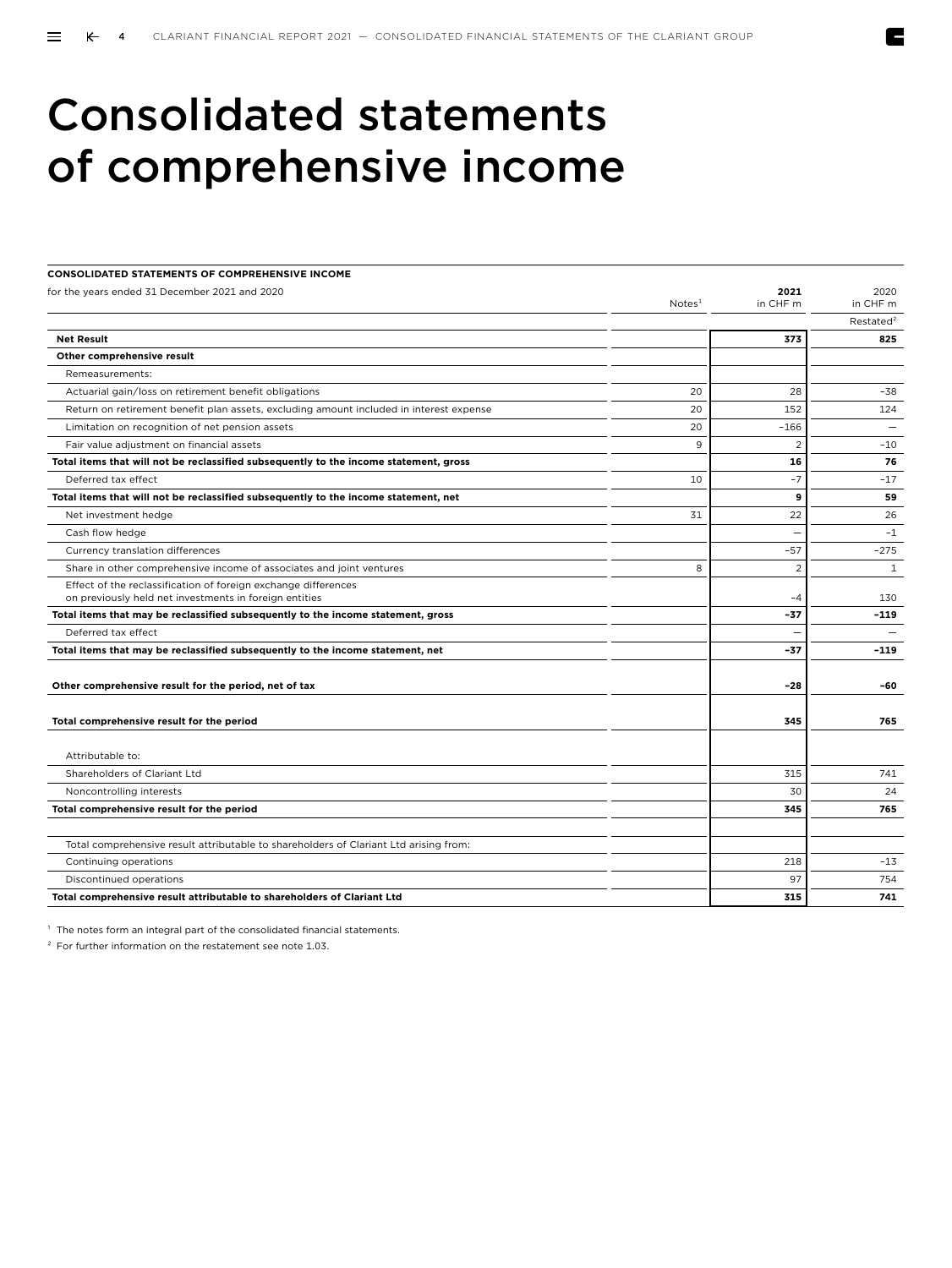## Consolidated statements of changes in equity

#### **CONSOLIDATED STATEMENTS OF CHANGES IN EQUITY** in CHF m

at 31 December 2021 and 2020

| Total<br>share<br>capital | Treasury<br>shares<br>(par value) | Share<br>premium<br>reserves | Hedging<br>reserves | Cumulative<br>translation<br>reserves | Total other<br>reserves  | Retained<br>earnings | Total<br>attribut-<br>able<br>to equity<br>holders | Non-<br>controlling<br>interests | Total<br>equity          |
|---------------------------|-----------------------------------|------------------------------|---------------------|---------------------------------------|--------------------------|----------------------|----------------------------------------------------|----------------------------------|--------------------------|
| 1 2 2 8                   | $-10$                             | 825                          | 2                   | $-1258$                               | $-431$                   | 1719                 | 2 5 0 6                                            | 171                              | 2677                     |
|                           |                                   |                              |                     |                                       |                          | 9                    | 9                                                  |                                  | 9                        |
| 1 2 2 8                   | $-10$                             | 825                          | $\mathbf{2}$        | $-1.258$                              | $-431$                   | 1728                 | 2 5 1 5                                            | 171                              | 2686                     |
|                           |                                   |                              |                     |                                       | $\overline{\phantom{0}}$ | 784                  | 784                                                | 41                               | 825                      |
|                           |                                   |                              | $-1$                |                                       | $-1$                     |                      | $-1$                                               |                                  | $-1$                     |
|                           |                                   |                              |                     | 26                                    | 26                       |                      | 26                                                 |                                  | 26                       |
|                           |                                   |                              |                     |                                       |                          |                      |                                                    |                                  |                          |
|                           |                                   |                              |                     |                                       |                          | $-38$                | $-38$                                              |                                  | $-38$                    |
|                           |                                   |                              |                     |                                       |                          | 124                  | 124                                                |                                  | 124                      |
|                           |                                   |                              |                     |                                       |                          | $-18$                | $-18$                                              |                                  | $-18$                    |
|                           |                                   |                              |                     | $-258$                                | $-258$                   |                      | $-258$                                             | $-17$                            | $-275$                   |
|                           |                                   |                              |                     |                                       | $\overline{\phantom{0}}$ | $-9$                 | $-9$                                               |                                  | $-9$                     |
|                           |                                   |                              |                     |                                       |                          | $\mathbf{1}$         | $\mathbf{1}$                                       |                                  | $\mathbf{1}$             |
|                           |                                   |                              |                     | 130                                   | 130                      |                      | 130                                                |                                  | 130                      |
|                           |                                   |                              | $-1$                | $-102$                                | $-103$                   | 844                  | 741                                                | 24                               | 765                      |
|                           |                                   | 220                          |                     |                                       | 220                      | $-220$               | $\overline{\phantom{0}}$                           |                                  | $\overline{\phantom{0}}$ |
|                           |                                   | $-786$                       |                     |                                       | $-786$                   | $-203$               | $-989$                                             |                                  | $-989$                   |
|                           |                                   |                              |                     |                                       |                          |                      |                                                    | $-42$                            | $-42$                    |
|                           |                                   |                              |                     |                                       |                          |                      |                                                    | $-14$                            | $-14$                    |
|                           |                                   |                              |                     |                                       |                          |                      |                                                    |                                  |                          |
|                           |                                   |                              |                     |                                       |                          | 6                    | 6                                                  |                                  | 6                        |
|                           | $\mathbf{1}$                      |                              |                     |                                       |                          | $\overline{3}$       | $\overline{4}$                                     |                                  | $\overline{4}$           |
| 1 2 2 8                   | -9                                | 259                          | $\mathbf{1}$        | $-1,360$                              | $-1100$                  | 2 1 5 8              | 2 2 7 7                                            | 139                              | 2 4 1 6                  |
|                           |                                   |                              |                     |                                       | Other reserves           |                      |                                                    |                                  |                          |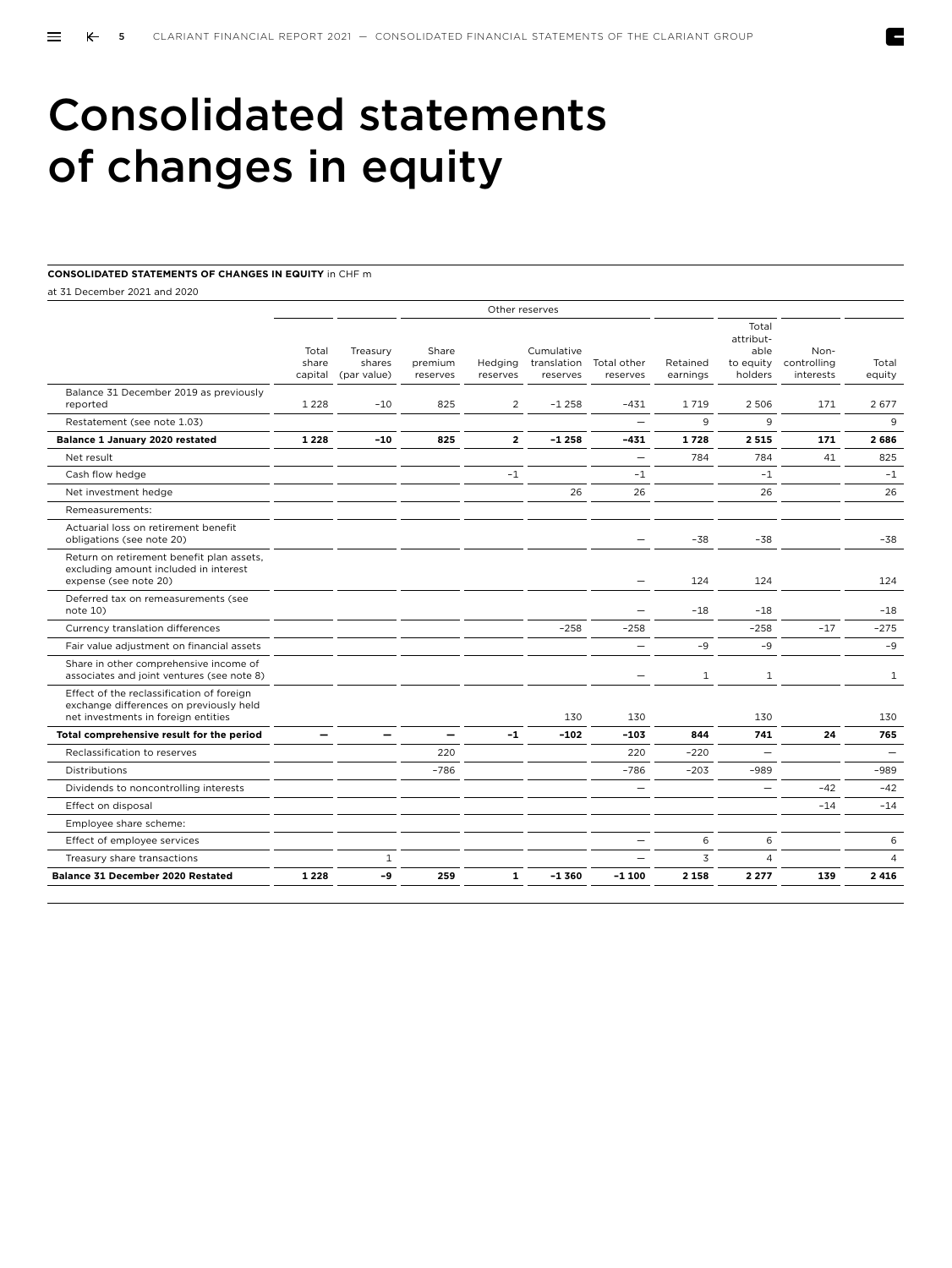#### **CONSOLIDATED STATEMENTS OF CHANGES IN EQUITY** in CHF m

at 31 December 2021 and 2020

|                                                                                                                             |                           |                                   |                              |                     | Other reserves                        |                          |                      |                                                    |                                  |                 |
|-----------------------------------------------------------------------------------------------------------------------------|---------------------------|-----------------------------------|------------------------------|---------------------|---------------------------------------|--------------------------|----------------------|----------------------------------------------------|----------------------------------|-----------------|
|                                                                                                                             | Total<br>share<br>capital | Treasury<br>shares<br>(par value) | Share<br>premium<br>reserves | Hedging<br>reserves | Cumulative<br>translation<br>reserves | Total other<br>reserves  | Retained<br>earnings | Total<br>attribut-<br>able<br>to equity<br>holders | Non-<br>controlling<br>interests | Total<br>equity |
| Balance 31 December 2020 as previously<br>reported                                                                          | 1 2 2 8                   | -9                                | 259                          | 1                   | $-1,360$                              | $-1100$                  | 2 1 2 3              | 2 2 4 2                                            | 139                              | 2 3 8 1         |
| Restatement (see note 1.03)                                                                                                 |                           |                                   |                              |                     |                                       | $\overline{\phantom{0}}$ | 35                   | 35                                                 |                                  | 35              |
| Balance 1 January 2021 restated                                                                                             | 1 2 2 8                   | -9                                | 259                          | $\mathbf{1}$        | $-1,360$                              | $-1100$                  | 2 1 5 8              | 2 2 7 7                                            | 139                              | 2 4 1 6         |
| Net result                                                                                                                  |                           |                                   |                              |                     |                                       | $\overline{\phantom{0}}$ | 344                  | 344                                                | 29                               | 373             |
| Net investment hedge                                                                                                        |                           |                                   |                              |                     | 22                                    | 22                       |                      | 22                                                 |                                  | 22              |
| Remeasurements:                                                                                                             |                           |                                   |                              |                     |                                       |                          |                      |                                                    |                                  |                 |
| Actuarial gain on retirement benefit<br>obligations (see note 20)                                                           |                           |                                   |                              |                     |                                       | $\overline{\phantom{0}}$ | 28                   | 28                                                 |                                  | 28              |
| Return on retirement benefit plan assets,<br>excluding amount included in interest<br>expense (see note 20)                 |                           |                                   |                              |                     |                                       |                          | 152                  | 152                                                |                                  | 152             |
| Limitation on recognition of net pension<br>asset (see note 20)                                                             |                           |                                   |                              |                     |                                       |                          | $-166$               | $-166$                                             |                                  | $-166$          |
| Deferred tax on remeasurements (see<br>note 10)                                                                             |                           |                                   |                              |                     |                                       |                          | $-7$                 | $-7$                                               |                                  | $-7$            |
| Currency translation differences                                                                                            |                           |                                   |                              |                     | $-58$                                 | $-58$                    |                      | $-58$                                              | $\mathbf{1}$                     | $-57$           |
| Fair value adjustment on financial assets<br>(see note 9)                                                                   |                           |                                   |                              |                     |                                       |                          | $\overline{2}$       | $\overline{c}$                                     |                                  | $\overline{2}$  |
| Share in other comprehensive income of<br>associates and joint ventures (see note 8)                                        |                           |                                   |                              |                     |                                       |                          | $\overline{2}$       | $\overline{2}$                                     |                                  | $\overline{2}$  |
| Effect of the reclassification of foreign<br>exchange differences on previously held<br>net investments in foreign entities |                           |                                   |                              |                     | $-4$                                  | $-4$                     |                      | $-4$                                               |                                  | $-4$            |
| Total comprehensive result for the period                                                                                   | —                         |                                   |                              |                     | -40                                   | -40                      | 355                  | 315                                                | 30                               | 345             |
| Distributions from Share capital                                                                                            | $-232$                    | 2                                 |                              |                     |                                       |                          |                      | $-230$                                             |                                  | $-230$          |
| Dividends to noncontrolling interests                                                                                       |                           |                                   |                              |                     |                                       |                          |                      | $\overline{\phantom{0}}$                           | $-28$                            | $-28$           |
| Effect of Business Combination (see<br>note 27)                                                                             |                           |                                   |                              |                     |                                       |                          |                      |                                                    | 46                               | 46              |
| Transaction with noncontrolling interests                                                                                   |                           |                                   |                              |                     |                                       |                          |                      |                                                    | $-1$                             | $-1$            |
| Employee share scheme:                                                                                                      |                           |                                   |                              |                     |                                       |                          |                      |                                                    |                                  |                 |
| Effect of employee services                                                                                                 |                           |                                   |                              |                     |                                       |                          | 4                    | $\overline{4}$                                     |                                  | $\overline{4}$  |
| Treasury share transactions                                                                                                 |                           | $-1$                              |                              |                     |                                       |                          | $-7$                 | $-8$                                               |                                  | $-8$            |
| <b>Balance 31 December 2021</b>                                                                                             | 996                       | -8                                | 259                          | $\mathbf{1}$        | $-1400$                               | $-1140$                  | 2510                 | 2 3 5 8                                            | 186                              | 2 5 4 4         |

<sup>1</sup> The notes form an integral part of the consolidated financial statements.

E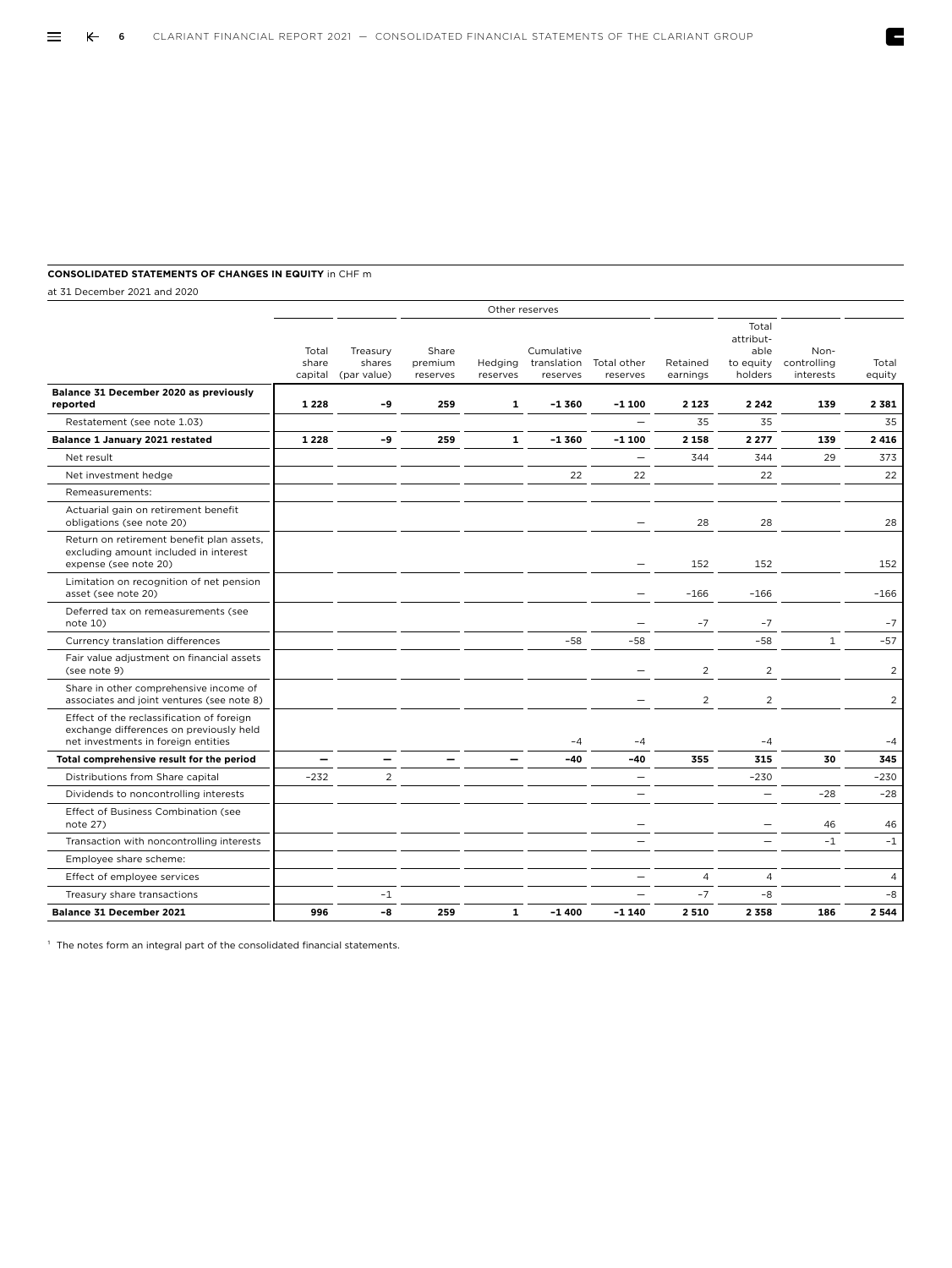### Consolidated statements of cash flows

| <b>CONSOLIDATED STATEMENTS OF CASH FLOWS</b>                                                      |                    |        |          |         |                       |
|---------------------------------------------------------------------------------------------------|--------------------|--------|----------|---------|-----------------------|
| for the years ended 31 December 2021 and 2020                                                     |                    |        | 2021     |         | 2020                  |
|                                                                                                   | Notes <sup>1</sup> |        | in CHF m |         | in CHF m              |
|                                                                                                   |                    |        |          |         | Restated <sup>2</sup> |
| Net income                                                                                        |                    |        | 373      |         | 825                   |
| Reversal of noncash income and expenses                                                           | 16                 | 391    |          | $-268$  |                       |
| Dividends received from associates and joint ventures                                             | 8                  | 44     |          | 44      |                       |
| Payments for restructuring                                                                        | 28                 | $-38$  |          | $-25$   |                       |
| Cash flow before changes in net working capital and provisions                                    |                    |        | 770      |         | 576                   |
| Changes in net working capital and provisions                                                     | 16                 | $-305$ |          | $-92$   |                       |
| Cash generated from operating activities                                                          |                    |        | 465      |         | 484                   |
| Income taxes paid                                                                                 |                    | $-102$ |          | $-115$  |                       |
| Net cash generated from operating activities                                                      |                    |        | 363      |         | 369                   |
| Cash flows from investing activities:                                                             |                    |        |          |         |                       |
| Investments in property, plant, and equipment                                                     | 5                  | $-357$ |          | $-288$  |                       |
| Investments in intangible assets                                                                  | 6                  | $-3$   |          | $-11$   |                       |
| Investments in financial assets, associates, and joint ventures                                   | 9                  | $-5$   |          | $-2$    |                       |
| Changes in current financial assets and short-term deposits                                       |                    | 254    |          | 48      |                       |
| Sale of property, plant, and equipment and intangible assets                                      |                    | 57     |          | 22      |                       |
| <b>Business combinations</b>                                                                      |                    | $-91$  |          | $-9$    |                       |
| Proceeds from the disposal of associates and financial assets                                     |                    | 2      |          | 5       |                       |
| Proceeds from the disposal of discontinued operations                                             | 25                 |        |          | 1 3 0 5 |                       |
| Proceeds/payments associated to disposals of activities not qualifying as discontinued operations | 26                 |        |          | 13      |                       |
| Net cash provided by/used in investing activities                                                 |                    |        | $-143$   |         | 1083                  |
| Cash flows from financing activities:                                                             |                    |        |          |         |                       |
| Purchase of treasury shares                                                                       |                    | $-16$  |          | $-1$    |                       |
| Distribution to the shareholders of Clariant Ltd                                                  | 17                 | $-230$ |          | -989    |                       |
| Dividends paid to noncontrolling interests                                                        |                    | $-28$  |          | $-42$   |                       |
| Proceeds/payments associated to transactions with noncontrolling interests                        |                    | $-1$   |          |         |                       |
| Proceeds from financial debts                                                                     |                    | 337    |          | 288     |                       |
| Repayments of financial debts                                                                     |                    | $-499$ |          | $-472$  |                       |
| Repayments of lease liabilities                                                                   | $\overline{7}$     | $-59$  |          | $-55$   |                       |
| Interest paid                                                                                     |                    | $-51$  |          | $-60$   |                       |
| Interest paid for leases                                                                          | $\overline{7}$     | $-11$  |          | $-11$   |                       |
| Interest received                                                                                 |                    | 20     |          | 16      |                       |
| Net cash used in financing activities                                                             |                    |        | $-538$   |         | $-1326$               |
| Currency translation effect on cash and cash equivalents                                          |                    |        | $-4$     |         | $-27$                 |
| Net change in cash and cash equivalents                                                           |                    |        | $-322$   |         | 99                    |
| Cash and cash equivalents at the beginning of the period                                          | 15                 |        | 737      |         | 638                   |
| Cash and cash equivalents at the end of the period                                                | 15                 |        | 415      |         | 737                   |
|                                                                                                   |                    |        |          |         |                       |

<sup>1</sup> The notes form an integral part of the consolidated financial statements.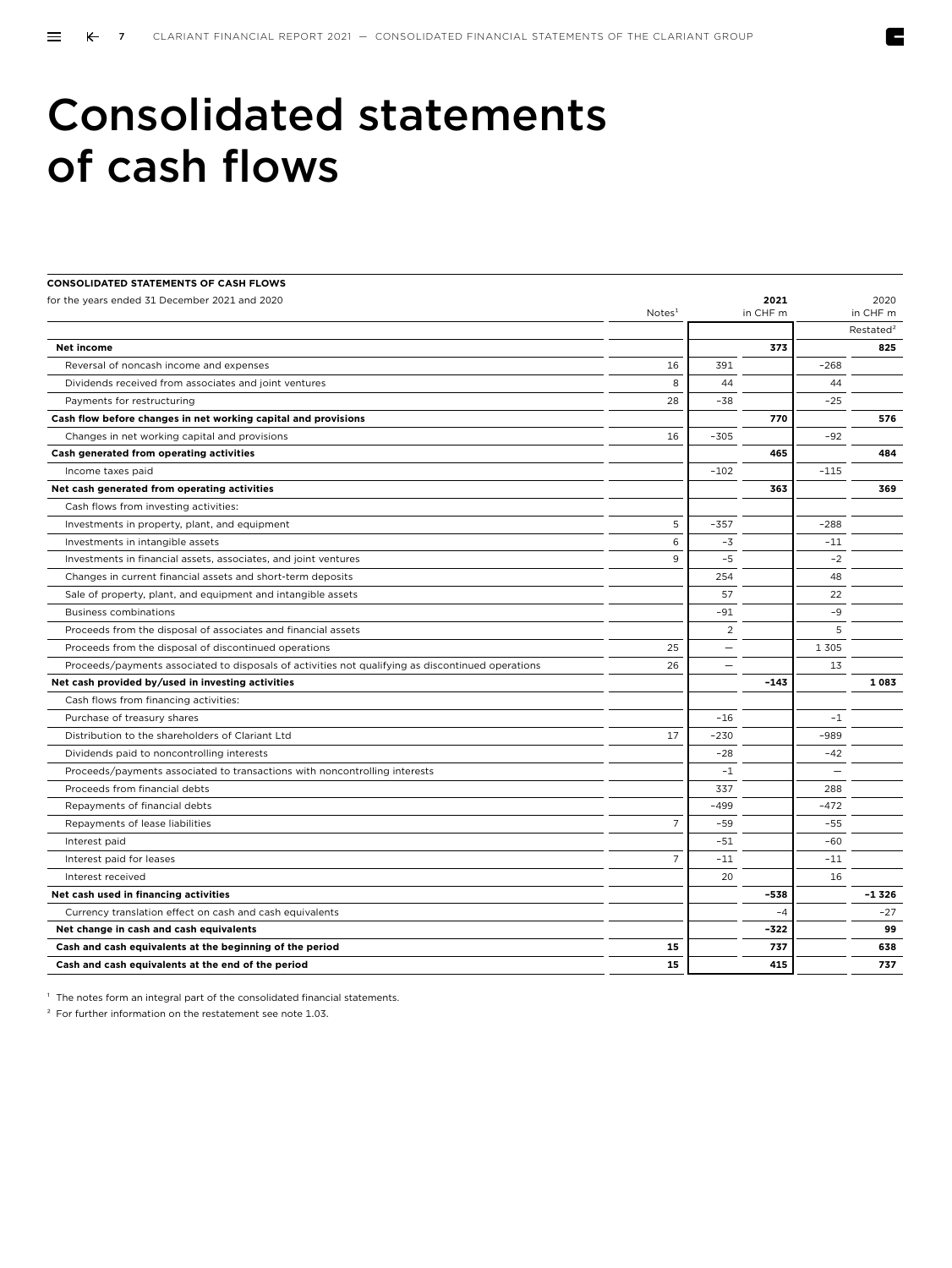### Notes to the consolidated financial statements

#### **1. ACCOUNTING POLICIES**

#### 1.01 – General information

Clariant Ltd (the »Company«) and its consolidated subsidiaries (together the »Group«) are a global leader in the field of specialty chemicals. The Group develops, manufactures, distributes, and sells a broad range of specialty chemicals, which play a key role in its customers' manufacturing and treatment processes or add value to their end products. The Group has manufacturing plants around the world and sells mainly in countries within Europe, the Americas, and Asia.

Clariant Ltd is a limited liability company incorporated and domiciled in Switzerland. The address of its registered office is Rothausstrasse 61, CH-4132 Muttenz, Switzerland. The Company is listed on the SIX Swiss Exchange.

The Board of Directors approved the consolidated financial statements for issue on 17 May 2022. They will be subject to approval by the Annual General Meeting of Shareholders scheduled for 24 June 2022.

#### 1.02 – Basis of preparation

The consolidated financial statements of the Clariant Group have been prepared in accordance with the International Financial Reporting Standards (IFRS) and the IFRIC interpretations applicable to companies reporting under IFRS, and with the significant accounting policies set out below.

The consolidated financial statements have been prepared under the historical cost convention as modified by the revaluation of certain financial assets and liabilities (including derivative instruments) at fair value through profit or loss and other comprehensive income.

The preparation of financial statements in conformity with the IFRS requires the use of certain critical accounting estimates. It also requires Management to exercise its judgment in the process of applying the Group's accounting policies.

These estimates and judgments affect the reported amounts of assets and liabilities and the disclosure of contingent assets and liabilities at the date of the financial statements as well as the reported amounts of revenues and expenses during the reporting period.

Although these are based on Management's best knowledge of current events and circumstances, actual outcomes may ultimately differ from those estimates. The areas involving a higher degree of judgment or complexity, or areas where estimates are significant to the consolidated financial statements, are disclosed under note 4.

#### 1.03 – Restatements Correction of errors

As a result of information received internally Clariant undertook an investigation which focused on the recognition and measurement of certain provisions and accruals, reviewing whether these were incorrectly recognized and/or measured with the potential aim of steering the Company's results to meet internal and external targets. The investigation was performed by independent advisors and external counsel appointed by the Company.

As a result of this investigation Clariant is required to restate previously published financial statements, including the annual financial statements for the financial year ended 31 December 2020, the unaudited First Half Year financial statements for the periods ended 30 June 2020 and 30 June 2021 as well as the unaudited quarterly reporting during those years. Errors which relate back to periods before 1 January 2020 have been corrected in the opening balance sheet of the 2020 Annual Financial Statements.

The identified deviations from previously reported figures resulting from the restatement of the 2020 financial statements are mainly due to over- or understated provisions and accruals. The correction of errors was performed in accordance with IAS 8.

The restatement items reflect adjustments to correct errors on the balance sheet to adjust the related provisions and accruals, deferred tax assets and liabilities which were affected by the corrections and the corresponding increases/decreases of costs of goods sold and operating expenses in the income statement.

The errors corrected in the 2020 Annual Financial Statement resulted in an increase of net income of CHF 26 million, thereof CHF 14 million in continuing operations. The nature and impact of these adjustments are described in more detail below and also listed in the table below. The results of the investigation have no impact on the sales and cash and cash equivalent figures reported in 2020.

#### Overview of the recorded transactions requiring correction

The following types of transaction required a correction:

- Overstatement of restructuring provisions
- Overstatement of provisions for variable salaries
- Overstatement of a provision in connection with an investigation by the EU.
- Overstatement of provisions set up in connection with the disposal of business activities
- Overstatement of provisions and accruals for expenses of various types (e.g. legal obligations, plant maintenance)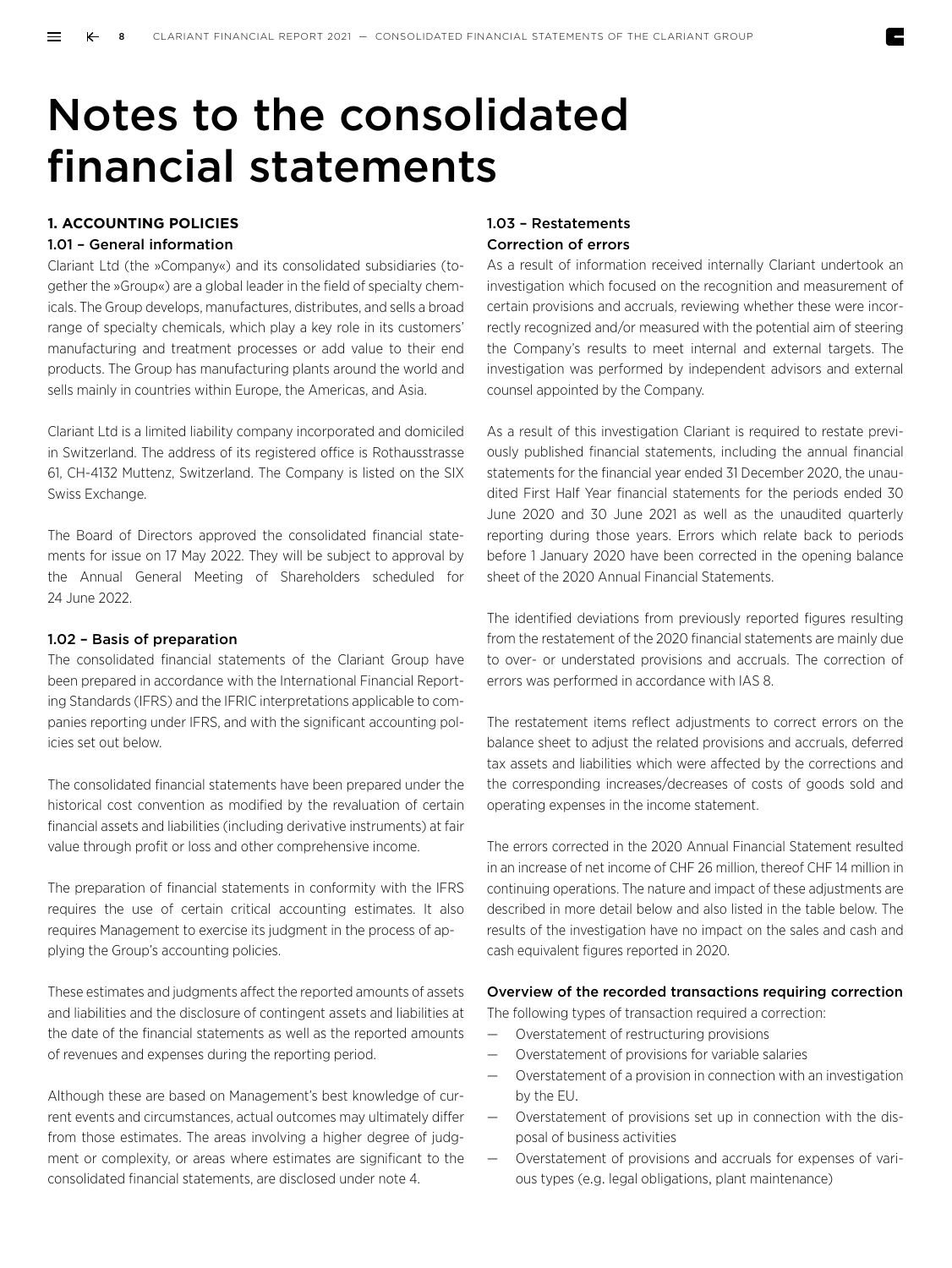#### **IMPACT OF THE CORRECTIONS ON THE ELEMENTS OF THE FINANCIAL STATEMENTS**

| in CHF millions                                                                              | Amounts<br>reported before<br>correction<br>in CHF m | <b>Amounts</b><br>reported after<br>correction<br>in CHF m | Difference<br>in CHF m |
|----------------------------------------------------------------------------------------------|------------------------------------------------------|------------------------------------------------------------|------------------------|
| Opening Balance Sheet 1 January 2020                                                         |                                                      |                                                            |                        |
| Provision for current liabilities                                                            | 393                                                  | 389                                                        | $-4$                   |
| Provision for noncurrent liabilities                                                         | 164                                                  | 159                                                        | $-5$                   |
| Deferred tax liabilities                                                                     | 43                                                   | 43                                                         | $\mathsf{O}\xspace$    |
| Equity                                                                                       | 2677                                                 | 2686                                                       | 9                      |
| Closing Balance Sheet 31 December 2020                                                       |                                                      |                                                            |                        |
| Deferred tax assets                                                                          | 160                                                  | 158                                                        | $-2$                   |
| Assets held for sale                                                                         | 797                                                  | 798                                                        | $\mathbf{1}$           |
| Provision for current liabilities                                                            | 278                                                  | 244                                                        | $-34$                  |
| Equity                                                                                       | 2381                                                 | 2416                                                       | 35                     |
| Trade payables and other liabilities                                                         | 817                                                  | 814                                                        | $-3$                   |
| Deferred tax liabilities                                                                     | 18                                                   | 24                                                         | 6                      |
| Provision for noncurrent liabilities                                                         | 202                                                  | 197                                                        | $-5$                   |
| Income statement 2020                                                                        |                                                      |                                                            |                        |
| <b>Continuing operations</b>                                                                 |                                                      |                                                            |                        |
| Selling, general, and administrative costs                                                   | $-747$                                               | $-726$                                                     | 21                     |
| Research and development costs                                                               | $-170$                                               | $-172$                                                     | $-2$                   |
| Taxes                                                                                        | $-96$                                                | $-101$                                                     | $-5$                   |
| Net result from continuing operations                                                        | 116                                                  | 130                                                        | 14                     |
| Net result from discontinued operations                                                      | 683                                                  | 695                                                        | 12                     |
| Net income                                                                                   | 799                                                  | 825                                                        | 26                     |
| Basic earnings per share 2020 attributable to the shareholders of Clariant Ltd (CHF/share)   |                                                      |                                                            |                        |
| Continuing operations                                                                        | 0.28                                                 | 0.32                                                       | 0.04                   |
| Discontinuing operations                                                                     | 2.02                                                 | 2.06                                                       | 0.04                   |
| <b>Total</b>                                                                                 | 2.30                                                 | 2.38                                                       | 0.08                   |
| Diluted earnings per share 2020 attributable to the shareholders of Clariant Ltd (CHF/share) |                                                      |                                                            |                        |
| Continuing operations                                                                        | 0.28                                                 | 0.32                                                       | 0.04                   |
| Discontinuing operations                                                                     | 2.01                                                 | 2.05                                                       | 0.04                   |
| Total                                                                                        | 2.29                                                 | 2.37                                                       | 0.08                   |
| Cash Flow statement 2020                                                                     |                                                      |                                                            |                        |
| Net income                                                                                   | 799                                                  | 825                                                        | 26                     |
| Tax expense                                                                                  | 174                                                  | 183                                                        | 9                      |
| Changes in other current assets and liabilities                                              | $-15$                                                | $-19$                                                      | $-4$                   |
| Changes in provisions                                                                        | $-115$                                               | $-146$                                                     | $-31$                  |
| <b>Total</b>                                                                                 | 843                                                  | 843                                                        | $\mathbf 0$            |

E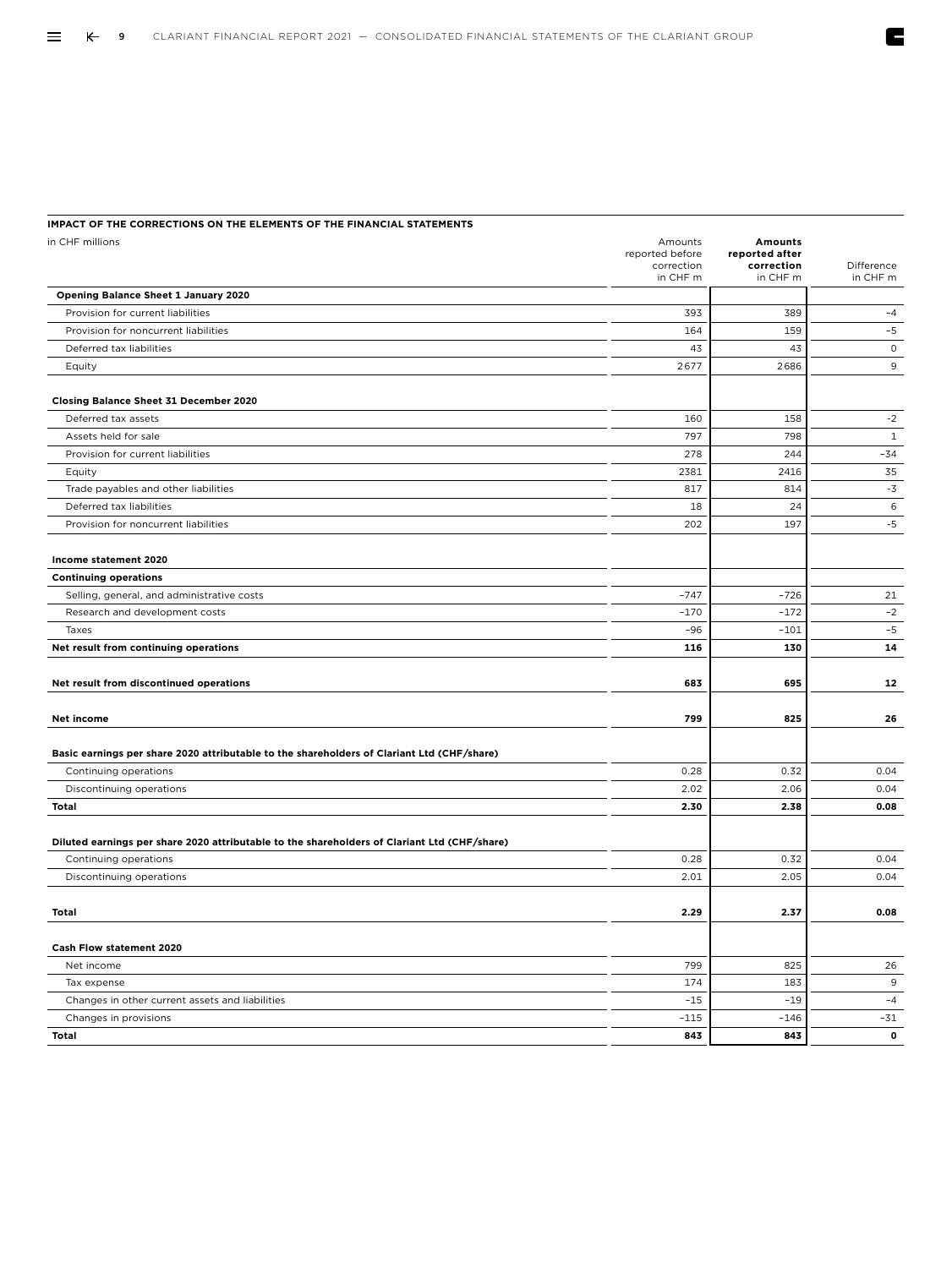#### 1.04 – Disclosure of business units as discontinued operations in accordance with IFRS 5, Noncurrent Assets Held for Sale and Discontinued Operations

Following the decision of the Board of Directors to dispose of the Business Units Masterbatches (including Business Line Healthcare Packaging) and Pigments in June 2019, the two Business Units concerned were reclassified to discontinued operations in 2019 and therefore are presented separately in accordance with IFRS 5. Healthcare Packaging was sold in October 2019, and Masterbatches in July 2020. See also Note 25.

Assets and liabilities pertaining to the discontinued operations are presented as »assets held for sale, and as liabilities directly associated with assets held for sale respectively in the balance sheets of 2020 and 2019 as required by IFRS 5.

#### 1.05 – Standards, interpretations, and amendments effective in 2021

The Group has applied the following standards and amendments for the first time:

— Amendments to IFRS 9, IAS 39, IFRS 7, IFRS 4, and IFRS 16 – Interest Rate Benchmark (IBOR) Reform

The amendments listed above did not have any impact on the amounts recognized in the reporting period and prior periods and are not expected to significantly affect future periods.

#### 1.06 – Standards, interpretations, and amendments not yet effective

Certain new accounting standards and interpretations have been published that are not mandatory for the reporting period ending on 31 December 2021 and have not been early adopted by the Group. These standards are not expected to have a material impact on the entity in the current or future reporting periods or on foreseeable future transactions.

#### 1.07 – Scope of consolidation

- Subsidiaries: Subsidiaries are those entities over which the Group has control. This is the case when it is exposed to, or has rights to, variable returns from its involvement with the entity and has the ability to affect those returns through its power over the entity. Subsidiaries are fully consolidated from the date on which control is transferred to the Group, and they are deconsolidated from the date control ceases.
- Associates: Associates are entities over which the Group has significant influence but not control, generally accompanying a shareholding of between 20 % and 50 % of the voting rights. Investments in associates are accounted for using the equity method.

Joint arrangements: The Group applies IFRS 11, Joint Arrangements, to all joint arrangements. Under IFRS 11, investments in joint arrangements are classified as either joint operations or joint ventures, depending on the contractual rights and obligations of each investor. Clariant has assessed the nature of its joint arrangements and determined them to be joint ventures. Joint ventures are accounted for using the equity method.

All associates and joint ventures apply the same accounting principles as the Group.

#### 1.08 – Principles and methods of consolidation

The annual closing date of the individual financial statements is 31 December. The consolidated financial statements are prepared applying uniform presentation and valuation principles. The results of noncontrolling interests are separately disclosed in the income statement and in the balance sheet.

#### 1.09 – Recognition of revenue from contracts with customers

Sales of goods and services are recognized in line with the requirements of IFRS 15, Revenue from Contracts with Customers. Revenue is measured based on the consideration the Group expects to receive in exchange for the goods or services. Revenue from sales of goods is recognized in the income statement when control has been transferred to the buyer, which is usually upon delivery, at a fixed or determinable price, and when collectability is reasonably assured. Delivery is defined based on the terms of the sale contract.

Revenue from services is recognized when the respective services have been rendered.

Revenue is reported net of sales taxes, returns, discounts, and rebates. Rebates to customers are provided for in the same period that the related sales are recorded based on the contract terms.

Where third parties hold Clariant inventories on a consignment basis, revenue is recognized in the period when inventories are withdrawn from consignment and delivered to customers. Clariant periodically enters into prepayment contracts with customers whereby it receives contract liabilities for products to be delivered in a future period. These contract liabilities are recorded as liabilities and presented as part of other liabilities. Advance payment liabilities are released, and revenues associated with such advance payment transactions are recognized upon delivery and transfer of title, ownership, and risk of loss of the related products to the customer. Cash rebates and discounts granted to customers are classified as a reduction of revenue.

#### 1.10 – Recognition of revenues from interest and dividends

Interest income is recognized on a time proportion basis, taking into account the principal outstanding and the effective rate over the period to maturity, when it is determined that such income will accrue to the Group. Dividends are recognized when the right to receive the payment is established.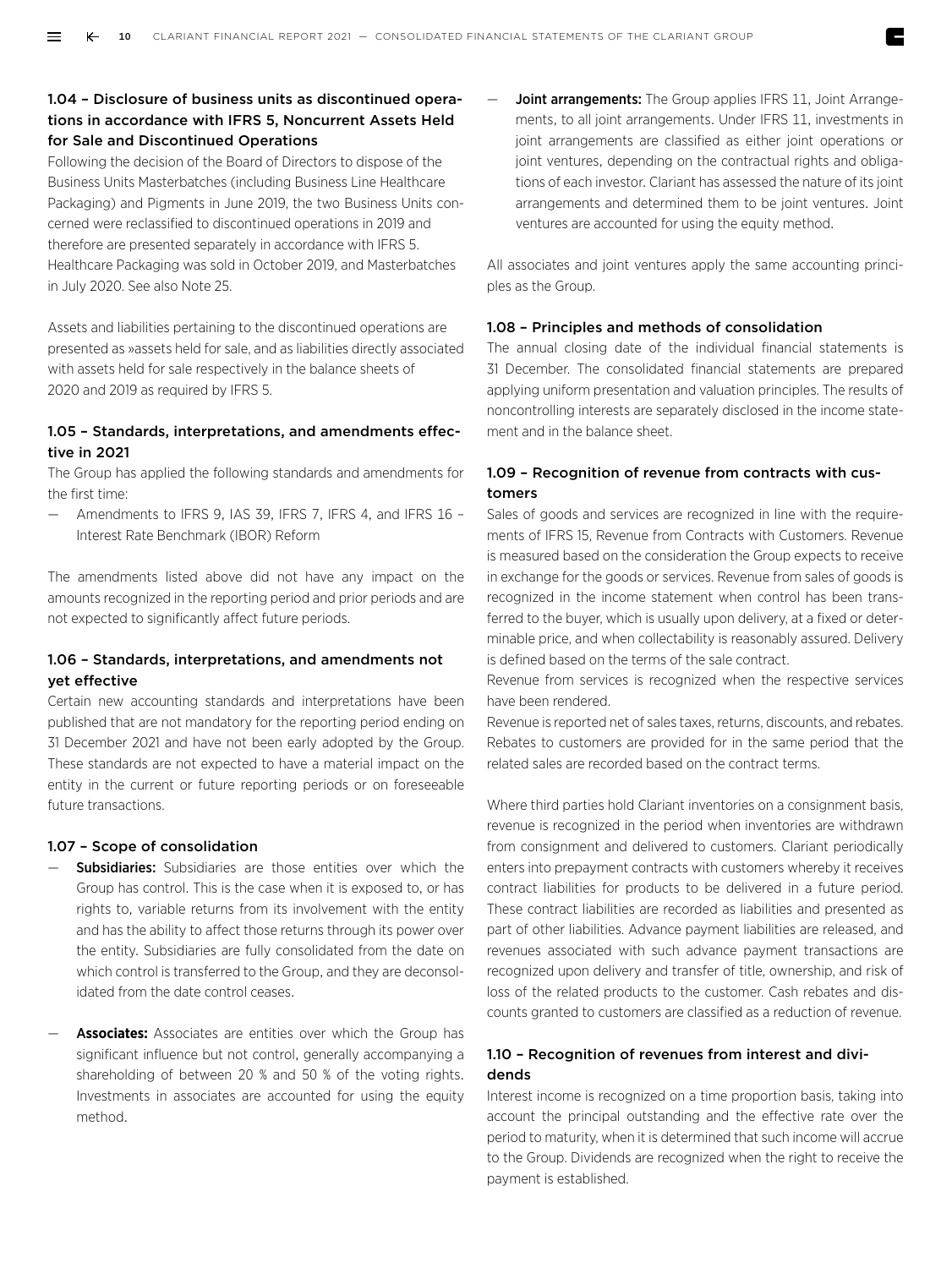#### 1.11 – Exchange rate differences

Exchange rate differences are recognized in line with the requirements of IAS 21, The Effect of Changes in Foreign Exchange Rates. The consolidated financial statements are presented in Swiss francs, which is the functional and presentation currency of the parent company.

Transactions and balances: Foreign currency transactions are translated into the functional currency using the exchange rates prevailing at the dates of the transactions.

Foreign exchange gains and losses resulting from the settlement of such transactions and from the translation of monetary assets and liabilities denominated in foreign currencies are recognized in the line Finance costs in the income statement, except when deferred in Other comprehensive income as qualifying cash flow hedges and net investment hedges.

Translation differences on debt securities and on other monetary financial assets measured at fair value are included in foreign exchange gains and losses in the line Finance costs in the income statement.

Group companies: Income statements and cash flow statements of foreign entities are translated into the Group's presentation currency at sales-weighted average exchange rates for the year, and their balance sheets are translated at the exchange rates prevailing on 31 December.

All resulting exchange rate differences are recognized in other comprehensive income in the line Currency translation differences. Exchange rate differences arising from the translation of the net investment in foreign entities and from borrowings and other currency instruments designated as hedges of such investments are recognized in Other comprehensive income in the line Net investment hedge. Net investments also include loans for which the settlement is neither planned nor likely to occur in the foreseeable future.

When a foreign operation is disposed of and as a consequence control, significant influence or joint control is lost, the cumulative amount in the translation reserve related to that foreign operation is reclassified to profit or loss as a part of the gain or loss on disposal.

When the Group's interest in a subsidiary that includes a foreign operation changes, while retaining control in the subsidiary, a proportionate part of the cumulative amount of the translation difference that was recognized in other comprehensive income is reclassified to noncontrolling interests.

#### 1.12 – Property, plant, and equipment

Property, plant, and equipment, except for the ones pertaining to mining activities, are valued at historical acquisition or production costs and depreciated on a straight-line basis to the income statement, using the following estimated useful lives in accordance with the Group guidelines:

| — Buildinas                              | 15 to 40 years |
|------------------------------------------|----------------|
| - Machinery and equipment                | 10 to 16 years |
| - Furniture, vehicles, computer hardware | 3 to 13 years  |

— Land is not depreciated

Property, plant, and equipment pertaining to mining activities are valued at historical costs and depreciated over their useful lives to the income statement using the units of production method.

When the entity has a present legal or constructive obligation to dismantle an item of property, plant, and equipment or restore a site, its initial costs include an estimate of the costs of dismantling and removing the item and restoring the site on which it is located. A corresponding provision is recorded for the amount of the asset component.

Financing costs directly associated with the acquisition, construction , or production of qualifying property, plant, and equipment are capitalized as a part of the costs of these assets. Investment property is valued at cost less depreciation. As all investment property held by Clariant consists of industrial and administrative sites that have been in use for several decades, there is no active market that would give information on possible market prices. The fair values of the investment properties are therefore determined by way of external appraisals and value-in-use calculations.

#### $113 - 1$  eases

Clariant accounts for lease contracts in accordance with IFRS 16, Leases.

At the inception of the lease, a right-of-use asset and a lease liability are recognized in the balance sheet. The asset is initially measured at the amount of the lease liability plus any initial direct costs incurred.

The lease liability is initially measured at the present value of the lease payments payable over the lease term, including variable lease payments, depending on an index at the commencement date, and the exercise price of purchase options, if it is reasonably certain that the option will be exercised. The lease liability is discounted at the rate implicit in the lease. If that rate cannot readily be determined, the incremental borrowing rate is used. Lease liabilities are subsequently remeasured to reflect possible changes in the lease terms.

Right-of-use assets are depreciated over the duration of the lease contract, including contractually agreed optional extension periods whose exercise is deemed to be reasonably certain. The depreciation is recognized in operating income.

The unwinding of the discounting effect is included in the financial expense. Lease payments are accounted for as a repayment of the lease liability.

Expenses for lease contracts for objects with a value of less than CHF 5 000 and lease contracts with a duration of up to twelve months are recognized directly in the income statement.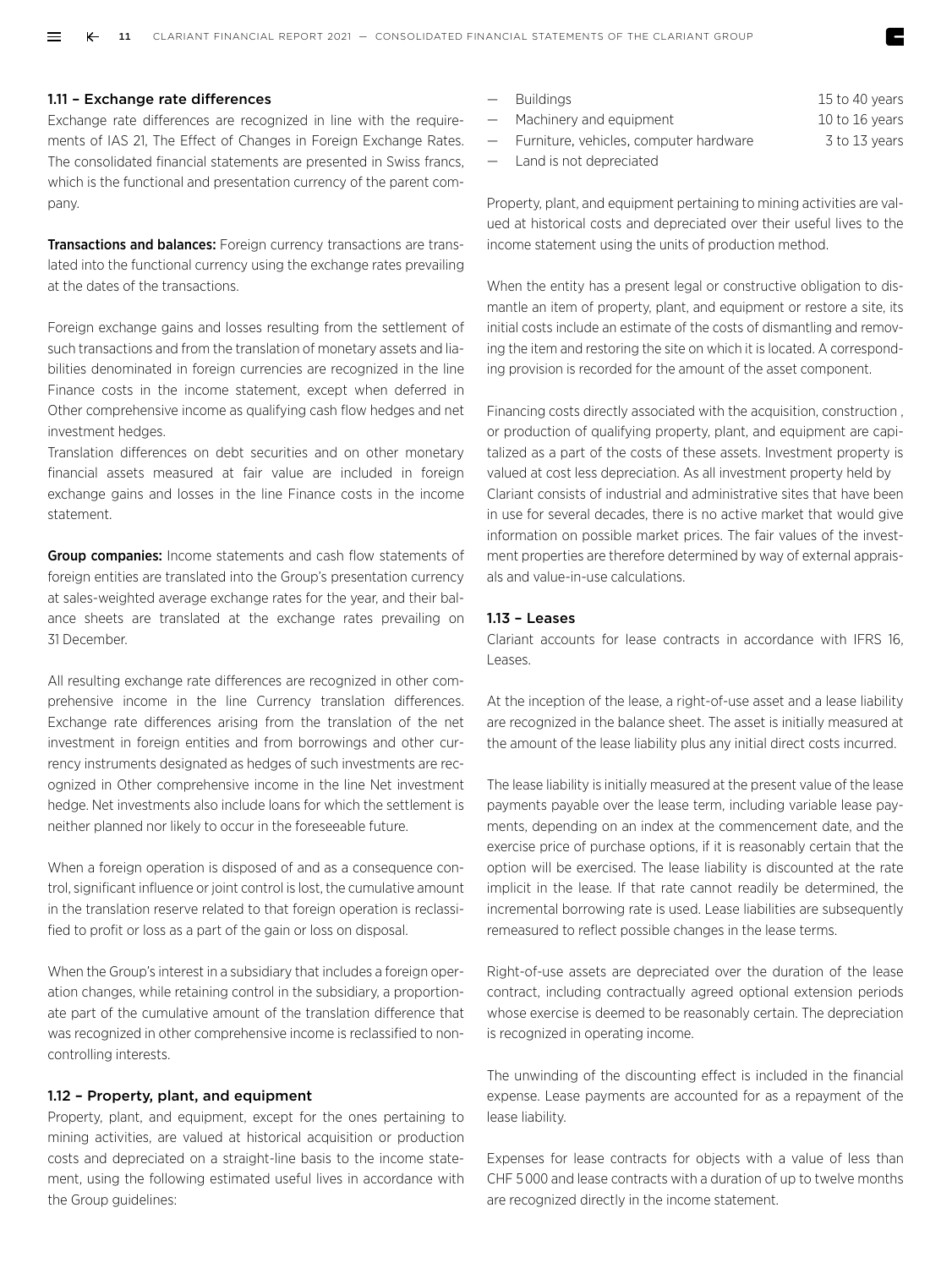#### 1.14 – Intangible assets

Goodwill is recognized in accordance with the requirements of IFRS 3, Business Combinations; IAS 38, Intangible Assets; and IFRS 11, Joint Arrangements. Goodwill is not amortized, but tested annually for impairment as required by IAS 36, Impairment of Assets.

Trademarks and licenses are capitalized at historical costs and amortized on a straight-line basis to the income statement over their estimated useful lives, with a maximum of ten years.

Acquired computer software licenses are capitalized on the basis of the costs incurred to acquire and bring to use the specific software. They are amortized on a straight-line basis to the income statement over their estimated useful lives (three to five years).

Costs directly associated with the production of identifiable and unique software and other intangible products controlled by the Group that will probably generate economic benefits beyond one year are recognized as intangible assets and depreciated over their useful life of three years. Direct costs include software development costs, personnel costs, and advisory costs directly related to the software or product development and an appropriate portion of the relevant overheads. Costs associated with developing and maintaining common software programs are recognized as an expense when incurred.

Intangibles acquired in a business combination, with the exception of mining rights, are amortized using a straight-line method over their remaining useful lives as follows:

| - Technology             | 3 to 15 years |
|--------------------------|---------------|
| - Customer relationships | 6 to 20 years |
| - Tradenames             | 10 years      |
| — Order backlog          | 2 years       |
|                          |               |

Mining rights are depreciated over their useful lives using the units of production method.

REACH costs were capitalized until the end of 2020 and are depreciated over a period of 12 years.

#### 1.15 – Impairment of assets

Impairment of assets is recognized and disclosed as per the requirements of IAS 36, Impairment of Assets.

#### 1.16 – Noncurrent assets and disposal groups held for sale

Noncurrent assets and disposal groups are classified as held for sale when their carrying amount is to be recovered through a sale transaction and a sale is considered highly probable. They are stated at the lower of the carrying amount and fair value less costs of disposal, in accordance with the requirements of IFRS 5, Noncurrent Assets Held for Sale and Discontinued Operations.

#### 1.17 – Inventories

Purchased goods are valued at acquisition costs, while self-

manufactured products are valued at manufacturing costs, including related production overhead costs. Inventory held at the balance sheet date is primarily valued at standard costs, which approximate actual costs on a weighted-average basis. This valuation method is also used for valuing the costs of goods sold in the income statement. Adjustments are made for inventories with a lower net realizable value. Unsaleable inventories are fully written off. These adjustments are recorded as valuation allowances, which are deducted directly from the inventory value in the balance sheet. The allowances are reversed when the inventories concerned are either sold or destroyed and, as a consequence, are removed from the balance sheet.

#### 1.18 – Trade receivables

Trade receivables are amounts due from customers for goods sold or services rendered in the ordinary course of business and are recognized in accordance with IFRS 9, Financial Instruments. They are generally due within 40 days and therefore classified as current. Trade receivables are recognized initially at the amount of consideration that is unconditional. The Group holds trade receivables with the objective to collect the contractual cash flows and therefore measures them subsequently at amortized cost. Details about the Group's impairment policies and the calculation of the loss allowance are provided in note 12.

#### 1.19 – Cash and cash equivalents, short-term deposits

Cash and cash equivalents comprise cash in hand, deposits, and calls with banks, as well as short-term investment instruments with an initial lifetime of 90 days or less. Bank overdrafts are reported within financial debt in current liabilities on the balance sheet.

Short-term deposits are disclosed separately in the balance sheet if they have an original maturity between 90 and 365 days. They are valued at their nominal value, which is close to their fair market value.

#### 1.20 – Derivative financial instruments and hedging

Derivative financial instruments and hedges are recognized in accordance with IFRS 9, Financial Instruments. Qualifying hedge instruments are derivatives and nonderivative financial assets and liabilities that are fully measured at fair value through profit and loss. Hedged items are assets or liabilities, unrecognized firm commitments, forecast transactions, or net investments in foreign entities. They are reliably measurable, and, if not recognized, they are highly probable. The hedges are accounted for either as fair value hedges in the case of exposures in fair value of recognized assets and liabilities or unrecognized firm commitments, as cash flow hedges in the case of exposures in cash flows arising from recognized assets or liabilities or forecast transactions that could affect profit or loss, or as hedges of a net investment in a foreign entity.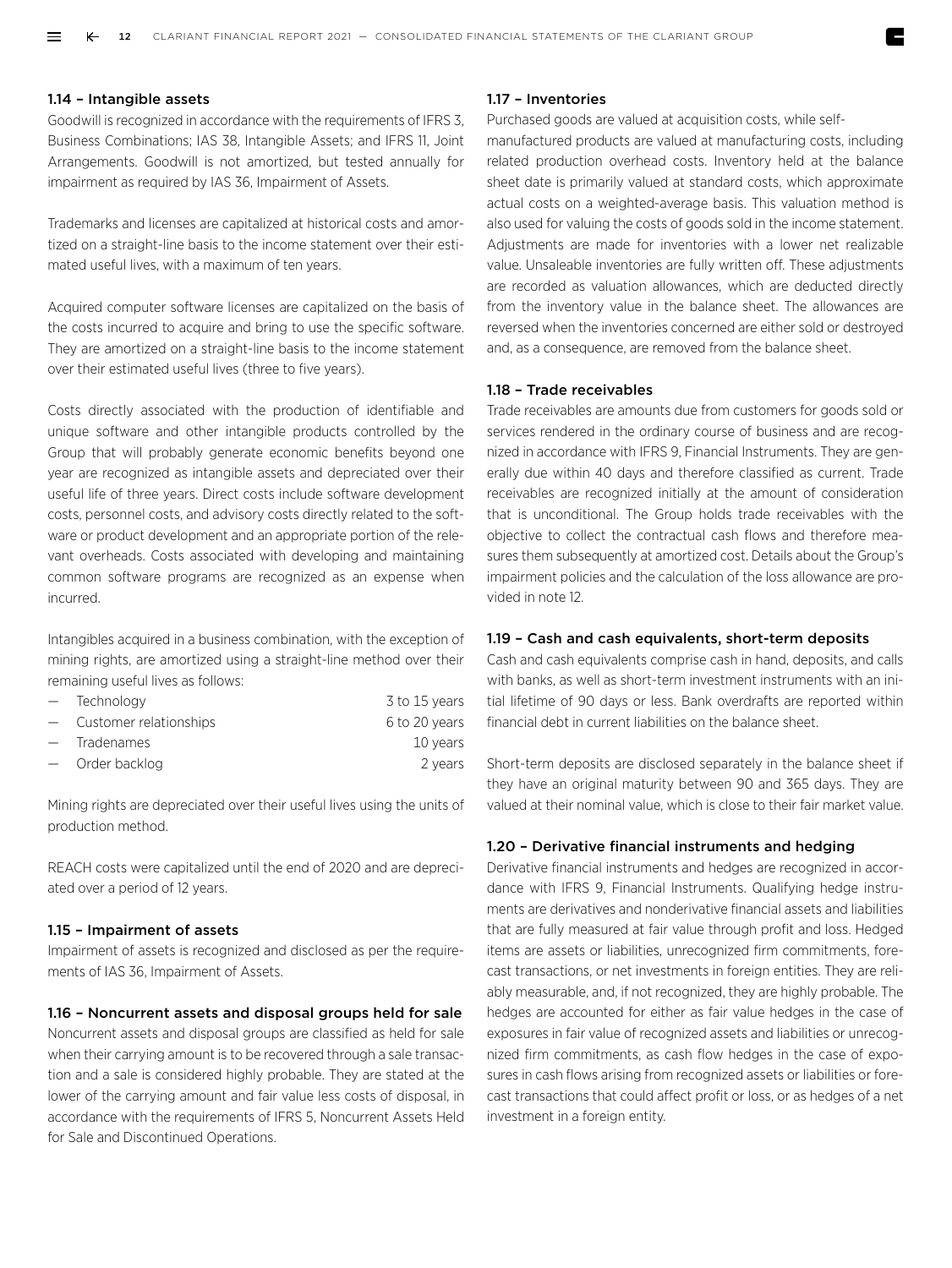#### 1.21 – Current income tax

The taxable profits (losses) of Group companies are calculated in accordance with the rules established by the taxation authorities of the countries in which they operate. They are the basis for the determination of income tax payments (reimbursements) for the reporting period in accordance with the prevailing local income tax rates. Current income tax is accounted for in accordance with the requirements of IAS 12, Income Taxes.

#### 1.22 – Deferred income tax

Deferred income tax is calculated using the comprehensive liability method in accordance with the requirements of IAS 12, Income Taxes. No deferred income tax is calculated for the temporary differences on investments in Group companies, provided that the investor (parent company) is able to control the timing of the reversal of the temporary differences and it is probable that the temporary differences will not reverse in the foreseeable future. Deferred income tax assets are recognized on tax losses incurred if, based on the business plans of the respective subsidiaries, it is deemed probable that the tax losses are recoverable in the foreseeable future. The recoverability of these tax losses is assessed by Management on a regular basis.

#### 1.23 – Employee benefits

Group companies operate various post-employment schemes, including both defined benefit and defined contribution pension plans, post-employment health care plans, and other benefits. Obligations for employee benefits are determined and recorded in line with the requirements of IAS 19, Employee Benefits.

Defined contribution plans: Contributions to defined contribution plans are recorded in the income statement in the period to which they relate.

Defined benefit plans: For defined benefit plans, the amount to be recognized in the provision is determined using the Projected Unit Credit method. Independent actuaries perform the actuarial valuations for the defined benefit plans on a regular basis. For the larger plans, these valuations take place annually. For the smaller ones, valuations are performed at least every three years, with systematic rollforwards in the years in between.

The retirement benefit obligations recognized in the balance sheet represent the present value of the obligations at the end of the reporting period less the fair value of the plan assets.

The prepaid pension assets recognized in the balance sheet are capitalized only to the extent of their recoverability, that is, when a cash refund or a reduction in the future payments is available. The return on plan assets, except for amounts reflected in net interest income, are reported under other comprehensive income.

Actuarial gains and losses are charged or credited to equity in other comprehensive income in the period in which they arise. Past service costs are recognized immediately in the income statement.

Some Group companies provide post-employment health care benefits to their retirees. The entitlement to these benefits is usually conditional on the employee remaining in service up to retirement age and the completion of a minimum service period. The expected costs of these benefits are accrued over the period of employment using an accounting method similar to that for the defined benefit pension plans. Actuarial gains and losses arising from experience adjustments and changes in actuarial assumptions are charged or credited to equity in other comprehensive income in the period in which they arise.

The charges for defined benefit plans, defined contribution plans, and termination benefits are included in personnel expenses and reported in the income statement under the corresponding functions of the related employees.

Other **long-term employee benefits** are employee benefits (other than post-employment benefits and termination benefits) that do not fall wholly due within twelve months after the end of the period in which the employees render the related service.

These include long-term compensated absences, such as long-service or sabbatical leave, and jubilee or other long-service benefits. The accounting policy for other long-term employee benefits is equal to that for post-employment benefits, with the exception that actuarial gains and losses are recognized immediately in the income statement.

Short-term employee benefits are employee benefits (other than termination benefits) that fall due wholly within twelve months after the end of the period in which the employees render the related service.

#### 1.24 – Provisions

Provisions are recognized in accordance with the requirements of IAS 37, Provisions, Contingent Liabilities, and Contingent Assets.

#### 1.25 – Research and development

Development expenses are capitalized to the extent that the recognition criteria set up by IAS 38, Intangible Assets, are met.

Considering the uncertainties inherent to the development of new key products, Clariant does not capitalize the associated development costs. Experience has proven that the structure of research and development in the industries that Clariant engages in makes it difficult to demonstrate how single intangible assets (patents) will generate probable future economic benefits.

Laboratory buildings and equipment included in property, plant, and equipment are depreciated over their estimated useful lives in accordance with the Group guidelines of note 1.12.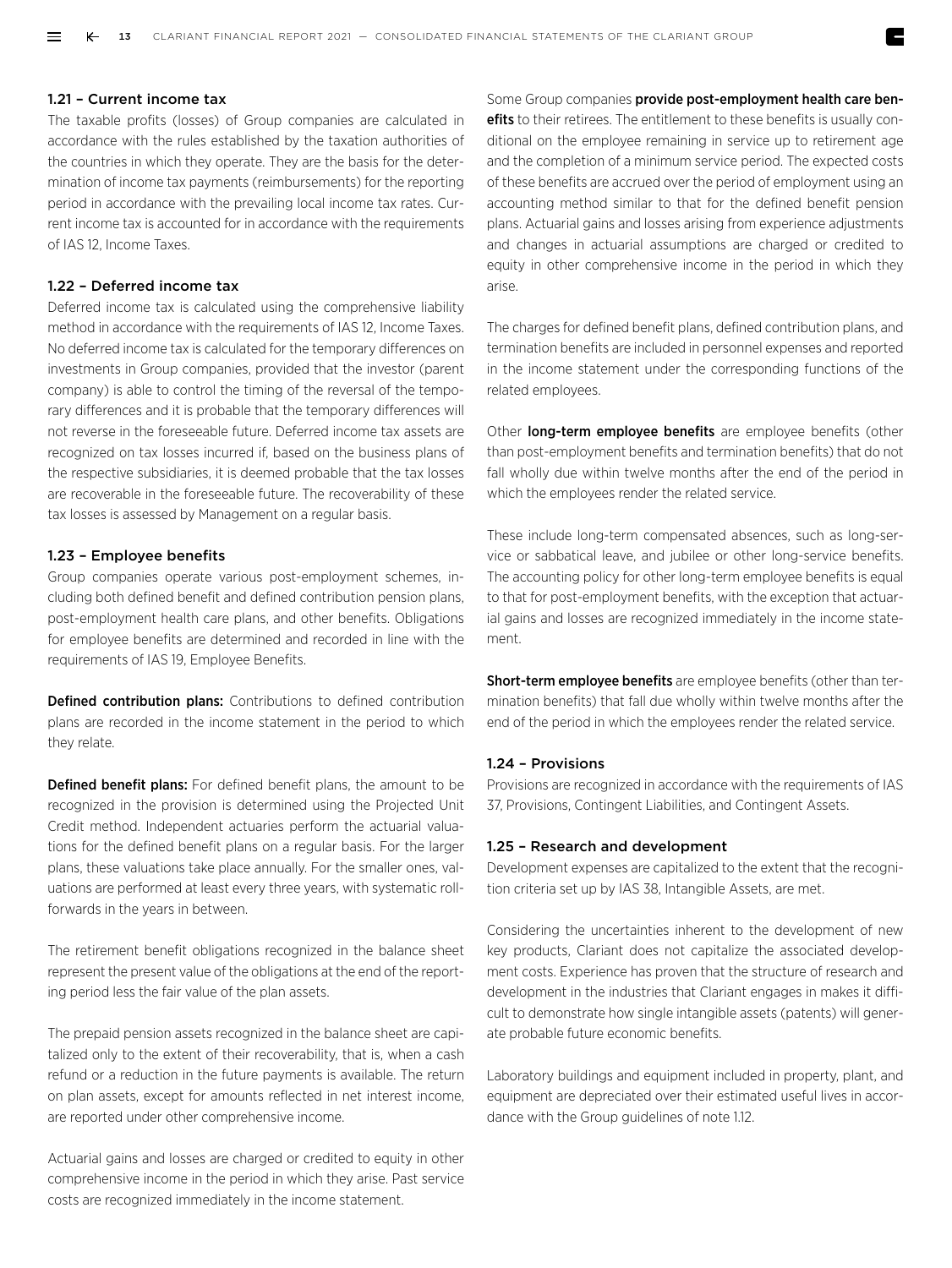#### 1.26 – Segment reporting

Segment information is presented in the same manner as in the internal reporting to the chief operating decision maker. The chief operating decision maker, responsible for strategic decisions, for the assessment of the segments' performance, and for the allocation of resources to the segments, is the Executive Committee.

Clariant had seven business units (BUs), two of which were reclassified to discontinued operations on 30 June 2019, as a result of the Group's decision to dispose of the Business Units Masterbatches and Pigments. The Business Unit Masterbatches was sold on 1 July 2020. The Business Unit Pigments was sold subsequent to the balance sheet date on 3 January 2022. See also note 38. For external reporting purposes the remaining five business units are grouped into three business areas (BA) (reportable segments), in accordance with IFRS 8, Operating Segments:

- Care Chemicals (BU ICS)
- Catalysis (BU Catalysts)
- Natural Resources (BU Oil & Mining Services, BU Functional Minerals, BU Additives)

The five business units were grouped into business areas so that they reflect, in Management's opinion, the similar economic characteristics of certain BU's and common traits regarding products, markets, technologies, and cyclicality. These business areas have full responsibility for their operating results.

The Business Area Care Chemicals comprises the BU Industrial & Consumer Specialties (ICS), Food Additives as well as the future Industrial Biotechnology business. It demonstrates a clear focus on highly attractive, high-margin, and low-cyclicality segments. The BA is a pillar of Clariant's efforts to be a supplier of green and sustainable products.

The Business Area **Catalysis** develops, manufactures, and sells a wide range of catalyst products for the chemical, fuel, and automotive industries, as well for the biofuel business. This BA is highly profitable with a cyclicality in line with the investment cycle of the petrochemical industry.

The Business Area **Natural Resources,** comprising the BUs Oil & Mining Services, Functional Minerals, and Additives, is characterized by high growth and a low cyclicality. Main drivers are the rising demand for high-value-added specialty chemicals used in the oil, mining, food and packaging industries; the increased consumption of oil, gas, and base metals, and the increasing use of plastics with tailor-made properties in applications such as mobile phones, cars and construction, driven by the fast-growing economies.

**Discontinued operations** comprise Business Units Masterbatches for the first six months of 2020 and Pigments for 2020 and 2021.

Corporate: Income and expenses relating to Corporate include the costs of the Corporate headquarters and some of the corporate coordination functions in major countries. In addition, Corporate includes certain items of income and expense, that are not directly attributable to specific Business Areas, like central R&D costs.

The Group's business areas are segments offering a large variety of products. The segments are managed separately because they manufacture, distribute, and sell distinct products, that require differing technologies and marketing strategies. These products are also subject to risks and returns that are different from those of other segments.

Segment sales are sales reported in the Group's income statement directly attributable to a segment, as well as the relevant portion of the company income that can be allocated on a reasonable basis to a segment, whether from sales to external customers or from transactions with other segments.

Segment operating expenses are expenses resulting from the operating activities of a segment directly attributable to the segment and the relevant portion of an expense that can be allocated on a reasonable basis, including expenses relating to sales to external customers and expenses relating to transactions with other segments. Intersegment transactions are entered into under the normal circumstances and terms and conditions that would also be available to unrelated third parties.

The segment net assets consist of segment assets - primarily property, plant, and equipment, intangible assets, inventories and receivables, less segment liabilities. Usually no allocation of Corporate items is made to the segments. Corporate assets and liabilities principally consist of net liquidity (cash, cash equivalents, and other current financial assets less financial debts) and deferred and current income taxes.

The Executive Committee assesses the performance of the operating segments based on income statement parameters like third-party sales, EBITDA, operating result, and cash flow. Interest income, interest expense, and taxes are not allocated to the segments. The return on the capital invested in each segment is measured by the Return on Net Assets (RONA).

#### 1.27 – Share capital and other reserves

All issued shares are ordinary shares and, as such, are classified as equity. Incremental costs, directly attributable to the issue of new shares or options, are shown in equity as a deduction, net of tax, from the proceeds.

Written put options, where Clariant Ltd shares are the underlying, are reported as obligations to purchase Clariant Ltd shares if the number of shares is fixed and physical settlement for a fixed amount of cash is required in case the option is exercised.

At inception, the obligation is recorded at the present value of the settlement amount of the option, and the corresponding effect is recognized in shareholders' equity.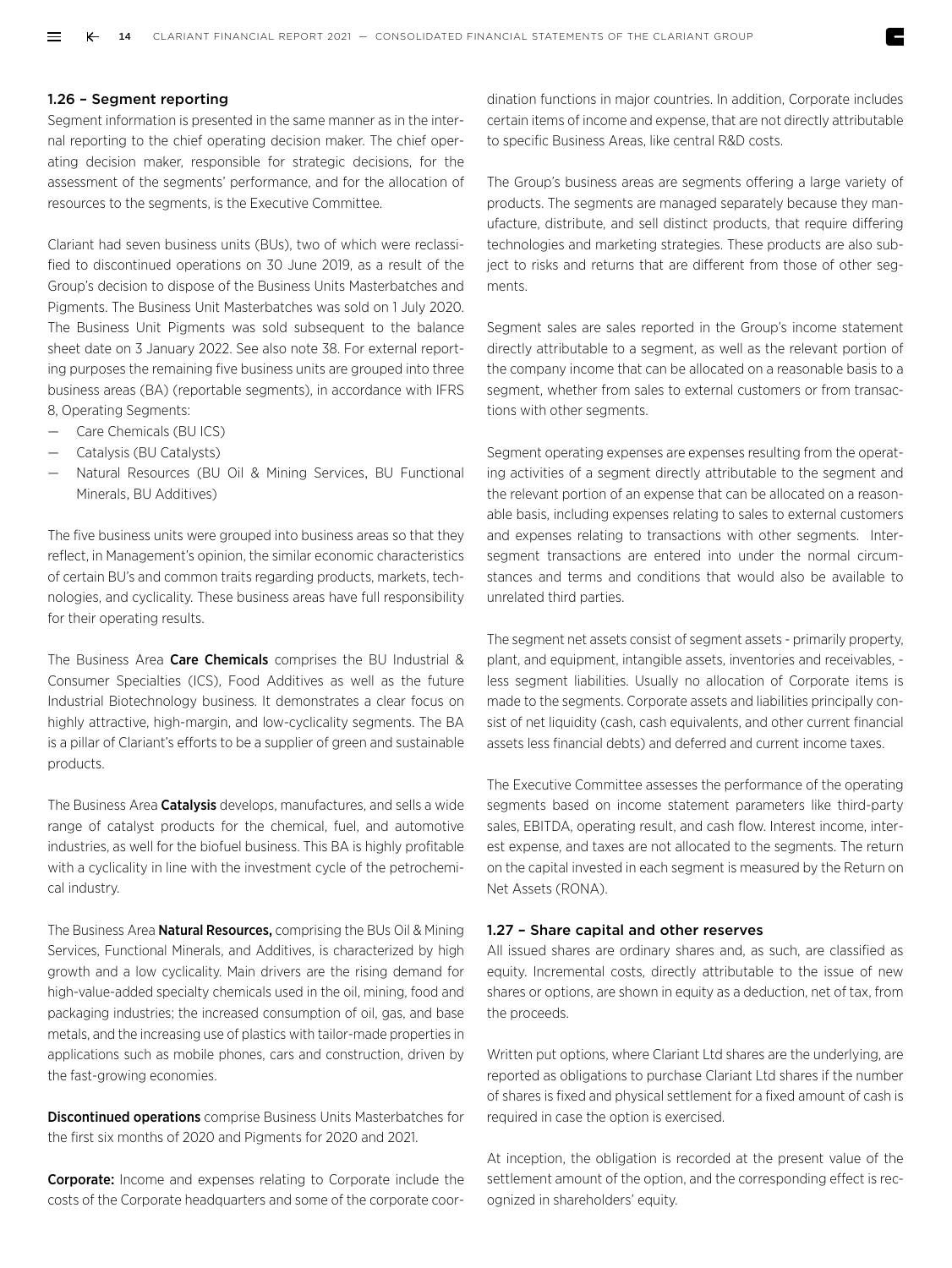The liability is measured subsequently at amortized costs using the effective interest method. Upon settlement of such written put options, the liability is extinguished, and the charge to equity is reclassified to the treasury shares.

Clariant Ltd shares, subject to such put options, are not considered to be outstanding for the purpose of basic earnings per share calculations, but are considered for the dilutive earnings per share calculations to the extent that they are dilutive.

Other reserves comprise the following items:

- Share premium: The share premium comprises the excess price paid over the par value of the share at the time of issuance of the share capital.
- Cumulative translation reserves: The translation reserves comprise the foreign exchange differences arising from the translation of the financial statements of the foreign subsidiaries stated in a currency other than the Group's functional currency. In addition, the cumulative translation reserves comprise the foreign exchange differences arising on the translation of financial liabilities denominated in a currency other than the functional currency of the parent company, Clariant Ltd, that are at the same time designated as a hedge of a net investment in a foreign entity.

#### 1.28 – Treasury shares

Treasury shares are deducted from equity at their par value of CHF 3.00 per share (2020: CHF 3.70). Differences between this amount and the amount paid for acquiring, or received for disposing of, treasury shares are recorded in retained earnings.

#### 1.29 – Financial debt

Financial debt is recognized based on the requirements of IFRS 9, Financial Instruments: Recognition and Measurement.

All financial liabilities are valued at amortized cost.

#### 1.30 – Financial assets

Financial assets are classified, recognized, measured, and, if necessary, impaired based on the requirements of IFRS 9, Financial Instruments.

Financial assets are valued at amortized cost if there is the intention to hold them in order to collect the contractual cash flow, and this cash flow is only for the principal and interest.

Financial assets are valued at fair value through other comprehensive income when they are held with the intention of getting the contractual cash flow, but also with the intention of eventually selling the asset.

Equity investments are measured at fair value through other comprehensive income based on the Group's irrevocable election at initial recognition.

There are currently no financial assets at fair value though profit and loss.

Loss allowances are recognized for expected credit losses, in line with the requirements of IFRS 9, Financial Instruments. Changes in the measurement of the loss allowance are recognized in profit and loss.

Purchases and sales of financial assets are recognized on the settlement date, which is the date on which the Group receives or delivers the assets

#### 1.31 – Business combinations

The Group applies the acquisition method to account for business combinations in accordance with IFRS 3, Business Combinations, and recognizes any noncontrolling interests in the acquiree at fair value (full goodwill method).

Acquisition-related costs are expensed as incurred.

#### 1.32 – COVID-19

The outbreak of the COVID-19 pandemic has affected the worldeconomy deeply and, as a consequence also the environment of Clariant and the company itself. Clariant has taken early measures to minimize the COVID-19 impact by assuring people safety first while supporting its communities and concurrently running business continuity, cash, and cost programs.

Business continuity was able to be preserved by stringent safety and contingency measures mitigated disruptions caused by temporary production site closures while cooperating closely with customers and suppliers along the value chains.

Management, together with the business units is continuously modeling and assessing the situation and executing stringent cash and cost programs.

These cash programs are centrally run and focus on optimizing net working capital efficiency, spend avoidance, cost cuts, and operational flexibilization. Supply and production plans have been adjusted to assure efficient levels of inventories. The recoverability of inventories is also assessed to be unchanged compared to the time prior to the COVID-19 crisis due to tight inventory management. Debtors are prudently managed, and so far, no increase in overdues or defaults was recorded.

The economic development is continuously monitored together with the Business Units and assessed for the need to adjust the business plans.

#### **2. ENTERPRISE RISK MANAGEMENT IDENTIFICATION, ASSESSMENT, AND MANAGEMENT**

In the framework of the Enterprise Risk Management Policy, risk assessments are prepared by business units, service units and corporate functions to assess threats that will impact the achievement of the objectives set for Clariant overall. These objectives are a result of the overall strategy of the Group as set by the Board of Directors and implemented by the Executive Committee.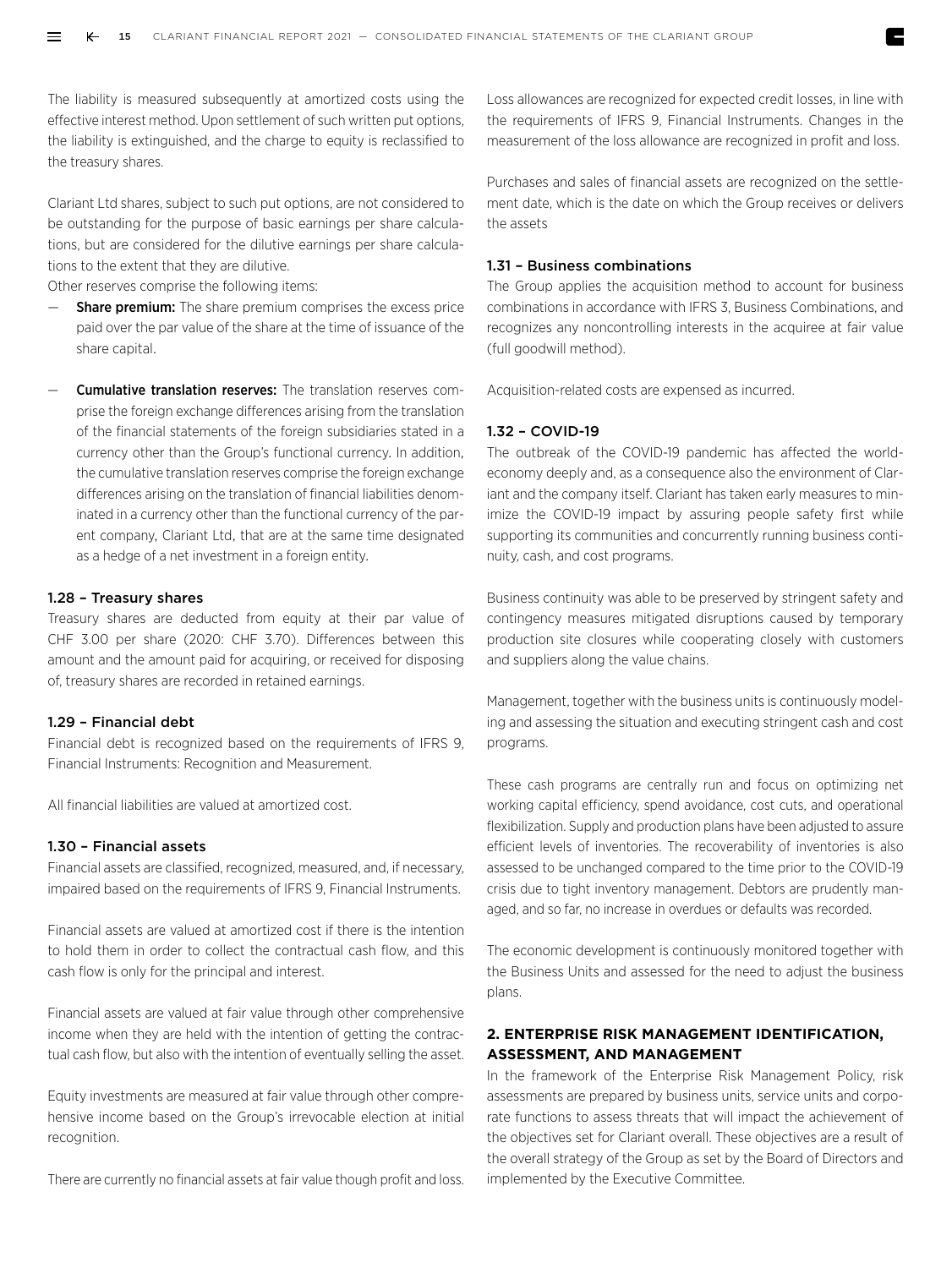The Executive Committee is responsible for monitoring the risk assessments for relevance and consistency. The Executive Committee has formed an »Ethics and Risk Management« subcommittee, which maintains an up-to-date understanding of areas where Clariant is, or may be, exposed to risk issues, and seeks to ensure that management is effectively addressing those issues.

The short- and long-term objectives are set in the fourth quarter of the year. These objectives and threats are subject to scrutiny by the Executive Committee during meetings with each business unit. Also reviewed and discussed are proposed measures to reduce or contain threats. In that context, responsibilities are assigned. All stakeholders are required to report significant changes to existing identified risks and new threats as they arise.

Risk registers are maintained using financial and reputational impact and probability assessments to score and rank all identified risks. The assessment also addresses the measures in place to manage the risks identified and indicate dates for completion of the measures.

When threats have been identified and quantified, they are delegated to qualified individuals who are required to deliver effective risk management. Depending on the nature of the risk identified, specific skill sets may be required for the management of those particular risks.

A summary risk assessment is submitted annually to the Executive Committee, the Audit Committee, and the Board of Directors for review.

In case of new or changed risks, reporting is accelerated. To support functional responsibility, certain functions have access to risk assessments to assist them in their roles.

Examples of such functions are Environmental Safety & Health Affairs (ESHA), to identify key sites for their property risk survey program, or Group Procurement, to ensure reliable and compliant supply of raw materials.

Examples of identified risks included in the risk register:

#### 2.1 – Regulation & Compliance

Clariant is subject to many rules and regulations as well as compliance standards. These include chemical industry, country, government, and customer requirements as well as the European Union's (EU) Regulation on the Registration, Evaluation, Authorization, and Restriction of Chemicals (REACH) or similar regulations in other countries.

The function Global Product Stewardship is responsible for ensuring that all relevant legal requirements are met. Certain specific matters are delegated to other functions.

#### 2.2 – Sites and locations

This includes manufacturing plants and equipment important for the production of Clariant products for sale to customers.

Also addressed are country and culture issues that could create threats to business objectives. The aim is to maintain high-quality and safe production facilities. ESHA and Regional Services are responsible for the management of the associated risks.

Examples of emerging risks included in the risk register:

#### 2.3 – Supply chain reliability

The achievement of targets depends on the reliability of the supply chain. The purchasing of raw materials may be impaired due to the unavailability of respective products, required energy, or corresponding means of transportation. Similarly, our customers may be affected by the unavailability of certain input materials outside the range of chemical products, limiting their production and thus Clariant's sales opportunities. Clariant responds to these challenges with market intelligence to identify potential constraints in an early stage and in close cooperation with our business partners.

#### 2.4 – Sustainability transformation

Demand for sustainable products is clearly increasing, which opens up business opportunities. Nonavailability of sustainable offerings represents a market disadvantage. Clariant is responding with the new organizational unit Group Innovation & Sustainability, which combines various resources to accelerate the sustainability transformation.

#### 2.5 – Digital interconnection

Successful performance of the Clariant Group depends on properly working information systems. Cyberattacks may result in the loss of business and personal data, knowledge, facilities, or money, leading to interruptions in manufacturing and product deliveries. Such attacks might cause significant economic damages as well as loss of trust. Clariant is responding to the increased cyber risk with a reinforced security operations center, state-of-the-art software, and frequent awareness campaigns.

#### **3. FINANCIAL RISK MANAGEMENT** 3.1 – Financial risk factors

The Group's activities expose it to a variety of financial risks: market risk (including foreign exchange risk, interest rate risk and price risk), credit risk, liquidity risk, counterparty risk, (re)financing and funding risk, and also settlement risk. The Group's overall risk management program focuses on the unpredictability of financial markets and seeks to reduce potential adverse effects on the Group's financial performance at reasonable hedging costs. The Group uses derivative financial instruments, nonderivative financial instruments, and operating strategies to hedge certain risks.

Financial risk management is carried out by the central treasury department (Corporate Treasury) under policies approved by the Executive Committee and the Board of Directors. Corporate Treasury identifies, evaluates, and hedges financial risks in close cooperation with the Group's operating units and functions. Written principles for the management of overall foreign exchange risk and credit risk for the use of derivative financial instruments, nonderivative financial instruments and investing excess liquidity (counterparty risk) are in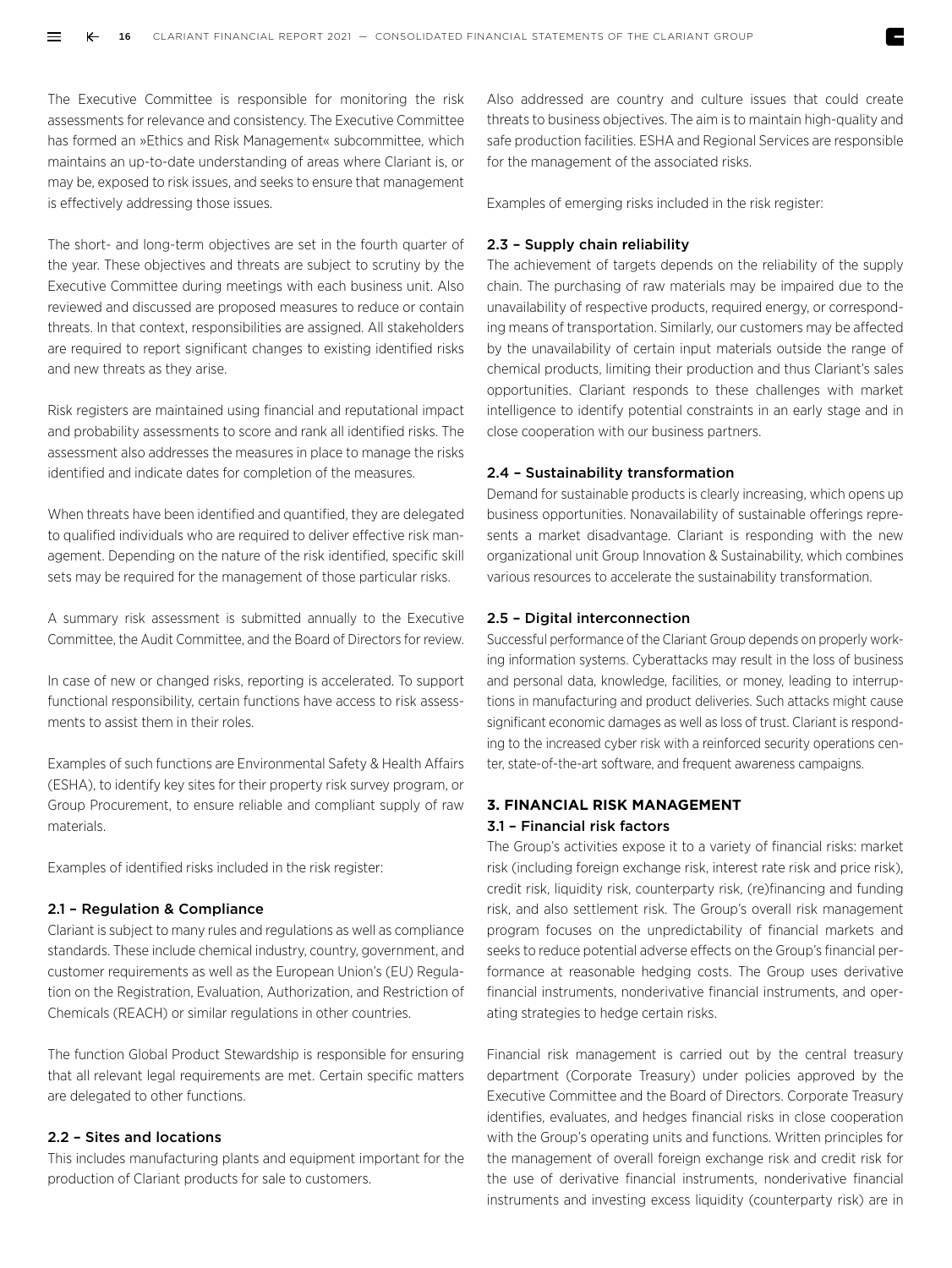place.

#### 3.1.1 – Market risk

#### 3.1.1.1 – Foreign exchange risk

- **Exposure to foreign exchange risk:** The Group operates internationally and is exposed to foreign exchange risks arising from various currency exposures, primarily with respect to the euro, the US dollar and, to some extent, the currencies of emerging countries. Foreign exchange risks arise from future commercial transactions, recognized assets and liabilities, and net investments in foreign operations when they are denominated in a currency that is not the respective subsidiary's functional currency.
- Foreign exchange risk management: To manage the foreign exchange risk arising from future commercial transactions and recognized assets and liabilities, entities in the Group use spot transactions, FX forward contracts, FX options, and FX swaps according to the Group's foreign exchange risk policy. Corporate Treasury is responsible, in close coordination with the Group's operating units, for managing the net position in each foreign currency and for putting in place the appropriate hedging actions.

The Group's foreign exchange risk management policy is to selectively hedge net transaction exposures in major foreign currencies.

Currency exposures arising from the net assets of the Group's foreign operations are managed primarily through borrowings denominated in the relevant foreign currency.

Detailed information regarding foreign exchange management is provided in note 31.

Foreign exchange risk sensitivity: The estimated percentage change of the following foreign exchange rates used in this calculation is based on the historical foreign exchange rate volatility for a term of 360 days.

At 31 December 2021, if the euro had strengthened/weakened by 4 % (2020: 5 %) against the Swiss franc with all other variables held constant, pretax profit for the year would have been CHF 22 million higher/lower (2020: CHF 25 million higher/lower), mainly as a result of foreign exchange gains/losses on the translation of the euro-denominated financing, cash and cash equivalents, intragroup financing, and third-party trade receivables and payables. Equity would have been CHF 42 million lower/higher (2020: CHF 54 million lower/higher), arising mainly from foreign exchange gains/losses of the exposure of the foreign currency participations and the hedge instruments in the hedge of net investments, which partially offset this effect.

At 31 December 2021, if the US dollar had strengthened/weakened by 6 % (2020: 8 %) against the Swiss franc with all other variables held constant, pretax profit for the year would have been CHF 13 million higher/lower (2020: CHF 34 million higher/

lower), mainly as a result of foreign exchange gains/losses on the translation of US dollar-denominated cash and cash equivalents, intragroup financing, and trade receivables. Equity would have been CHF 60 million lower/higher (2020: CHF 30 million lower/ higher), arising mainly from foreign exchange gains/ losses of the exposure of the foreign currency participations and the hedge instruments in the hedge of net investments, which partially offset this effect.

#### 3.1.1.2 – Interest rate risk

- **Exposure to interest rate risk:** Financial debt issued at variable rates and cash and cash equivalents expose the Group to cashflow interest rate risk; the net exposure as of 31 December 2021 was not significant. Financial debt issued at fixed rates does not expose the Group to fair value interest rate risk because it is recorded at amortized costs. At the end of 2021 and 2020, 100 % of the net financial debt was at fixed rates.
- Interest rate risk management: It is the Group's policy to manage the costs of interest using fixed- and variable-rate debt and interest-related derivatives. Corporate Treasury monitors the net debt fix-to-float mix on an ongoing basis.
- Interest rate risk sensitivity: To calculate the impact of a potential interest rate shift on profit and loss, the net debt exposure is taken into consideration for cash and debt maturing within the next 12 months. The variable Certificates of Indebtedness maturing after 12 months are also taken into consideration (interest rates comparison between the end of 2021 and end of 2020). At 31 December 2021, if the CHF interest rates on net current financial debt including Certificates of Indebtedness with variable interest rates after 12 months, had been 1 basis point higher/lower with all other variables held constant, pretax profit for the year would have been CHF 0.00 million higher/lower (2020: CHF 0.16 million higher/lower for a CHF interest rate shift of 1 basis point).

At 31 December 2021, if the USD interest rates on net current financial debt issued, including Certificates of Indebtedness with variable interest rates after 12 months, had been 1 basis point higher/lower with all other variables held constant, pretax profit for the year would have been CHF 0.15 million higher/lower (2020: CHF 0.65 million higher/lower for a USD interest rate shift of 1 basis point).

At 31 December 2021, if the EUR interest rates on net current financial debt issued, including Certificates of Indebtedness with variable interest rates after 12 months had been 1 basis point higher/lower with all other variables held constant, pretax profit for the year would have been CHF 5.09 million higher/lower (2020: CHF 2.38 million higher/lower for a euro interest rate shift of 1 basis point).

#### 3.1.2 – Other price risks

With regard to the financial statements as per 31 December 2021 and 2020, the Group was not exposed to other price risks in the sense of IFRS 7, Financial Instruments: Disclosures.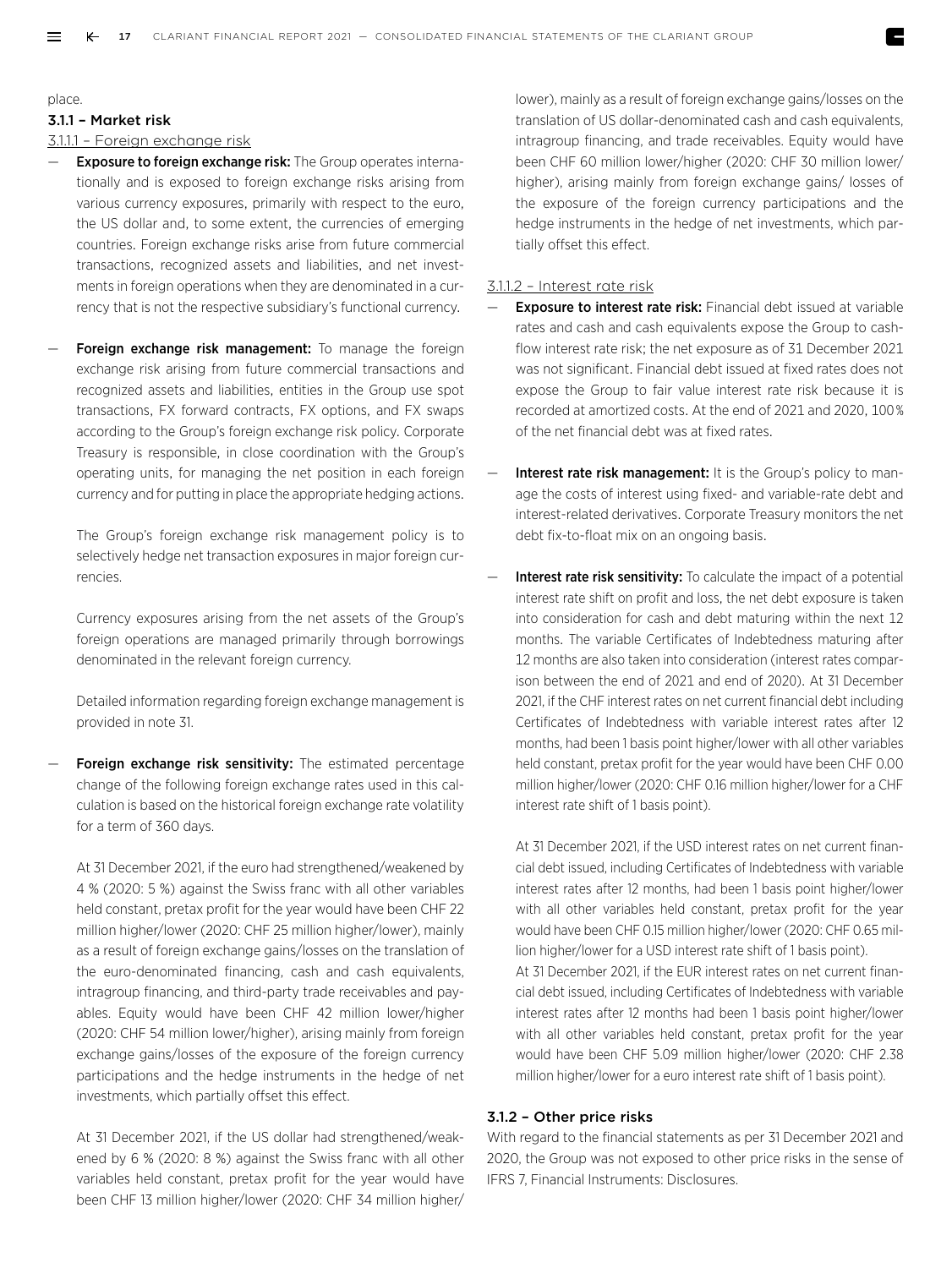#### 3.1.2.1 – Credit risk

- **Exposures to credit risk:** Credit risk arises from deposits of cash and cash equivalents, from entering into derivative financial instruments, and from deposits with banks and financial institutions, as well as from credit exposures to wholesale and retail customers, including outstanding receivables and committed transactions with suppliers. Customer credit risk exposure is triggered by customer default risk and country risk. As of 31 December 2021, the Group had a diversified portfolio with more than 16 000 active credit accounts (2020: more than 19 000), with no significant concentration either due to size of customers or due to country risk. Of the accounts receivable, 50% are distributed among 244 corporate groups with moderate customer default risk.
- **Credit risk management:** Clariant has a Group credit risk policy in place to ensure that sales are made to customers only after an appropriate credit assessment. Procedures are standardized within a corporate customer credit risk policy and supported by the IT system with respective credit management tools. Credit lines are partially backed by credit risk insurance.

| AGEING BALANCE OF TRADE RECEIVABLES |            |            |  |  |  |  |  |
|-------------------------------------|------------|------------|--|--|--|--|--|
|                                     | 31.12.2021 | 31.12.2020 |  |  |  |  |  |
| Not due yet                         | 93%        | 93%        |  |  |  |  |  |
| Total overdue                       | 7%         | 7%         |  |  |  |  |  |
| - less than 30 days                 | 4%         | 5%         |  |  |  |  |  |
| - more than 30 days                 | 3%         | 2%         |  |  |  |  |  |

#### **NET TRADE RECEIVABLES PER GROUP INTERNAL RISK CATEGORY**

|                                  | 31.12.2021 | 31.12.2020 |
|----------------------------------|------------|------------|
| A - low credit risk              | 24%        | 22%        |
| B - low to medium credit risk    | 31%        | 33%        |
| C - medium to above-average risk | 32%        | 28%        |
| D - high credit risk             | 13%        | 17%        |
| N - customers awaiting rating    | 0%         | በ%         |

Financial instruments contain an element of risk that the counterparty may be unable to either issue securities or to fulfill the settlement terms of a contract. Clariant therefore – whenever possible – only cooperates with counterparties or issuers that are at least rated »BB-« when it comes to entering into deposits with such counterparties. The cumulative exposure to these counterparties is constantly monitored by Corporate Treasury. There is no expectation of a material loss due to counterparty risk.

The Group maintains a large EUR cash pooling structure with a leading European bank, over which most European subsidiaries execute their cash transactions denominated in euro. A USD cash pooling structure with a leading US bank was introduced in 2020. As a result of this cash pool, the Group at certain times has substantial current financial assets and at other times substantial current financial liabilities with the corresponding banks.

In view of the European bank being rated »A-« (2020: BBB+) and the US bank being rated »A+« by the most important rating agencies, Clariant does not consider this to pose any particular counterparty risk.

At the balance sheet date, 71 % (2020: 63 %) of the total cash and cash equivalents and short-term deposits were held with five banks (2020: five banks), each with a position between CHF 21 million and CHF 132 million (2020: between CHF 89 million and CHF 154 million). All of these banks are rated »A-« (2020: »A« ) and better.

The table below shows in percentage of total cash and cash equivalents the share deposited with each of the three major counterparties at the balance sheet date (excluding the banks managing the EUR and USD cash pools):

| Counterparty | Rating | 31.12.2021 |
|--------------|--------|------------|
| Bank 1       | $A+$   | 20%        |
| Bank 2       | $A+$   | 7%         |
| Bank 3       | $A+$   | 5%         |
|              |        |            |
| Counterparty | Rating | 31.12.2020 |
| Bank 1       | $AA+$  | 15%        |
| Bank 2       | $A+$   | 13%        |
| Bank 3       | $A+$   | 13%        |

#### 3.1.3 – Liquidity risk

**Liquidity risk management:** Cash flow forecasting is performed in the subsidiaries of the Group and in aggregate by Corporate Treasury. Corporate Treasury monitors the forecasts of the Group's liquidity requirements to ensure it has sufficient cash to meet its operational needs while maintaining sufficient headroom on its undrawn borrowing facilities. At all times, the Group aims to meet the requirements set by the covenants of any of its borrowing facilities. Corporate Management therefore takes into consideration the Group's debt financing plans and financing options.

Cash that is not needed in the operating activities of the Group is invested in short-term money market deposits or marketable securities if an interest income higher than the one on a regular bank deposit can be achieved. At 31 December 2021, the Group held money market funds of CHF 29 million (2020: CHF 485 million), of which CHF 12 million have an initial tenor of more than 90 days (2020: CHF 267 million).

The following table analyzes the maturity profile of the Group's financial liabilities. The amounts disclosed are the contractual undiscounted cash flows and therefore do not reconcile with the financial liabilities presented in the consolidated balance sheets.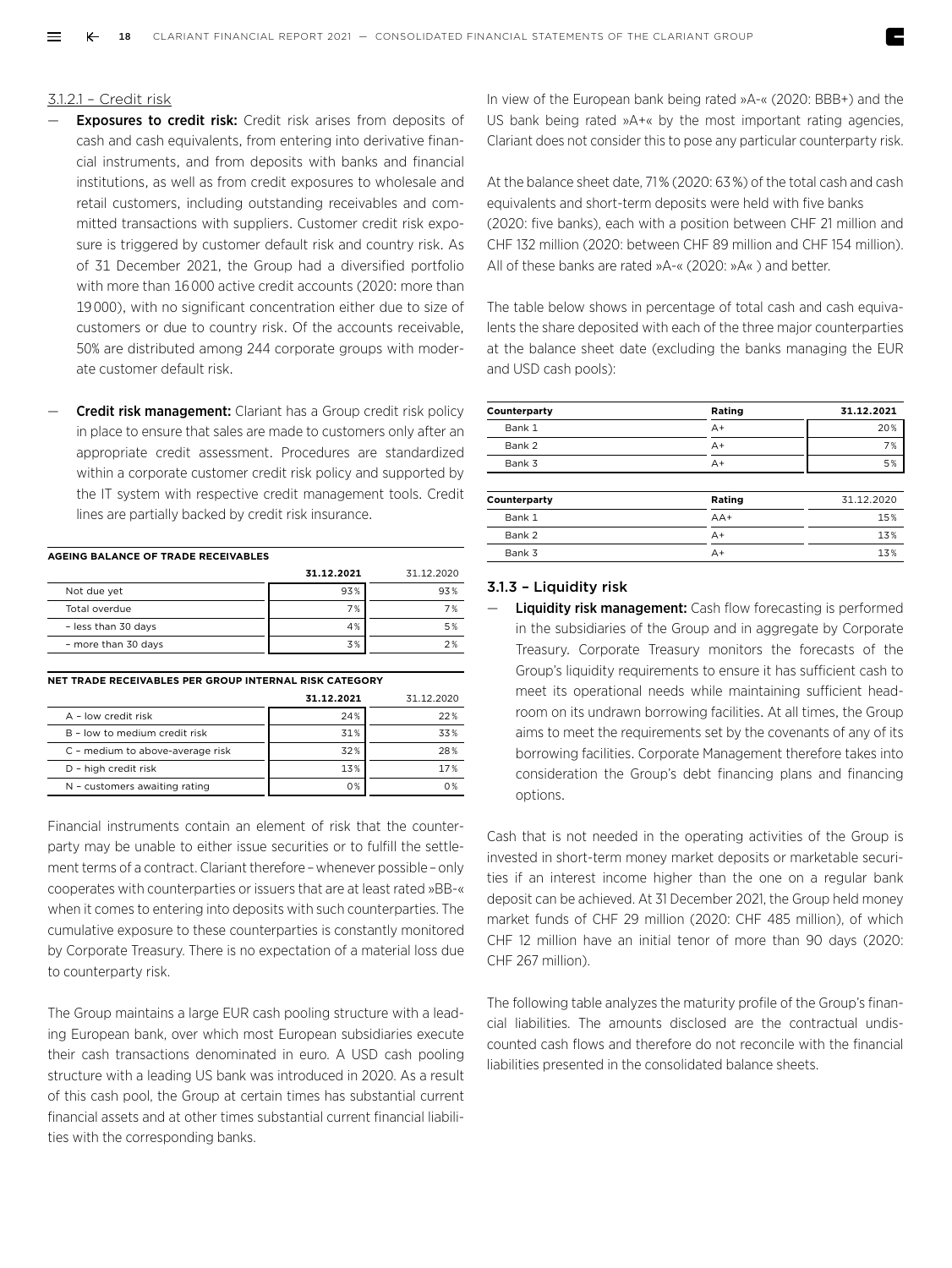#### **AT 31 DECEMBER 2021** in CHF m

|                                         | Less than<br>1 vear | Between<br>1 and 2 years 2 and 5 years | Between | Over<br>5 years |
|-----------------------------------------|---------------------|----------------------------------------|---------|-----------------|
| <b>Borrowings</b>                       | 707                 | 272                                    | 655     | 18              |
| Interest on borrow-<br>ings             | 21                  | 13                                     | 17      |                 |
| Lease liabilities                       | 50                  | 40                                     | 78      | 121             |
| Trade payables and<br>other liabilities | 1122                |                                        | 10      | 44              |
| Derivative financial<br>instruments     | 8                   |                                        | 14      |                 |

#### **AT 31 DECEMBER 2020 RESTATED**

in CHF m

|                                         | Less than<br>1 year | Between<br>1 and 2 years | Between<br>2 and 5 years | Over<br>5 years |
|-----------------------------------------|---------------------|--------------------------|--------------------------|-----------------|
| <b>Borrowings</b>                       | 411                 | 358                      | 832                      | 234             |
| Interest on borrowings                  | 30                  | 24                       | 34                       |                 |
| Lease liabilities                       | 43                  | 35                       | 61                       | 75              |
| Trade payables and<br>other liabilities | 946                 | 5                        | 10                       | 45              |
| Derivative financial<br>instruments     |                     |                          | -6                       |                 |

The Group covers its liabilities out of generated operating cash flow, liquidity reserves in form of cash and cash equivalents including money market deposits (31 December 2021: CHF 427 million vs. 31 December 2020: CHF 1004 million), out of uncommitted open cash pool limits and bank credit lines (31 December 2021: CHF 117 million vs. 31 December 2020: CHF 117 million), as well as out of additional uncommitted net working capital facilities and through issuance of capital market instruments.

Since 16 December 2016, Clariant Ltd had an agreement for a CHF 445 million (2020: CHF 445 million) five-year multicurrency revolving credit facility (RCF) with two one-year extension options. The RCF is structured as a club deal with ten key relationship banks with equal stakes and contains an accordion option for an increase up to CHF 600 million. The RCF is structured as a »backstop« facility for rating purposes to maintain Clariant's liquidity headroom. It contains customary covenants such as negative pledge, cross default, ownership change, and restriction on disposals, mergers, and subsidiary debt. The Group is required to maintain one financial covenant (debt leverage) that is tested at the end of each financial half year. The RCF has been extended until 16 December 2023.

#### 3.2 – Fair value measurement

IFRS 13, Fair Value Measurement, requires the disclosure of fair value measurements for financial instruments measured at fair value in the balance sheet in accordance with the fair value measurement hierarchy.

The fair value hierarchies are defined as follows:

- Level 1: Quoted prices (unadjusted) in active markets for identical assets or liabilities.
- $\blacksquare$  Level 2: Inputs other than quoted prices included within Level 1 that are observable for the asset or liability, either directly (that is, as prices) or indirectly (that is, derived from prices).
- Level 3: Inputs for the asset or liability that are not based on observable market data (that is, unobservable inputs).

#### 3.2.1 – Valuation methods

As of 31 December 2021, the open derivative financial instruments held were valued using the following valuation methods:

Forward exchange rate contracts: The valuations of forward exchange rate contracts are based on the discounted cash flow model, using observable inputs such as interest curves and spot rates.

**Exchange rate options:** FX options are valued based on a Black-Scholes model, using major observable inputs such as volatility and exercise prices.

Equity investments valued at fair value through OCI: These are usually classified at Level 3. Their valuation is based on multiples of projected earnings and discounted cash flows.

The financial instruments measured at fair value through profit or loss were all classified as Level 2 (see note 31). There were no transfers between the levels in 2021 and 2020.

#### 3.3 – Hedge accounting

Derivatives are initially recognized at fair value on the date a derivative contract is entered into and are subsequently remeasured to their fair value at the end of each reporting period. The accounting for subsequent changes in fair value depends on whether the derivative is designated as a hedging instrument, and if so, the nature of the item being hedged. The Group designates certain derivatives as either:

- Hedges of a particular risk associated with the cash flows of recognized assets and liabilities and highly probable forecast transactions (cash flow hedges)
- Hedges of a net investment in a foreign operation (net investment hedges).

At the inception of the hedge relationship, the Group documents the economic relationship between hedging instruments and hedged items, including whether changes in the cash flows of the hedging instruments are expected to offset changes in the cash flows of hedged items. The Group documents its risk management objective and strategy for undertaking its hedge transactions.

The fair values of derivative financial instruments designated in hedge relationships are disclosed in note 31. Movements in the hedging reserve in shareholders' equity are shown in note 31. The full fair value of a hedging derivative is classified as a noncurrent asset or liability when the remaining maturity of the hedged item is more than 12 months; it is classified as a current asset or liability when the remaining maturity of the hedged item is less than 12 months. Trading derivatives are classified as a current asset or liability.

**Cash flow hedges:** The effective portion of changes in the fair value of derivatives that are designated and qualify as cash flow hedges is recognized within equity. The gain or loss relating to the ineffective portion is recognized immediately in profit or loss.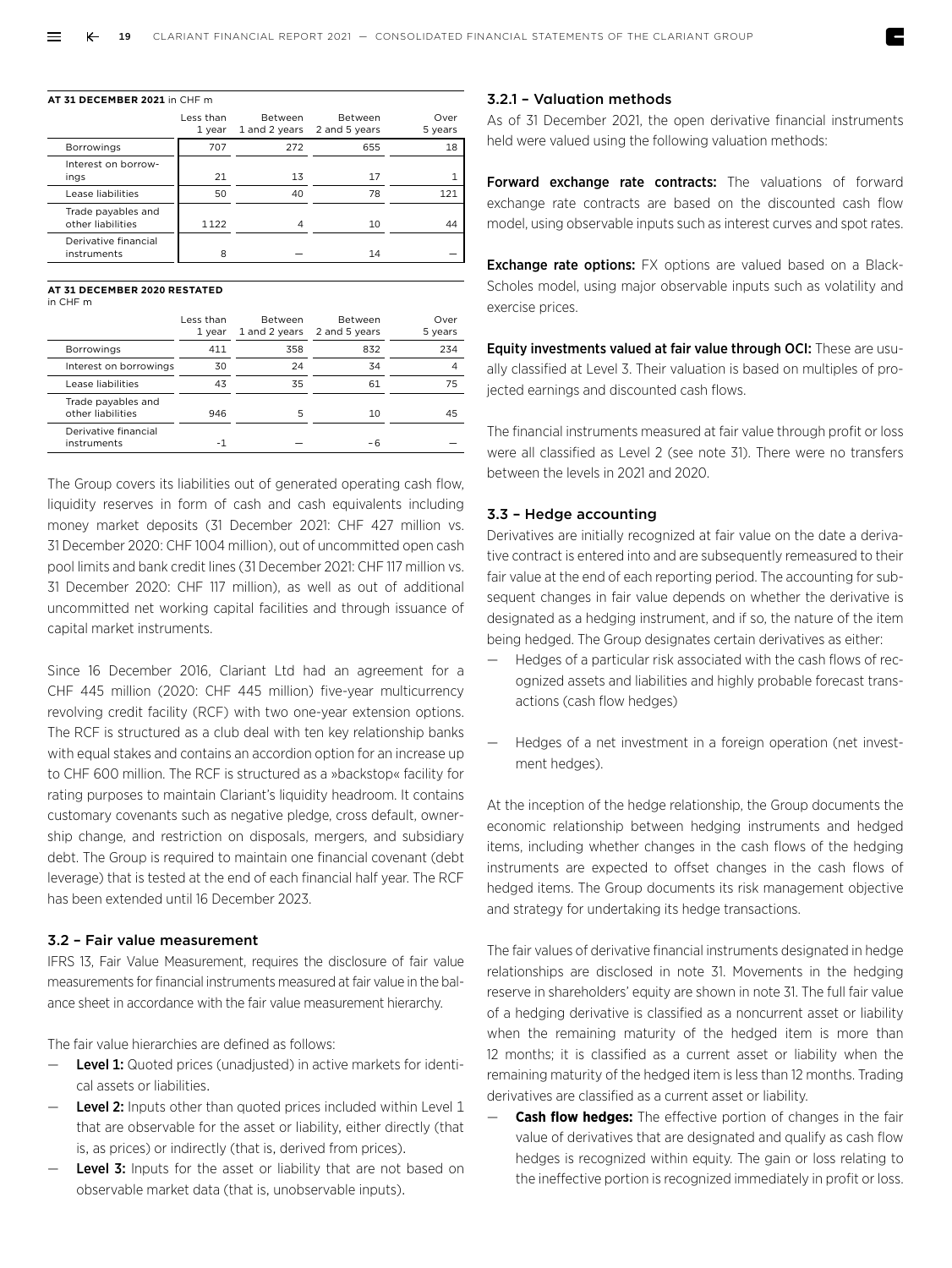As long as the hedged cash flow item is probable, the cumulative gain or loss on the respective hedge remains in equity and does not get recycled.

Amounts accumulated in equity are reclassified in the periods when the hedged item affects profit or loss, as follows:

— The gain or loss relating to the effective portion of the interest rate/cross-currency swaps hedging variable-rate or fixed-rate borrowings is recognized in profit or loss within finance cost at the same time as the interest expense on the hedged borrowings.

When a hedging instrument expires or is sold or terminated, or when a hedge no longer meets the criteria for hedge accounting, the cumulative gain or loss that was reported in equity is immediately reclassified to profit or loss.

— **Hedges of net investments** in foreign operations are accounted for similarly to cash flow hedges. Any gain or loss on the hedging instrument relating to the effective portion of the hedge is recognized in other comprehensive income and accumulated within equity. The gain or loss relating to the ineffective portion is recognized immediately in profit or loss.

Gains and losses accumulated in equity are reclassified to profit or loss when the foreign operation is partially disposed of or sold.

#### 3.4 – Capital risk management

The Group's objectives when managing capital are to safeguard the ability to continue as a going concern in order to provide returns for the shareholders and benefits for other stakeholders and to maintain a capital structure suitable to optimize the cost of capital. This includes aspects of the credit rating.

In order to maintain or adjust the capital structure, the Group may adjust the amount of payouts to the shareholders, return capital to the shareholders, issue new shares, or sell assets to reduce debt.

The Group monitors capital on the basis of invested capital as part of the return on invested capital concept. Invested capital is calculated as the sum of total equity as reported in the consolidated balance sheet plus current and noncurrent financial liabilities as reported in the consolidated balance sheet, including lease liabilities, plus estimated cash needed for operating purposes, less cash and cash equivalents and near cash assets not needed for operating purposes.

Invested capital for the Group was as follows on 31 December 2021 and 2020 respectively:

| in CHF m                                                                          |        |                   |
|-----------------------------------------------------------------------------------|--------|-------------------|
|                                                                                   | 2021   | 2020 <sup>2</sup> |
| Total equity                                                                      | 2544   | 2416              |
| Total current and noncurrent<br>financial liabilities (incl. lease liabilities)   | 1949   | 2022              |
| Less cash and cash equivalents and<br>short-term deposits <sup>1</sup>            | $-427$ | $-1.004$          |
| Less assets held for sale (net of liabilities<br>related to assets held for sale) | $-581$ | $-535$            |
| Cash needed for operating purposes                                                | 87     | 77                |
| <b>Invested capital</b>                                                           | 3572   | 2976              |

<sup>1</sup> Short-term deposits represent deposits over 90 days.

2 Restated see note 1.03

At the end of 2021, Clariant considers the invested capital to be adequate.

#### 3.5 – IBOR Reform

On 31 December 2021 LIBOR rates for all major currencies except for the US dollar were abandoned and replaced by alternative risk-free rates (ARFRs, e.g., SARON for CHF, SONIA for GBP, TONAR for JPY). ARFRs are transaction based on overnight rates (secured or unsecured). The loan documentation of Clariant's revolving credit facility (RCF) has been amended for the switch from LIBOR to ARFR for the relevant currencies. No other financial liabilities or derivatives were affected by the discontinuation of LIBOR. All of Clariant's floating Certificates of Indebtedness are denominated in EUR and therefore subject to EURIBOR, which continues to be used.

#### **4. CRITICAL ACCOUNTING ESTIMATES AND JUDG-MENTS**

Estimates and judgments are continually evaluated and are based on historical experience and other factors, including expectations on future events that are believed to be reasonable under the circumstances.

The Group makes estimates and assumptions concerning the future. The resulting accounting estimates will, by definition, seldom equal the related actual results. The estimates and assumptions that have a significant risk of causing a material adjustment to the carrying amounts of assets and liabilities within the next financial year are discussed below.

#### 4.1 – Estimated impairment of goodwill, intangibles, and property, plant, and equipment

The Group tests annually whether goodwill has suffered any impairment in accordance with the requirements of IAS 36, Impairment of Assets. The recoverable amounts of all cash-generating units have been determined based on value-in-use calculations reported in continuing operations. The recoverable amounts of all cash-generating units classified as discontinued operations have been valued at fair value less cost to sell.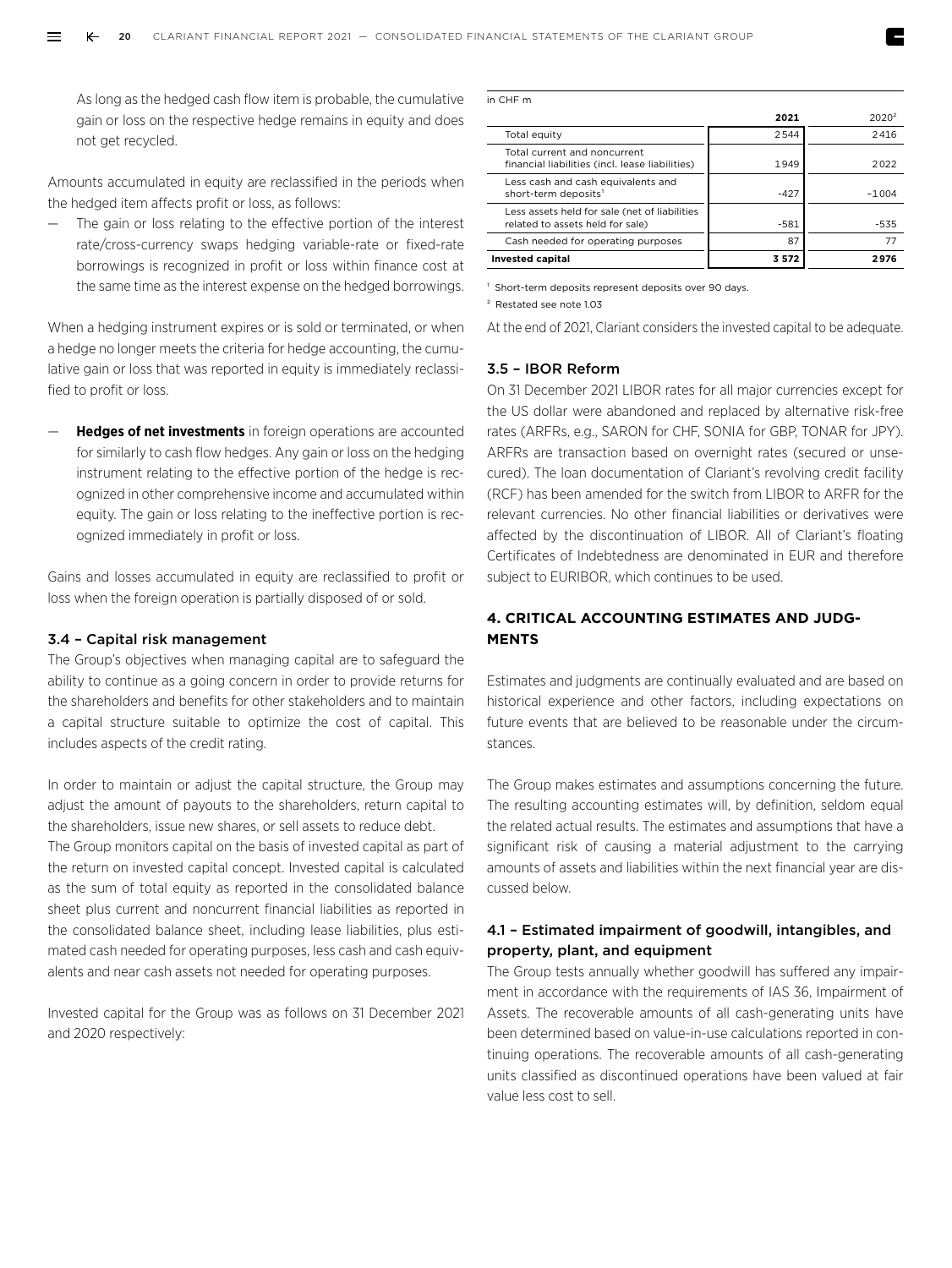The recoverable value of intangibles and property, plant, and equipment is also assessed applying value-in-use calculations. These calculations require the use of estimates, in particular in relation to the expected growth of sales, the discount rates, the development of raw material prices, and the success of restructuring measures implemented.

#### 4.2 – Environmental liabilities

The Group is exposed to environmental regulations in numerous jurisdictions. Significant judgment is required in determining the worldwide provision for environmental remediation. The Group constantly monitors its sites to ensure compliance with legislative requirements and to assess the liability arising from the need to adapt to changing legal demands. The Group recognizes liabilities for environmental remediation based on the latest assessment of the environmental situation of the individual sites and the most recent requirements of the respective legislation. Where the final remediation results in expenses that differ from the amounts previously recorded, such differences impact the income statement in the period in which such determination is made.

#### 4.3 – Income tax and other taxes

The Group is subject to income tax and other taxes in numerous jurisdictions. Significant judgment is required in determining the worldwide provision for income tax and other taxes. There are many transactions and calculations for which the ultimate tax determination is uncertain at the time a liability must be recorded.

The Group recognizes liabilities for anticipated tax audit issues based on estimates of whether additional taxes will be due. Where the final tax outcome of these matters is different from the amounts initially recorded, such differences impact the income tax and deferred tax provisions in the period in which such determination is made (see note 10). As a substantial part of Clariant's activities are based in Germany, this is where the largest tax risks arise. Some subsidiaries generate tax losses. Often these can be used to offset taxable gains of subsequent periods. The Group constantly monitors the development of such tax loss situations. Based on the business plans for the subsidiaries concerned, the recoverability of such tax losses is determined. In the event that a tax loss is deemed to be recoverable, the capitalization of a deferred tax asset for such a tax loss is then decided.

#### 4.4 – Estimates for the accounting for employee benefits

IAS 19, Employee Benefits, requires that certain assumptions are made in order to determine the amount to be recorded for retirement benefit obligations and pension plan assets, in particular for defined benefit plans. These are mainly actuarial assumptions such as expected future salary increases, long-term increase in health care costs, average life expectancy, and discount rates. Substantial changes in the assumed development of any of these variables may significantly change the Group's retirement benefit obligation and pension assets (see note 20).

#### 4.5 – Provisions and Contingencies

Clariant is regularly confronted with situations where possible obligations arising from past events will only be confirmed by the occurrence or nonoccurrence of future events not wholly within the control of the Group or where the amount of the obligation cannot be reliably estimated. Clariant reviews such situations at each balance sheet date and makes judgments based on all information available to determine if an outflow of resources can be reliably estimated or not. If this is not possible, a contingency is reported for each material case.

#### 4.6 – Assets held for sale and liabilities directly associated with assets held for sale

As a result of the decision to divest two of its Business Units, Clariant reclassified the assets and liabilities pertaining to those activities to »held for sale« in accordance with IFRS 5 (see note 1.04). In distinguishing between the assets and liabilities pertaining to continuing operations and those pertaining to discontinued operations, judgment had to be applied, as a part of those assets and liabilities is used by both types of activities.

All assets and liabilities exclusively pertaining to one Business Unit were allocated to that Business Unit. In all other cases, a critical assessment was conducted as to whether it could be reasonably expected that the asset or liability concerned would be transferred in a disposal. This assessment was made based on past experience and most recent market developments. The allocation made may have to be adjusted when the disposal is actually consummated.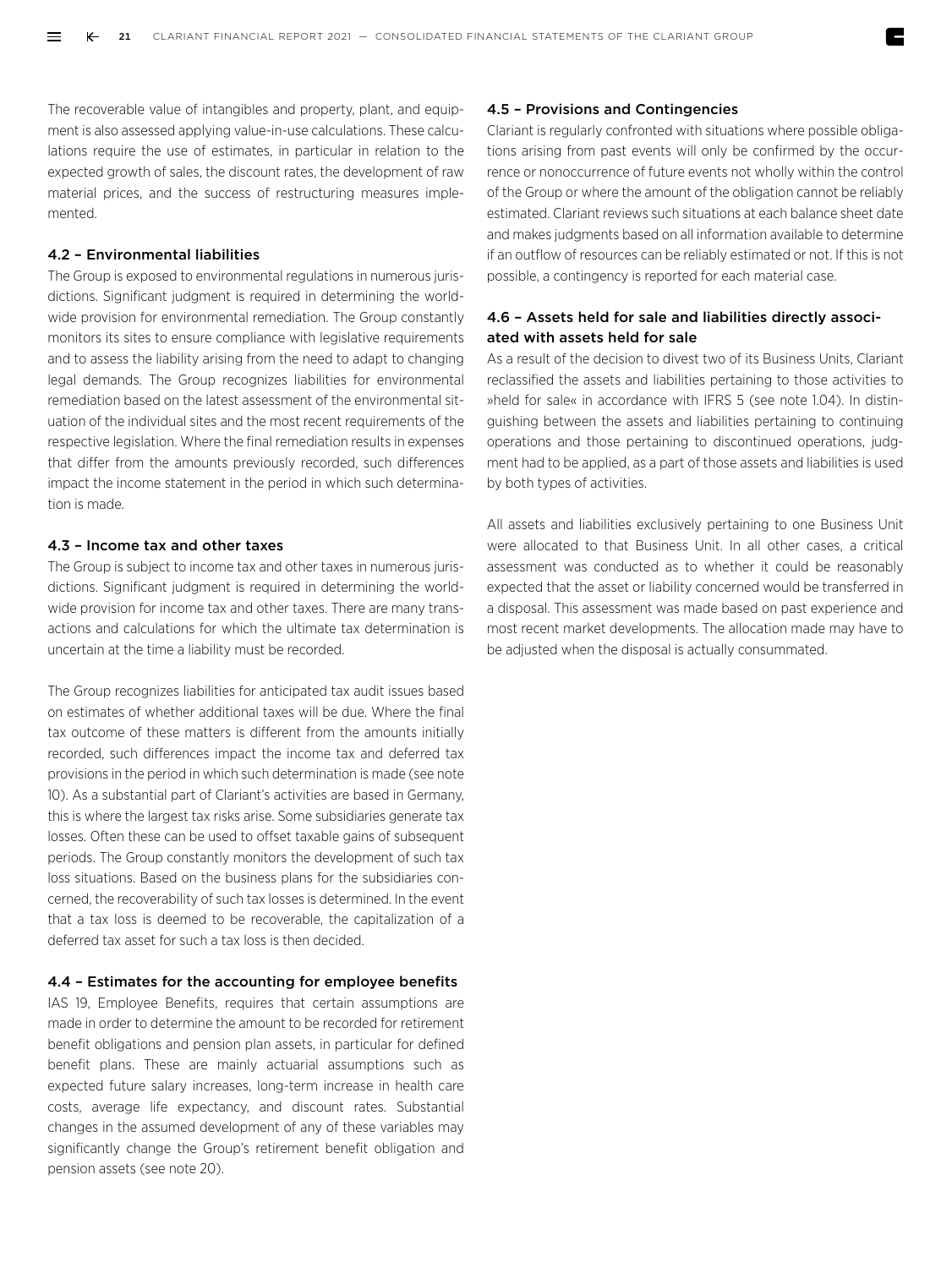#### **5. PROPERTY, PLANT, AND EQUIPMENT**

|                                                  |                |                          |                          | Furniture,<br>vehicles, |              |                          |
|--------------------------------------------------|----------------|--------------------------|--------------------------|-------------------------|--------------|--------------------------|
|                                                  |                |                          | Machinery and            | computer                | Assets under |                          |
| in CHF m                                         | Land           | <b>Buildings</b>         | equipment                | hardware                | construction | <b>Total 2021</b>        |
| Cost                                             |                |                          |                          |                         |              |                          |
| As per 1 January                                 | 293            | 881                      | 1924                     | 274                     | 351          | 3723                     |
| Additions                                        | $\mathbf{1}$   | 14                       | 51                       | 17                      | 279          | 362                      |
| Acquired in business combinations (see note 27)  | $\overline{4}$ | 2                        | 42                       | $\mathbf{1}$            |              | 49                       |
| Reclassified to/from held for sale (see note 25) | -              | $\overline{\phantom{0}}$ | $\overline{7}$           | $\overline{2}$          | $-4$         | 5                        |
| <b>Disposals</b>                                 | $-26$          | $-13$                    | $-16$                    | $-12$                   | $-1$         | $-68$                    |
| Reclassifications                                | 3              | 71                       | 129                      | 14                      | $-217$       | $\overline{\phantom{0}}$ |
| Exchange rate differences                        | $-10$          | $-12$                    | $-55$                    | $-5$                    | $-8$         | $-90$                    |
| At 31 December                                   | 265            | 943                      | 2082                     | 291                     | 400          | 3981                     |
| Accumulated depreciation and impairment          |                |                          |                          |                         |              |                          |
| As per 1 January                                 | $-78$          | $-454$                   | $-1343$                  | $-220$                  |              | $-2095$                  |
| Additions                                        |                |                          | $\overline{\phantom{0}}$ | -                       |              | -                        |
| Reclassified to/from held for sale (see note 25) |                | -                        | $-3$                     | $-2$                    |              | $-5$                     |
| <b>Disposals</b>                                 |                | 12                       | 15                       | 12                      |              | 39                       |
| Depreciation                                     |                | $-33$                    | $-117$                   | $-20$                   |              | $-170$                   |
| Impairment (see note 28)                         |                | -                        | $-1$                     | -                       |              | $-1$                     |
| Reclassifications                                | -              | -                        | $\overline{\phantom{0}}$ | —                       |              | -                        |
| Exchange rate differences                        | 3              | $\overline{7}$           | 28                       | 3                       |              | 41                       |
| At 31 December                                   | $-75$          | $-468$                   | $-1421$                  | $-227$                  | -            | $-2191$                  |
| Net book value                                   | 190            | 475                      | 661                      | 64                      | 400          | 1790                     |

Impairments recognized in the income statement amounted to CHF 1 million in 2021 (2020: CHF 11 million). Impairments arise as a result of restructuring measures entailing site closures and of disposal projects.

As per 31 December 2021, property, plant, and equipment acquired by way of a business acquisition, with costs of CHF 49 million were recorded. See also note 27.

Exchange rate differences mainly arise from the changes in the EUR/ Swiss franc and Romanian leu/Swiss franc exchange rates. Both currencies significantly devalued against the Swiss franc in 2021.

As at 31 December 2021, commitments for the purchase of property plant, and equipment concerned various projects mainly in Germany, Romania and China and totaled CHF 78 million (2020: CHF 61 million). Additions in 2021 include CHF 112 million of investments in a cellulosic ethanol plant in Romania.

Disposals in 2021 include real estate in Germany, the US and Brazil with a total book value of CHF 27 million. A building in Brazil was subsequently leased back. Altogether a profit of CHF 15 million was incurred on these disposals, which is recognized in Selling, general and administrative costs.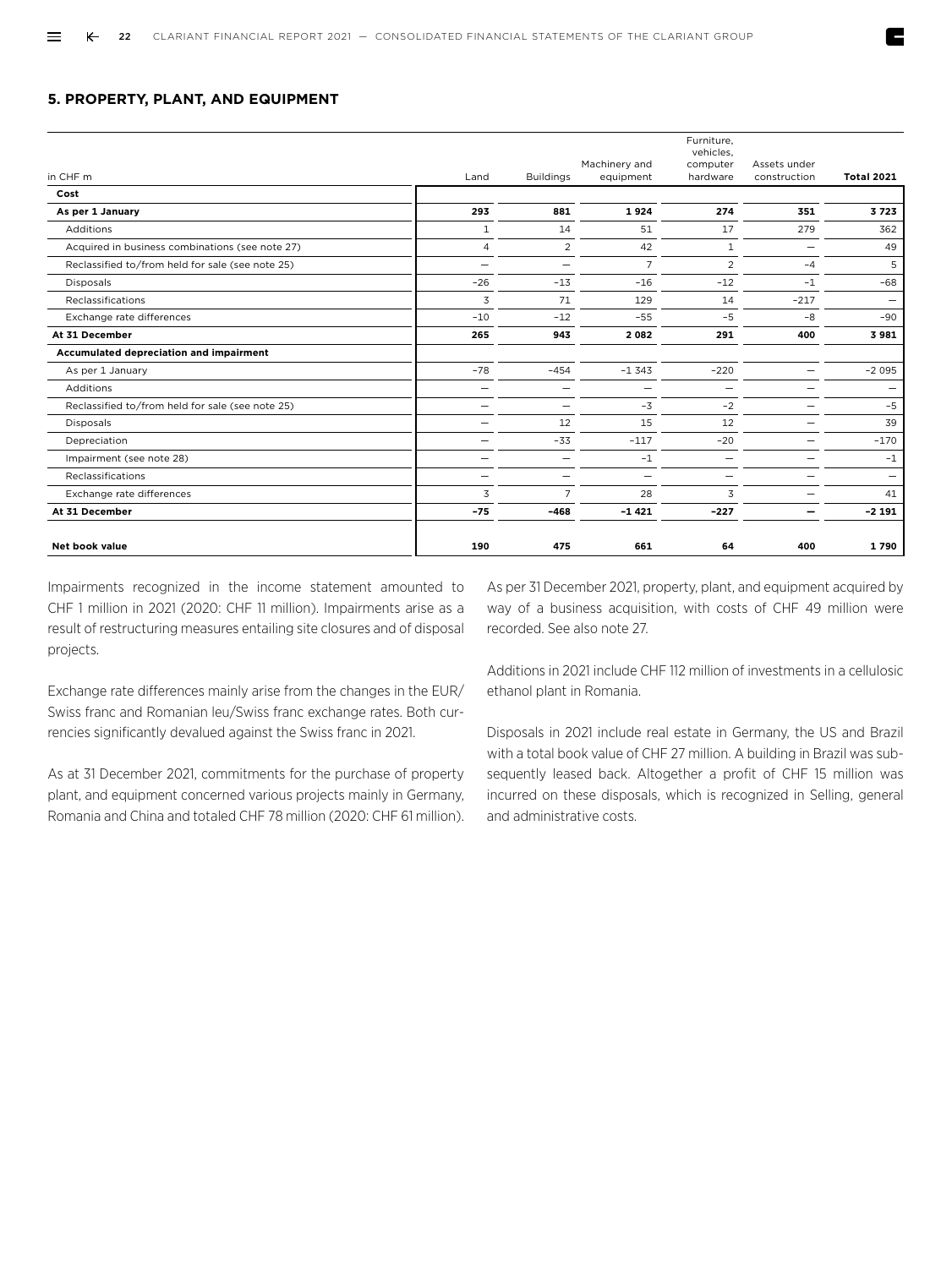| in CHF m                                         | Land                     | <b>Buildings</b> | Machinery and<br>equipment | Furniture,<br>vehicles,<br>computer<br>hardware | Assets under<br>construction | <b>Total 2020</b>        |
|--------------------------------------------------|--------------------------|------------------|----------------------------|-------------------------------------------------|------------------------------|--------------------------|
| Cost                                             |                          |                  |                            |                                                 |                              |                          |
| As per 1 January                                 | 340                      | 1 1 2 8          | 1981                       | 296                                             | 248                          | 3993                     |
| Additions                                        | $1\,$                    | 8                | 40                         | 11                                              | 228                          | 288                      |
| Acquired in business combinations (see note 27)  | $\overline{\phantom{m}}$ | 2                | 1                          | -                                               |                              | 3                        |
| Reclassified to/from held for sale (see note 25) | -                        | 63               | $-48$                      | $-7$                                            | 10                           | 18                       |
| <b>Disposals</b>                                 | $-40$                    | $-255$           | $-43$                      | $-15$                                           | $-1$                         | $-354$                   |
| Reclassifications                                | 2                        | 23               | 90                         | $\overline{7}$                                  | $-122$                       | $\overline{\phantom{m}}$ |
| Exchange rate differences                        | $-10$                    | $-88$            | $-97$                      | $-18$                                           | $-12$                        | $-225$                   |
| At 31 December                                   | 293                      | 881              | 1924                       | 274                                             | 351                          | 3723                     |
| Accumulated depreciation and impairment          |                          |                  |                            |                                                 |                              |                          |
| As per 1 January                                 | $-105$                   | $-700$           | $-1310$                    | $-229$                                          |                              | $-2344$                  |
| Reclassified to/from held for sale (see note 25) | $-1$                     | $-10$            | $-13$                      | 3                                               |                              | $-21$                    |
| <b>Disposals</b>                                 | 27                       | 242              | 39                         | 14                                              |                              | 322                      |
| Depreciation                                     |                          | $-33$            | $-109$                     | $-20$                                           |                              | $-162$                   |
| Impairment (see note 28)                         | -                        | $-2$             | $-7$                       | $-2$                                            |                              | $-11$                    |
| Exchange rate differences                        | $\mathbf{1}$             | 49               | 57                         | 14                                              |                              | 121                      |
| At 31 December                                   | $-78$                    | $-454$           | $-1.343$                   | $-220$                                          |                              | $-2095$                  |
| Net book value                                   | 215                      | 427              | 581                        | 54                                              | 351                          | 1628                     |

#### Investment properties (Clariant as a lessor in operating leases)

As a result of the continuous efforts to increase efficiency and to optimize the structure of its facilities, sometimes production or adminstrative sites are vacated. In order to minimize expenses, Clariant seeks to find tenants for these facilities.

As a consequence, such facilities, which generate income exclusively from rental contracts, are considered as investment property in line with the requirements of IAS 40, Investment Property. All investment property is valued at cost less depreciation.

Investment property in Clariant is almost entirely located in Switzerland and Germany. The gross book value of investment property amounted to CHF 304 million on 31 December 2021 (CHF 524 million on 31 December 2020).

Accumulated depreciation on investment property amounted to CHF 186 million on 31 December 2021 (CHF 382 million on 31 December 2020).

The net book value amounted to CHF 118 million on 31 December 2021 (CHF 142 million on 31 December 2020).

Depreciation amounted to CHF 1 million in 2021 (CHF 1 million in 2020).

Income from investment properties amounted to CHF 6 million in 2021 (CHF 6 million in 2020) and is recorded in SG&A in the segment "Corporate".

Expected minimum lease income varies between CHF 5 million and CHF 6 million (2020: CHF 5 million and CHF 6 million) per annum for the next five years and amounts to CHF 199 million for later periods (2020: CHF 193 million).

Since all investment property consists of industrial and administrative sites that have been in use for several decades, there is no active market that would give information on possible market prices. The fair values of the investment properties were therefore determined by way of external appraisals and value-in-use calculations. As of 31 December 2021, the estimated fair value of investment property amounted to CHF 171 million (CHF 186 million on 31 December 2020).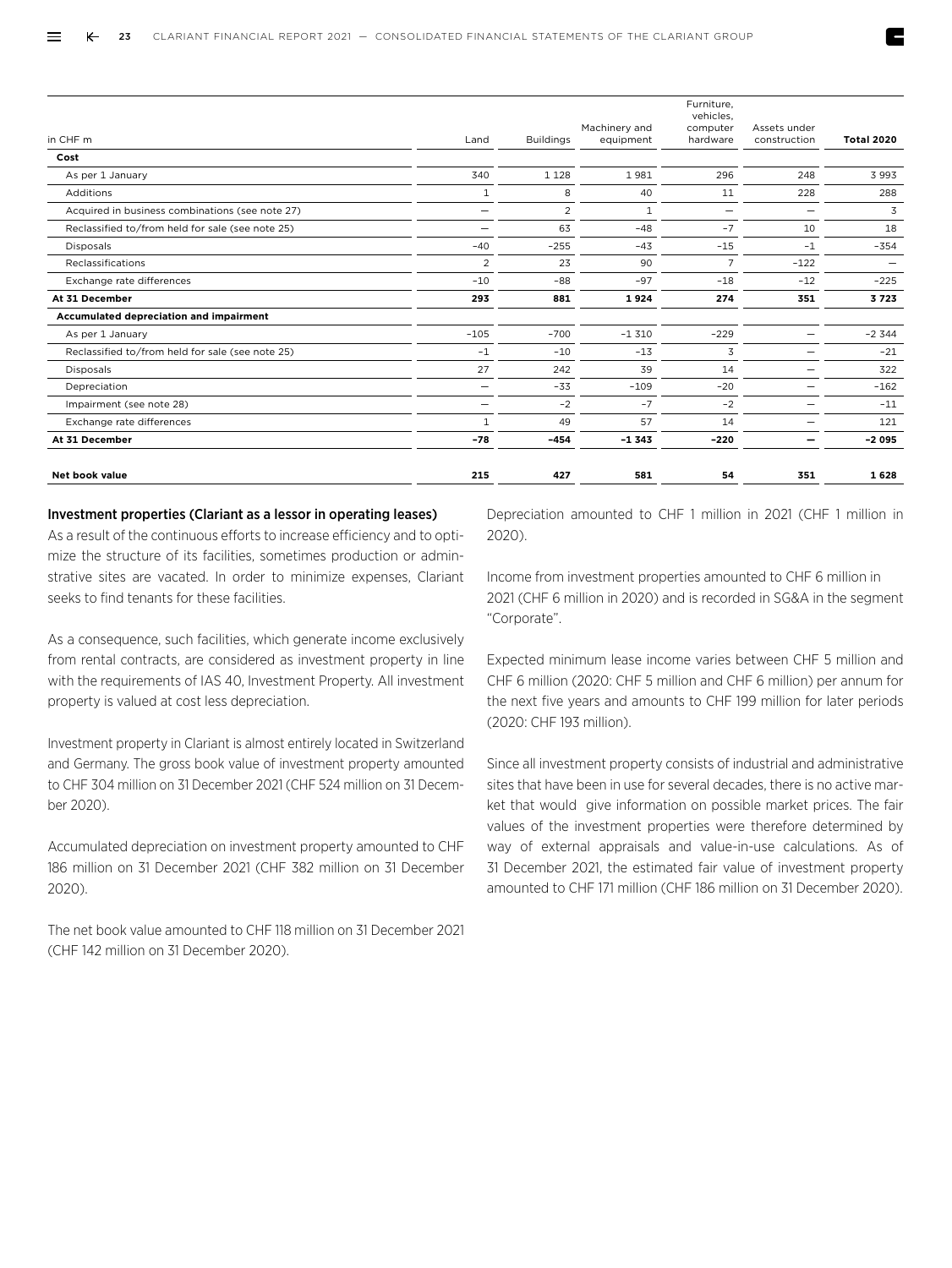#### **6. INTANGIBLE ASSETS**

|                                                 |              |               | Customer      |                          |        |                   |
|-------------------------------------------------|--------------|---------------|---------------|--------------------------|--------|-------------------|
| in CHF m                                        | Goodwill     | Technology    | relationships | Trade names              | Other  | <b>Total 2021</b> |
| Cost                                            |              |               |               |                          |        |                   |
| As per 1 January                                | 998          | 231           | 368           | 86                       | 288    | 1971              |
| Additions                                       |              |               |               |                          | 3      | 3                 |
| Acquired in business combinations (see note 27) | 60           |               |               | 5                        | 26     | 91                |
| Disposals                                       |              |               |               |                          | $-7$   | $-7$              |
| Reclassified to held for sale (see note 25)     | $-1$         |               |               |                          | 3      | $\overline{2}$    |
| Exchange rate differences                       | $-5$         | $-3$          | 3             |                          | $-10$  | $-15$             |
| At 31 December                                  | 1052         | 228           | 371           | 91                       | 303    | 2 0 4 5           |
| Accumulated amortization and impairment         |              |               |               |                          |        |                   |
| As per 1 January                                | $-4$         | $-182$        | $-251$        | $-83$                    | $-213$ | $-733$            |
| Disposals                                       |              |               | -             | $\overline{\phantom{0}}$ | 3      | 3                 |
| Amortization                                    |              | $-9$          | $-16$         | $-3$                     | $-15$  | $-43$             |
| Reclassified to held for sale (see note 25)     | $\mathbf{1}$ |               | —             |                          | $-1$   |                   |
| Exchange rate differences                       | $-2$         | $\mathcal{P}$ | $-1$          |                          | 9      | 8                 |
| At 31 December                                  | $-5$         | $-189$        | $-268$        | -86                      | $-217$ | $-765$            |
| <b>Net book value</b>                           | 1 0 4 7      | 39            | 103           | 5                        | 86     | 1 2 8 0           |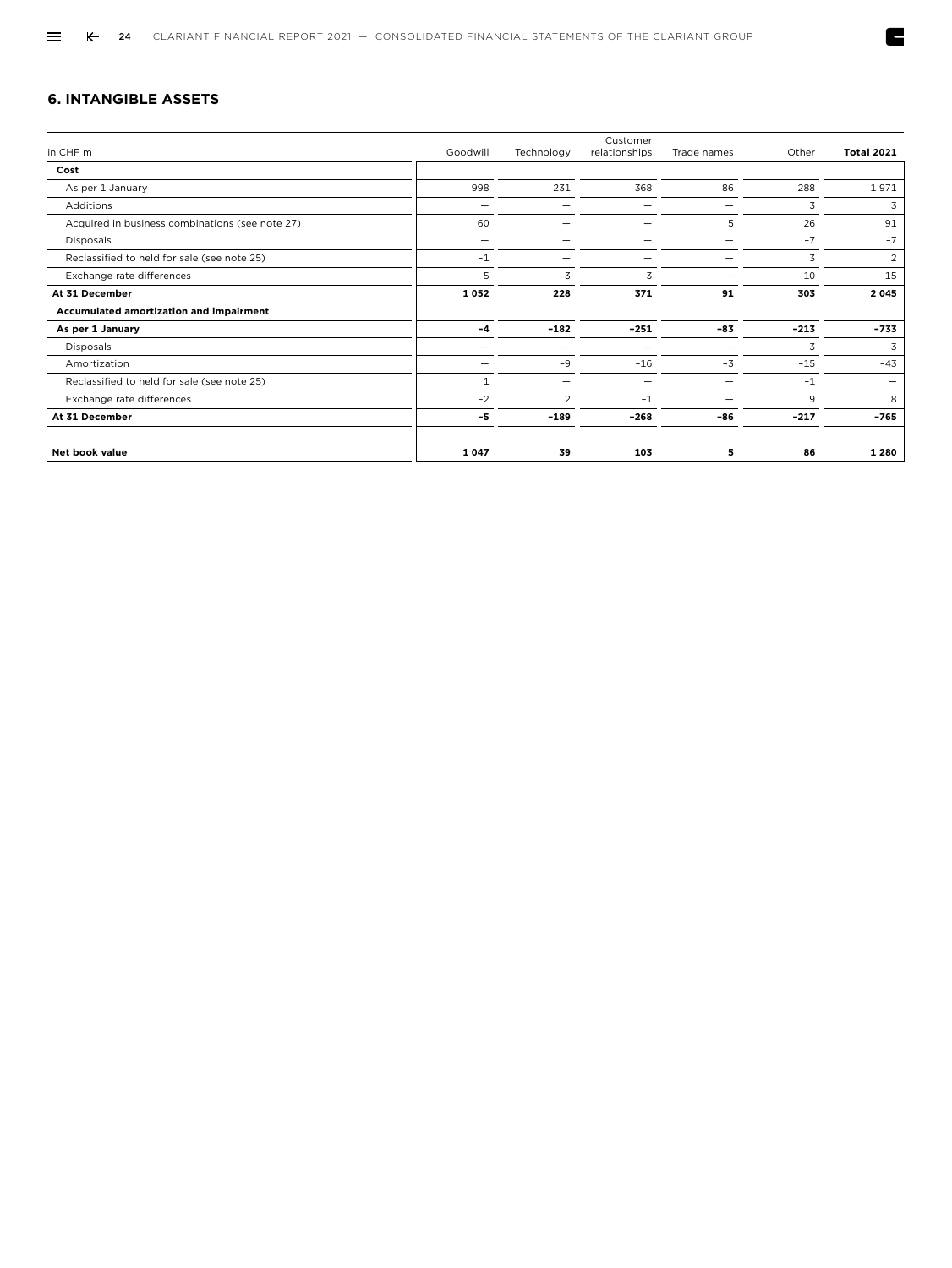|                                                             |                          |            | Customer                 |              |        |              |
|-------------------------------------------------------------|--------------------------|------------|--------------------------|--------------|--------|--------------|
| in CHF m                                                    | Goodwill                 | Technology | relationships            | Trade names  | Other  | Total 2020   |
| Cost                                                        |                          |            |                          |              |        |              |
| As per 1 January                                            | 1 0 6 9                  | 238        | 387                      | 87           | 292    | 2 0 7 3      |
| Additions                                                   | $\overline{\phantom{0}}$ | 1          | $\overline{\phantom{0}}$ | -            | 10     | 11           |
| Acquired in business combinations (see note 27)             | $\overline{c}$           | -          | $\overline{2}$           | -            | 2      | 6            |
| Disposals                                                   |                          |            | $\overline{\phantom{0}}$ | -            | $-2$   | $-2$         |
| Reclassified to held for sale (see note 25)                 | $-15$                    | $-6$       | $-2$                     | $-1$         | $-5$   | $-29$        |
| Exchange rate differences                                   | $-58$                    | $-2$       | $-19$                    | -            | $-9$   | $-88$        |
| At 31 December                                              | 998                      | 231        | 368                      | 86           | 288    | 1971         |
| Accumulated amortization and impairment<br>As per 1 January | $-24$                    | $-177$     | $-243$                   | $-80$        | $-198$ | $-722$       |
| Disposals                                                   |                          | —          |                          |              | 1      | $\mathbf{1}$ |
| Amortization                                                | $\overline{\phantom{0}}$ | $-12$      | $-18$                    | $-4$         | $-23$  | $-57$        |
| Reclassified to held for sale (see note 25)                 | 15                       | 6          | 2                        | $\mathbf{1}$ | 4      | 28           |
| Exchange rate differences                                   | 5                        |            | 8                        | -            | 3      | 17           |
| At 31 December                                              | $-4$                     | $-182$     | $-251$                   | -83          | $-213$ | $-733$       |
| <b>Net book value</b>                                       | 994                      | 49         | 117                      | 3            | 75     | 1 2 3 8      |

Amortization is allocated to the line in the income statement that represents the function to which the intangible asset pertains.

In 2021 and 2020, no impairment losses were recognized.

As per end of 2021, other intangible assets include the carrying value in the amount of CHF 27 million (2020: CHF 34 million) capitalized in connection with the REACH regulation and less than CHF 1 million (2020: CHF 4 million) of capitalized internally generated intangibles.

Impairment test for goodwill. Goodwill is allocated to the Group's cash-generating units (CGUs). Cash-generating units consist of business units which are for external reporting purposes reported under the corresponding business areas (reportable segments, see note 1.26).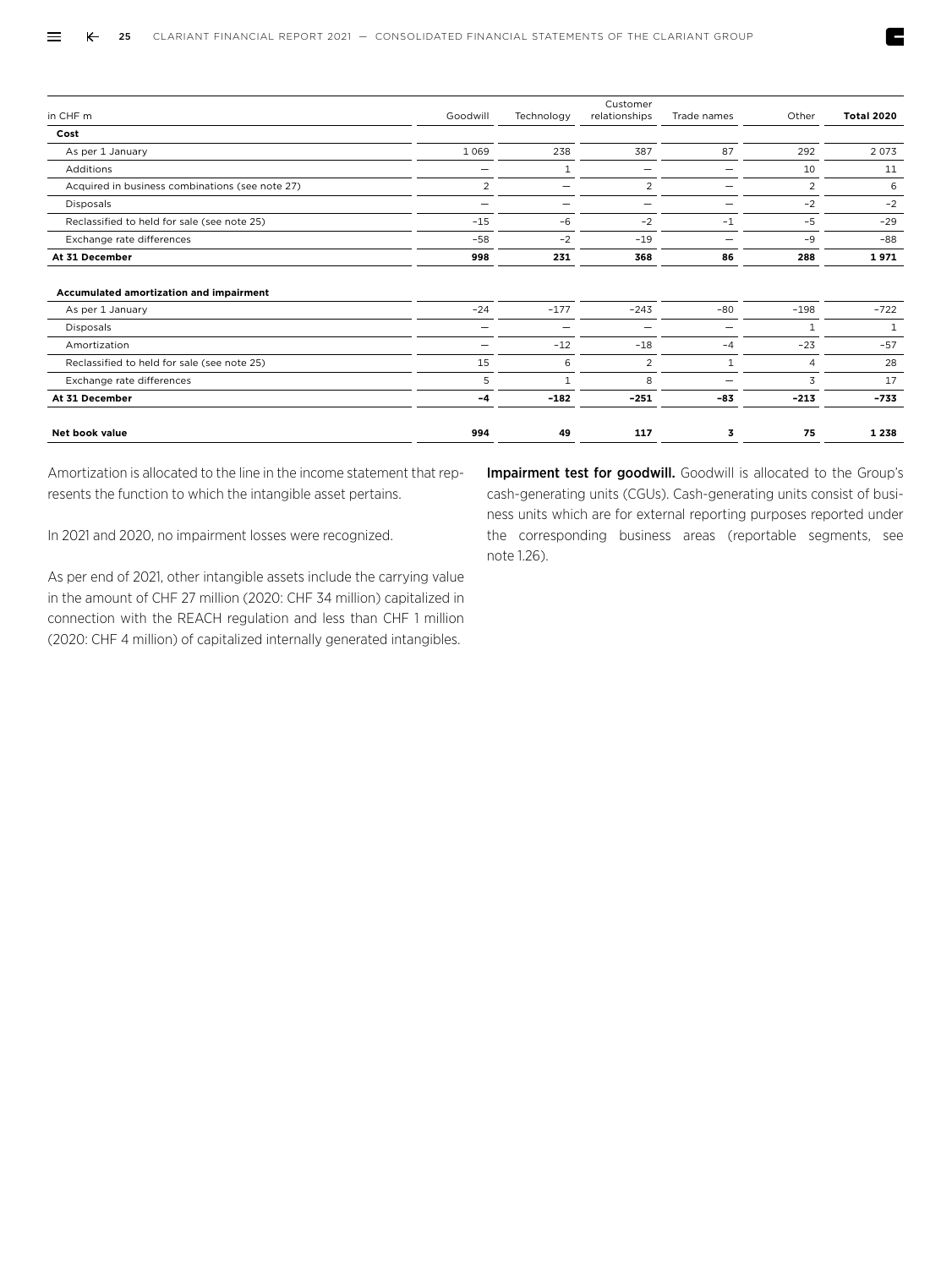Goodwill is allocated to the following CGUs:

| in CHF m                               | 31.12.2021 | 31.12.2020 |
|----------------------------------------|------------|------------|
| Industrial & Consumer Specialties      | 119        | 60         |
| Pigments                               | 11         | 11         |
| <b>Functional Minerals</b>             | 137        | 139        |
| Catalysts                              | 636        | 645        |
| Oil & Mining Services                  | 155        | 150        |
| Total net book value                   | 1058       | 1 0 0 5    |
|                                        |            |            |
| Thereof reclassified to held for sale: |            |            |
| Pigments                               | $-11$      | $-11$      |
| Total as reported in the balance sheet | 1 0 4 7    | 994        |

#### **Continuing operations**

The recoverable amount for CGUs reported as continuing operations is determined based on their value-in-use. The value-in-use calculations use cash flow projections based on the strategic plans up to 2025 as approved by the Executive Committee. For the terminal value, a market growth of 2.25 % is assumed. The main assumptions used for cash flow projections are EBITDA in percent of sales and sales growth. The assumptions regarding these two variables are based on Management's past experience and future expectations of business performance. The pretax discount rates used are based on the Group's weighted average cost of capital. The assumed pre-tax discount rate was 10.70 % for all cash-generating units (2020: 10.68 %). As all CGUs operate in similar geographic areas, have the same source of funds and a similar risk pattern a uniform discount rate is applied to all of them.

For all CGUs, it was assumed that they achieve sales growth in line with or higher than market growth, based on the specific strategic plans for the respective CGUs. It was also assumed that the EBITDA in percent of sales will improve over present performance as a result of the continuous improvement measures implemented. The conclusion was that the net present value of the expected cash flows exceeds the carrying amount of the net assets allocated on a value-in-use basis of all CGU's.

#### **Discontinued operations**

The estimated recoverable amount of the CGU and BU Pigments, which is classified as a discontinued operation, was determined based on the signed sales contract. Based on this, the fair value less cost to sell of the CGU exceeds its book value. For further details on discontinued operations, see note 25.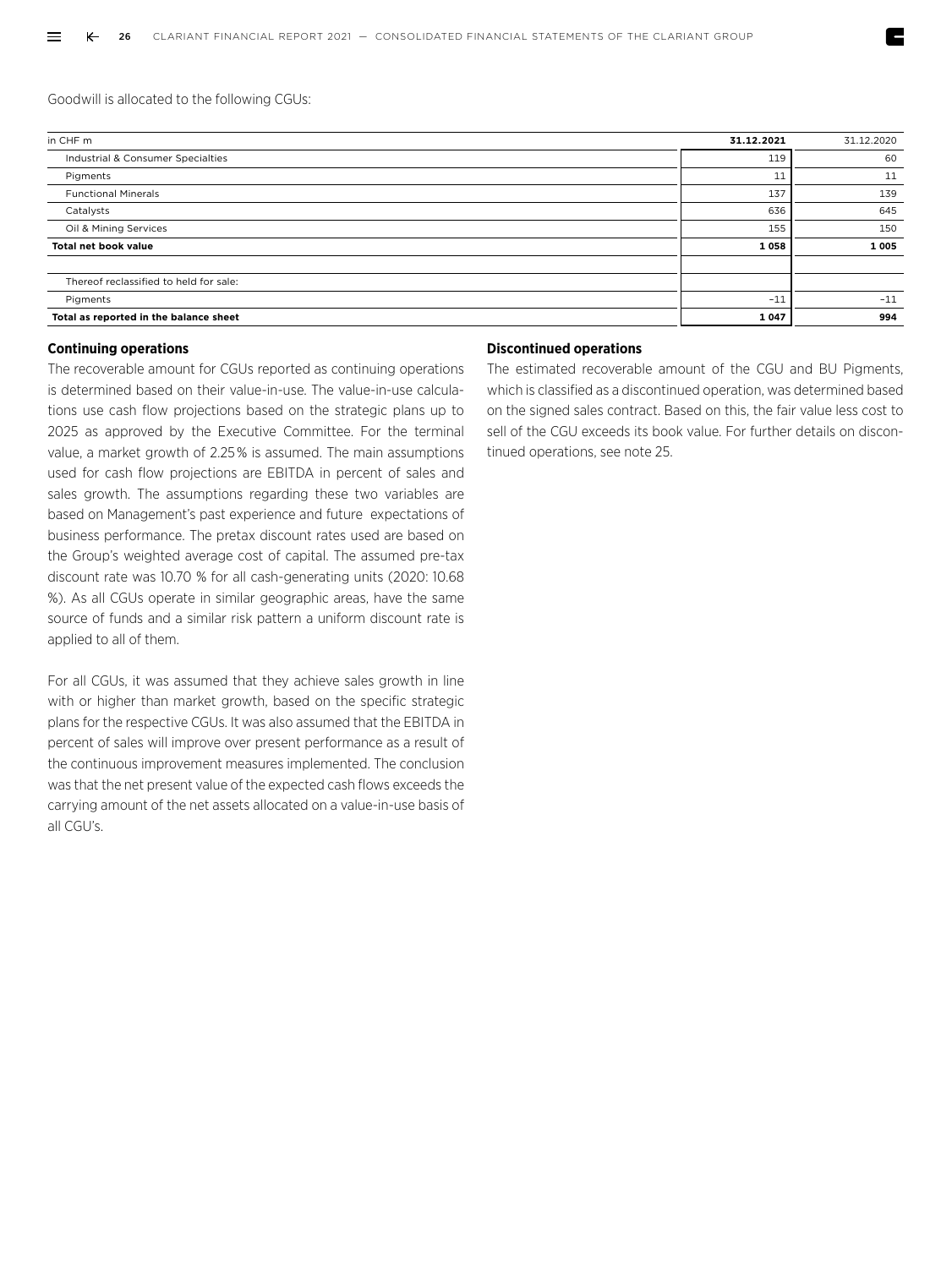#### **7. LEASES**

| in CHF m                                    | 31.12.2021 | 31.12.2020 |
|---------------------------------------------|------------|------------|
| Right-of-use assets - net book value        |            |            |
| Leasehold land                              | 30         | 22         |
| <b>Buildings</b>                            | 149        | 158        |
| Machinery and equipment                     | 90         | 19         |
| Furniture, vehicles, computer hardware      | 24         | 22         |
| <b>Total</b>                                | 293        | 221        |
| Reclassified to held for sale (see note 25) | $-12$      | $-17$      |
| Total as reported in the balance sheet      | 281        | 204        |
| <b>Lease liabilities</b>                    |            |            |
| Noncurrent lease liabilities                | 238        | 173        |
| Current lease liabilities                   | 51         | 41         |
| <b>Total</b>                                | 289        | 214        |
| Reclassified to held for sale (see note 25) | $-7$       | $-14$      |
| Total as reported in the balance sheet      | 282        | 200        |

Additions to the right-of-use assets during 2021 were CHF 129 million (2020: CHF 51 million).

Consolidated income statements include the following amounts relating to leases:

| in CHF m                                       | 2021  | 2020           |
|------------------------------------------------|-------|----------------|
| <b>Depreciation expense</b>                    |       |                |
| Leasehold land                                 | $-3$  | $-2$           |
| <b>Buildings</b>                               | $-29$ | $-29$          |
| Machinery and equipment                        | $-9$  | $-6$           |
| Furniture, vehicles, computer hardware         | $-13$ | $-13$          |
| <b>Total depreciation</b>                      | $-54$ | -50            |
|                                                |       |                |
| Interest expense, included in finance costs    | $-11$ | $-11$          |
| Expense relating to short-term leases          | $-11$ | $-13$          |
| Expense relating to leases of low-value assets | $-4$  | $-5$           |
| Total                                          | -80   | $-79$          |
| Thereof reported under discontinued operations |       | $\overline{4}$ |
| <b>Total continuing operations</b>             | $-79$ | $-75$          |

The total cash outflow for leases in 2021 was CHF 70 million (2020: CHF 66 million).

Potential future cash outflows arising from extension options in the amount of CHF 44 million were not reflected in the measurement of lease liabilities on 31 December 2021 (2020: less than CHF 1 million).

Z

There are CHF 1 million of commitments for leases not commenced at year-end (2020: CHF 1 million).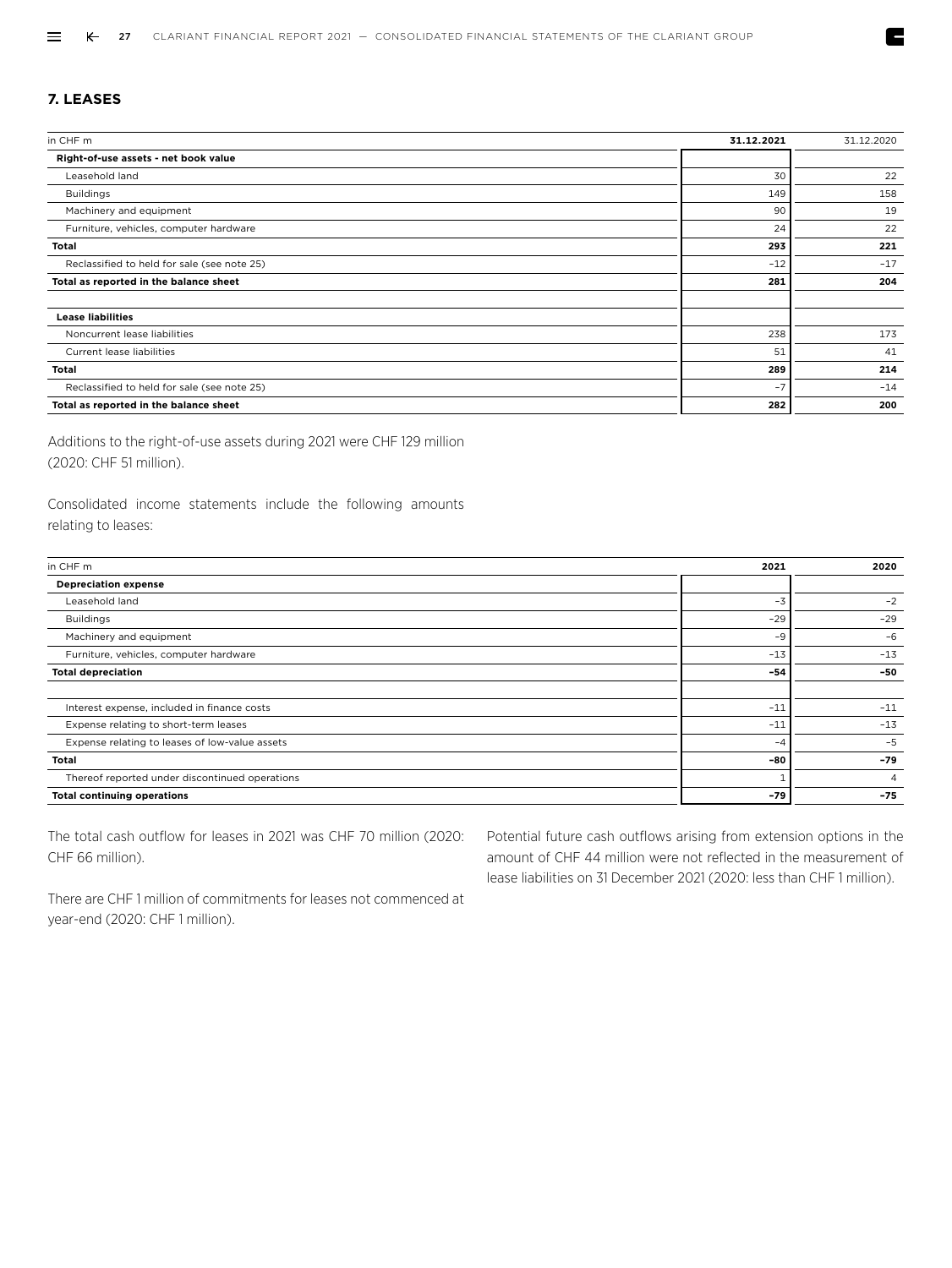#### 8. Investments in associates and joint ventures

| in CHF m                                                             | 2021   | 2020   |
|----------------------------------------------------------------------|--------|--------|
| As per 1 January                                                     | 344    | 349    |
| Change in the scope of consolidation                                 | $-14$  |        |
| Additions                                                            | -      | 2      |
| <b>Disposals</b>                                                     |        | $-1$   |
| Share in profit                                                      | 69     | 63     |
| Share in other comprehensive income of associates and joint ventures |        |        |
| Dividends received                                                   | $-44$  | $-44$  |
| Exchange rate differences                                            | $-7$   | $-26$  |
| At 31 December                                                       | 350    | 344    |
| Thereof joint ventures                                               | 120    | 118    |
| Reclassified to held for sale (see note 25)                          | $-139$ | $-191$ |
| Total as reported in balance sheet                                   | 211    | 153    |

The key financial data of the Group's principal associates is as follows:

#### **INVESTMENTS IN ASSOCIATES:**

| Germany<br>Germany<br>Germany<br>2021<br>2020<br>2020<br>2021<br>2020<br>2021<br>2020<br>2021<br><b>Summarized financial information</b><br>33%<br>50%<br>Interest held %<br>33%<br>50%<br>21%<br>21%<br>-<br>1 2 1 8<br>927<br>294<br>234<br>250<br>234<br>149<br>115<br>Revenue<br>82<br>59<br>34<br>34<br>Total comprehensive income<br>13<br>13<br>21<br>16<br>33<br>78<br>63<br>34<br>13<br>13<br>21<br>16<br>Net income<br>$-4$<br>$\mathbf{1}$<br>Other comprehensive income<br>4<br>$\overline{\phantom{0}}$<br>-<br>-<br>$\overline{\phantom{0}}$<br>$\qquad \qquad -$<br>351<br>265<br>78<br>86<br>Current assets<br>106<br>91<br>66<br>94<br>23<br>930<br>815<br>193<br>199<br>119<br>126<br>23<br>Noncurrent assets<br><b>Current liabilities</b><br>$-311$<br>$-78$<br>$-77$<br>$-73$<br>$-63$<br>$-40$<br>$-31$<br>$-213$<br>$-90$<br>Noncurrent liabilities<br>$-687$<br>$-605$<br>$-76$<br>$-41$<br>$-41$<br>$-3$<br>$-3$<br>131<br>137<br>83<br>88<br>74<br>75<br>283<br>262<br><b>Net assets</b><br><b>Reconciliation of book value</b><br>87<br>69<br>52<br>Book value at the beginning of the period<br>86<br>63<br>19<br>18<br>73<br>Additions<br>$\overline{2}$<br>$\overline{\phantom{0}}$<br>$\overline{\phantom{0}}$<br>$\overline{\phantom{0}}$<br>$-1$<br><b>Disposals</b><br>$\qquad \qquad -$<br>$\overline{\phantom{0}}$<br>$\overline{\phantom{0}}$<br>-<br>Change in the scope of consolidation<br>$-14$<br>-<br>$\overline{\phantom{0}}$<br>$\overline{\phantom{0}}$<br>—<br>$\overline{\phantom{0}}$<br>25<br>17<br>3<br>3<br>21<br>17<br>17<br>6<br>Share in profit for the period<br>$\overline{2}$<br>$-1$<br>Share in other comprehensive income<br>$\overline{\phantom{0}}$<br>$\overline{\phantom{0}}$<br>$\overline{\phantom{0}}$<br>$\overline{a}$<br>$\overline{\phantom{0}}$<br>$\overline{\phantom{0}}$<br>Dividends received<br>$-17$<br>$-3$<br>$-3$<br>$-6$<br>$-5$<br>$-16$<br>$-18$<br>$-10$<br>$-3$<br>$-2$<br>Foreign exchange rate differences<br>$-1$<br>$-1$<br>$-23$<br>$-4$<br>$\mathbf{1}$<br>$\overline{a}$<br>Book value at the end of the period<br>94<br>87<br>66<br>17<br>53<br>52<br>69<br>19<br>94<br>87<br>66<br>53<br>Clariant's share in the book values at the end of the period<br>69<br>17<br>19<br>52<br>55<br>32<br>28<br>Reclassified to held for sale (see note 25)<br>$\overline{\phantom{0}}$ |          | Höchst KG |  | Infrasery GmbH & Co. Infrasery GmbH & Co. Infrasery GmbH & Co.<br>Gendorf KG |  | Knapsack KG |  | Others |  |
|----------------------------------------------------------------------------------------------------------------------------------------------------------------------------------------------------------------------------------------------------------------------------------------------------------------------------------------------------------------------------------------------------------------------------------------------------------------------------------------------------------------------------------------------------------------------------------------------------------------------------------------------------------------------------------------------------------------------------------------------------------------------------------------------------------------------------------------------------------------------------------------------------------------------------------------------------------------------------------------------------------------------------------------------------------------------------------------------------------------------------------------------------------------------------------------------------------------------------------------------------------------------------------------------------------------------------------------------------------------------------------------------------------------------------------------------------------------------------------------------------------------------------------------------------------------------------------------------------------------------------------------------------------------------------------------------------------------------------------------------------------------------------------------------------------------------------------------------------------------------------------------------------------------------------------------------------------------------------------------------------------------------------------------------------------------------------------------------------------------------------------------------------------------------------------------------------------------------------------------------------------------------------------------------------------------------------------------------------------------------------|----------|-----------|--|------------------------------------------------------------------------------|--|-------------|--|--------|--|
|                                                                                                                                                                                                                                                                                                                                                                                                                                                                                                                                                                                                                                                                                                                                                                                                                                                                                                                                                                                                                                                                                                                                                                                                                                                                                                                                                                                                                                                                                                                                                                                                                                                                                                                                                                                                                                                                                                                                                                                                                                                                                                                                                                                                                                                                                                                                                                            |          |           |  |                                                                              |  |             |  |        |  |
|                                                                                                                                                                                                                                                                                                                                                                                                                                                                                                                                                                                                                                                                                                                                                                                                                                                                                                                                                                                                                                                                                                                                                                                                                                                                                                                                                                                                                                                                                                                                                                                                                                                                                                                                                                                                                                                                                                                                                                                                                                                                                                                                                                                                                                                                                                                                                                            | in CHF m |           |  |                                                                              |  |             |  |        |  |
|                                                                                                                                                                                                                                                                                                                                                                                                                                                                                                                                                                                                                                                                                                                                                                                                                                                                                                                                                                                                                                                                                                                                                                                                                                                                                                                                                                                                                                                                                                                                                                                                                                                                                                                                                                                                                                                                                                                                                                                                                                                                                                                                                                                                                                                                                                                                                                            |          |           |  |                                                                              |  |             |  |        |  |
|                                                                                                                                                                                                                                                                                                                                                                                                                                                                                                                                                                                                                                                                                                                                                                                                                                                                                                                                                                                                                                                                                                                                                                                                                                                                                                                                                                                                                                                                                                                                                                                                                                                                                                                                                                                                                                                                                                                                                                                                                                                                                                                                                                                                                                                                                                                                                                            |          |           |  |                                                                              |  |             |  |        |  |
|                                                                                                                                                                                                                                                                                                                                                                                                                                                                                                                                                                                                                                                                                                                                                                                                                                                                                                                                                                                                                                                                                                                                                                                                                                                                                                                                                                                                                                                                                                                                                                                                                                                                                                                                                                                                                                                                                                                                                                                                                                                                                                                                                                                                                                                                                                                                                                            |          |           |  |                                                                              |  |             |  |        |  |
|                                                                                                                                                                                                                                                                                                                                                                                                                                                                                                                                                                                                                                                                                                                                                                                                                                                                                                                                                                                                                                                                                                                                                                                                                                                                                                                                                                                                                                                                                                                                                                                                                                                                                                                                                                                                                                                                                                                                                                                                                                                                                                                                                                                                                                                                                                                                                                            |          |           |  |                                                                              |  |             |  |        |  |
|                                                                                                                                                                                                                                                                                                                                                                                                                                                                                                                                                                                                                                                                                                                                                                                                                                                                                                                                                                                                                                                                                                                                                                                                                                                                                                                                                                                                                                                                                                                                                                                                                                                                                                                                                                                                                                                                                                                                                                                                                                                                                                                                                                                                                                                                                                                                                                            |          |           |  |                                                                              |  |             |  |        |  |
|                                                                                                                                                                                                                                                                                                                                                                                                                                                                                                                                                                                                                                                                                                                                                                                                                                                                                                                                                                                                                                                                                                                                                                                                                                                                                                                                                                                                                                                                                                                                                                                                                                                                                                                                                                                                                                                                                                                                                                                                                                                                                                                                                                                                                                                                                                                                                                            |          |           |  |                                                                              |  |             |  |        |  |
|                                                                                                                                                                                                                                                                                                                                                                                                                                                                                                                                                                                                                                                                                                                                                                                                                                                                                                                                                                                                                                                                                                                                                                                                                                                                                                                                                                                                                                                                                                                                                                                                                                                                                                                                                                                                                                                                                                                                                                                                                                                                                                                                                                                                                                                                                                                                                                            |          |           |  |                                                                              |  |             |  |        |  |
|                                                                                                                                                                                                                                                                                                                                                                                                                                                                                                                                                                                                                                                                                                                                                                                                                                                                                                                                                                                                                                                                                                                                                                                                                                                                                                                                                                                                                                                                                                                                                                                                                                                                                                                                                                                                                                                                                                                                                                                                                                                                                                                                                                                                                                                                                                                                                                            |          |           |  |                                                                              |  |             |  |        |  |
|                                                                                                                                                                                                                                                                                                                                                                                                                                                                                                                                                                                                                                                                                                                                                                                                                                                                                                                                                                                                                                                                                                                                                                                                                                                                                                                                                                                                                                                                                                                                                                                                                                                                                                                                                                                                                                                                                                                                                                                                                                                                                                                                                                                                                                                                                                                                                                            |          |           |  |                                                                              |  |             |  |        |  |
|                                                                                                                                                                                                                                                                                                                                                                                                                                                                                                                                                                                                                                                                                                                                                                                                                                                                                                                                                                                                                                                                                                                                                                                                                                                                                                                                                                                                                                                                                                                                                                                                                                                                                                                                                                                                                                                                                                                                                                                                                                                                                                                                                                                                                                                                                                                                                                            |          |           |  |                                                                              |  |             |  |        |  |
|                                                                                                                                                                                                                                                                                                                                                                                                                                                                                                                                                                                                                                                                                                                                                                                                                                                                                                                                                                                                                                                                                                                                                                                                                                                                                                                                                                                                                                                                                                                                                                                                                                                                                                                                                                                                                                                                                                                                                                                                                                                                                                                                                                                                                                                                                                                                                                            |          |           |  |                                                                              |  |             |  |        |  |
|                                                                                                                                                                                                                                                                                                                                                                                                                                                                                                                                                                                                                                                                                                                                                                                                                                                                                                                                                                                                                                                                                                                                                                                                                                                                                                                                                                                                                                                                                                                                                                                                                                                                                                                                                                                                                                                                                                                                                                                                                                                                                                                                                                                                                                                                                                                                                                            |          |           |  |                                                                              |  |             |  |        |  |
|                                                                                                                                                                                                                                                                                                                                                                                                                                                                                                                                                                                                                                                                                                                                                                                                                                                                                                                                                                                                                                                                                                                                                                                                                                                                                                                                                                                                                                                                                                                                                                                                                                                                                                                                                                                                                                                                                                                                                                                                                                                                                                                                                                                                                                                                                                                                                                            |          |           |  |                                                                              |  |             |  |        |  |
|                                                                                                                                                                                                                                                                                                                                                                                                                                                                                                                                                                                                                                                                                                                                                                                                                                                                                                                                                                                                                                                                                                                                                                                                                                                                                                                                                                                                                                                                                                                                                                                                                                                                                                                                                                                                                                                                                                                                                                                                                                                                                                                                                                                                                                                                                                                                                                            |          |           |  |                                                                              |  |             |  |        |  |
|                                                                                                                                                                                                                                                                                                                                                                                                                                                                                                                                                                                                                                                                                                                                                                                                                                                                                                                                                                                                                                                                                                                                                                                                                                                                                                                                                                                                                                                                                                                                                                                                                                                                                                                                                                                                                                                                                                                                                                                                                                                                                                                                                                                                                                                                                                                                                                            |          |           |  |                                                                              |  |             |  |        |  |
|                                                                                                                                                                                                                                                                                                                                                                                                                                                                                                                                                                                                                                                                                                                                                                                                                                                                                                                                                                                                                                                                                                                                                                                                                                                                                                                                                                                                                                                                                                                                                                                                                                                                                                                                                                                                                                                                                                                                                                                                                                                                                                                                                                                                                                                                                                                                                                            |          |           |  |                                                                              |  |             |  |        |  |
|                                                                                                                                                                                                                                                                                                                                                                                                                                                                                                                                                                                                                                                                                                                                                                                                                                                                                                                                                                                                                                                                                                                                                                                                                                                                                                                                                                                                                                                                                                                                                                                                                                                                                                                                                                                                                                                                                                                                                                                                                                                                                                                                                                                                                                                                                                                                                                            |          |           |  |                                                                              |  |             |  |        |  |
|                                                                                                                                                                                                                                                                                                                                                                                                                                                                                                                                                                                                                                                                                                                                                                                                                                                                                                                                                                                                                                                                                                                                                                                                                                                                                                                                                                                                                                                                                                                                                                                                                                                                                                                                                                                                                                                                                                                                                                                                                                                                                                                                                                                                                                                                                                                                                                            |          |           |  |                                                                              |  |             |  |        |  |
|                                                                                                                                                                                                                                                                                                                                                                                                                                                                                                                                                                                                                                                                                                                                                                                                                                                                                                                                                                                                                                                                                                                                                                                                                                                                                                                                                                                                                                                                                                                                                                                                                                                                                                                                                                                                                                                                                                                                                                                                                                                                                                                                                                                                                                                                                                                                                                            |          |           |  |                                                                              |  |             |  |        |  |
|                                                                                                                                                                                                                                                                                                                                                                                                                                                                                                                                                                                                                                                                                                                                                                                                                                                                                                                                                                                                                                                                                                                                                                                                                                                                                                                                                                                                                                                                                                                                                                                                                                                                                                                                                                                                                                                                                                                                                                                                                                                                                                                                                                                                                                                                                                                                                                            |          |           |  |                                                                              |  |             |  |        |  |
|                                                                                                                                                                                                                                                                                                                                                                                                                                                                                                                                                                                                                                                                                                                                                                                                                                                                                                                                                                                                                                                                                                                                                                                                                                                                                                                                                                                                                                                                                                                                                                                                                                                                                                                                                                                                                                                                                                                                                                                                                                                                                                                                                                                                                                                                                                                                                                            |          |           |  |                                                                              |  |             |  |        |  |
|                                                                                                                                                                                                                                                                                                                                                                                                                                                                                                                                                                                                                                                                                                                                                                                                                                                                                                                                                                                                                                                                                                                                                                                                                                                                                                                                                                                                                                                                                                                                                                                                                                                                                                                                                                                                                                                                                                                                                                                                                                                                                                                                                                                                                                                                                                                                                                            |          |           |  |                                                                              |  |             |  |        |  |
|                                                                                                                                                                                                                                                                                                                                                                                                                                                                                                                                                                                                                                                                                                                                                                                                                                                                                                                                                                                                                                                                                                                                                                                                                                                                                                                                                                                                                                                                                                                                                                                                                                                                                                                                                                                                                                                                                                                                                                                                                                                                                                                                                                                                                                                                                                                                                                            |          |           |  |                                                                              |  |             |  |        |  |

The Infraserv companies were set up by the former Hoechst group to cater to the infrastructure needs of its subsidiaries in Germany prior to 1997. The shareholdings in associates summarized under »Others« concern mainly companies specializing in selling Clariant products.

On 31 December 2021, accumulated unrecognized losses amounted to CHF 4 million (2020: CHF 3 million).

Z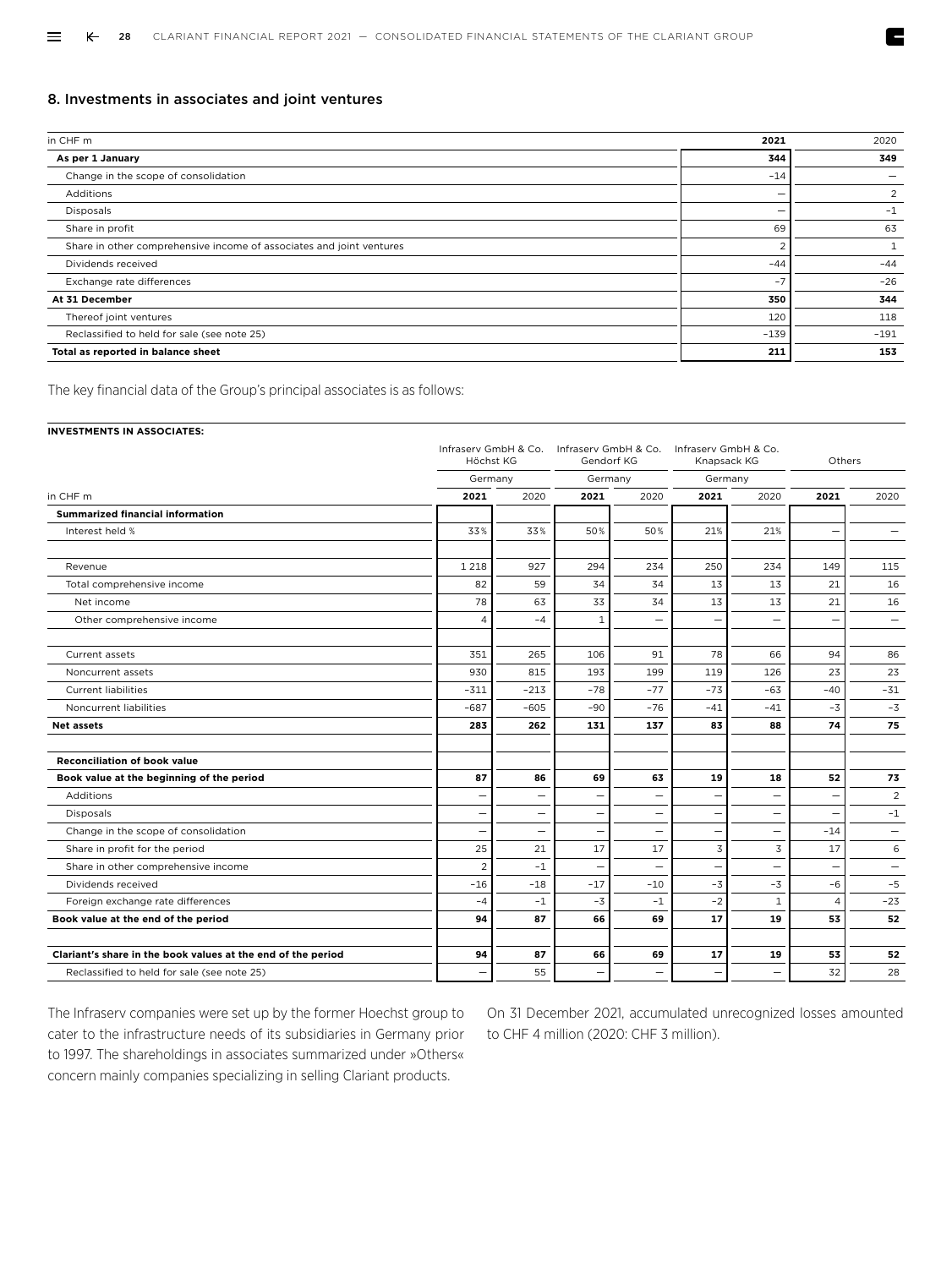The key financial data of the Group's principal joint ventures is as follows:

#### **INVESTMENTS IN JOINT VENTURES:**

|                                                              | Scientific Design Company Inc. |                          | Global Amines group |                          |
|--------------------------------------------------------------|--------------------------------|--------------------------|---------------------|--------------------------|
|                                                              |                                | <b>USA</b>               |                     |                          |
| in CHF m                                                     | 2021                           | 2020                     | 2021                | 2020                     |
| <b>Summarized financial information</b>                      |                                |                          |                     |                          |
| Interest held %                                              | 50%                            | 50%                      | 50%                 | 50%                      |
| Revenue                                                      | 105                            | 121                      | 243                 | 195                      |
| Total comprehensive income                                   | 14                             | 17                       | 14                  | 19                       |
| Net income                                                   | 14                             | 17                       | 14                  | 14                       |
| Other comprehensive income                                   |                                | $\overline{\phantom{0}}$ |                     | 5                        |
| Current assets                                               | 108                            | 87                       | 101                 | 96                       |
| Noncurrent assets                                            | 32                             | 30                       | 86                  | 67                       |
| <b>Current liabilities</b>                                   | $-34$                          | $-25$                    | $-101$              | $-77$                    |
| Noncurrent liabilities                                       | $-11$                          | $-8$                     | $-13$               | $-20$                    |
| <b>Net assets</b>                                            | 95                             | 84                       | 73                  | 66                       |
| <b>Reconciliation of book value</b>                          |                                |                          |                     |                          |
| Book value at the beginning of the period                    | 108                            | 108                      | 10                  | $\mathbf{1}$             |
| Share in profit for the period                               |                                | 9                        | $\overline{7}$      | $\overline{7}$           |
| Share of other comprehensive income                          |                                |                          |                     | $\overline{2}$           |
| Dividends received                                           |                                | -8                       | $-2$                | $\equiv$                 |
| Foreign exchange rate differences                            | $-1$                           | $-1$                     | $-2$                |                          |
| Book value at the end of the period                          | 107                            | 108                      | 13                  | 10                       |
| Reclassified to held for sale (see note 25)                  | 107                            |                          |                     |                          |
| Group's share in net assets at the end of the period         | 48                             | 42                       | 36                  | 33                       |
| Fair value adjustment/goodwill                               | 66                             | 66                       | -                   | $\overline{\phantom{0}}$ |
| Impairment                                                   |                                | $\overline{\phantom{0}}$ | $-23$               | $-23$                    |
| Taxes, minorities, and other adjustments                     |                                | $\overline{\phantom{a}}$ |                     | $\equiv$                 |
| Clariant's share in the book values at the end of the period | 114                            | 108                      | 13                  | 10                       |
|                                                              |                                |                          |                     |                          |

Scientific Design Company Inc. is a producer of ethylene and oxide catalysts headquartered in the United States and has around 140 employees. The Co-owner is the Saudi Arabia-based Sabic group. The sale of Clariant's participation in this company is imminent, which is why it has been reclassified to Held for Sale. As a consequence the accounting at equity was discontinued and the value of the shareholding was valued at the lower of the book value or the value expected to be recovered from the sale, i.e. at the book value. For this reason the book value is lower than Clariant's share in the net assets. Please also refer to note 38.

The Global Amines group is a joint venture of Clariant and Wilmar International Limited, a leading Asian agribusiness group headquartered in Singapore, and serves as a global platform for the production and sale of fatty amines and selected amine derivatives. It also has worldwide sales, distribution, and production facilities. The joint venture has existed since 26 October 2012 and is operated as part of the Business Unit ICS.

#### **9. FINANCIAL ASSETS**

| in CHF m                  | 2021 | 2020 |
|---------------------------|------|------|
| As per 1 January          | 202  | 218  |
| Additions                 | 5    |      |
| Fair value adjustment     | €    | -10  |
| Repayments and disposals  | $-2$ |      |
| Exchange rate differences | $-9$ |      |
| At 31 December            | 198  | 202  |

Financial assets include loans to joint ventures and a number of smallscale participations in companies, mostly in Germany and in Switzerland, engaged in activities closely related to those of Clariant.

In 2021, Clariant acquired a 10 % stake in Aqdot Limited, which develops intelligent encapsulation solutions for the consumer, agrochemical, and household and personal care industries. The purchase price amounted to CHF 5 million.

In 2021, loans amounted to CHF 1 million (2020: CHF 4 million). Participations amounted to CHF 197 million in 2021 (CHF 198 million in 2020).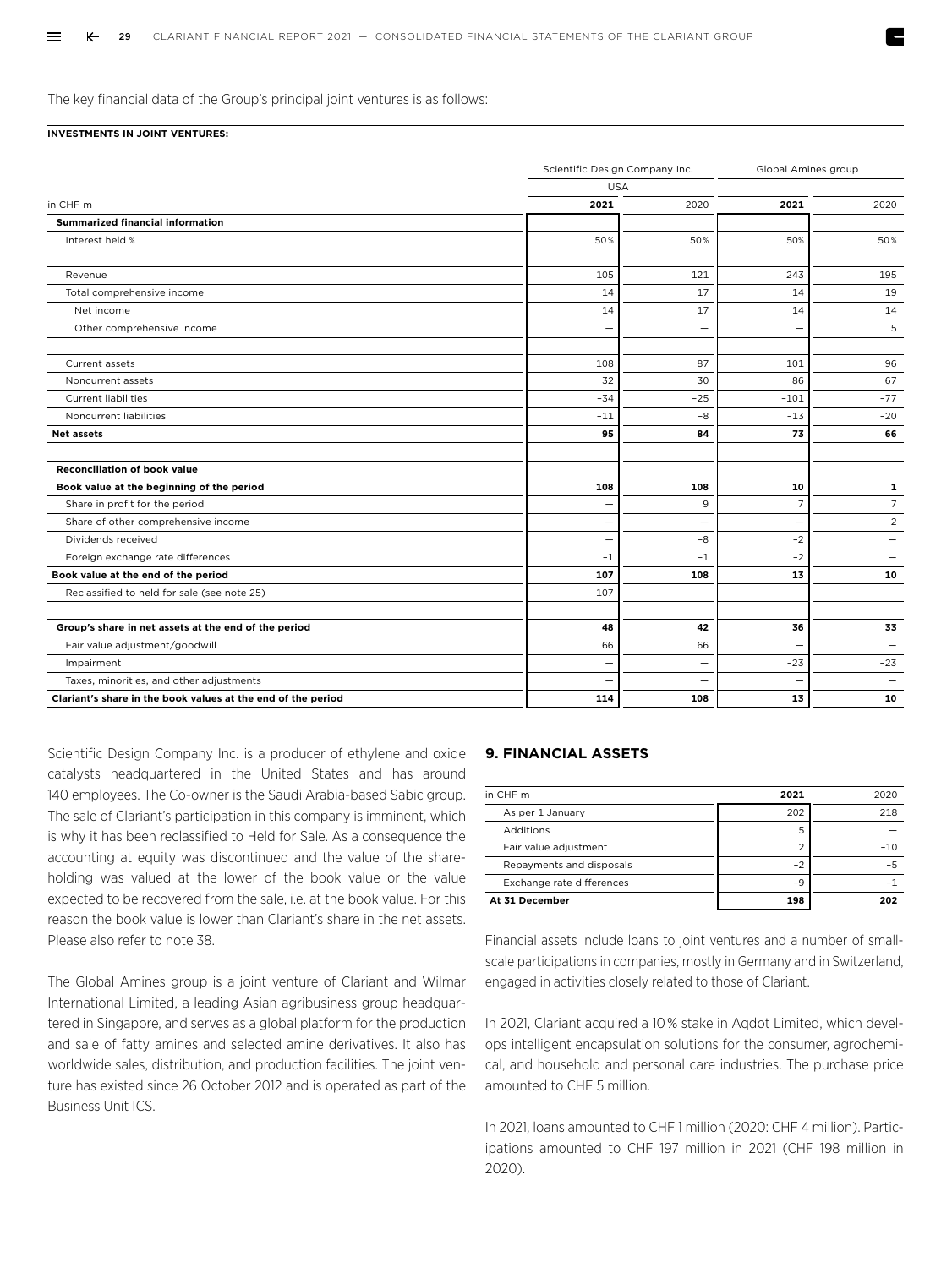In 2021, loans in the amount of CHF 2 million (2020: CHF 5 million) from associates were repaid.

While loans are carried at amortized cost, participations are valued at fair value through OCI using Level 3 methods.

The valuation of participations is based on multiples of projected earnings and discounted cash flows. The change in participation values was mainly driven by the fair value estimation performed in 2021 and resulted in an increase of CHF 2 million, which was recognized in Other comprehensive income.

The key unobservable inputs used in the fair value estimation of the most material participation which constitutes 87.9 % of these shareholdings are as follows: long-term revenue growth rate of 1 %, longterm pre-tax operating margin of 16.5 % and weighted-average cost of capital of 9.4 %. The sensitivity analysis shows that if the long-term growth rate had been higher/lower by 1 % with all other variables held constant, the fair value would have been CHF 8 million higher/lower. If the long-term pretax operating margin had been higher/lower by 1 % with all other variables held constant, the fair value would have been CHF 12 million higher/lower. If the weighted-average cost of capital had been higher/lower by 0.5 % with all other variables held constant, the fair value would have been CHF 10 million lower/CHF 12 million higher.

The main elements contributing to the difference between the Group's overall expected tax expense/rate and the effective tax expense/rate are:

|                                                                                      | 2021<br>in CHF |        | 2020 <sup>2</sup><br>in CHF |         |
|--------------------------------------------------------------------------------------|----------------|--------|-----------------------------|---------|
|                                                                                      | m              | in $%$ | m                           | in $%$  |
| Income before taxes from continuing<br>operations                                    | 394            |        | 231                         |         |
| Income before taxes from discontinued<br>operations                                  | 116            |        | 777                         |         |
| Income before taxes total                                                            | 510            |        | 1 008                       |         |
| Expected tax expense/rate <sup>1</sup>                                               | $-146$         | 28.6   | $-158$                      | 15.7    |
| Effect of taxes on<br>items not tax-deductible                                       | $-27$          | 5.3    | $-115$                      | 11.4    |
| Effect of utilization and changes<br>in recognition of tax losses and<br>tax credits | 3              | $-0.6$ | $-40$                       | 4.0     |
| Effect of tax losses and tax credits<br>of current year not recognized               | $-24$          | 4.7    | $-10$                       | 1.0     |
| Effect of adjustments to taxes recog-<br>nized in prior periods                      | 18             | $-3.5$ | $-4$                        | 0.4     |
| Effect of tax-exempt income                                                          | 40             | $-7.8$ | 148                         | $-14.7$ |
| Effect of other items                                                                | $-1$           | 0.2    | $-4$                        | 0.4     |
| Effective tax expense/rate                                                           | $-137$         | 26.9   | $-183$                      | 18.2    |
| Thereof reported under discontinued<br>operations                                    | 35             | 30.2   | 82                          | 10.6    |
| Effective tax expense/rate continuing<br>operations                                  | $-102$         | 25.9   | $-101$                      | 43.7    |

<sup>1</sup> Calculated based on the income before tax of each subsidiary (weighted average) 2 Restated, see note 1.03.

**10. TAXES**

| in CHF m                                          | 2021   | 2020 <sup>1</sup> |
|---------------------------------------------------|--------|-------------------|
| Current income taxes                              | $-119$ | $-167$            |
| Deferred income taxes                             | $-18$  | $-16$             |
| <b>Total taxes</b>                                | -137   | $-183$            |
| Thereof reported under discontinued<br>operations | 35     | 82                |
| <b>Total continuing operations</b>                | -102   | -101              |

Restated, see note 1.03.

The effective tax rate for the period (continuing operations) was positively impacted by the recognition of deferred tax assets in Switzerland, the PIS-COFINS credit in Brazil, and an increased profitability in low-tax jurisdictions.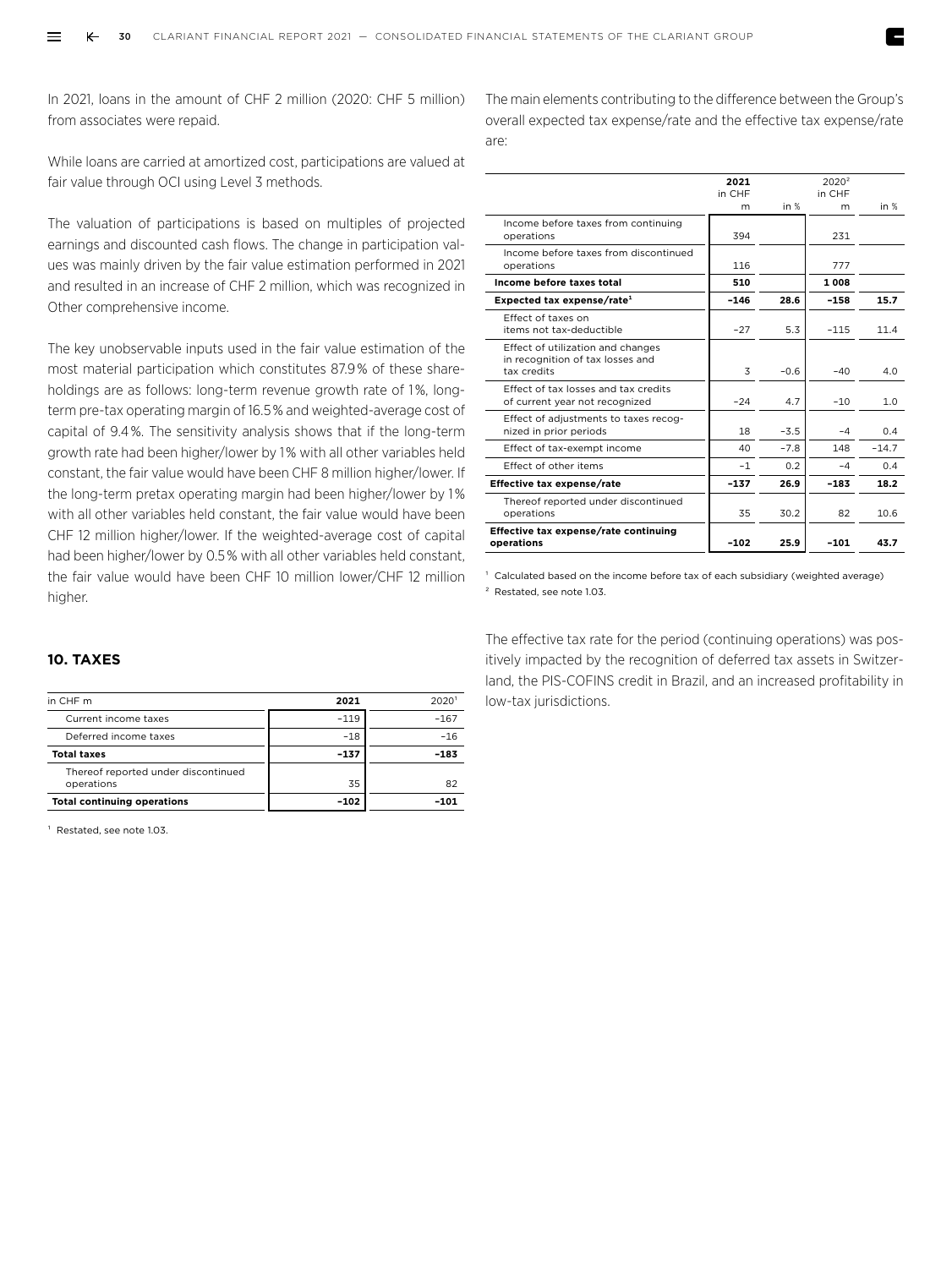The movement of the net deferred income tax balance is as follows:

| in CHF m                                                | PPE, RoU<br>assets, and<br>intangible<br>assets | Retirement<br>benefit<br>obligations/<br>assets | Tax losses<br>and<br>tax credits | Other<br>liabilities<br>and<br>provisions | Total        | Thereof<br>offset<br>within the<br>same<br>jurisdiction | Total |
|---------------------------------------------------------|-------------------------------------------------|-------------------------------------------------|----------------------------------|-------------------------------------------|--------------|---------------------------------------------------------|-------|
| Deferred tax assets at 31 December 2019                 | 170                                             | 110                                             | 66                               | 101                                       | 447          | $-213$                                                  | 234   |
| Deferred tax liabilities at 31 December 2019            | $-229$                                          | $-2$                                            | $\overline{\phantom{0}}$         | $-25$                                     | -256         | 213                                                     | $-43$ |
| Net deferred tax balance at 1 January 2020 restated     | $-59$                                           | 108                                             | 66                               | 76                                        | 191          |                                                         | 191   |
| Charged/credited to income (restated)                   | $\overline{2}$                                  | $-1$                                            | 2                                | 12                                        | 15           |                                                         |       |
| Effect of disposals                                     | $\mathbf{1}$                                    | $\overline{\phantom{0}}$                        | $-33$                            | $\mathbf{1}$                              | $-31$        |                                                         |       |
| Total charged/credited to income statement (restated)   | 3                                               | $-1$                                            | $-31$                            | 13                                        | $-16$        |                                                         |       |
| Charged/credited to other comprehensive income          | $\overline{\phantom{0}}$                        | $-18$                                           | $\mathbf{1}$                     | $\overline{\phantom{0}}$                  | $-17$        |                                                         |       |
| Effect of disposals                                     | $-23$                                           | $-7$                                            | 4                                | $-4$                                      | $-30$        |                                                         |       |
| Reclassified to/from held for sale                      | -                                               | 16                                              | $\qquad \qquad -$                | $\overline{\phantom{0}}$                  | 16           |                                                         |       |
| Exchange rate differences                               | 6                                               | $-2$                                            | 3                                | $-17$                                     | $-10$        |                                                         |       |
| Net deferred tax balance at 31 December 2020 (restated) | $-73$                                           | 96                                              | 43                               | 68                                        | 134          |                                                         | 134   |
| Deferred tax assets at 31 December 2020 (restated)      | 137                                             | 97                                              | 43                               | 101                                       | 378          | $-220$                                                  | 158   |
| Deferred tax liabilities at 31 December 2020 (restated) | $-210$                                          | $-1$                                            | $\overline{\phantom{0}}$         | $-33$                                     | $-244$       | 220                                                     | $-24$ |
| Net deferred tax balance at 1 January 2021 restated     | $-73$                                           | 96                                              | 43                               | 68                                        | 134          | —                                                       | 134   |
| Charged/credited to income statement                    | $-7$                                            | $-11$                                           | $-14$                            | 14                                        | $-18$        |                                                         |       |
| Total charged/credited to income statement              | $-7$                                            | $-11$                                           | $-14$                            | 14                                        | $-18$        |                                                         |       |
| Charged/credited to other comprehensive income          | $\overline{\phantom{0}}$                        | $-7$                                            | $\overline{\phantom{0}}$         | $\overline{\phantom{0}}$                  | $-7$         |                                                         |       |
| Effect of disposals                                     | $\mathbf{1}$                                    | $\overline{\phantom{0}}$                        | $\overline{\phantom{0}}$         | $\overline{\phantom{0}}$                  | $\mathbf{1}$ |                                                         |       |
| <b>Effect of acquisitions</b>                           | 9                                               | -                                               |                                  | -                                         | 9            |                                                         |       |
| Reclassified to/from held for sale                      | 18                                              | $\overline{\phantom{0}}$                        | ۰                                | -                                         | 18           |                                                         |       |
| Exchange rate differences                               | $\mathbf{1}$                                    | 6                                               | $-4$                             | $-7$                                      | $-4$         |                                                         |       |
| Net deferred tax balance at 31 December 2021            | $-51$                                           | 84                                              | 25                               | 75                                        | 133          |                                                         | 133   |
| Deferred tax assets at 31 December 2021                 | 155                                             | 87                                              | 25                               | 114                                       | 381          | $-218$                                                  | 163   |
| Deferred tax liabilities at 31 December 2021            | -206                                            | $-3$                                            | $\overline{\phantom{0}}$         | -39                                       | $-248$       | 218                                                     | $-30$ |
| Net deferred tax balance at 31 December 2021            | $-51$                                           | 84                                              | 25                               | 75                                        | 133          |                                                         | 133   |

Of the deferred tax assets capitalized on tax losses, CHF 0 million relate to tax losses of the US subsidiaries (2020: CHF 17 million), CHF 0 million to tax losses of the Spanish subsidiaries (2020: CHF 4 million), CHF 6 million to tax losses of the Indian subsidiaries (2020: CHF 10 million) and CHF 6 million to tax losses of the Chinese subsidiaries (2020: CHF 0 million). Clariant considers it probable that these tax losses can be recovered.

Deferred income tax liabilities have not been established for withholding tax and other taxes that would be payable on the unremitted earnings of certain foreign subsidiaries, as such amounts are currently regarded as permanently reinvested. These unremitted earnings totaled CHF 2 252 million at the end of 2021 (2020: CHF 2 415 million).

The change compared to the prior year is primarily the result of Group-internal transactions.

The tax losses on which no deferred tax assets are recognized are reviewed for recoverability at each balance sheet date. The largest part of these tax losses arose in France (with a tax rate of 27 %), in the US (with a tax rate of 25 %), and in Switzerland (with a tax rate of 14 %). At present, their recoverability is not considered probable.

Tax losses on which no deferred tax assets were recognized are as follows:

| in CHF m                      | 31.12.2021 | 31.12.2020 |
|-------------------------------|------------|------------|
| <b>EXPIRY BY:</b>             |            |            |
| 2021                          |            | 15         |
| 2022                          | 10         | 12         |
| 2023                          | 5          | 12         |
| 2024                          | 3          | 6          |
| 2025                          | 33         |            |
| after 2025 (2020: after 2024) | 532        | 406        |
| <b>Total</b>                  | 583        | 451        |

Tax credits amounting to CHF 9 million were recognized in 2021 (2020: CHF 3 million). They expire in and after 2026.

Temporary differences on which no deferred tax was recognized amount to CHF 1 208 million in 2021 (2020: CHF 1 160 million).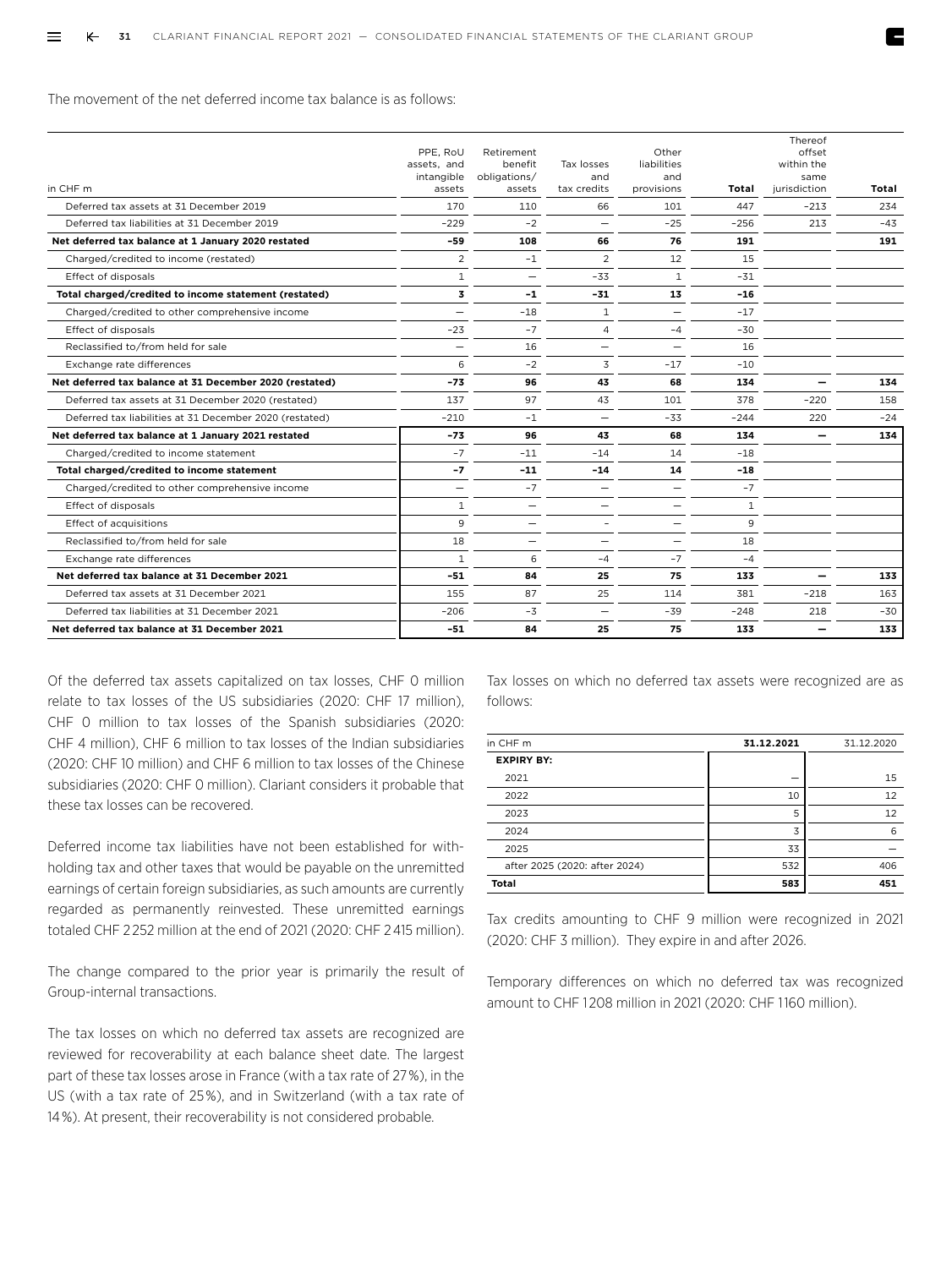#### **11. INVENTORIES**

| in CHF m                                       | 31.12.2021 | 31.12.2020 |
|------------------------------------------------|------------|------------|
| Raw material, consumables,<br>work in progress | 394        | 290        |
| Finished products                              | 531        | 430        |
| Total                                          | 925        | 720        |
| Reclassified to held for sale<br>(see note 25) | $-234$     | $-186$     |
| Total as reported in the balance sheet         | 691        | 534        |
|                                                |            |            |
| in CHF m                                       | 2021       | 2020       |
| Movements in write-downs of inventories        |            |            |
| As per 1 January                               | $-40$      | $-40$      |
| Additions                                      | $-17$      | $-23$      |
| Reversals                                      | 22         | 14         |
| Effect of disposals                            |            | 6          |
| Exchange rate differences                      | 1          | 3          |
| At 31 December                                 | $-34$      | $-40$      |
| Thereof reclassified to held for sale          | $-7$       | $-9$       |

As at 31 December 2021 and 2020, no inventories were pledged as collateral for liabilities.

The cost for raw materials and consumables recognized as an expense and included in »Costs of goods sold« amounted to CHF 1 860 million (2020: CHF 1 537 million) for continuing operations.

#### **12. TRADE RECEIVABLES**

| in CHF m                                                     | 31.12.2021 | 31 12 2020 |
|--------------------------------------------------------------|------------|------------|
| Gross accounts receivable - trade                            | 860        | 694        |
| Gross accounts receivable - associates<br>and joint ventures | 26         | 15         |
| Less: provision for doubtful accounts<br>receivable          | $-9$       | -5         |
| Total trade receivables - net                                | 877        | 704        |
| Reclassified to held for sale<br>(see note 25)               | $-148$     | $-127$     |
| Total as reported in the balance sheet                       | 729        | 577        |

The following summarizes the movement in the provision for doubtful accounts receivable:

| in CHF m                        | 2021 | 2020 |
|---------------------------------|------|------|
| As per 1 January                |      |      |
| Charged to the income statement | $-9$ |      |
| Amounts used                    |      |      |
| Unused amounts reversed         |      |      |
| Exchange rate differences       |      |      |
| At 31 December                  |      |      |

There is no concentration of credit risk with respect to trade receivables, as the Group has a large number of internationally dispersed customers.

The Group applies the IFRS 9 simplified approach to measuring expected credit losses, which uses a lifetime expected loss allowance for all trade receivables within stage 1 and 2. The estimated expected loss rates are based on historical credit losses and are adjusted to reflect current and forward-looking information on macroeconomic factors affecting the ability of the customers to settle the receivables. The Group recognizes impairment of trade receivables in »Selling, general, and administrative costs« in the income statement.

The maximum credit risk on trade receivables is equal to their fair value.

Collateral is only required in rare cases (2021: CHF 1 million, 2020: CHF 1 million).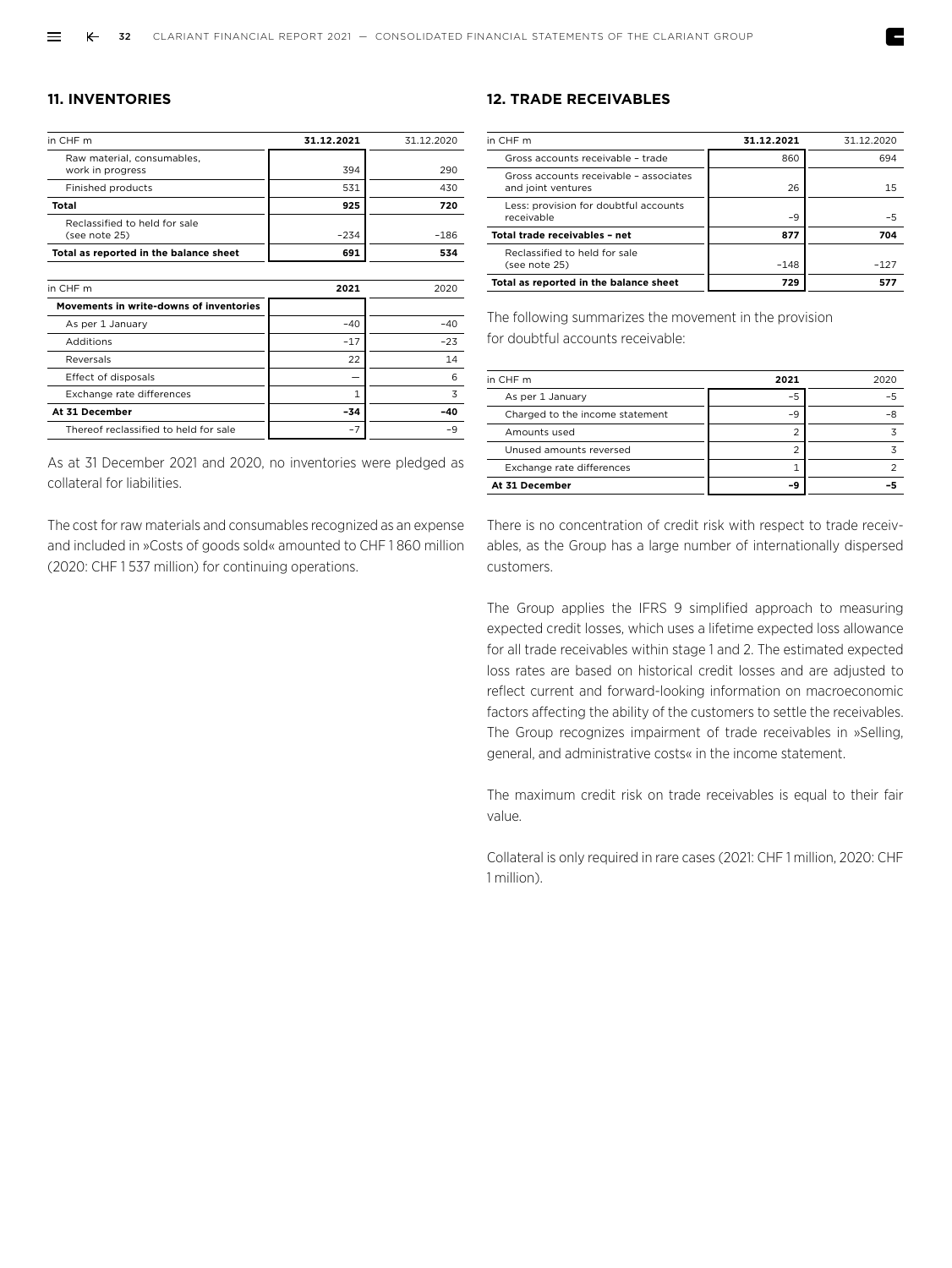The loss allowance for trade receivables as at 31 December 2021 and 2020 was determined as follows:

| in CHF m                                       | Current | $30 - 60$<br>days<br>overdue | $61 - 90$<br>days<br>overdue | More<br>than 90<br>days<br>overdue | Individu-<br>ally im-<br>paired | Total |
|------------------------------------------------|---------|------------------------------|------------------------------|------------------------------------|---------------------------------|-------|
| 31 December<br>2021                            |         |                              |                              |                                    |                                 |       |
| <b>Expected loss</b><br>rate (in %)            | 0.92    | 3.05                         | 3.23                         | 3.29                               |                                 |       |
| Gross carrying<br>amount, trade<br>receivables | 847     | 18                           | 6                            | 15                                 |                                 | 886   |
| Loss allowance                                 | 8       | 1                            |                              |                                    |                                 | 9     |

| in CHF m                                       | Current | $30 - 60$<br>days<br>overdue | $61 - 90$<br>days<br>overdue | More<br>than 90<br>days<br>overdue | Individu-<br>ally im-<br>paired | Total |
|------------------------------------------------|---------|------------------------------|------------------------------|------------------------------------|---------------------------------|-------|
| 31 December<br>2020                            |         |                              |                              |                                    |                                 |       |
| <b>Expected loss</b><br>rate (in %)            | 0.29    | 5.65                         | 9.81                         | 14.38                              |                                 |       |
| Gross carrying<br>amount, trade<br>receivables | 678     | 13                           | 7                            | 11                                 |                                 | 709   |
| Loss allowance                                 | 2       |                              | 1                            |                                    |                                 | 5     |

The carrying amounts of the Group's trade receivables are denominated in the following currencies:

| in CHF m                                | 31.12.2021 | 31.12.2020 |
|-----------------------------------------|------------|------------|
| <b>EUR</b>                              | 344        | 252        |
| <b>USD</b>                              | 262        | 198        |
| <b>CNY</b>                              | 54         | 66         |
| <b>BRL</b>                              | 45         | 40         |
| <b>JPY</b>                              | 29         | 28         |
| <b>INR</b>                              | 67         | 40         |
| Other                                   | 76         | 80         |
| Total trade receivables - net           | 877        | 704        |
| Reclassified to held for sale (see note |            |            |
| 25)                                     | $-148$     | $-127$     |
| Total as reported in the balance sheet  | 729        | 577        |

As of 31 December 2021, »Total trade receivables – net« include an amount of CHF 72 million (2020: CHF 70 million) that was past due, but not impaired. These related to a number of customers for whom there is no recent history of default.

#### **13. OTHER CURRENT ASSETS**

Other current assets include the following:

| in CHF m                                       | 31.12.2021 | 31.12.2020 |
|------------------------------------------------|------------|------------|
| Other receivables                              | 271        | 255        |
| Current financial assets                       | 49         | 51         |
| Prepaid expenses and accrued income            | 44         | 41         |
| Total                                          | 364        | 347        |
| Reclassified to held for sale (see note<br>25) | $-48$      | $-35$      |
| Total as reported in the balance sheet         | 316        |            |

Other receivables include, among others, staff loans, deposits, advances, and VAT and sales tax receivables.

At the end of 2021 a VAT credit in the amount of CHF 17 million arising in Brazil was recognized in this position.

Other receivables are recognized at amortized cost in the balance sheet.

Current financial assets are mainly made up of notes receivable and short term loans. These are classified as loans and receivables and recognized at amortized cost in the balance sheet.

The book value of current financial assets equals their fair value.

Other receivables and other current financial assets are also subject to the impairment requirements of IFRS 9. The identified impairment loss for other receivables was immaterial.

There was no impairment of current financial assets in 2021 and 2020.

Other receivables are denominated in the following currencies:

| in CHF m                              | 31.12.2021 | 31.12.2020 |
|---------------------------------------|------------|------------|
| CHF                                   | 12         | 16         |
| <b>EUR</b>                            | 78         | 74         |
| <b>USD</b>                            | 18         | 8          |
| <b>JPY</b>                            | 5          | 3          |
| <b>BRL</b>                            | 33         | 20         |
| <b>CNY</b>                            | 24         | 16         |
| <b>INR</b>                            | 36         | 34         |
| Other                                 | 65         | 84         |
| <b>Total</b>                          | 271        | 255        |
| Thereof reclassified to held for sale | 46         | 33         |

Current financial assets are denominated in the following currencies:

| in CHF m     | 31.12.2021 | 31.12.2020 |
|--------------|------------|------------|
| <b>CHF</b>   | 32         | 29         |
| <b>USD</b>   |            |            |
| CNY          | 16         |            |
| <b>Total</b> | 49         | 51         |

The maximum exposure to credit risk of other current assets at the reporting date is their fair value.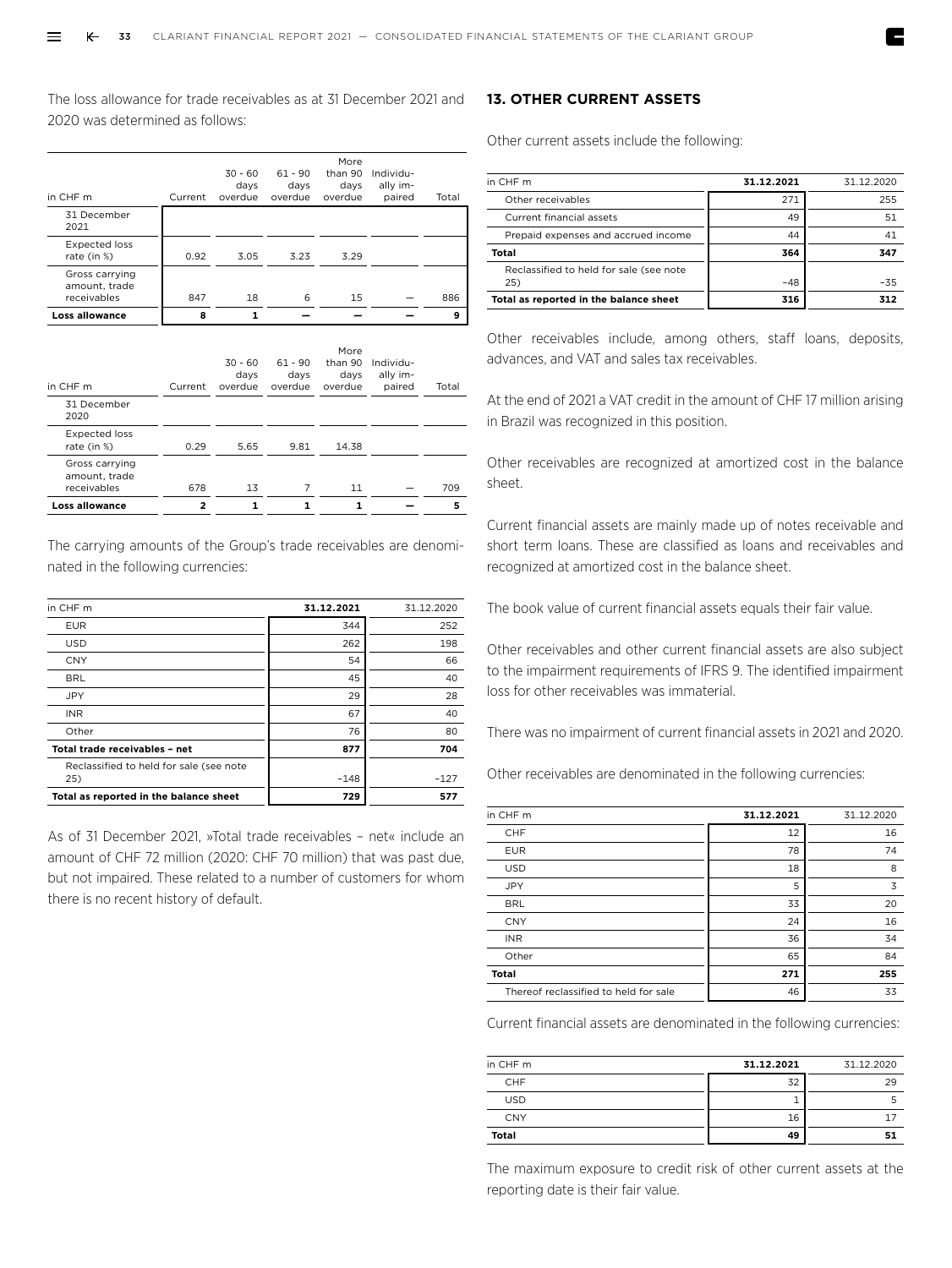#### **14. SHORT-TERM DEPOSITS**

Short-term deposits have an original maturity between 90 and 365 days.

They are denominated in the following currencies:

| in CHF m     | 31.12.2021 | 31.12.2020 |
|--------------|------------|------------|
| <b>CHF</b>   |            | 80         |
| <b>USD</b>   |            | 176        |
| <b>INR</b>   |            |            |
| <b>Total</b> |            | 267        |

#### **15. CASH AND CASH EQUIVALENTS**

| in CHF m                 | 31.12.2021 | 31 12 2020 |
|--------------------------|------------|------------|
| Cash at bank and on hand | 398        | 520        |
| Short-term bank deposits |            | ד כ        |
| Total                    | 415        | 737        |

Cash and cash equivalents are denominated in the following currencies:

| in CHF m     | 31.12.2021 | 31.12.2020     |
|--------------|------------|----------------|
| <b>EUR</b>   | 18         | 141            |
| <b>USD</b>   | 149        | 304            |
| CHF          | 83         | 71             |
| GBP          | 23         | 27             |
| <b>CNY</b>   | 8          | $\overline{2}$ |
| <b>JPY</b>   | 20         | 63             |
| <b>INR</b>   | 42         | 48             |
| <b>BRL</b>   | 23         | 8              |
| Other        | 49         | 73             |
| <b>Total</b> | 415        | 737            |

The effective average annual interest rate on short-term bank deposits in Swiss franc was –0.55 % (2020: 0 %); these deposits have an average maturity of 50 days (2020: 0 days).

The effective average annual interest rate on short-term bank deposits in US dollars was 0.31 % (2020: 0.34 %); these deposits have an average maturity of 60 days (2020: 21 days).

In 2021 and 2020, there were no short-term bank deposits in euro.

There were no material short-term bank deposits denominated in currencies other than Brazilian Real at the end of the reporting period (2020: US dollar and Swiss franc).

The maximum exposure to credit risk on cash and cash equivalents is equal to their book value.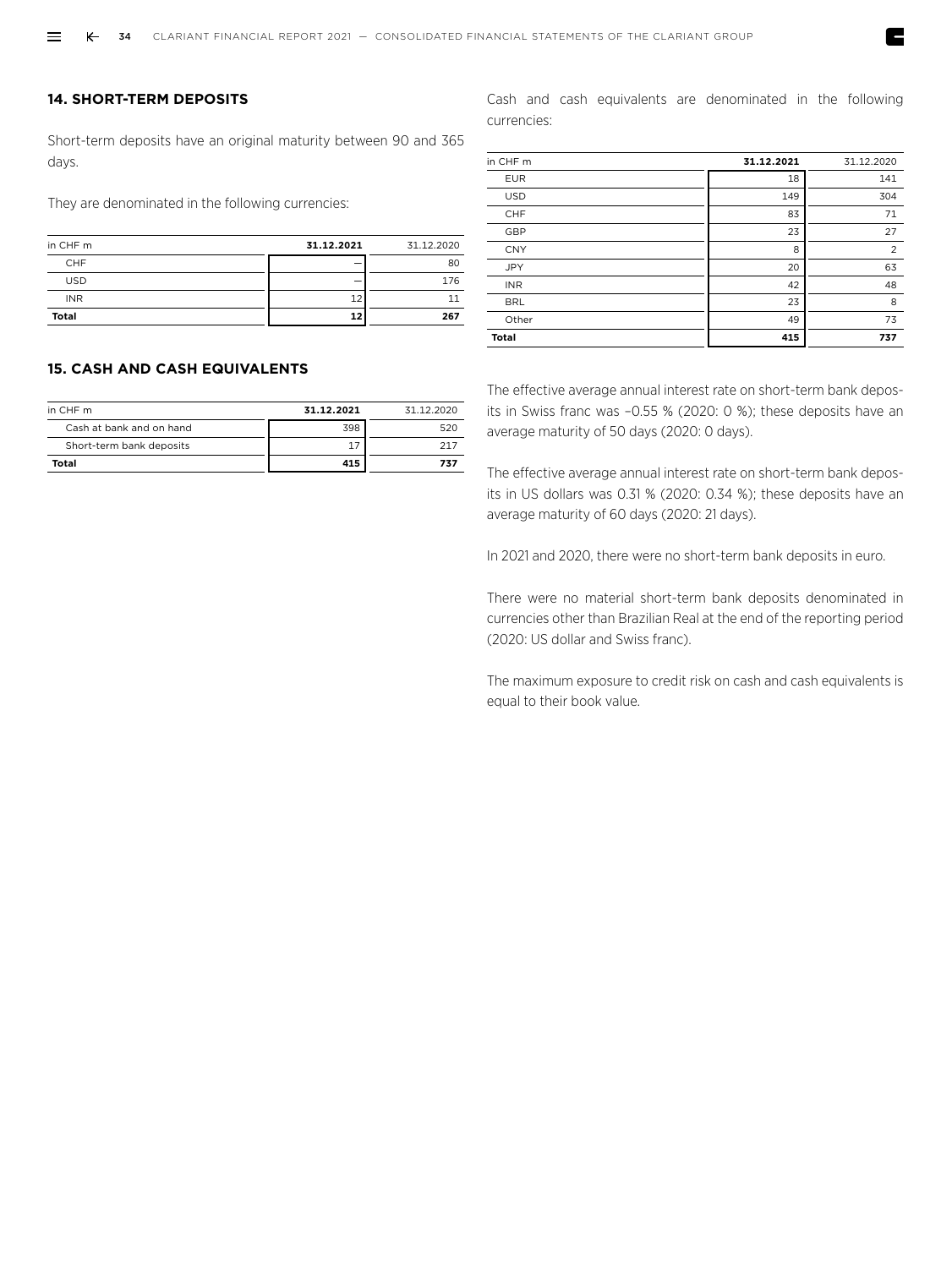#### **16. CASH FLOW: ADDITIONAL INFORMATION**

| for the years ended 31 December 2021 and 2020                          | <b>Notes</b> |              | 2021<br>in CHF m |        | 2020 <sup>1</sup><br>in CHF m |
|------------------------------------------------------------------------|--------------|--------------|------------------|--------|-------------------------------|
| Noncash income and expenses                                            |              |              | 373              |        | 825                           |
|                                                                        |              |              |                  |        |                               |
| Depreciation of property, plant, and equipment and right-of-use assets | 5, 7         | 224          |                  | 212    |                               |
| Impairment                                                             | 28           | $\mathbf{1}$ |                  | 11     |                               |
| Amortization of intangible assets                                      | 6            | 43           |                  | 57     |                               |
| Impairment of working capital                                          |              | 18           |                  | 26     |                               |
| Income from associates and joint ventures                              | 8            | $-69$        |                  | $-63$  |                               |
| Tax expense                                                            | 10           | 137          |                  | 183    |                               |
| Net financial income and costs                                         | 29           | 46           |                  | 66     |                               |
| Gain/loss from disposals not qualifying as discontinued operations     | 26           |              |                  | $-12$  |                               |
| Gain on disposals of discontinued operations                           | 25           | -            |                  | $-768$ |                               |
| Other noncash items                                                    |              | $-9$         |                  | 20     |                               |
| Total noncash income and expenses                                      |              |              | 391              |        | $-268$                        |
| Changes in net working capital and provisions                          |              |              |                  |        |                               |
| Changes in inventories                                                 |              |              | $-226$           |        | 84                            |
| Changes in trade receivables                                           |              |              | $-191$           |        | 47                            |
| Changes in trade payables                                              |              |              | 196              |        | $-58$                         |
| Changes in other current assets and liabilities                        |              |              | $-26$            |        | $-19$                         |
| Changes in provisions (excluding payments for restructuring)           |              |              | $-58$            |        | $-146$                        |
| Total changes in net working capital and provisions                    |              |              | $-305$           |        | $-92$                         |

E

1 Restated, see note 1.03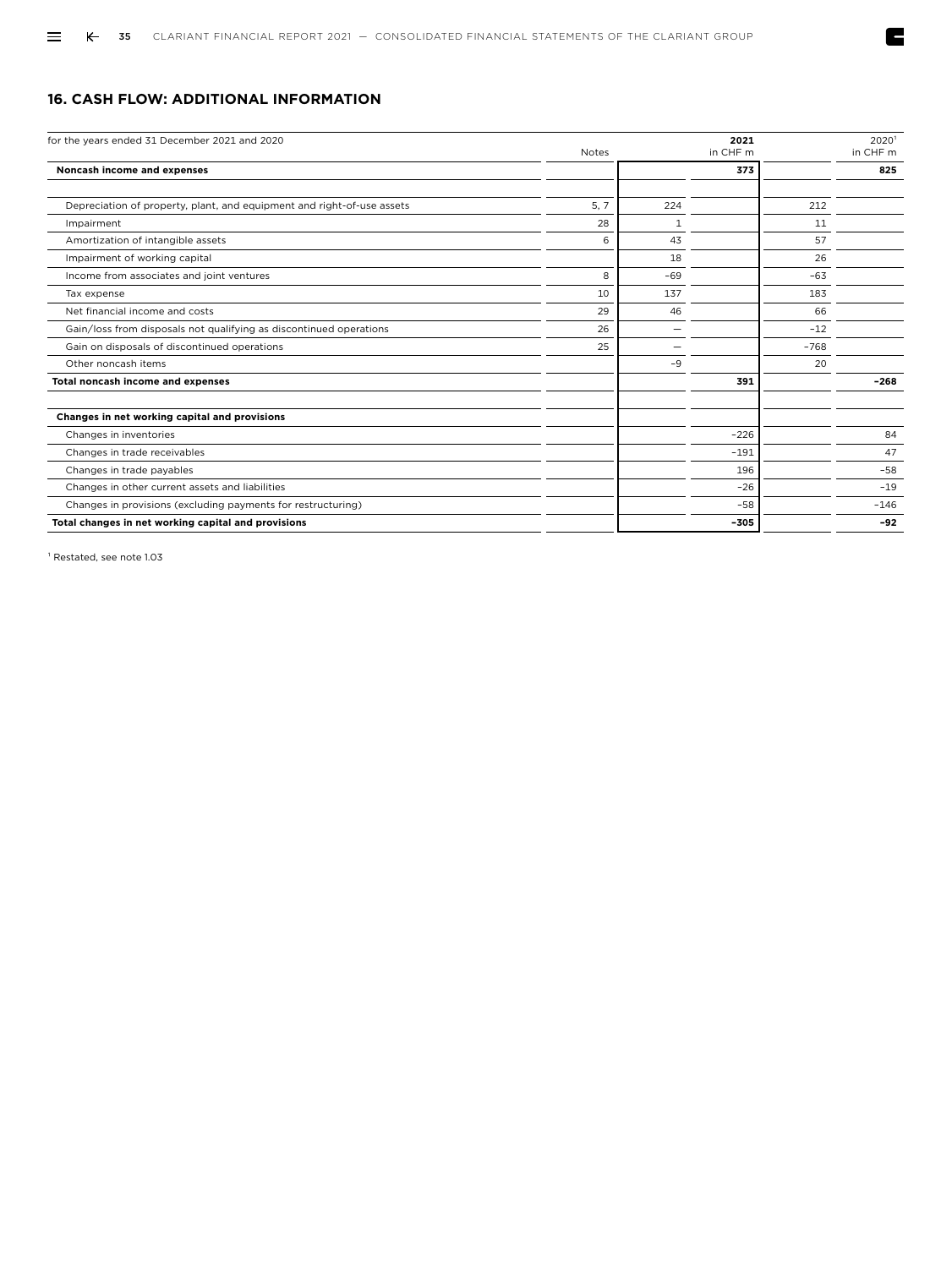# **17. CHANGES IN SHARE CAPITAL AND TREASURY SHARES AND CHANGES IN NONCONTROLLING INTERESTS**

| Registered shares each with a par value of CHF 3.00 (2020: CHF 3.70) | <b>Number of shares</b><br>2021 | Par value<br>2021<br>in CHF m | Number of shares<br>2020 | Par value<br>2020<br>in CHF m |
|----------------------------------------------------------------------|---------------------------------|-------------------------------|--------------------------|-------------------------------|
| Share capital as per 1 January                                       | 331 939 199                     | 1 2 2 8                       | 331 939 199              | 1 2 2 8                       |
| Nominal value reduction                                              |                                 | $-232$                        |                          |                               |
| Share capital at 31 December                                         | 331 939 199                     | 996                           | 331 939 199              | 1 2 2 8                       |
| Treasury shares                                                      | $-2822712$                      | $-8$                          | $-2$ 385 509             | $-9$                          |
| Outstanding share capital at 31 December                             | 329 116 487                     | 988                           | 329 553 690              | 1 2 1 9                       |
| Treasury shares (number of shares)                                   |                                 |                               | 2021                     | 2020                          |
| Holdings as per 1 January                                            |                                 |                               | 2 385 509                | 2 586 765                     |
| Shares purchased at market value                                     |                                 |                               | 657 207                  | 34 000                        |
| Shares purchased on exercise of put options                          |                                 |                               | 200 000                  |                               |
| Shares transferred to employees                                      |                                 |                               | $-420004$                | $-235256$                     |
| <b>Holdings at 31 December</b>                                       |                                 |                               | 2822712                  | 2 385 509                     |

All shares are duly authorized and fully paid in.

Dividends are paid out as and when declared equally on all shares, excluding treasury shares. The information concerning payments per share to the shareholders is disclosed in the notes to the financial statements of Clariant Ltd.

In accordance with Article 5 of the company's Articles of Incorporation, no limitations exist with regard to the registration of shares which are acquired in one's own name and on one's own account. Special rules exist for nominees.

In accordance with Article 13 of the company's Articles of Incorporation, each share has the right to one vote.

# Distribution from share capital to shareholders

On 7 April 2021 the Annual General Meeting of Clariant AG approved a distribution through capital reduction by way of a par value reduction of the par value from CHF 3.70 to CHF 3.00 per registered share. The payout reduced the share capital by CHF 232 million.

# Significant shareholders of 3 % or more of total share capital

Based on the notifications received by Clariant and published by SIX Exchange Regulation, as at 31 December 2021, the following shareholders held more than 3 % of voting rights in Clariant Ltd:

| <b>Shareholders</b>                                                                                                                                                                                                                        | Voting rights |
|--------------------------------------------------------------------------------------------------------------------------------------------------------------------------------------------------------------------------------------------|---------------|
| SABIC International Holdings B.V., Sittard, The Netherlands,<br>controlled by the Public Investment Fund of Saudi Arabia (PIF),<br>Riyadh, Kingdom of Saudi Arabia                                                                         | 32.35 %       |
| BlackRock Inc., New York, United States                                                                                                                                                                                                    | 3.80%         |
| Blue Beteiligungsgesellschaft mbH, Am Holzmaierfeld, 82064<br>Strasslach-Dingharting, Germany, and Maple Beteiligungsgesellschaft<br>mbH. Am Holzmaierfeld. 82057 Icking. Germany <sup>2</sup>                                             | 3.49%         |
| PSquared Master SICAV Ltd, on behalf of its subfund Valetta,<br>Malta Leveraged Event Fund LP, Grand Cayman, Cayman Islands,<br>controlled by Patrick Schmitz-Morkramer, Zurich, Switzerland,<br>and Patrick Bierbaum, Zurich, Switzerland | 3.035%        |

<sup>1</sup> SABIC acquired 24.99 % of the shares of Clariant Ltd on 17 September 2018, and increased its participation by 6.51 % to 31.5 % on 9 September 2020. SABIC has not changed its participation of 31.5 % since then. The difference between this figure (i.e. 31.5 %) and the abovementioned 32.35 % corresponds to the amount of treasury shares held by Clariant Ltd as of 31 December 2021, which have to be aggregated to the shares held by SABIC solely for regulatory disclosure purposes due to the Governance Agreement entered into by SABIC and Clariant on 17 September 2018.

<sup>2</sup> According to a disclosure notification published on 18 December 2018, a group consisting of Konstantin Winterstein, 80333 Munich, Germany, and Elisabeth Prinzessin zu Sayn-Wittgenstein, 80333 Munich, Germany, was formed.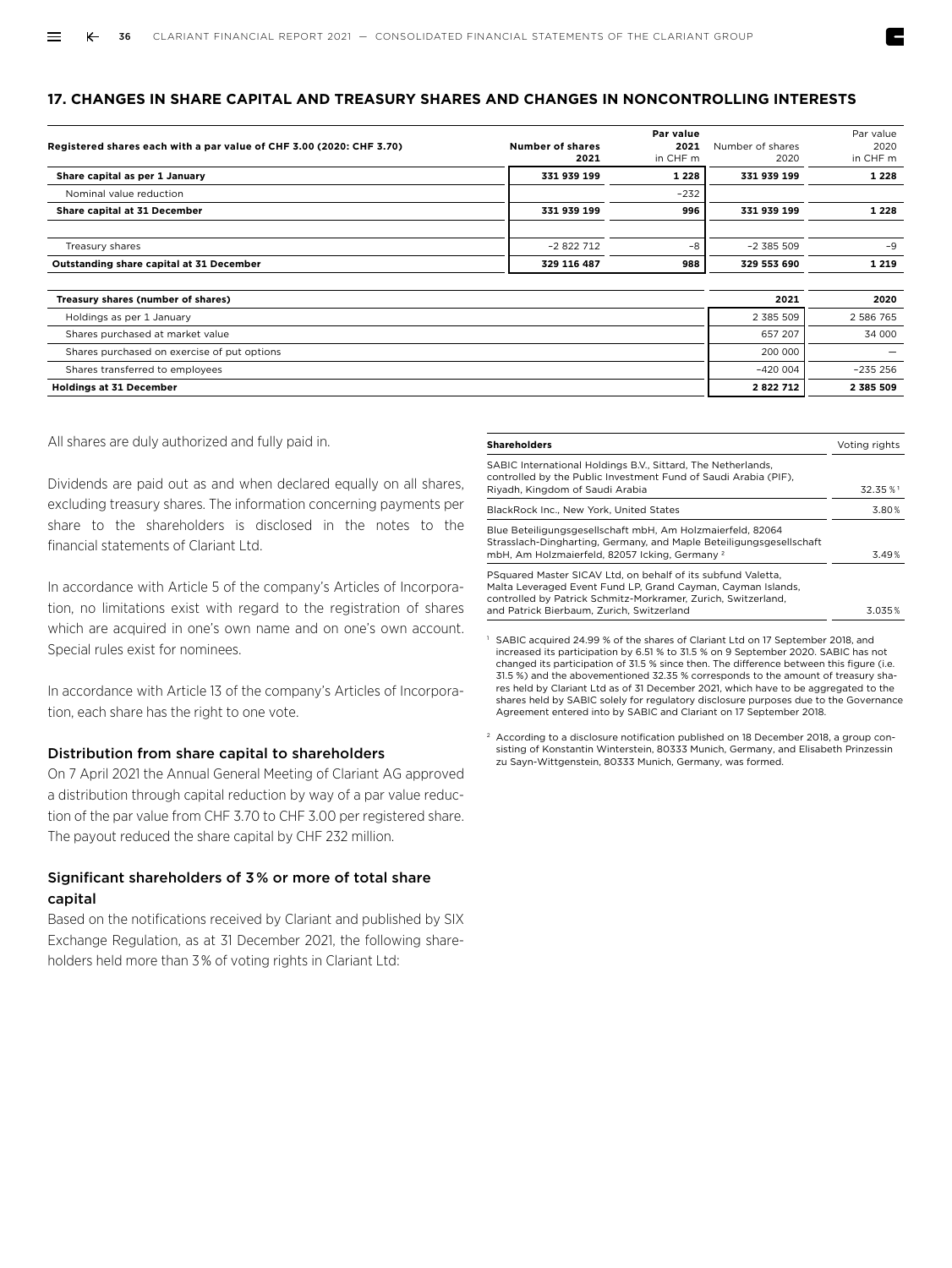Disclosure notifications during the financial year 2021 reported to the Stock Exchange Disclosure Office pursuant to Art. 120 of the Financial Markets Infrastructure Act (FMIA) as well as further information in relation to disclosure notifications can be found on the SIX Swiss Exchange reporting platform: www.six-exchange-regulation.com/ en/home/publications/significant-shareholders.html

On 31 December 2020, the following shareholders held a participation of 3 % or more of the total share capital: SABIC International Holdings B.V., Sittard, The Netherlands, controlled by the Public Investment Fund of Saudi Arabia (PIF), Riyadh, Kingdom of Saudi Arabia: 32.22 %; APG Asset Management N.V., Amsterdam, Netherlands: 5.01 %; BlackRock Inc., New York, United States: 3.8 %; Blue Beteiligungsgesellschaft mbH, Am Holzmaierfeld, 82064 Grossdingharting (Germany), and Maple Beteiligungsgesellschaft mbH, Am Holzmaierfeld, 82064 Grossdingharting (Germany): 3.49 %.

On 31 December 2021, Clariant AG itself held 2 822 712 shares in treasury, corresponding to 0.85 % of the share capital.

#### Noncontrolling interests

At 31 December 2021, noncontrolling interests reported are primarily made up of those of the five following companies. They amount to more than 94.4 % of the minority shares reported:

Clariant Huajin Catalysts (Panjin) Ltd, reported sales in the amount of CHF 28 million in the reporting period and total assets in the amount of CHF 52 million as per 31 December 2021. The noncontrolling interests of 40 % of the shares outstanding are held by Northern Huajin Chemical Industry Group Co. Ltd.

Clariant Chemicals (India) Ltd reported sales in the amount of CHF 101 million in the reporting period and CHF 86 million of total assets as per 31 December 2021. The noncontrolling interests of 49 % of the shares outstanding are traded on the Bombay Stock Exchange (BSE) in Mumbai.

Clariant Catalysts (Japan) K.K. reported sales in the amount of CHF 157 million in the reporting period and CHF 84 million of total assets as per 31 December 2021. The noncontrolling interests of 38.6 % of the shares outstanding are held by Nissan Chemicals Industries Ltd.

Süd-Chemie India Ltd (SCIL) reported sales in the amount of CHF 208 million in the reporting period and total assets of CHF 219 million as per 31 December 2021, thereof current assets of CHF 137 million and noncurrent assets of CHF 82 million. Total liabilities amounted to CHF 32 million, thereof current liabilities of CHF 29 million and noncurrent liabilities of CHF 3 million. As per 31 December 2021, total equity of Süd-Chemie India Ltd (SCIL) amounted to CHF 187 million. The noncontrolling interests of 50 % of the shares outstanding are owned by private shareholders in India.

Clariant IGL Specialty Chemicals, acquired on 1 July 2021, reported sales in the amount of CHF 71 million in the reporting period since the time of the acquisition and total assets of CHF 156 million as per 31 December 2021, thereof current assets of CHF 51 million and noncurrents assets of CHF 105 million. Total liabilities amounted to CHF 70 million, thereof current liabilities of CHF 45 million and noncurrent liabilities of CHF25 million. The noncontrolling interests of 49% of the shares outstanding are owned by the India-based IGL group.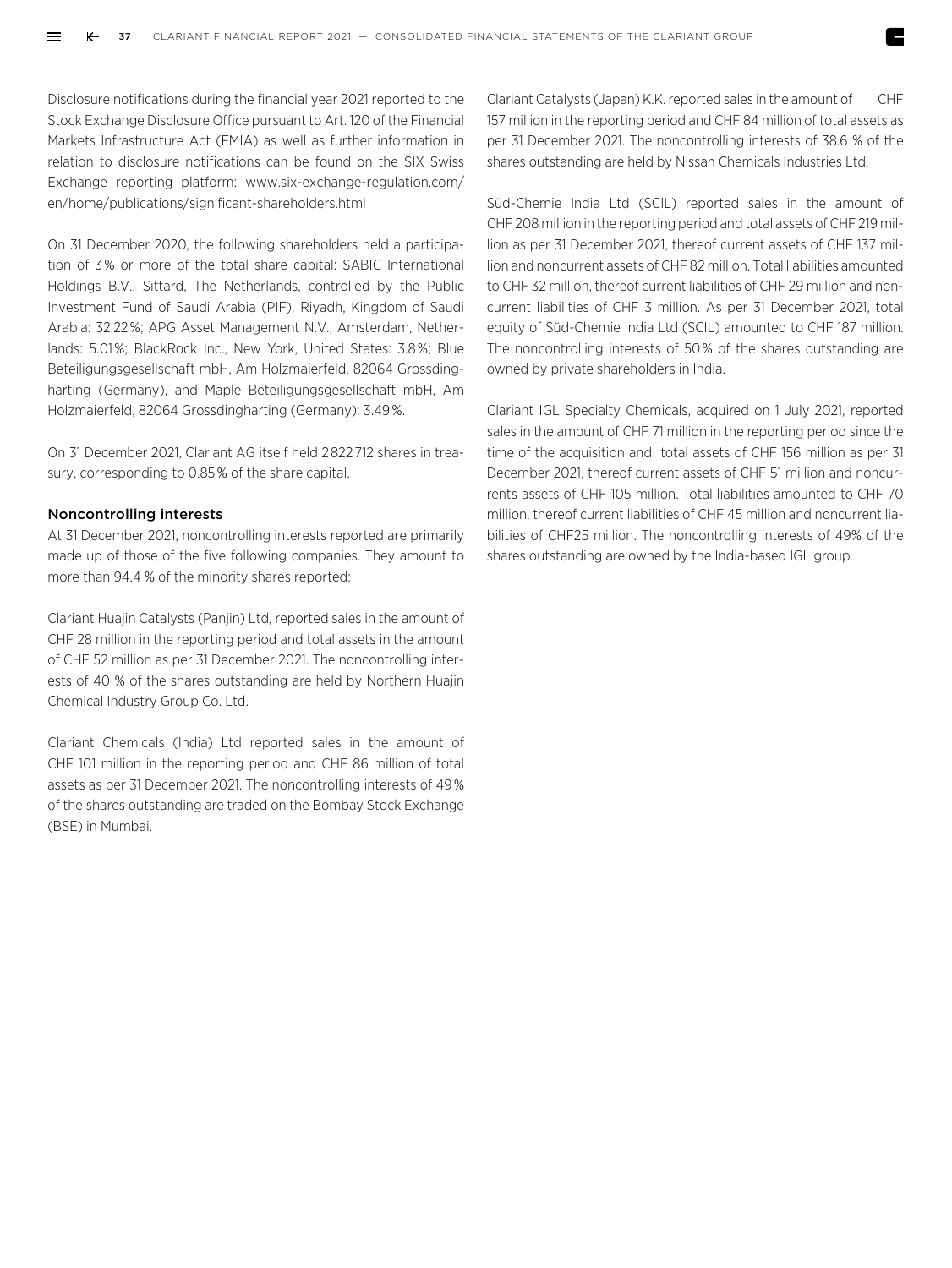E

# **18. NONCURRENT FINANCIAL DEBTS**

|                                                                          | Interest rate          |           |                        | <b>Net amount</b>        | Net amount |
|--------------------------------------------------------------------------|------------------------|-----------|------------------------|--------------------------|------------|
| in CHF m                                                                 | in %                   | Term      | <b>Notional amount</b> | 31.12.2021               | 31.12.2020 |
| Certificate of indebtedness                                              | 0.779                  | 2016-2021 | 55 EUR m               |                          | 60         |
| Certificate of indebtedness                                              | 3 m LIBOR +1.5         | 2016-2021 | 166 USD m              |                          | 146        |
| Certificate of indebtedness                                              | 2.618                  | 2016-2021 | 111 USD m              |                          | 97         |
| Straight bond                                                            | 3.500                  | 2012-2022 | 175 CHF m              | 175                      | 175        |
| Certificate of indebtedness                                              | mixed                  | 2020-2022 | 115 EUR m              | 118                      | 124        |
| Certificate of indebtedness                                              | 3 m LIBOR +1.5         | 2020-2022 | 37 CHF m               |                          | 37         |
| Certificate of indebtedness                                              | mixed                  | 2015-2023 | 150 EUR m              | 155                      | 161        |
| Certificate of indebtedness                                              | 6 m EURIBOR +1.1       | 2016-2023 | 13 EUR m               | 13                       | 14         |
| Certificate of indebtedness                                              | 1.137                  | 2016-2023 | 27 EUR m               | 27                       | 29         |
| Certificate of indebtedness                                              | 1.501                  | 2016-2023 | 73 EUR m               | 76                       | 79         |
| Straight bond                                                            | 2.125                  | 2014-2024 | 160 CHF m              | 160                      | 160        |
| Certificate of indebtedness                                              | 1.194                  | 2018-2024 | 92 EUR m               | 95                       | 99         |
| Certificate of indebtedness                                              | 1.548                  | 2018-2025 | 102 EUR m              | 106                      | 112        |
| Certificate of indebtedness                                              | 6 m EURIBOR<br>$+0.95$ | 2018-2025 | 54 EUR m               | 55                       | 58         |
| Certificate of indebtedness                                              | 6m EURIBOR +1.9        | 2020-2025 | 83 EUR m               | $\overline{\phantom{0}}$ | 89         |
| Certificate of indebtedness                                              | 3 m LIBOR +1.8         | 2020-2025 | 25 CHF m               | $\overline{\phantom{a}}$ | 25         |
| Certificate of indebtedness                                              | 2.010                  | 2016-2026 | 15 EUR m               | 15                       | 16         |
| Straight bond                                                            | 1.125                  | 2019-2026 | 200 CHF m              | 200                      | 200        |
| Certificate of indebtedness                                              | 2.087                  | 2018-2028 | 17 EUR m               | 18                       | 18         |
| Total straight bonds and certificates of indebtedness                    |                        |           |                        | 1 2 1 3                  | 1699       |
| Liabilities to banks and other financial institutions                    |                        |           |                        | 38                       | 28         |
| <b>Subtotal</b>                                                          |                        |           |                        | 1 2 5 1                  | 1727       |
| Less: current portion (see note 23)                                      |                        |           |                        | $-293$                   | $-303$     |
| <b>Total</b>                                                             |                        |           |                        | 958                      | 1424       |
|                                                                          |                        |           |                        |                          |            |
| Breakdown by maturity                                                    |                        |           |                        |                          |            |
|                                                                          |                        |           | 2022                   |                          | 358        |
|                                                                          |                        |           | 2023                   | 271                      | 283        |
|                                                                          |                        |           | 2024                   | 283                      | 261        |
|                                                                          |                        |           | 2025                   | 170                      |            |
|                                                                          |                        |           | after 2025 (2020:      |                          |            |
|                                                                          |                        |           | after 2024)            | 234                      | 522        |
| Total                                                                    |                        |           |                        | 958                      | 1424       |
| Breakdown by currency                                                    |                        |           | <b>EUR</b>             | 561                      | 799        |
|                                                                          |                        |           | CHF                    | 374                      | 603        |
|                                                                          |                        |           | Others                 | 23                       | 22         |
| Total                                                                    |                        |           |                        | 958                      | 1424       |
| Fair value comparison (including current portion)                        |                        |           |                        |                          |            |
| Straight bonds                                                           |                        |           |                        | 554                      | 561        |
| Certificates of indebtedness                                             |                        |           |                        | 678                      | 1 1 6 4    |
| Others                                                                   |                        |           |                        | 38                       | 28         |
| Total                                                                    |                        |           |                        | 1 2 7 0                  | 1753       |
| Total net book value of assets pledged as collateral for financial debts |                        |           |                        |                          |            |
| Total collateralized financial debts                                     |                        |           |                        |                          |            |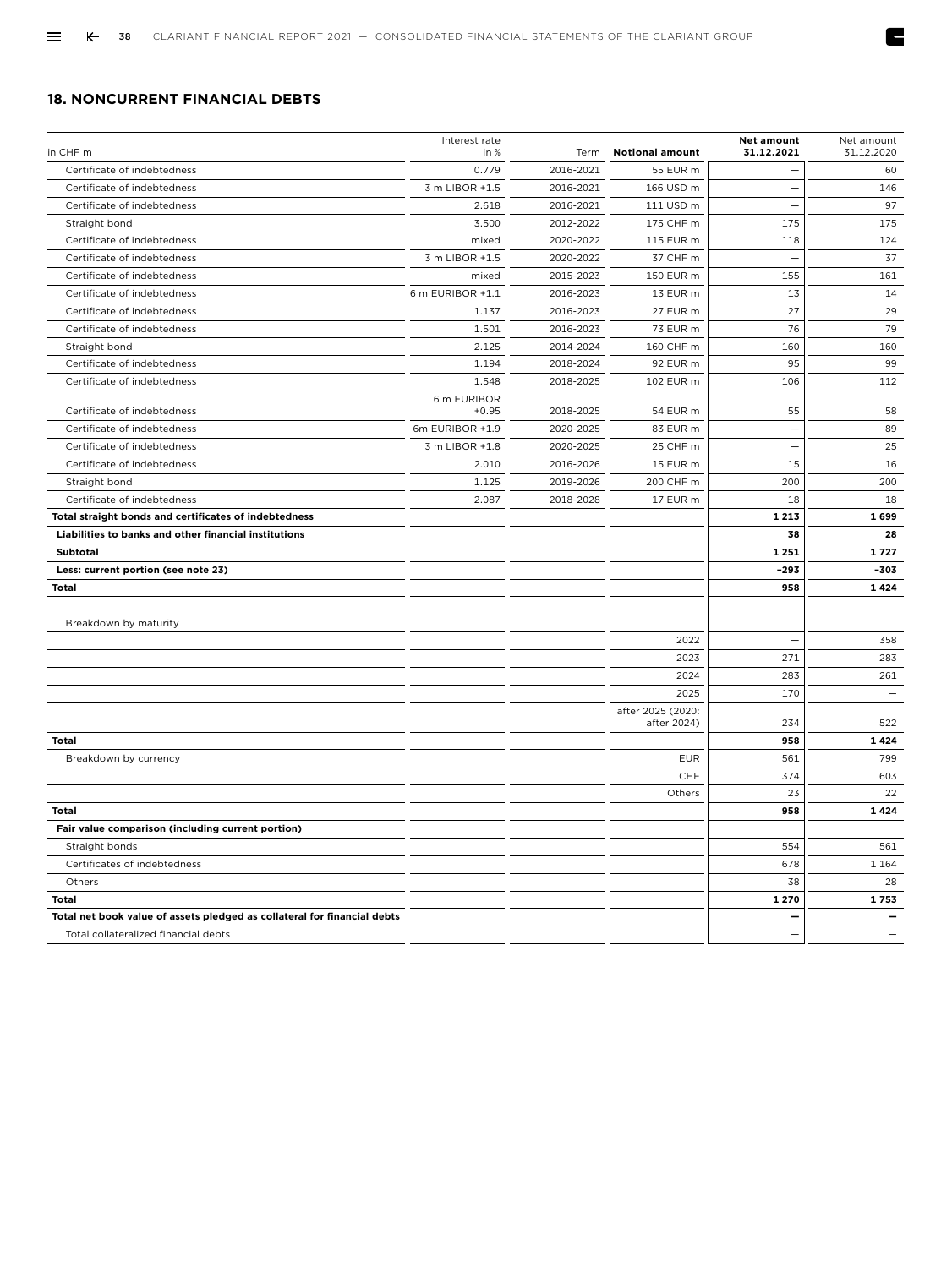On 23 August 2021, two certificates of indebtedness issued in 2020 were repaid early (CHF 37 million, original maturity 2022; CHF 25 million, original maturity 2025).

On 22 November 2021, the certificate of indebtedness issued in 2020 with a notional amount of EUR 83 million was repaid early (original maturity 2025).

On 22 May 2020, Clariant issued five certificates of indebtedness with a total amount of EUR 197.5 million and CHF 62.5 million. These certificates have terms of 2 years, expiring on 23 May 2022 (EUR 114.5 million and CHF 37.5 million), and 5 years, expiring on 22 May 2025 (EUR 83 million and CHF 25 million). While a tranche of CHF 62.5 million has a variable interest of 3 months CHF LIBOR plus a spread ranging between 1.50 % and 1.80 % and a tranche in the amount of EUR 110.5 million has a variable interest rate of 6 months EURIBOR plus a spread ranging between 1.45 % and 1.90 %, the fixed interest rate is 1.45 % for a tranche in the amount of EUR 87 million.

Valuation. Noncurrent financial debt is recognized initially at fair value, net of transaction costs incurred. Financial debt is subsequently stated at amortized cost. There are no long-term financial liabilities valued at fair value through profit and loss.

Fair values of straight bonds are determined by quoted market prices (Level 1 in the fair value hierarchy).

Certificates of indebtedness and other financial debts are recorded at notional amounts, which are a reasonable approximation of the fair values.

Covenants. For the covenants, please refer to note 3.1.3 Financial risk factors.

#### Exposure of the Group's borrowings to interest rate changes

- **Bonds:** the interest rates of all bonds are fixed.
- **Certificates of indebtedness:** the major part of the existing certificates of indebtedness has a fixed coupon.
- **Liabilities to banks and other financial institutions,** mostly consisting of bank loans with fixed interest rates mainly.

Collateral. In 2021, no assets were pledged as collateral (2020: no assets were pledged as collateral).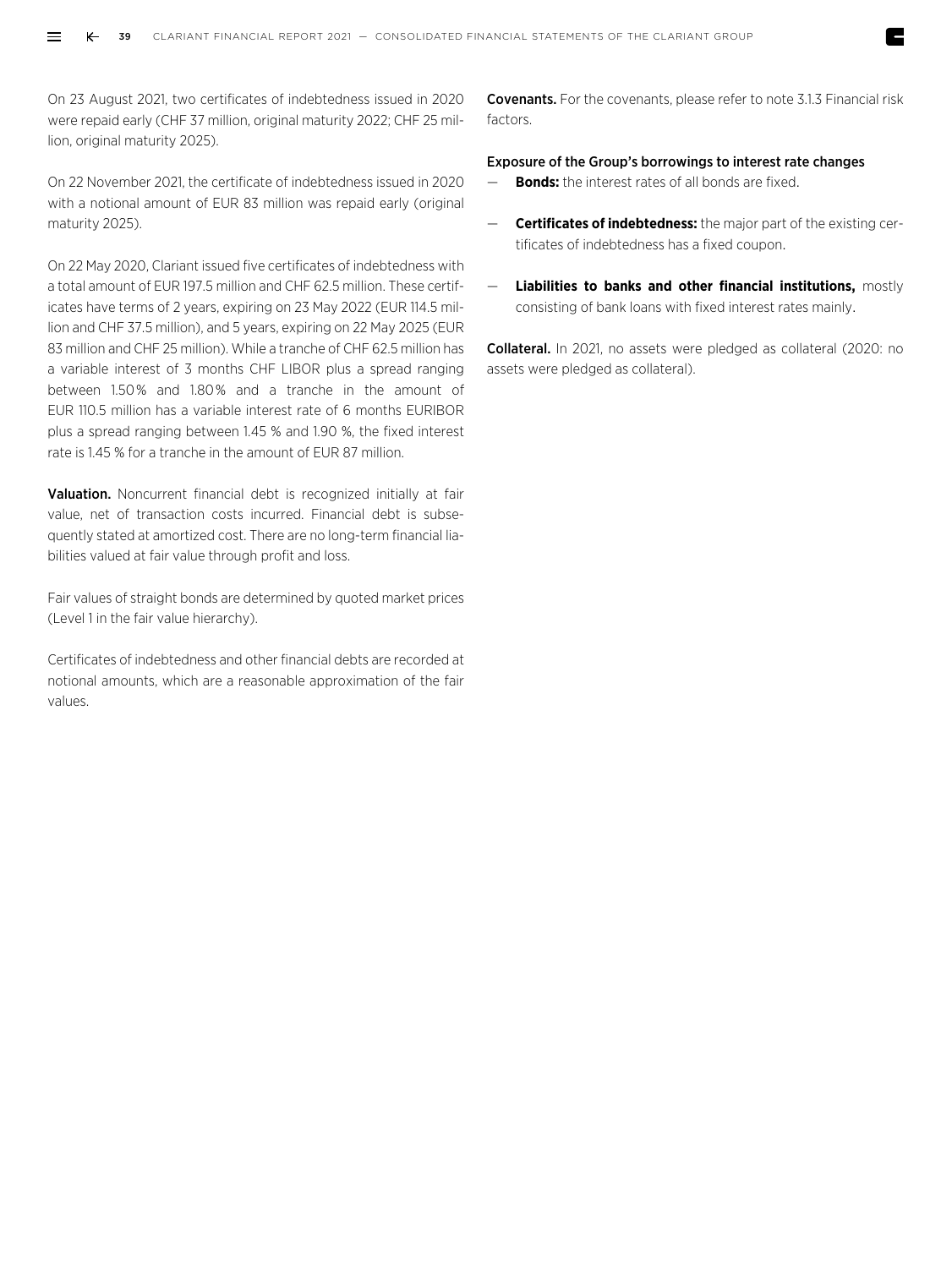# **19. RECONCILIATION OF NET DEBT**

| in CHF m                                        | 01.01.2021 | Effects of<br>business<br>acquisitions | Movements<br>in cash flow | Exchange<br>rate differ-<br>ences | Other<br>noncash<br>movements | 31.12.2021 | Reclassified<br>to held for<br>sale (see<br>note 25) | Total as<br>reported<br>in balance<br>sheet |
|-------------------------------------------------|------------|----------------------------------------|---------------------------|-----------------------------------|-------------------------------|------------|------------------------------------------------------|---------------------------------------------|
| Cash and cash equivalents                       | 737        |                                        | $-318$                    | -4                                |                               | 415        |                                                      | 415                                         |
| Short-term deposits                             | 267        |                                        | $-255$                    |                                   |                               | 12         |                                                      | 12                                          |
| Financial instruments with positive fair values | 5          |                                        | $-4$                      |                                   |                               |            |                                                      |                                             |
| Total cash and liquid investments               | 1 0 0 9    |                                        | $-577$                    | $-4$                              |                               | 428        |                                                      | 428                                         |
| Noncurrent financial debt                       | $-1424$    | $-24$                                  | 150                       | 47                                | 293                           | $-958$     |                                                      | $-958$                                      |
| Current financial debt                          | $-411$     |                                        | 12                        | $-24$                             | $-293$                        | $-716$     |                                                      | $-709$                                      |
| Lease liabilities                               | $-214$     |                                        | 70                        | 3                                 | $-148$                        | $-289$     |                                                      | $-282$                                      |
| Borrowings and other financial liabilities      | $-2049$    | $-24$                                  | 232                       | 26                                | $-148$                        | $-1963$    | 14                                                   | $-1949$                                     |
| Net debt                                        | $-1040$    | $-24$                                  | $-345$                    | 22                                | $-148$                        | $-1535$    | 14                                                   | $-1521$                                     |

E

| in CHF m                                        | 01.01.2020 | Movements<br>from the<br>disposal | Movements<br>in cash flow | Exchange<br>rate differ-<br>ences | Other<br>noncash<br>movements | 31.12.2020 | Reclassified<br>to held for<br>sale (see<br>note 25) | Total as<br>reported<br>in balance<br>sheet |
|-------------------------------------------------|------------|-----------------------------------|---------------------------|-----------------------------------|-------------------------------|------------|------------------------------------------------------|---------------------------------------------|
| Cash and cash equivalents                       | 638        |                                   | 126                       | $-27$                             |                               | 737        |                                                      | 737                                         |
| Short-term deposits                             | 304        |                                   | $-34$                     | $-3$                              |                               | 267        |                                                      | 267                                         |
| Financial instruments with positive fair values | 4          |                                   |                           | —                                 |                               | 5          | -                                                    | 5                                           |
| <b>Total cash and liquid investments</b>        | 946        |                                   | 93                        | $-30$                             |                               | 1 0 0 9    |                                                      | 1 0 0 9                                     |
| Noncurrent financial debt                       | $-1485$    |                                   | $-288$                    | 46                                | 303                           | $-1424$    |                                                      | $-1424$                                     |
| Current financial debt                          | $-587$     | 6                                 | 472                       |                                   | $-303$                        | $-411$     | 13                                                   | $-398$                                      |
| Lease liabilities                               | $-246$     | 23                                | 66                        | 11                                | $-68$                         | $-214$     | 14                                                   | $-200$                                      |
| Borrowings and other financial liabilities      | $-2318$    | 29                                | 250                       | 58                                | $-68$                         | $-2049$    | 27                                                   | $-2022$                                     |
| Net debt                                        | $-1.372$   | 29                                | 343                       | 28                                | -68                           | $-1040$    | 27                                                   | $-1013$                                     |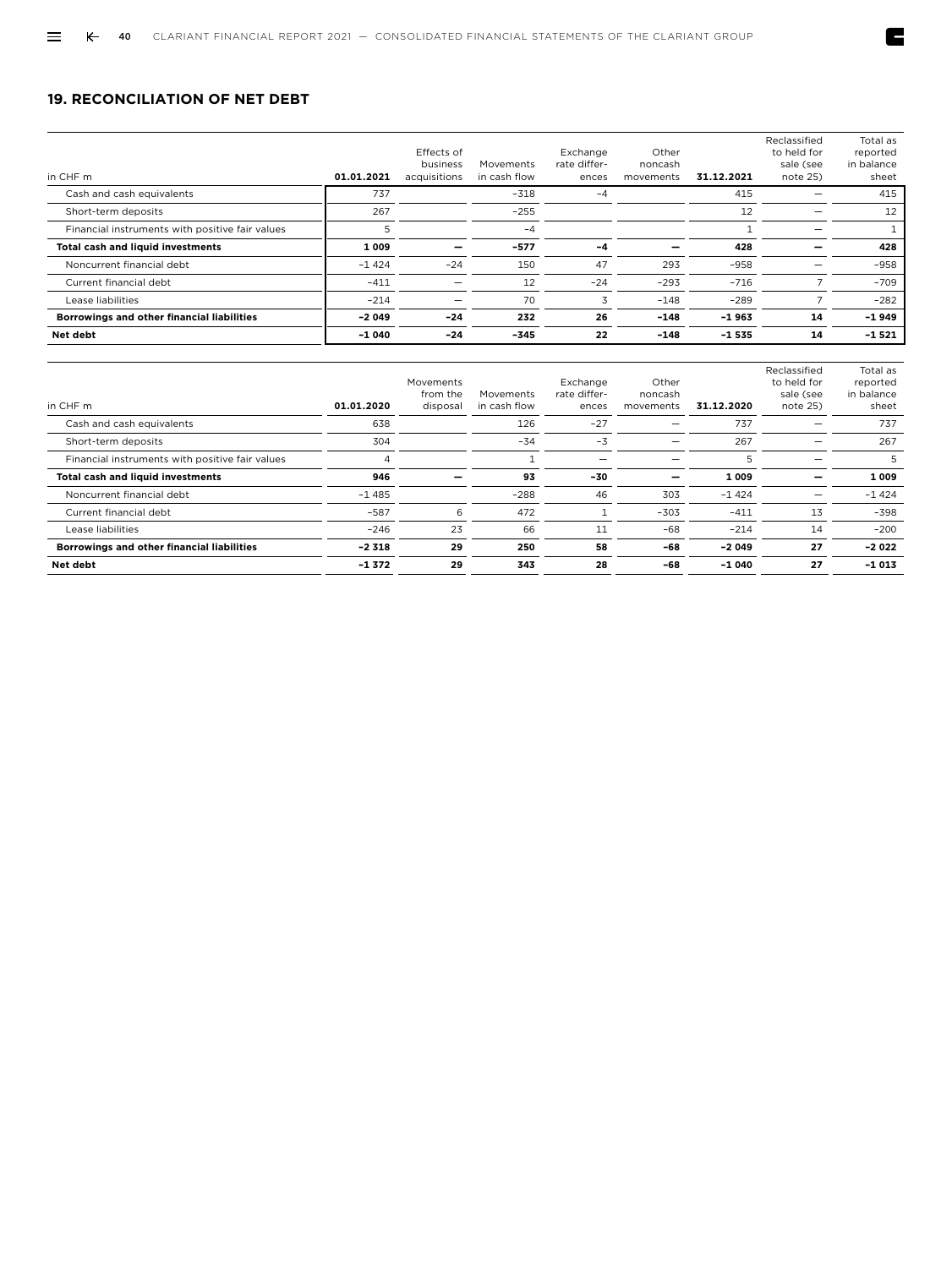# **20. RETIREMENT BENEFIT OBLIGATIONS**

Apart from the legally required social security schemes, the Group has numerous independent retirement benefit plans. As a principle, assets are held externally. For certain Group companies, however, no independent assets exist for the retirement benefit and other noncurrent employee benefit obligations. In these cases, the related liability is included in the balance sheet as part of the noncurrent liabilities.

Defined benefit post-employment plans**.** Defined benefit pensions and termination plans cover the majority of the Group's employees. Future obligations and the corresponding assets of those plans considered as defined benefit plans under IAS 19 are reappraised annually and reassessed at least every three years by independent actuaries. Assets are valued at fair value.

Pension assets for funded defined benefit pension plans are managed according to local rules and legislation in each country.

The actual asset allocation is determined by current and expected economic and market conditions and in consideration of specific asset class risks in the risk profile. For this purpose, Asset Liability Matching studies are conducted by third party experts on a regular basis to ensure that investment strategies for pension assets are in line with the structure of the plan members of the pension plan concerned.

In all countries with funded defined benefit plans, the body governing the investment policy is constituted in accordance with local legal requirements. To the extent legally permitted, Clariant Corporate exercises influence to ensure that the investment policy is set in a way to serve best the needs of the retirement benefit plan and its members.

The largest defined benefit plans are operated in Switzerland, the United Kingdom, the United States, and Germany. These plans make up 95.2 % of the total defined benefit obligation.

The most important German plan is unfunded and covers the supplementary pension liabilities for plan members whose salaries exceed the level of the German mandatory social security coverage. Contributions are made primarily by the employer and vary depending on the salary level of the plan members. Benefits are paid out as annual pensions amounting to 20 % of total contributions. Lump-sum payments to employees are possible to the extent of the voluntary contributions. For employees having joined or joining in 2011 and later, there exists a funded retirement benefit plan. Contributions are primarily paid into the plan by the employer and vary depending on the income of the individual plan member. Employees contribute to the plan up to 2 % of pensionable earnings on a voluntary basis, to which the employer contributes an equal amount on top of the regular contributions. Pensions paid by this plan are principally based on the return on plan assets (contributions paid in plus interest), apart from a minimal interest. In addition, there exists a smaller, similarly structured funded defined benefit plan for former employees of the Süd-Chemie group, acquired in 2011. All other pension liabilities regarding German staff members are covered by a funded multi-employer plan, which is accounted for as a defined contribution plan.

The defined benefit obligation in the United Kingdom is a funded plan covering the retirement benefit liabilities of UK employees who joined the company before 31 December 2001 and was closed to further accruals in April 2016. All staff members are now covered by a defined contribution plan. The defined benefit pension plan is fully funded according to legal requirements.

In the United States, Clariant operates a funded defined benefit pension plan covering the pension liabilities of employees who joined the company before 31 December 2000. Contributions are paid by the employer exclusively. Benefits are paid out as lifetime pensions determined on the basis of a final/career average calculation. Staff members who joined on 1 January 2001 or later are covered by a defined contribution plan. For members of Management whose annual salaries exceed the amount of CHF 275 000, an additional pension scheme is in place in the form of an unfunded defined benefit obligation, which covers the part exceeding this amount.

US employees transferred to Clariant with the Hoechst Specialty Chemicals business remain insured with Hoechst for their pension claims incurred prior to 30 June 1997.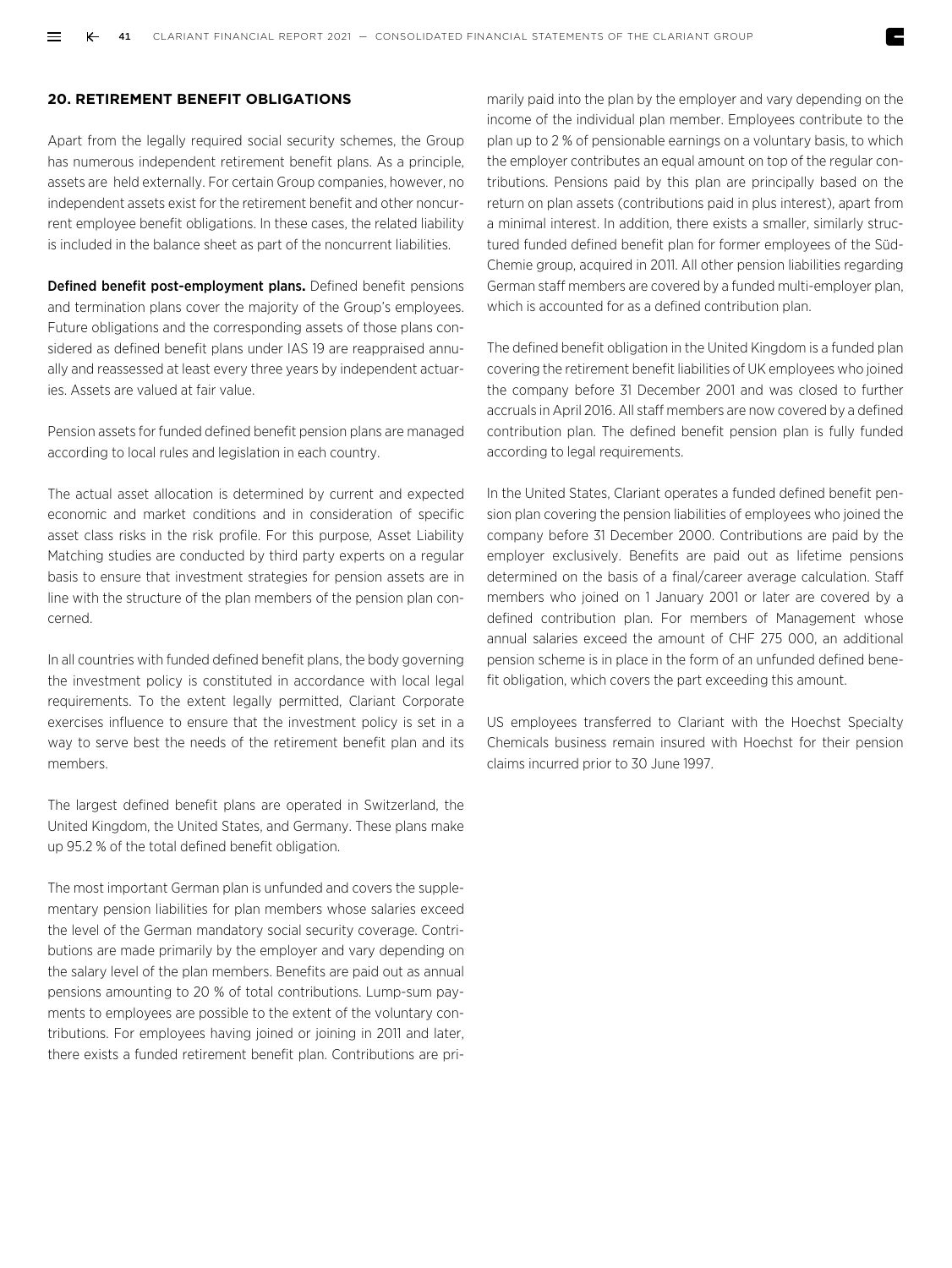In Switzerland, Clariant operates a funded defined benefit pension plan that covers the pension liabilities of all employees of the Swiss Clariant companies up to a salary level of CHF 200 000.

Both the employer and the employees contribute to the plan, the employer paying two-thirds of the total contributions. The pension plan provides lifetime pensions determined based on cumulative savings of the individual plan member and converted into an annual pension at a fixed conversion rate. Lump-sum payments are possible at up to 100 percent of the total individual cumulative savings.

The Swiss retirement benefit plan is marked by a shrinking operating basis and, as a result, an increasing share of retired members.

For members of Management whose annual salaries exceed the amount of CHF 200 000, an additional pension scheme is in place in the form of a funded defined benefit obligation. Any shortfalls in funded provisions for pension commitments to members of the Executive Committee are accounted for as an unfunded defined benefit obligation.

# Mortality tables

The following mortality tables were used to determine the defined pension obligation of the most important pension plans: Switzerland BVG 2020 generation table Germany Richttafeln 2018G by Prof. Dr. Klaus Heubeck UK SAPS S2 series amount tables (base table) CMI Model (2019) (future improvements) USA Pri 2012 mortality table with projection scale MP-2020

Post-employment medical benefits. The Group operates a number of post-employment medical benefit schemes in the United States and France. The method of accounting for the liabilities associated with these plans is largely equal to the one used for defined benefit pension schemes. These plans are not externally funded, but are recognized as provisions in the balance sheets of the Group companies concerned.

Expenses for net benefits are recorded in the same line and function in which the personnel costs are recorded.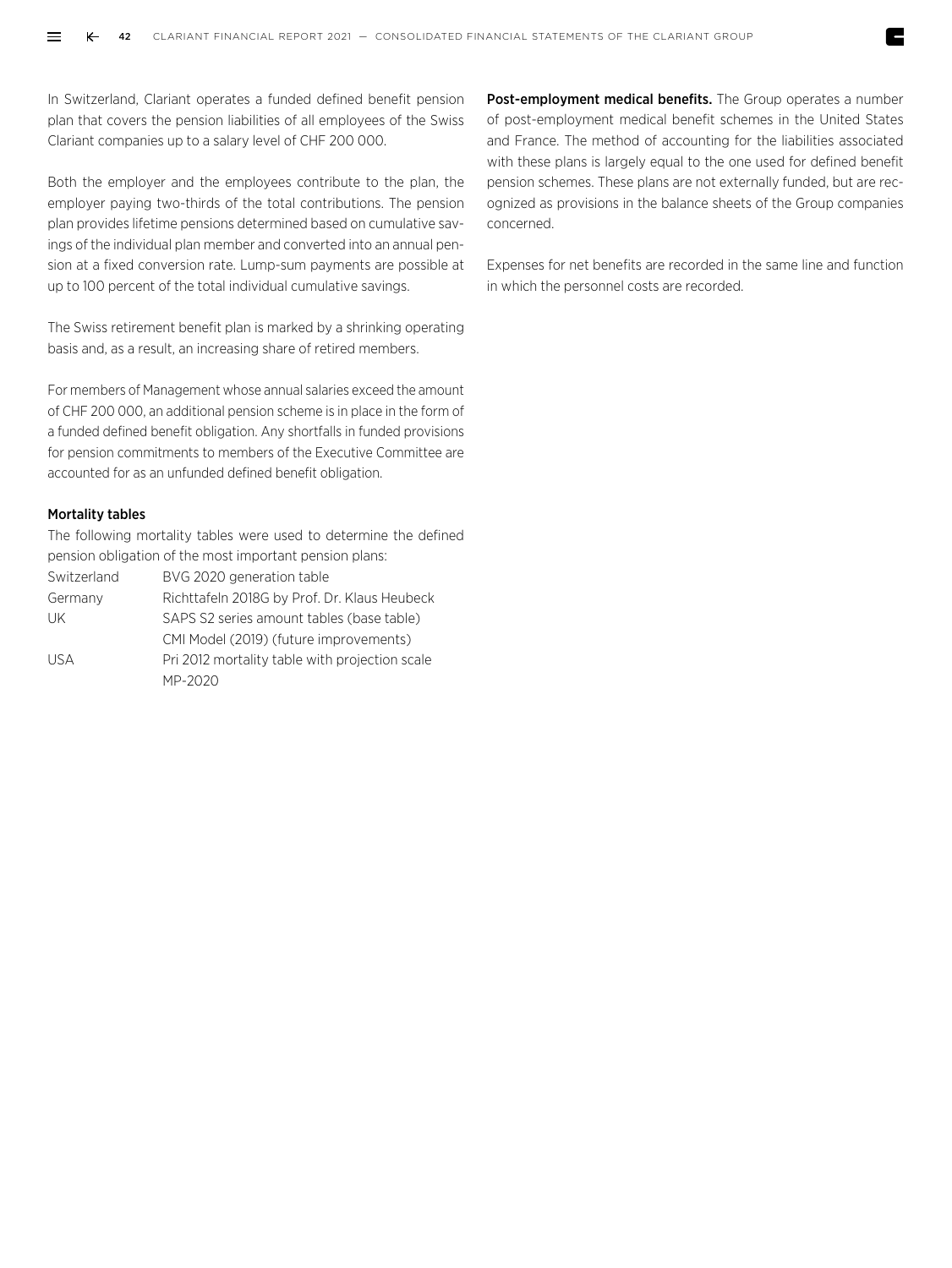Changes in the present value of defined benefit obligations are as follows:

| in CHF m                                                            |         | Pension plans<br>(funded and unfunded) | Post-employment<br>medical benefits (unfunded) |                |  |
|---------------------------------------------------------------------|---------|----------------------------------------|------------------------------------------------|----------------|--|
|                                                                     | 2021    | 2020                                   | 2021                                           | 2020           |  |
| As per 1 January                                                    | 2 4 9 7 | 2686                                   | 48                                             | 75             |  |
| Current service cost                                                | 28      | 30                                     |                                                |                |  |
| Past service cost/gain including curtailments                       | 11      | 4                                      |                                                |                |  |
| Gain/loss on settlements                                            | $-2$    | $-2$                                   |                                                |                |  |
| Interest costs on obligation                                        | 22      | 29                                     |                                                | $\overline{2}$ |  |
| Contributions to plan by employees                                  | 14      | 9                                      |                                                |                |  |
| Benefits paid out to personnel in reporting period                  | $-134$  | $-119$                                 | $-3$                                           | $-3$           |  |
| <b>Remeasurements:</b>                                              |         |                                        |                                                |                |  |
| Actuarial gain/loss arising from changes in demographic assumptions | $-39$   | $\qquad \qquad -$                      | $-1$                                           | $-5$           |  |
| Actuarial gain/loss arising from changes in financial assumptions   | $-45$   | 75                                     | $-1$                                           | 5              |  |
| Actuarial gain/loss due to experience adjustments                   | 57      | $-28$                                  |                                                | $-9$           |  |
| Liabilities acquired in a business combination                      |         |                                        |                                                |                |  |
| Effect of disposals                                                 |         | $-126$                                 |                                                | $-13$          |  |
| Exchange rate differences                                           | $-15$   | $-61$                                  |                                                | $-4$           |  |
| At 31 December                                                      | 2395    | 2497                                   | 45                                             | 48             |  |

E

Changes in the fair value of plan assets are as follows:

| in CHF m                                                              | 2021    | 2020  |
|-----------------------------------------------------------------------|---------|-------|
| As per 1 January                                                      | 1932    | 1981  |
| Interest income on plan assets                                        | 15      | 20    |
| Contributions to plan by employees                                    | 15      | 9     |
| Contributions to plan by employer                                     | 37      | 30    |
| Benefits paid out to personnel in reporting period                    | $-109$  | $-93$ |
| <b>Remeasurements:</b>                                                |         |       |
| Return on plan assets (excluding amount included in interest expense) | 152     | 124   |
| Effect of disposals                                                   |         | $-85$ |
| Exchange rate differences                                             | 11      | $-54$ |
| At 31 December                                                        | 2 0 5 3 | 1932  |

As at 31 December 2021 and 2020, the pension plan assets did not include any directly held registered shares or bonds issued by Clariant Ltd.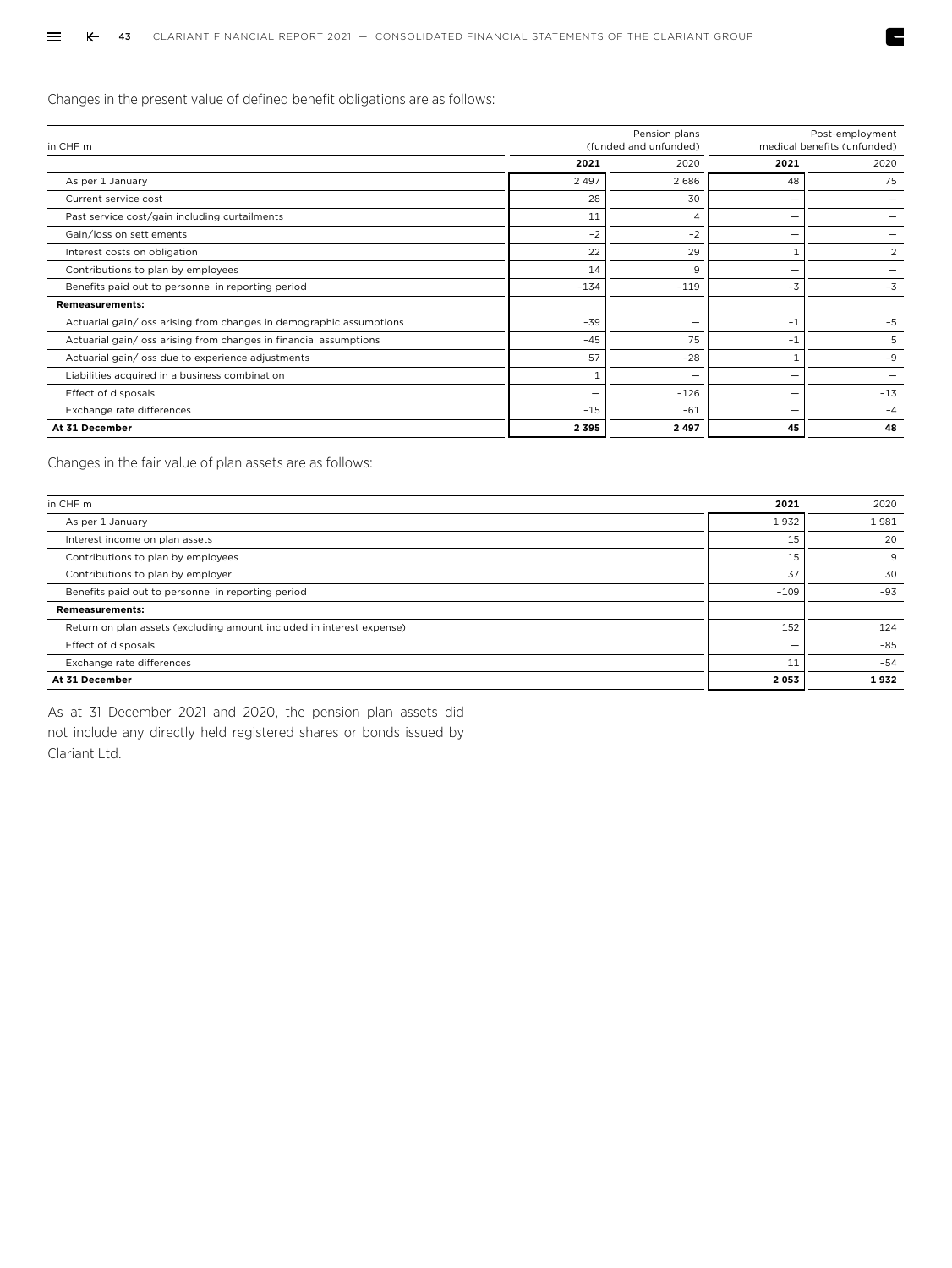# The amounts recognized in the balance sheets are as follows:

| in CHF m                                    |            | Defined benefit<br>pension plans |                          | Post-employment<br>medical benefits |            | Total      |
|---------------------------------------------|------------|----------------------------------|--------------------------|-------------------------------------|------------|------------|
|                                             | 31.12.2021 | 31.12.2020                       | 31.12.2021               | 31.12.2020                          | 31.12.2021 | 31.12.2020 |
| Present value of funded obligations         | $-1815$    | $-1894$                          |                          | -                                   | $-1815$    | $-1894$    |
| Fair value of plan assets                   | 2 0 5 3    | 1932                             | -                        | -                                   | 2 0 5 3    | 1932       |
| Overfunding/Deficit                         | 238        | 38                               | -                        | -                                   | 238        | 38         |
| Present value of unfunded obligations       | $-580$     | $-603$                           | $-45$                    | $-48$                               | $-625$     | $-651$     |
| Limitation on recognition of net asset $1$  | $-166$     | -                                | $\overline{\phantom{0}}$ |                                     | $-166$     |            |
| Net liabilities, total                      | $-508$     | $-565$                           | -45                      | $-48$                               | $-553$     | $-613$     |
| Reclassified to held for sale (see note 25) | 36         | 38                               | -                        |                                     | 36         | 40         |
| Net liabilities in the balance sheet        | $-472$     | $-527$                           | $-45$                    | $-46$                               | $-517$     | $-573$     |

E

1 Limitation on recognition of net asset pertain to Swiss pension plan

Thereof recognized in:

| in CHF m                                                       | 31.12.2021 | 31.12.2020 | 31.12.2021 | 31.12.2020 | 31.12.2021 | 31.12.2020 |
|----------------------------------------------------------------|------------|------------|------------|------------|------------|------------|
| Retirement benefit obligations                                 | $-585$     | $-622$     | $-45$      | $-48$      | $-630$     | $-670$     |
| Reclassified to held for sale (see note 25)                    | 37         | 38         | -          |            | 37         | 40         |
| Retirement benefit obligations in the balance sheet            | $-548$     | $-584$     | $-45$      | $-46$      | $-593$     | -630       |
| Prepaid pension assets                                         | 77         | 57         | -          | -          | 77         | 57         |
| Reclassified to held for sale (see note 25)                    | -          | -          | -          | -          | - 1        |            |
| Prepaid pension assets in the balance sheet                    | 76         | 57         |            |            | 76         | 57         |
| Net liabilities in the balance sheet for defined benefit plans | $-472$     | $-527$     | $-45$      | $-46$      | $-517$     | -573       |

The amounts recognized in the income statement and in other com-

prehensive income are as follows:

| in CHF m                                                                     |                | Defined benefit<br>pension plans |                          | Post-employment<br>medical benefits |        | Total          |
|------------------------------------------------------------------------------|----------------|----------------------------------|--------------------------|-------------------------------------|--------|----------------|
|                                                                              | 2021           | 2020                             | 2021                     | 2020                                | 2021   | 2020           |
| Current service cost                                                         | $-28$          | $-30$                            | -                        | -                                   | $-28$  | $-30$          |
| Net interest cost                                                            | $-7$           | $-8$                             | $-1$                     | $-2$                                | -8     | $-10$          |
| Past service cost/gain including curtailments                                | $-11$          | $-4$                             | $\overline{\phantom{0}}$ | -                                   | $-11$  | $-4$           |
| Gain/loss on settlements                                                     | $\overline{2}$ | $\overline{2}$                   | $\overline{\phantom{0}}$ | $\overline{\phantom{0}}$            |        | $\overline{2}$ |
| Components of defined benefit expense reported in the income state-<br>ment  | $-44$          | $-40$                            | $-1$                     | $-2$                                | $-45$  | $-42$          |
| in CHF m                                                                     |                |                                  |                          |                                     |        |                |
| Actuarial gain/loss arising from changes in demographic assumptions          | 39             | —                                | $\mathbf{1}$             | 5                                   | 40     | 5              |
| Actuarial gain/loss arising from changes in financial assumptions            | 45             | $-75$                            | 1                        | $-5$                                | 46     | $-80$          |
| Actuarial gain/loss due to experience adjustments                            | $-57$          | 28                               | $-1$                     | 9                                   | $-58$  | 37             |
| Return on plan assets (excluding amount included in net interest<br>expense) | 152            | 124                              |                          | —                                   | 152    | 124            |
| Limitation on recognition of net asset                                       | $-166$         | -                                | $\overline{\phantom{0}}$ | —                                   | $-166$ |                |
| Components of defined benefit gain reported in other comprehensive<br>income | 13             | 77                               | 1                        | 9                                   | 14     | 86             |
| Total defined benefit expense/gain                                           | $-31$          | 37                               | $\overline{\phantom{0}}$ | $\overline{\phantom{a}}$            | $-31$  | 44             |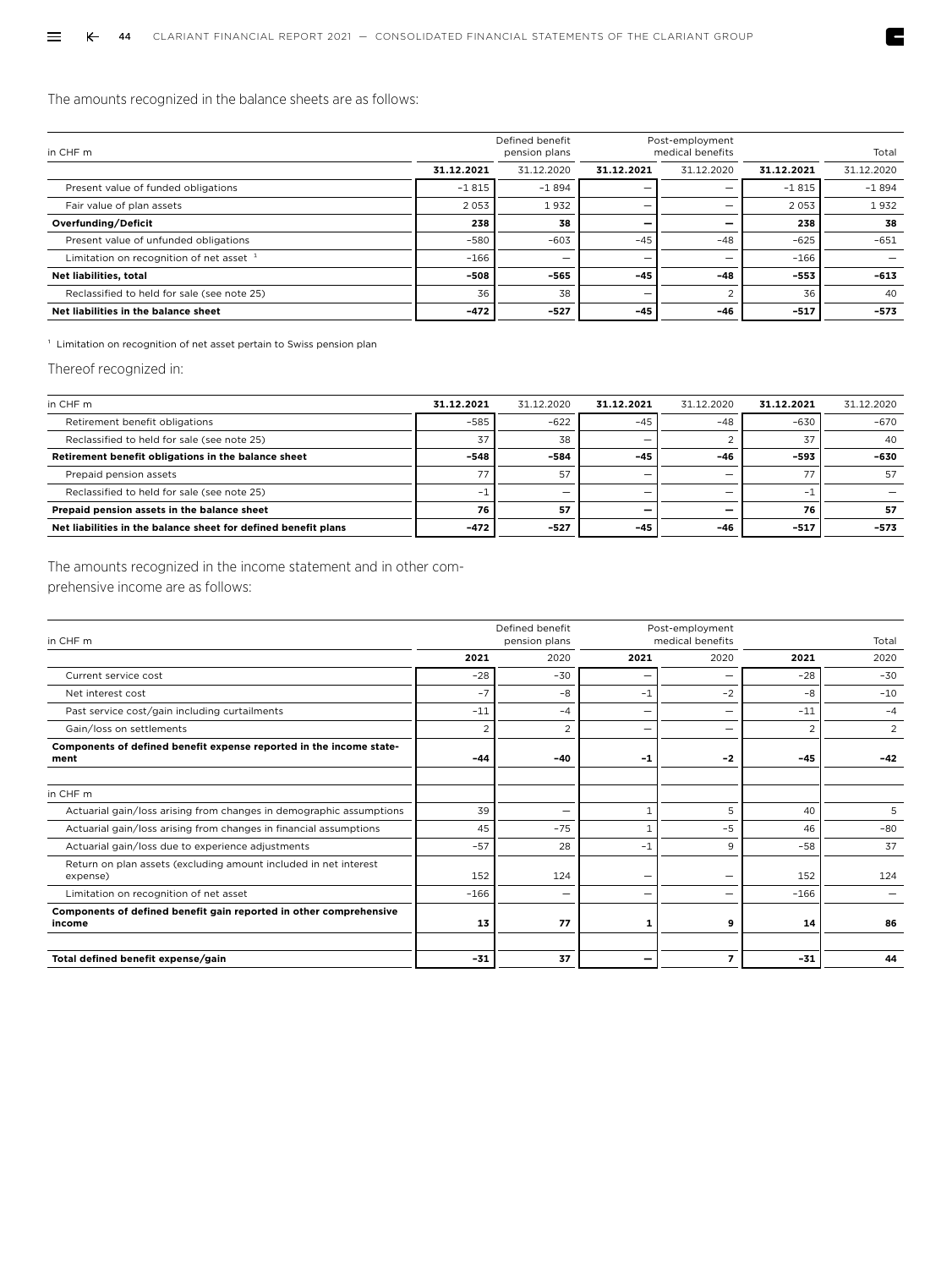The fair value of the plan assets is split into the major assets categories as follows:

| in CHF m                              | 31.12.2021 | 31.12.2020 |
|---------------------------------------|------------|------------|
| Equities                              | 427        | 402        |
| thereof based on quoted market prices | 423        | 399        |
| <b>Bonds</b>                          | 614        | 614        |
| thereof based on quoted market prices | 423        | 416        |
| Cash                                  | 82         | 56         |
| thereof based on quoted market prices | 82         | 56         |
| Property                              | 298        | 283        |
| thereof based on quoted market prices | 215        | 204        |
| Alternative investments               | 632        | 577        |
| thereof based on quoted market prices | 220        | 202        |
| Total fair value of plan assets       | 2053       | 1932       |

E

The principal actuarial assumptions at the balance sheet dates in percent are as follows:

|                                                             |          |                     |                  |                   |                                 | 2021<br>in $%$           |                     |                  |                          |                                 | 2020<br>in $%$ |
|-------------------------------------------------------------|----------|---------------------|------------------|-------------------|---------------------------------|--------------------------|---------------------|------------------|--------------------------|---------------------------------|----------------|
|                                                             |          | Group               |                  |                   | <b>Most important countries</b> |                          | Group               |                  |                          | <b>Most important countries</b> |                |
|                                                             |          | Weighted<br>average | Switzer-<br>land | United<br>Kingdom | United<br>States                | Germany                  | Weighted<br>average | Switzer-<br>land | United<br>Kingdom        | United<br>States                | Germany        |
| Discount rate                                               |          | 1.1                 | 0.2              | 1.8               | 2.6                             | 1.2                      | 0.9                 | 0.1              | 1.4                      | 2.3                             | 1.0            |
| Future salary increases                                     |          | 1.7                 | 1.5              | -                 | 3.5                             | 2.5                      | 1.8                 | 1.5              | $\overline{\phantom{m}}$ | 3.5                             | 2.5            |
| Long-term increase in health care<br>costs                  |          | 5.1                 |                  | -                 | 6.0                             | $\overline{\phantom{0}}$ | 5.1                 | -                |                          | 6.1                             |                |
| Current average life expectancy<br>for a 65-year-old male   | in years | 18                  | 23               | 21                | 21                              | 20                       | 19                  | 23               | 22                       | 20                              | 20             |
| Current average life expectancy<br>for a 65-year-old female | in years | 20                  | 25               | 24                | 23                              | 24                       | 22                  | 25               | 24                       | 22                              | 24             |

A one-percentage-point change in health care cost trend rates would have the following effects on the obligation for post-employment medical benefits:

| 2021<br>in CHF m                                              | One percentage<br>point increase | One percentage<br>point decrease |
|---------------------------------------------------------------|----------------------------------|----------------------------------|
| Effect on the aggregate of the service cost and interest cost |                                  | $-1$                             |
| Effect on defined benefit obligation                          |                                  | $-3$                             |
| 2020<br>in CHF m                                              | One percentage<br>point increase | One percentage<br>point decrease |
| Effect on the aggregate of the service cost and interest cost |                                  | -1                               |
| Effect on defined benefit obligation                          |                                  | $-2$                             |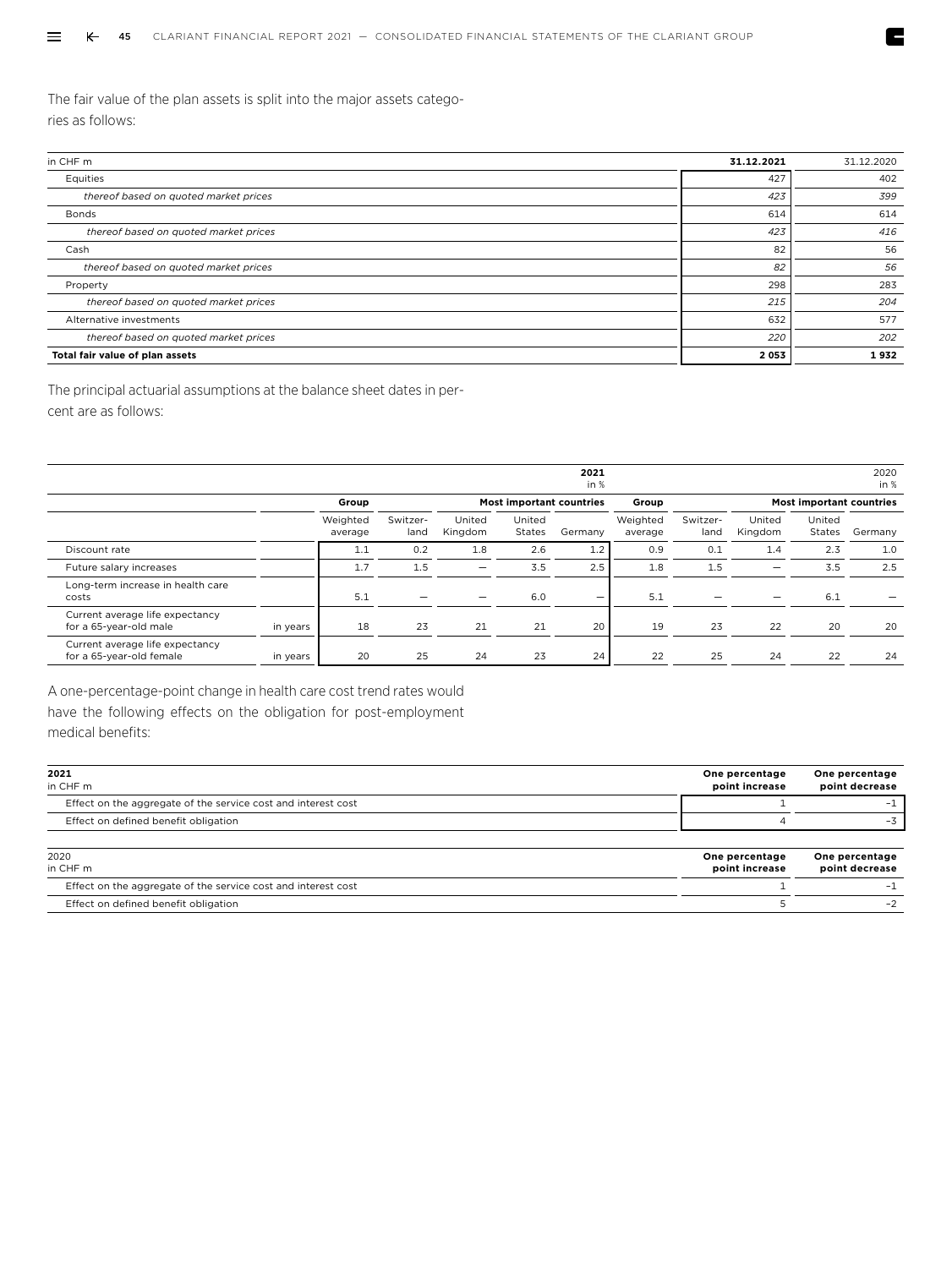A 25-basis-point change in discount rate would have the following effects on the obligation for pension plans:

| in CHF m                             | 25 basis<br>point increase | 25 basis<br>point decrease |      |      |
|--------------------------------------|----------------------------|----------------------------|------|------|
|                                      | 2021                       | 2020                       | 2021 | 2020 |
| Effect on defined benefit obligation | $-81$                      | $-83$                      | 86   | 86   |

If life expectancy increased by one year, the defined benefit obligation would increase by CHF 96 million (2020: CHF 106 million).

Defined contribution post-employment plans. In 2021, CHF 22 million was charged to the income statement as contributions to defined contribution plans (2020: CHF 24 million).

In Germany, approximately 4 300 Clariant employees are insured in a defined benefit plan that is a multi-employer plan and, as such, is accounted for as a defined contribution plan. The reason for this accounting practice is that the plan exposes the participating Clariant companies to actuarial risks associated with the current and former employees of other companies who are members of the same pension plan. There is no consistent or reliable basis for allocating the obligation, plan assets, and cost to individual companies participating in the plan.

Based on the statutory actuarial calculation of 2021, the pension fund's obligations are fully funded. Also, for 2022 it is anticipated that the pension plan liabilities are covered by the respective assets.

In the case where the multi-employer plan faces a situation in which the pension plan liabilities exceed the assets, this can be remedied either by increasing the employer's contributions to the pension plan or by reducing the benefits paid out to the entitled parties. In the case of a reduction of the benefits, this must be compensated by the employer according to German legislation. If the pension plan were unwound, the remaining funds would be distributed among the plan members. In case there are no plan members left, the remaining funds would be transferred to social institutions.

If Clariant withdrew from the pension fund, all rights and obligations of the employer against the pension plan would remain in force as long as the pension plan continues to render pension services to the Group's plan members. Based on the number of plan members (active and passive), Clariant's share in the pension plan amounts to approximately 7 %.

Clariant's contribution to this pension plan amounted to CHF 16 million in 2021 (CHF 17 million in 2020) and is expected to be CHF 13 million in 2022.

The multi-employer plan originates in the pension plan scheme of the German companies of the former Hoechst Group, to which a part of the activities of Clariant pertained until 1997. Several of the companies that were formerly part of the Hoechst Group continue to participate in this multi-employer plan.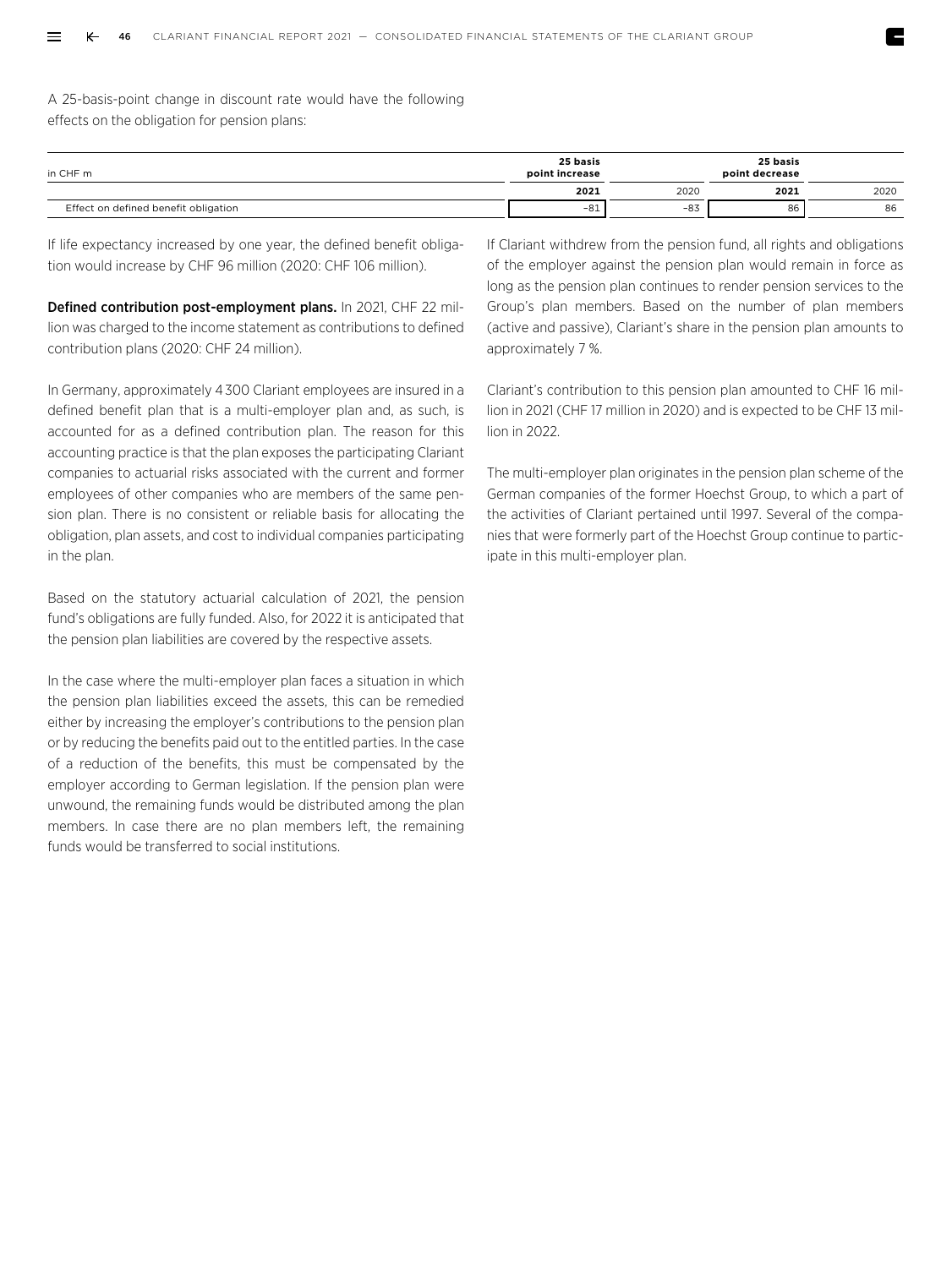| in CHF m                                                                                                  |         | Pension plans |      | Post-employment medical benefits |
|-----------------------------------------------------------------------------------------------------------|---------|---------------|------|----------------------------------|
|                                                                                                           | 2021    | 2020          | 2021 | 2020                             |
| Clariant Group regular and supplemental contributions (employer's contributions):                         |         |               |      |                                  |
| Actual contributions in 2020                                                                              |         | 30            |      |                                  |
| Actual contributions in 2021 (2020: estimated)                                                            | 37      | 25            |      |                                  |
| Estimated contributions in 2022                                                                           | 19      | 25            |      |                                  |
| Estimated contributions in 2023                                                                           | 19      | 25            |      |                                  |
| Estimated contributions in 2024                                                                           | 19      | 25            |      |                                  |
| Estimated contributions in 2025                                                                           | 19      | 22            |      |                                  |
| Estimated contributions in 2026                                                                           | 19      |               |      |                                  |
| <b>Payments to beneficiaries:</b>                                                                         |         |               |      |                                  |
| Actual payments in 2020                                                                                   |         | $-119$        |      | $-3$                             |
| Actual payments in 2021 (2020: estimated)                                                                 | $-134$  | $-113$        | $-3$ | $-3$                             |
| Estimated payments in 2022                                                                                | $-120$  | $-110$        | $-3$ | $-3$                             |
| Estimated payments in 2023                                                                                | $-110$  | $-109$        | $-3$ | $-3$                             |
| Estimated payments in 2024                                                                                | $-112$  | $-110$        | -3   | $-4$                             |
| Estimated payments in 2025                                                                                | $-113$  | $-112$        | -3   | $-3$                             |
| Estimated payments in 2026                                                                                | $-113$  |               | $-3$ |                                  |
| Allocation of defined benefit obligation to plan members (in CHF m):                                      |         |               |      |                                  |
| Active members                                                                                            | 605     | 636           | 10   | 13                               |
| Deferred members                                                                                          | 317     | 334           | 5    | $\overline{2}$                   |
| <b>Retired members</b>                                                                                    | 1473    | 1527          | 30   | 33                               |
| Total funded and unfunded obligations at 31 December                                                      | 2 3 9 5 | 2 4 9 7       | 45   | 48                               |
| Weighted-average duration of the defined benefit obligation at the end of<br>reporting period (in years): |         |               |      |                                  |
| At 31 December                                                                                            | 14.4    | 14.1          | 9.8  | 10.0                             |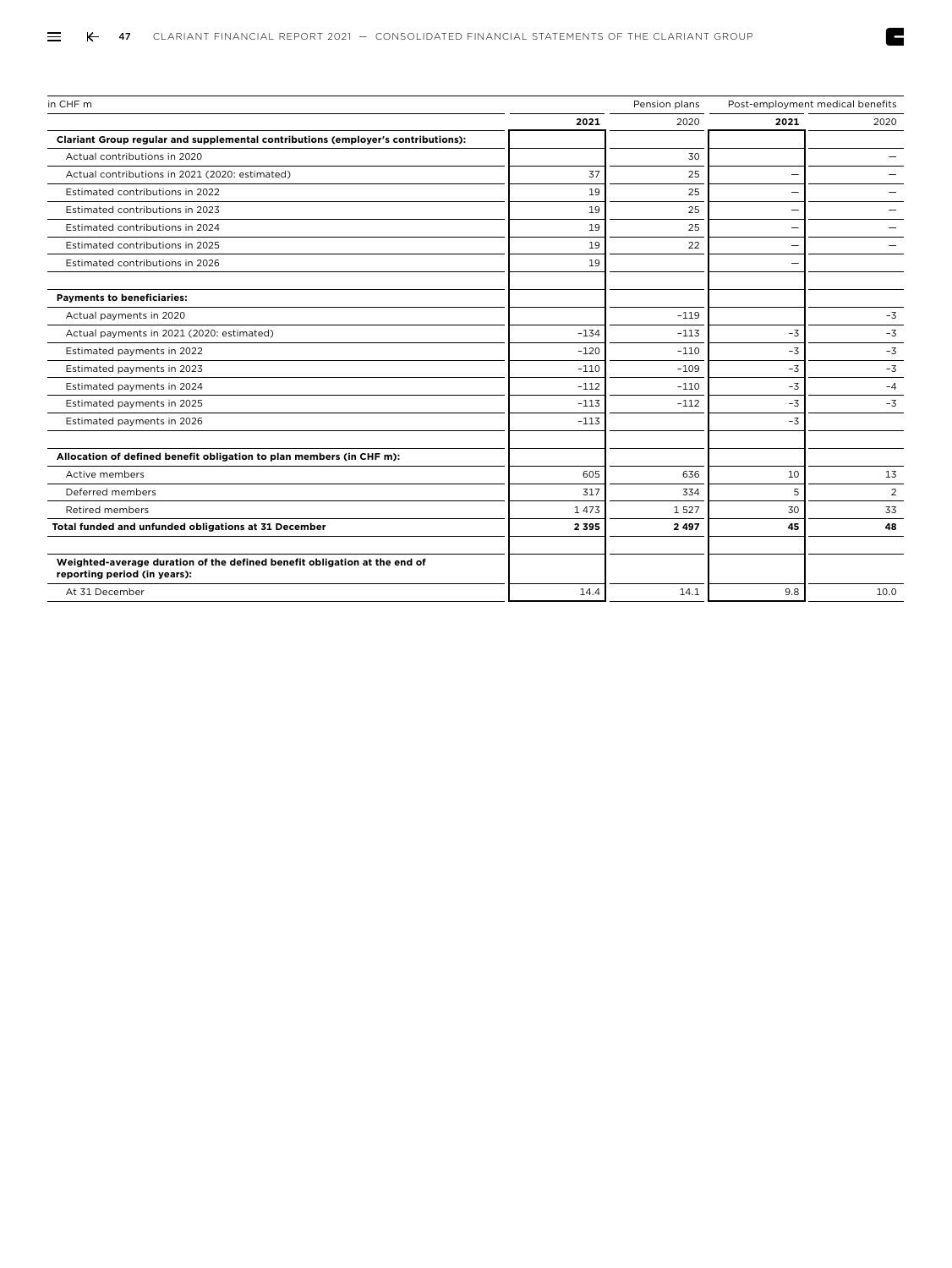# **21. MOVEMENTS IN PROVISIONS**

| in CHF m                                                         | Environmental<br>provisions | Personnel<br>provisions  | Restructuring<br>provisions | Other<br>provisions | <b>Total</b><br>provisions<br>2021 | Total<br>provisions<br>2020 |
|------------------------------------------------------------------|-----------------------------|--------------------------|-----------------------------|---------------------|------------------------------------|-----------------------------|
| As per 1 January                                                 | 108                         | 137                      | 119                         | 116                 | 480                                | 557                         |
| Restatement (see Note 1.03)                                      |                             | $-11$                    | $-22$                       | $-6$                | $-39$                              | $-9$                        |
| As per 1 January restated                                        | 108                         | 126                      | 97                          | 110                 | 441                                | 548                         |
| Additions                                                        | 27                          | 112                      | 26                          | 47                  | 212                                | 441                         |
| Effect of business combinations (see note 27)                    | $\qquad \qquad -$           | -                        | -                           |                     | -                                  | 1                           |
| <b>Disposals</b>                                                 | $\overline{\phantom{0}}$    | -                        |                             | -                   | -                                  | $\qquad \qquad -$           |
| Reclassified to/from held for sale                               |                             |                          | $\qquad \qquad -$           |                     |                                    | $-5$                        |
| Amounts used                                                     | $-12$                       | $-118$                   | $-38$                       | $-33$               | $-201$                             | $-380$                      |
| Unused amounts reversed                                          | $-4$                        | $-9$                     | $-15$                       | $-40$               | $-68$                              | $-142$                      |
| Changes due to the passage of time and changes in discount rates | 1                           | $\overline{\phantom{0}}$ | -                           |                     | $\mathbf{1}$                       | 3                           |
| Exchange rate differences                                        | $-3$                        | $-2$                     | $-3$                        | $-2$                | $-10$                              | $-25$                       |
| At 31 December                                                   | 117                         | 109                      | 67                          | 82                  | 375                                | 441                         |
| Of which                                                         |                             |                          |                             |                     |                                    |                             |
| - Current portion                                                | 26                          | 92                       | 42                          | 63                  | 223                                | 244                         |
| - Noncurrent portion                                             | 91                          | 17                       | 25                          | 19                  | 152                                | 197                         |
| <b>Total provisions</b>                                          | 117                         | 109                      | 67                          | 82                  | 375                                | 441                         |
| <b>Expected outflow of resources</b>                             |                             |                          |                             |                     |                                    |                             |
| Within 1 year                                                    | 26                          | 92                       | 42                          | 63                  | 223                                | 244                         |
| Between 1 and 3 years                                            | 29                          | 12                       | 24                          | 12                  | 77                                 | 74                          |
| Between 3 and 5 years                                            | 19                          | $\mathbf{1}$             | $\mathbf{1}$                | $\overline{2}$      | 23                                 | 44                          |
| Over 5 years                                                     | 43                          | 4                        | $\overline{\phantom{0}}$    | 5                   | 52                                 | 79                          |
| <b>Total provisions</b>                                          | 117                         | 109                      | 67                          | 82                  | 375                                | 441                         |

#### 1 Restated, see note 1.03

Environmental provisions. Provisions for environmental liabilities are made when there is a legal or constructive obligation for the Group that will result in an outflow of economic resources. It is difficult to estimate the action required by Clariant in the future to correct the effects on the environment of prior disposals or release of chemical substances by Clariant or other parties and the associated costs, pursuant to environmental laws and regulations.

The material components of the environmental provisions consist of the costs to fully clean and refurbish contaminated sites and to treat and contain contamination at sites where the environmental exposure is less severe. The Group's future remediation expenses are affected by a number of uncertainties which include, but are not limited to, the method and extent of remediation and the percentage of material attributable to Clariant at the remediation sites relative to that attributable to other parties.

The environmental provisions reported in the balance sheet concern a number of different obligations, mainly in Germany, Brazil, the United States, and Switzerland.

Provisions are made for remedial work where there is an obligation to remedy environmental damage, as well as for containment work where required by environmental regulations. All provisions relate to environmental liabilities arising in connection with activities that occurred prior to the date when Clariant took control of the relevant site. At each balance sheet date, Clariant critically reviews all provisions and makes adjustments where required.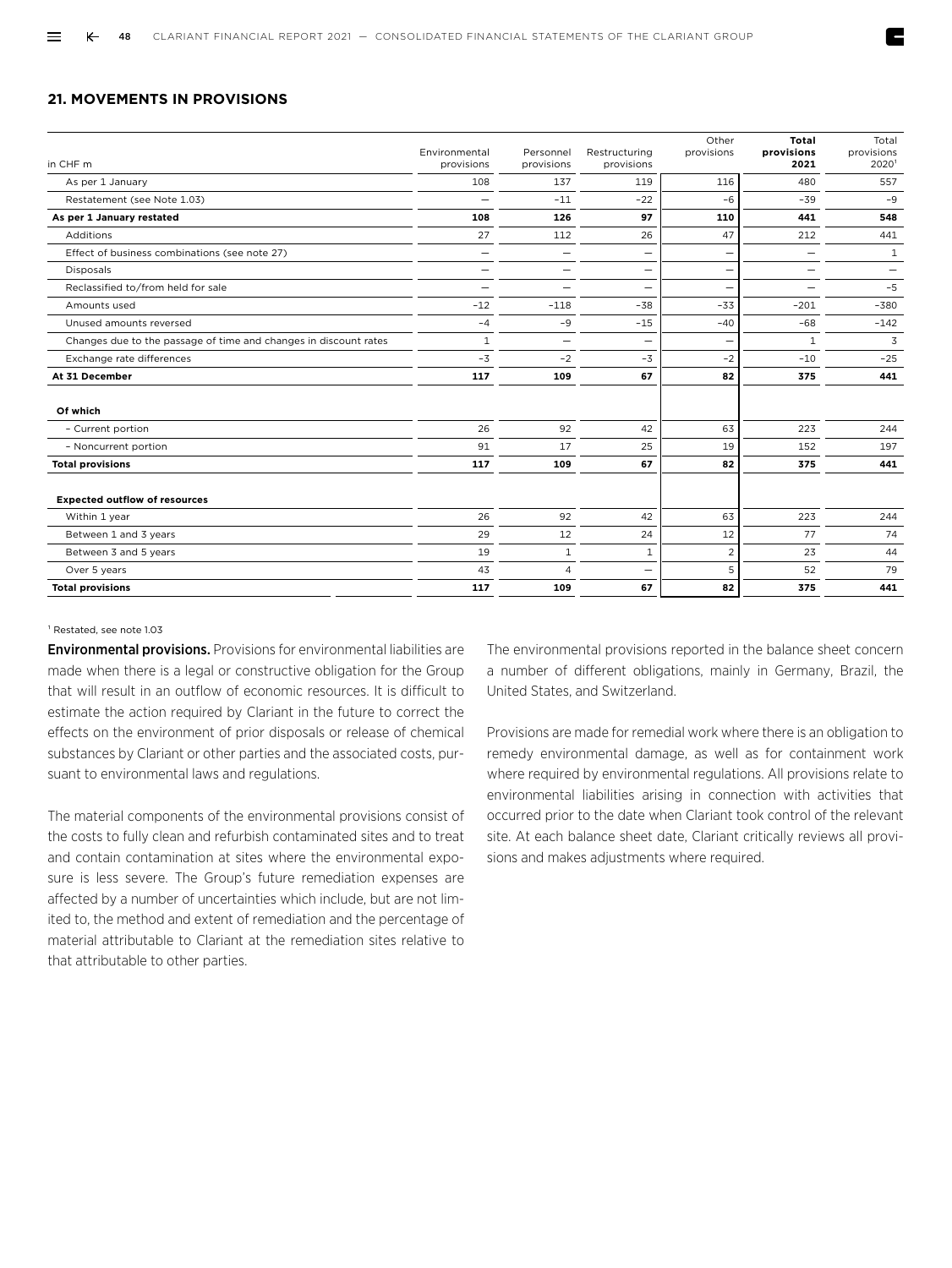Personnel provisions. Personnel provisions include holiday entitlements, compensated absences such as sabbatical leave, jubilee, annual leave or other long-service benefits, profit sharing, and bonuses. Such provisions are established in proportion to the services rendered by the employee concerned.

Restructuring provisions. Restructuring provisions are established where there is a legal or constructive obligation for the Group that will result in the outflow of economic resources. The term restructuring refers to the activities that have as a consequence staff redundancies and the shutdown of production lines or entire sites. When the Group has approved a formal plan and has either started to implement the plan or announced its main features to the parties concerned and to the public, a restructuring provision is created. The restructuring provisions end of 2021 concern head count reductions in various countries, with the largest amounts incurred in Germany, Switzerland, and China. For further information regarding restructuring measures, refer to note 28.

Other provisions. Additionally, other provisions include provisions for obligations relating to tax (other than income tax) and legal cases and other items in various countries for which the amount can be reliably estimated.

An antitrust investigation initiated by the European Commission in 2017 against Clariant and some of its competitors was closed and settled with a payment of CHF 156 million in December 2020. A provision of CHF 50 million was reversed at the same time.

All noncurrent provisions are discounted to reflect the time value of money, where material. Discount rates reflect current market assessments of the time value of money and the risk specific to the provisions in the respective countries.

# **22. TRADE PAYABLES AND OTHER LIABILITIES**

| 31.12.2021 | 31.12.2020 |
|------------|------------|
| 688        | 539        |
| 91         | 68         |
| 55         | 51         |
| 156        | 161        |
| 190        | 187        |
| 1 1 8 0    | 1 0 0 6    |
| $-58$      | $-60$      |
| $-137$     | $-132$     |
| 985        | 814        |
|            |            |

1 Restated, see note 1.03

The amount recognized for trade payables is equal to their fair value.

Contract liabilities are short-term and will be recognized as revenues in the next reporting period.

# **23. CURRENT FINANCIAL DEBTS**

| in CHF m                                                       | 31.12.2021 | 31.12.2020 |
|----------------------------------------------------------------|------------|------------|
| Banks and other financial institutions                         | 423        | 108        |
| Current portion of noncurrent financial debts (see note 18)    | 293        | 303        |
| Total                                                          | 716        | 411        |
| Reclassified to held for sale (see note 25)                    | $-7$       | $-13$      |
| Total current financial debts as reported in the balance sheet | 709        | 398        |
| Breakdown by maturity:                                         |            |            |
| in CHF m                                                       | 31.12.2021 | 31.12.2020 |
| Up to three months after the balance sheet date                | 364        | 98         |
| Three to six months after the balance sheet date               | 143        |            |
| Six to twelve months after the balance sheet date              | 209        | 312        |
| Total                                                          | 716        | 411        |
| Reclassified to held for sale (see note 25)                    | $-7$       | $-13$      |
| Total current financial debts as reported in the balance sheet | 709        | 398        |

A bond issued in 2012 with a nominal value of CHF 175 million will mature in 2022 and was therefore reclassified to current financial debts.

Two certificates of indebtedness issued in 2020 with a nominal value of EUR 115 million will mature in 2022 and were therefore reclassified to current financial debts.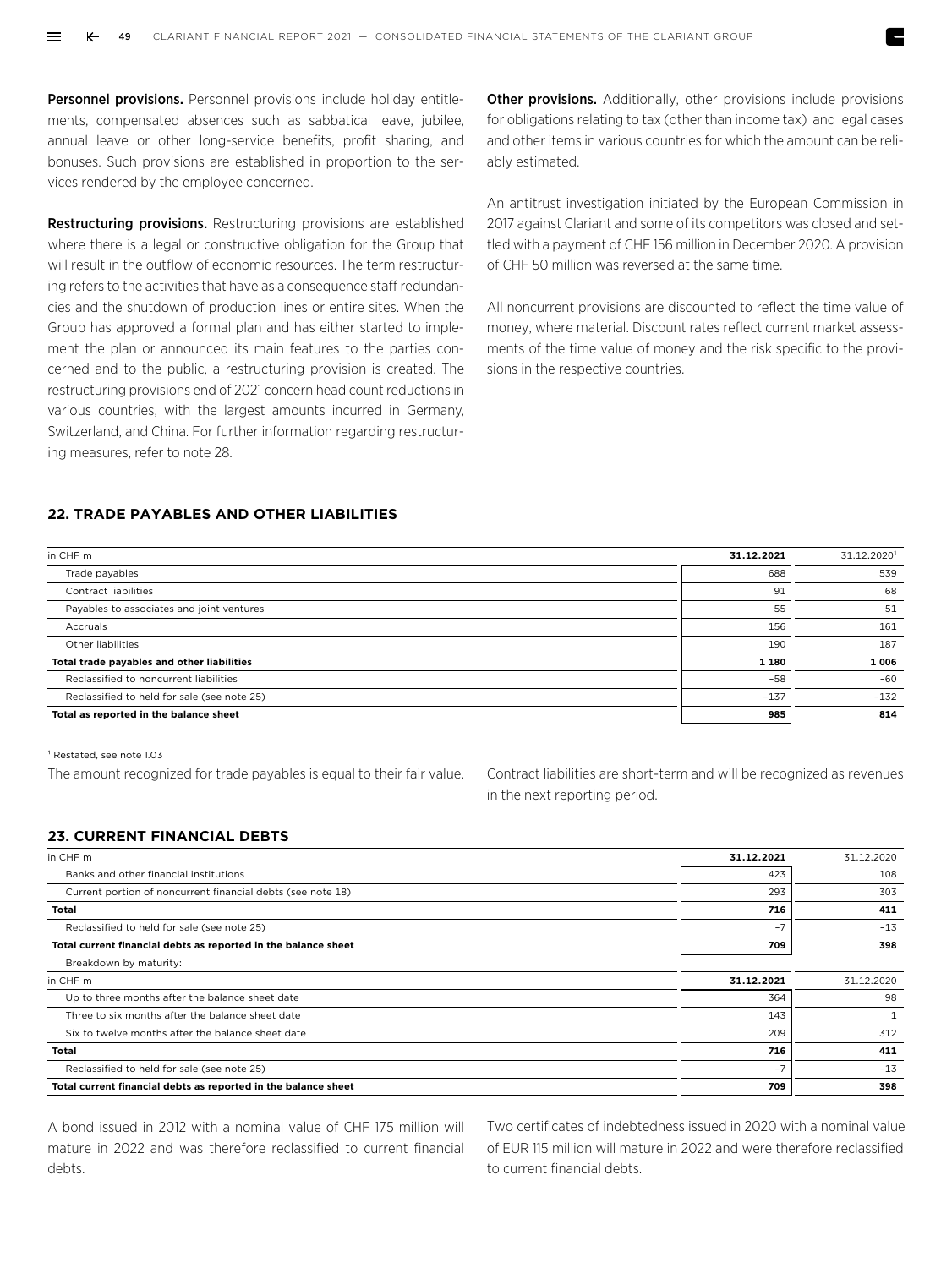On 5 August 2021, certificates of indebtedness issued in 2016 in the amount of EUR 55 million (CHF 60 million) and USD 277 million (CHF 250 million) reached maturity and were repaid.

On 17 April 2020, the certificates of indebtedness issued in 2015 in the amount of EUR 150 million (CHF 162 million) reached maturity and were repaid. On 26 October 2020 certificates of indebtedness in the amount of EUR 212 million (CHF 229 million) reached maturity and were repaid.

Current financial debt is recognized initially at fair value, net of transaction costs incurred. Financial debt is subsequently stated at amortized cost. Except for derivatives, there are no current financial liabilities valued at fair value through profit and loss.

The fair value of financial debt at banks and other financial institutions approximates its carrying amount due to the short-term nature of these instruments.

# **24. SEGMENT INFORMATION**

In 2019, Clariant set out to rearrange its portfolio of business activities. In October 2019, Clariant sold its business line Healthcare Packaging, operated as a part of the Business Unit Masterbatches, to USbased Arsenal Capital Partners. In July 2020, the Business Unit Masterbatches was sold to the US-based group Avient. Business Unit Pigments was sold in a post-balance sheet date transaction on 3 January 2022; see also notes 25 and 38. For these reasons, all these business units are reported as discontinued operations in the financial report (see also note 25 discontinued operations and assets held for sale).

As a result Clariant has grouped its remaining activities into three Business Areas (reportable segments): Care Chemicals (BU ICS), Catalysis (BU Catalysts), Natural Resources (BU Oil & Mining Services, BU Functional Minerals, BU Additives).

Intersegment transactions are entered into under the normal circumstances, terms, and conditions that would also be available to unrelated third parties.

Segment assets consist of property, plant, and equipment, goodwill, intangible assets, inventories, receivables, and investments in associates. They exclude deferred tax assets, financial assets, and operating cash. Segment liabilities comprise trade payables. They exclude items such as tax liabilities, provisions, pension liabilities, and corporate borrowings. Capital expenditure comprises additions to property, plant, and equipment, and intangibles.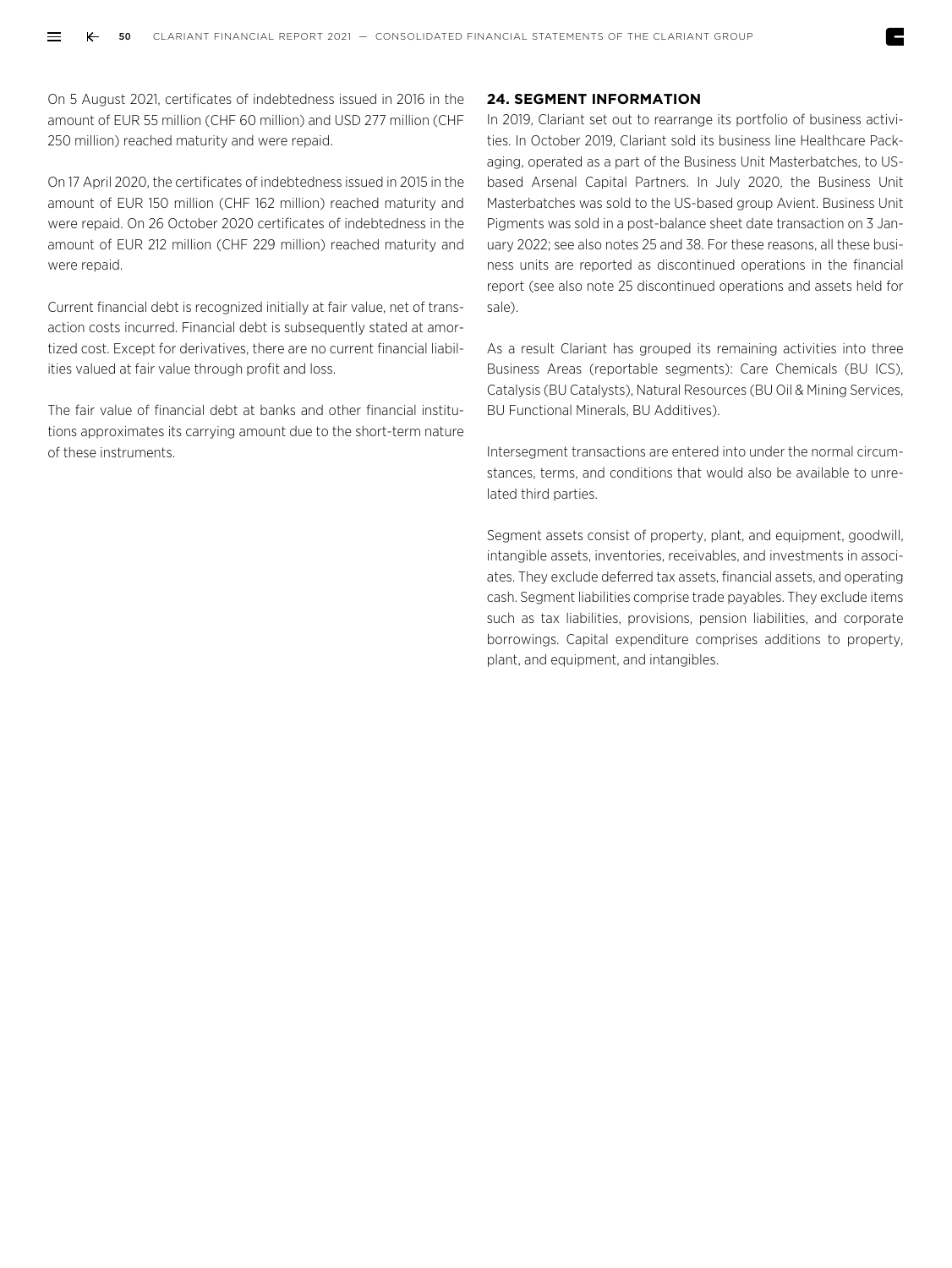E

| <b>SEGMENTS</b><br>in CHF m                                                                                    |                          |                                     |                                            |                                   |                                  |                          |                          |                          |                 |                    |
|----------------------------------------------------------------------------------------------------------------|--------------------------|-------------------------------------|--------------------------------------------|-----------------------------------|----------------------------------|--------------------------|--------------------------|--------------------------|-----------------|--------------------|
|                                                                                                                | 2021                     | Care Chemicals<br>2020 <sup>2</sup> |                                            | Catalysis<br>2020 <sup>2</sup>    | <b>Natural Resources</b>         | 2020 <sup>2</sup>        |                          | Corporate<br>$2020^2$    |                 | <b>Total Group</b> |
|                                                                                                                | 1716                     |                                     | 2021<br>907                                | 879                               | 2021<br>1790                     | 1581                     | 2021                     | $\overline{\phantom{0}}$ | 2021<br>4 4 1 3 | $2020^2$<br>3883   |
| Segment sales                                                                                                  |                          | 1 4 2 3                             |                                            | $\overline{\phantom{0}}$          |                                  |                          |                          |                          |                 |                    |
| Sales to other segments                                                                                        | $-17$                    | $-12$<br>1411                       | 907                                        | 879                               | $-24$<br>1766                    | $-11$<br>1570            | Ξ                        | $\overline{\phantom{0}}$ | $-41$           | $-23$              |
| <b>Total sales from continuing operations</b>                                                                  | 1699<br>$-1421$          | $-1205$                             | $-825$                                     | $-783$                            | $-1557$                          | -1 442                   | $-129$                   | —<br>$-113$              | 4372<br>-3 932  | 3860<br>-3 543     |
| Operating expenses                                                                                             |                          |                                     |                                            |                                   |                                  |                          |                          |                          |                 |                    |
| Thereof:                                                                                                       | 34                       | 26                                  |                                            | 9                                 | 8                                |                          | $-1$                     |                          |                 |                    |
| Income from associates and joint ventures                                                                      |                          |                                     |                                            |                                   |                                  | 8                        |                          | $-1$                     | 41              | 42                 |
| Gain/loss from disposals not qualifying as discontinued operations                                             | -                        | 12                                  | $\overline{\phantom{0}}$<br>$\overline{2}$ | $\overline{\phantom{0}}$          | $\overline{\phantom{0}}$<br>$-3$ | —                        | $\overline{a}$           | $\overline{\phantom{0}}$ |                 | 12                 |
| Restructuring, impairment, and transaction-related costs                                                       | $-15$                    | $-15$                               |                                            | $-12$<br>$\overline{\phantom{0}}$ |                                  | $-30$<br>-               | $-37$                    | -42                      | $-53$           | -99                |
| Reversal of provision for EU investigation                                                                     | 278                      | 206                                 | 82                                         | 96                                | 209                              |                          | $-129$                   | 50<br>-113               | 440             | 50<br>317          |
| <b>Operating income</b>                                                                                        |                          |                                     |                                            |                                   |                                  | 128                      |                          |                          | $-148$          | $-187$             |
| Net financial expenses and taxes                                                                               |                          |                                     |                                            |                                   |                                  |                          |                          |                          |                 |                    |
| Net result from continuing operations                                                                          |                          |                                     |                                            |                                   |                                  |                          |                          |                          | 292             | 130                |
| Result from discontinued operations                                                                            |                          |                                     |                                            |                                   |                                  |                          |                          |                          | 81              | 695                |
| Net income                                                                                                     |                          |                                     |                                            |                                   |                                  |                          |                          |                          | 373             | 825                |
| Segment assets                                                                                                 | 1 2 9 9                  | 1035                                | 1847                                       | 1599                              | 1548                             | 1 3 8 8                  |                          | $\overline{\phantom{0}}$ | 4694            | 4 0 2 2            |
| Segment liabilities                                                                                            | $-239$                   | $-180$                              | $-192$                                     | $-164$                            | $-259$                           | $-172$                   | $\overline{\phantom{0}}$ | $\overline{\phantom{0}}$ | $-690$          | $-516$             |
| <b>Net operating assets</b>                                                                                    | 1 0 6 0                  | 855                                 | 1655                                       | 1435                              | 1 2 8 9                          | 1 2 1 6                  | $\overline{\phantom{0}}$ | —                        | 4 0 0 4         | 3 5 0 6            |
| Segment assets reported as assets held for sale                                                                |                          | $\overline{\phantom{0}}$            | 107                                        | 108                               |                                  | 2                        |                          |                          | 107             | 110                |
| Corporate assets reported as assets held for sale                                                              | -                        |                                     |                                            | $\overline{\phantom{0}}$          | -                                | —                        | $\overline{c}$           | 5                        | $\overline{2}$  | 5                  |
| Segment assets of discontinued operations reported as assets held<br>for sale                                  |                          |                                     |                                            |                                   |                                  | -                        |                          |                          | 719             | 683                |
| Assets held for sale                                                                                           | —                        |                                     | 107                                        | 108                               | $\overline{\phantom{0}}$         | $\overline{\mathbf{2}}$  | 2                        | 5                        | 828             | 798                |
| Segment liabilities of discontinued operations reported as liabilities<br>associated with assets held for sale |                          |                                     |                                            |                                   |                                  |                          |                          |                          | $-247$          | $-263$             |
| Liabilities directly associated with assets held for sale                                                      |                          |                                     |                                            |                                   |                                  |                          |                          |                          | $-247$          | -263               |
| Corporate assets without cash                                                                                  |                          |                                     |                                            |                                   |                                  |                          | 1 0 8 8                  | 1 1 0 3                  | 1 0 8 8         | 1 1 0 3            |
| Corporate liabilities without financial liabilities                                                            |                          |                                     |                                            |                                   |                                  |                          | $-1608$                  | $-1715$                  | $-1608$         | -1 715             |
| Net debt (see note 19)                                                                                         |                          |                                     |                                            |                                   |                                  |                          | $-1521$                  | $-1013$                  | $-1521$         | -1 013             |
| <b>Total net assets</b>                                                                                        | 1 0 6 0                  | 855                                 | 1762                                       | 1543                              | 1 2 8 9                          | 1 2 1 8                  | $-2039$                  | $-1620$                  | 2 5 4 4         | 2 4 1 6            |
| Thereof:                                                                                                       |                          |                                     |                                            |                                   |                                  |                          |                          |                          |                 |                    |
| Investments in PPE and intangibles for the period                                                              | 66                       | 53                                  | 196                                        | 141                               | 56                               | 56                       | 15                       | 24                       | 333             | 274                |
| Investments in associates and joint ventures at the end of the                                                 | 85                       | 85                                  | $\overline{\phantom{0}}$                   | $\overline{\phantom{0}}$          | 121                              | 63                       | 5                        | 5                        | 211             | 153                |
| period<br><b>Reconciliation of key figures</b>                                                                 |                          |                                     |                                            |                                   |                                  |                          |                          |                          |                 |                    |
| Operating income                                                                                               | 278                      | 206                                 | 82                                         | 96                                | 209                              | 128                      | $-129$                   | $-113$                   | 440             | 317                |
| Add: systematic depreciation of PPE                                                                            | 57                       | 52                                  | 50                                         | 50                                | 49                               | 45                       | 14                       | 15                       | 170             | 162                |
| Add: impairment                                                                                                | -                        | $\qquad \qquad -$                   | $\overline{\phantom{0}}$                   | 3                                 | $\mathbf{1}$                     | $\overline{7}$           |                          | $\mathbf{1}$             | $\mathbf{1}$    | 11                 |
| Add: depreciation of RoU assets                                                                                | 9                        | 9                                   | 8                                          | 6                                 | 20                               | 19                       | 17                       | 16                       | 54              | 50                 |
| Add: amortization of intangible assets                                                                         | $\overline{7}$           | 7                                   | 12                                         | 14                                | 21                               | 25                       | 3                        | 11                       | 43              | 57                 |
| EBITDA <sup>1</sup>                                                                                            |                          | 274                                 |                                            | 169                               |                                  | 224                      |                          | -70                      |                 | 597                |
| Add: restructuring, impairment, and transaction-related costs                                                  | 351<br>15                | 15                                  | 152<br>$-2$                                | 12                                | 300<br>3                         | 30                       | -95<br>37                | 42                       | 708<br>53       | 99                 |
| Add: Reversal of provision for EU investigation                                                                |                          |                                     |                                            |                                   |                                  |                          |                          | -50                      |                 | -50                |
| Less: impairment                                                                                               | $\overline{\phantom{0}}$ | $\overline{\phantom{0}}$            |                                            | $-3$                              | $-1$                             | $-7$                     | $\overline{a}$           | $-1$                     | $-1$            | $-11$              |
| Less: gain/loss from disposals not qualifying as discontinued opera-                                           |                          |                                     |                                            |                                   |                                  |                          |                          |                          |                 |                    |
| tions                                                                                                          | -                        | $-12$                               |                                            | -                                 |                                  | $\overline{\phantom{0}}$ | $\overline{\phantom{a}}$ | $\overline{\phantom{0}}$ |                 | $-12$              |
| <b>Adjusted EBITDA</b>                                                                                         | 366                      | 277                                 | 150                                        | 178                               | 302                              | 247                      | -58                      | -79                      | 760             | 623                |
| Operating income                                                                                               | 278                      | 206                                 | 82                                         | 96                                | 209                              | 128                      | $-129$                   | $-113$                   | 440             | 317                |
| Add: restructuring, impairment, and transaction-related costs                                                  | 15                       | 15                                  | $-2$                                       | 12                                | 3                                | 30                       | 37                       | 42                       | 53              | 99                 |
| Add: Reversal of provision for EU investigation                                                                |                          |                                     |                                            |                                   |                                  |                          | -                        | $-50$                    |                 | $-50$              |
| Less: gain/loss from disposals not qualifying as discontinued opera-<br>tions                                  | -                        | $-12$                               |                                            | —                                 |                                  | -                        |                          |                          |                 | $-12$              |
| <b>Adjusted operating income</b>                                                                               | 293                      | 209                                 | 80                                         | 108                               | 212                              | 158                      | -92                      | $-121$                   | 493             | 354                |
|                                                                                                                |                          |                                     |                                            |                                   |                                  |                          |                          |                          |                 |                    |

<sup>1</sup> EBITDA is earnings before interest, tax, depreciation, and amortization.

2 Restated, see note 1.03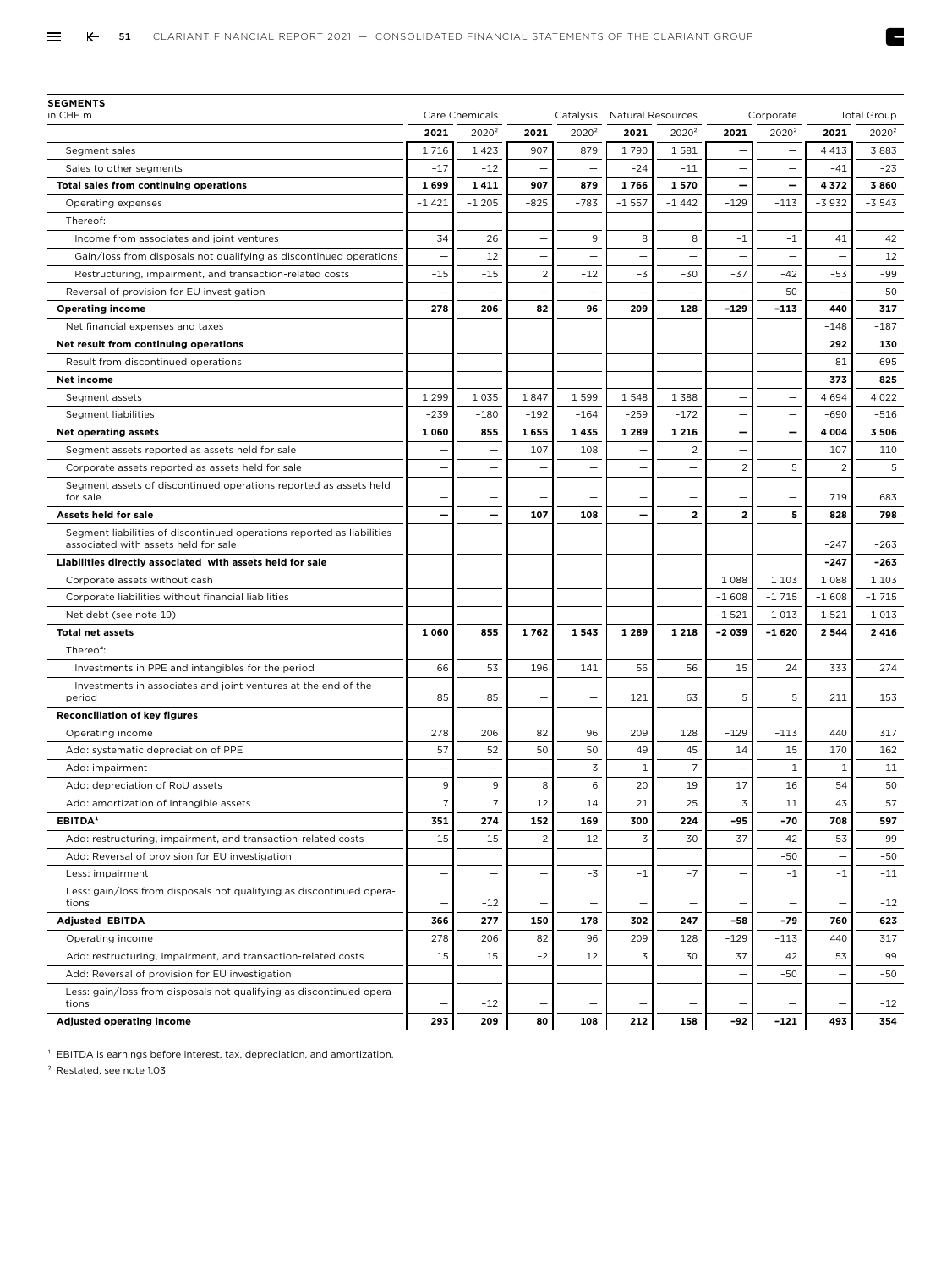| Reconciliation of segment assets to total assets                           |            |                         |
|----------------------------------------------------------------------------|------------|-------------------------|
| in CHF m                                                                   | 31.12.2021 | 31.12.2020 <sup>3</sup> |
| Segment assets                                                             | 4694       | 4 0 2 2                 |
| Segment assets reported as assets held for sale                            | 107        | 110                     |
| Corporate assets reported as assets held for sale                          |            |                         |
| Segment assets of discontinued operations reported as assets held for sale | 719        | 683                     |
| Corporate assets without cash                                              | 1088       | 1 1 0 3                 |
| Cash and cash equivalents                                                  | 415        | 737                     |
| Short-term deposits                                                        | 12         | 267                     |
| Financial instruments with positive fair values                            |            |                         |
| <b>Total Assets</b>                                                        | 7038       | 6932                    |

| in CHF m             |         | Sales <sup>1</sup> |            | Noncurrent assets <sup>2</sup> |
|----------------------|---------|--------------------|------------|--------------------------------|
|                      | 2021    | 2020               | 31.12.2021 | 31.12.2020                     |
| EMEA                 | 1888    | 1572               | 1975       | 1854                           |
| of which Germany     | 533     | 432                | 1 1 2 2    | 1 138                          |
| of which Switzerland | 28      | 24                 | 355        | 378                            |
| of which MEA         | 320     | 274                | 22         | 21                             |
| North America        | 692     | 703                | 903        | 895                            |
| of which USA         | 649     | 656                | 889        | 882                            |
| Latin America        | 487     | 457                | 171        | 140                            |
| of which Brazil      | 227     | 191                | 101        | 75                             |
| Asia-Pacific         | 1 3 0 5 | 1 1 2 8            | 711        | 536                            |
| of which China       | 479     | 402                | 291        | 216                            |
| of which India       | 262     | 168                | 232        | 123                            |
| Total                | 4372    | 3860               | 3760       | 3 4 2 5                        |

<sup>1</sup> Allocated by region of third-party sale's destination. Continuing operations

2 Noncurrent assets excluding deferred tax assets and pension plan assets

3 Restated, see note 1.03.

All of the Group's segments generate their revenues to the largest extent from the sale of products. These come in such a great variety that a meaningful grouping below the segment information is not possible.

Revenue from services recognized in 2021 amounted to CHF 48 million (2020: CHF 83 million) and mostly were incurred in Business Area Natural Resources.

E

For a description of the business units see note 1.26.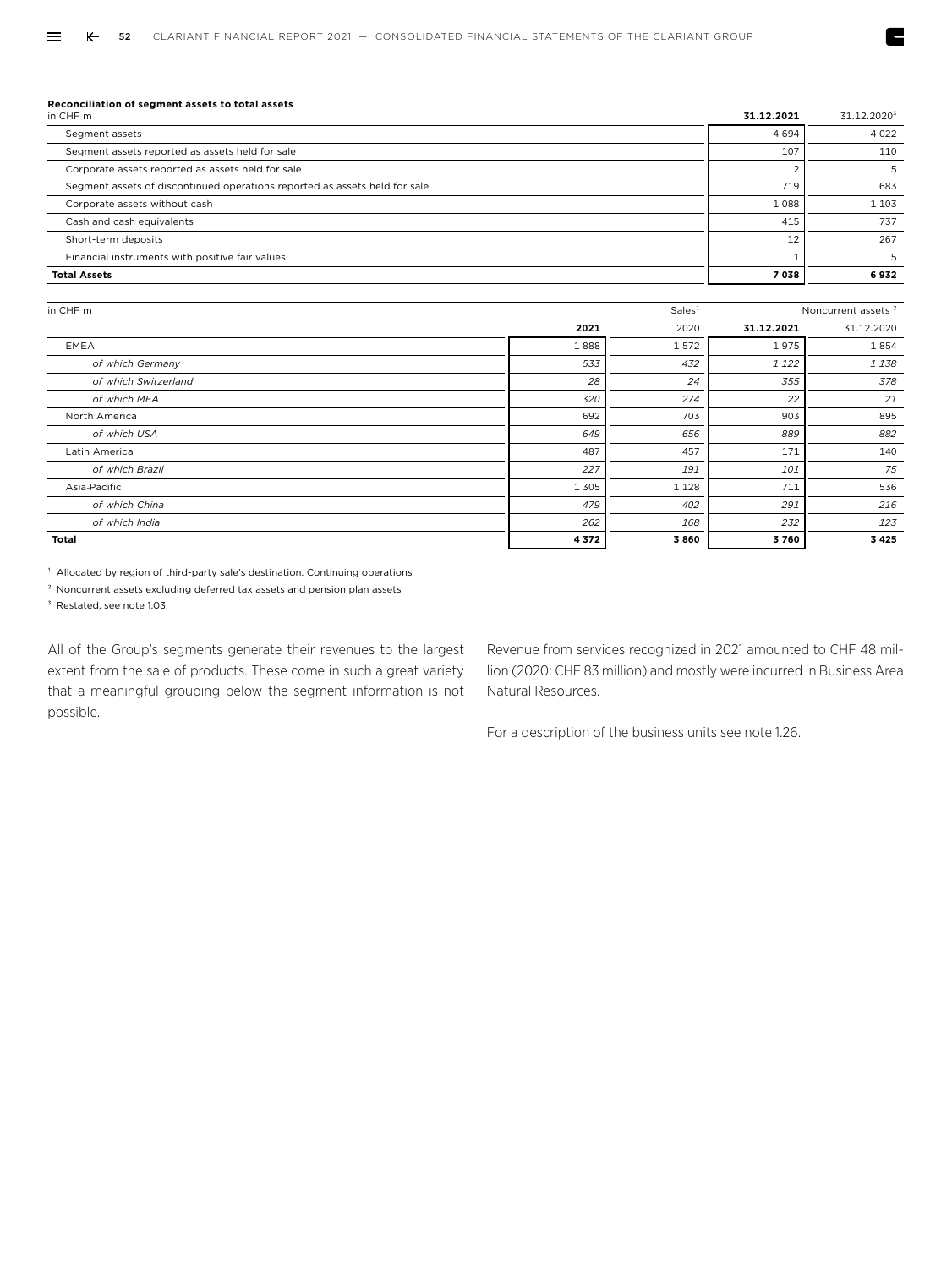# **25. DISCONTINUED OPERATIONS AND ASSETS HELD FOR SALE**

In 2019, Clariant announced its intention to sell the Business Units Pigments and Masterbatches and the Business Line Healthcare Packaging, which operated as a part of the Business Unit Masterbatches. As a result, these activities were reclassified to discontinued operations in June 2019. Income and expenses of the activities concerned have been reclassified to »Discontinued operations« in the consolidated income statement, and the assets and liabilities pertaining to these activities have been reclassified to »Assets held for sale« and »Liabilities directly associated with assets held for sale« in the consolidated balance sheet, according to IFRS 5, Noncurrent assets held for sale and discontinued operations.

On 31 October 2019, Clariant sold its Healthcare Packaging business to Arsenal Capital Partners, a private equity firm located in New York, USA. The final total consideration of the sale amounted to CHF 312 million including CHF 2 million received in 2020 and the after-tax gain to CHF 54 million.

On 1 July 2020, Clariant sold the Business Unit Masterbatches to the US-based group Avient. The total consideration of the sale net of cash transferred amounted to CHF 1 308 million and the after-tax gain to CHF 723 million.

In a transaction after the balance sheet date, Clariant sold the Business Unit Pigments to US-based SK Capital Partners and the German Heubach Group on 3 January 2022. See also note 38.

One shareholding in an associate accounted for at equity in Germany, which was previously classified as "held for sale", was reclassified to investments in associates and joint ventures in Q4 2021. Income from associates and joint ventures was adjusted accordingly for the reporting period. As the impact of the reclassification on the numbers of the prior year was immaterial, no restatement of the financials of 2020 was made.

For a description of the business units please refer to note 1.26.

# Other assets held for sale

An amount of CHF 2 million relates to plant, and equipment held for sale in Italy and in the US (2020: CHF 7 million), and CHF 107 million (2020: CHF 108 million) to an investement in an associate in the US.

During 2021, property held for sale in Italy and in the US partially have been sold.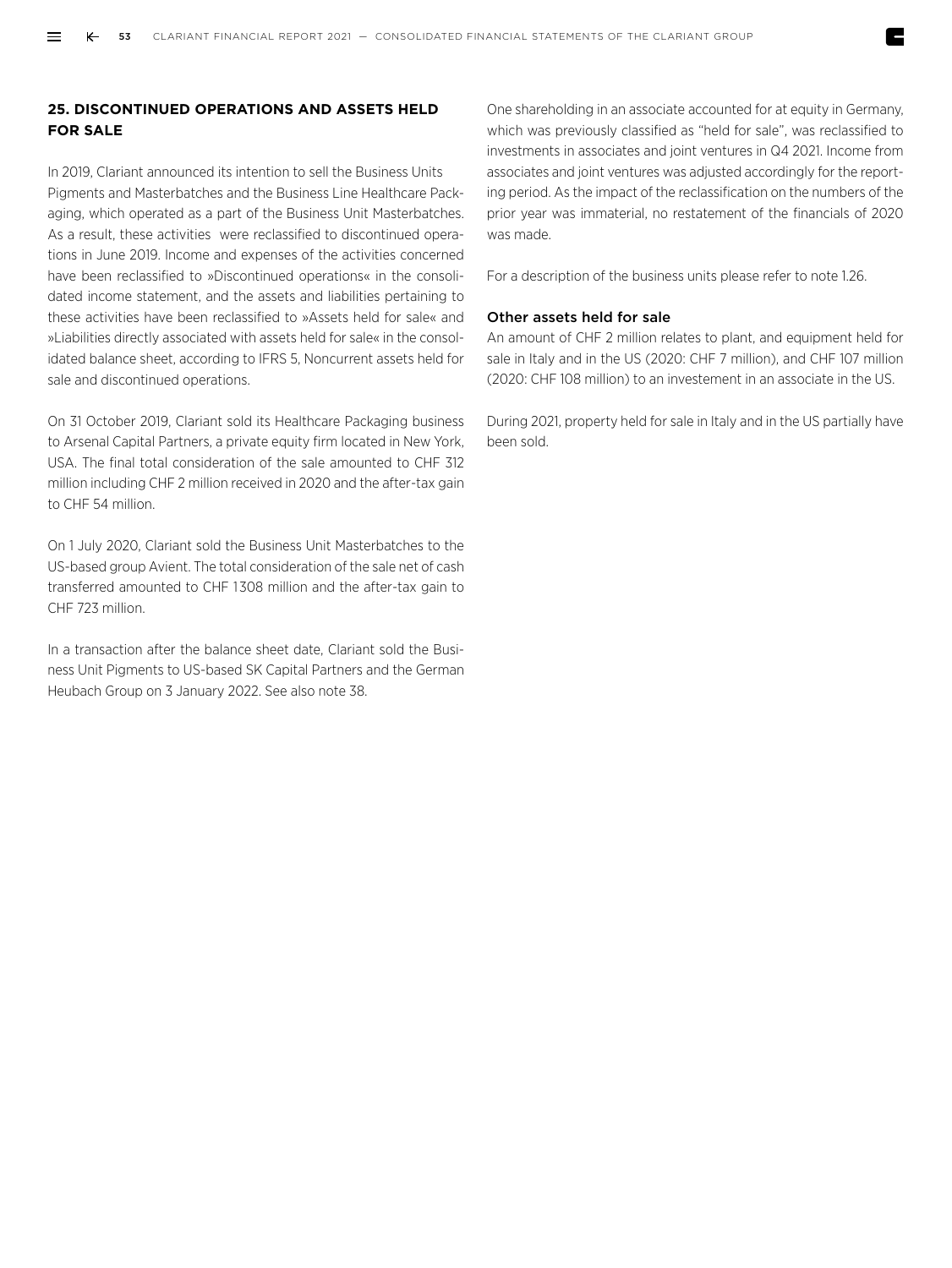| <b>DISCONTINUED OPERATIONS</b><br>in CHF m                      |                          | Plastics & Coatings<br>(discontinued) $1$<br>Corporate |                          |                          | Total discontinued<br>operations |                   |  |
|-----------------------------------------------------------------|--------------------------|--------------------------------------------------------|--------------------------|--------------------------|----------------------------------|-------------------|--|
|                                                                 | 2021                     | 2020 <sup>2</sup>                                      | 2021                     | 2020 <sup>2</sup>        | 2021                             | 2020 <sup>2</sup> |  |
| Sales                                                           | 912                      | 1 3 3 0                                                | $\overline{\phantom{0}}$ | $\overline{\phantom{0}}$ | 912                              | 1 3 3 0           |  |
| Operating expenses                                              | $-802$                   | $-1189$                                                | $-21$                    | $-62$                    | $-823$                           | $-1251$           |  |
| Income from associates and joint ventures                       | 28                       | 21                                                     |                          | $\overline{\phantom{0}}$ | 28                               | 21                |  |
| Restructuring (see note 28)                                     | $\overline{2}$           | $-23$                                                  | $-5$                     | $-60$                    | $-3$                             | $-83$             |  |
| <b>Operating result</b>                                         | 140                      | 139                                                    | $-26$                    | $-122$                   | 114                              | 17                |  |
| Financial result                                                |                          |                                                        |                          |                          | $\overline{2}$                   | -8                |  |
| Result from discontinued operations before taxes                |                          |                                                        |                          |                          | 116                              | 9                 |  |
| Taxes                                                           |                          |                                                        |                          |                          | $-35$                            | $-40$             |  |
| Result from discontinued operations after taxes                 |                          |                                                        |                          |                          | 81                               | $-31$             |  |
| Gain on the disposal of discontinued operations                 |                          | 768                                                    |                          |                          |                                  | 768               |  |
| Taxes (current and deferred)                                    |                          | $-42$                                                  |                          |                          |                                  | $-42$             |  |
| Net result from discontinued operations                         |                          |                                                        |                          |                          | 81                               | 695               |  |
| Currency translation differences of discontinued operations     |                          |                                                        |                          |                          | -9                               | 50                |  |
| Other items                                                     |                          |                                                        |                          |                          | $\overline{4}$                   | 20                |  |
| Other comprehensive income/loss from discontinued operations    | -                        | —                                                      |                          | —                        | -5                               | 70                |  |
|                                                                 |                          |                                                        |                          |                          |                                  |                   |  |
| Operating cash flows                                            | $-17$                    | 154                                                    | $-9$                     | $-62$                    | $-26$                            | 92                |  |
| thereof: payments for restructuring                             | $-9$                     | $-7$                                                   |                          |                          | -9                               | $-7$              |  |
| Investing cash flows                                            | $-27$                    | $-25$                                                  |                          |                          | $-27$                            | $-25$             |  |
| <b>Total cash flow</b>                                          | $-44$                    | 129                                                    | -9                       | $-62$                    | $-53$                            | 67                |  |
|                                                                 |                          |                                                        |                          |                          |                                  |                   |  |
| Cash flow from disposals:                                       |                          |                                                        |                          |                          |                                  |                   |  |
| Gross proceeds                                                  | -                        | 1450                                                   |                          |                          |                                  | 1450              |  |
| Less cash and cash equivalents transferred                      | -                        | $-140$                                                 |                          |                          |                                  | $-140$            |  |
| Less refund transaction cost to buyer                           | $\overline{\phantom{0}}$ | $-5$                                                   |                          |                          |                                  | $-5$              |  |
| Net proceeds from disposal                                      | -                        | 1305                                                   | $\overline{\phantom{0}}$ | -                        |                                  | 1305              |  |
|                                                                 |                          |                                                        |                          |                          |                                  |                   |  |
| Net assets held for sale:                                       |                          |                                                        |                          |                          |                                  |                   |  |
| Property, plant, and equipment                                  | 192                      | 174                                                    |                          |                          | 192                              | 174               |  |
| Right-of-use assets                                             | 12                       | 17                                                     |                          |                          | 12                               | 17                |  |
| Intangible assets                                               | 30                       | 31                                                     |                          |                          | 30                               | 31                |  |
| Investments in associates and joint ventures                    | 32                       | 84                                                     |                          |                          | 32                               | 84                |  |
| Deferred and income tax assets                                  | 22                       | 29                                                     |                          |                          | 22                               | 29                |  |
| Prepaid pension assets                                          | $\mathbf{1}$             | $\overline{\phantom{0}}$                               |                          |                          | $\mathbf{1}$                     |                   |  |
| Inventories                                                     | 234                      | 186                                                    |                          |                          | 234                              | 186               |  |
| Trade receivables                                               | 148                      | 127                                                    |                          |                          | 148                              | 127               |  |
| Other current assets                                            | 48                       | 35                                                     |                          |                          | 48                               | 35                |  |
| Total assets held for sale                                      | 719                      | 683                                                    | -                        | -                        | 719                              | 683               |  |
|                                                                 |                          |                                                        |                          |                          |                                  |                   |  |
| Trade payables and other liabilities                            | $-137$                   | $-132$                                                 |                          |                          | -137                             | -132              |  |
| Retirement benefit obligations                                  | $-37$                    | $-40$                                                  |                          |                          | $-37$                            | $-40$             |  |
| Provisions                                                      | $-59$                    | $-64$                                                  |                          |                          | $-59$                            | -64               |  |
| Lease liabilities                                               | $-7$                     | $-14$                                                  |                          |                          | $-7$                             | $-14$             |  |
| Current financial debts                                         | $-7$                     | $-13$                                                  |                          |                          | $-7$                             | $-13$             |  |
| Total liabilities directly associated with assets held for sale | $-247$                   | -263                                                   |                          | -                        | $-247$                           | -263              |  |
|                                                                 |                          |                                                        |                          |                          |                                  |                   |  |
| Total net assets held for sale                                  | 472                      | 420                                                    |                          | -                        | 472                              | 420               |  |

1 Including the Business Unit Pigments for 12 months in both 2021 and 2020, and the the business unit Masterbatches for 6 months in 2020.

2 Restated, see note 1.03

Cumulative exchange rate differences recognized in equity for discontinued operations amounted to CHF 93 million on 31 December 2021 (2020: CHF 92 million).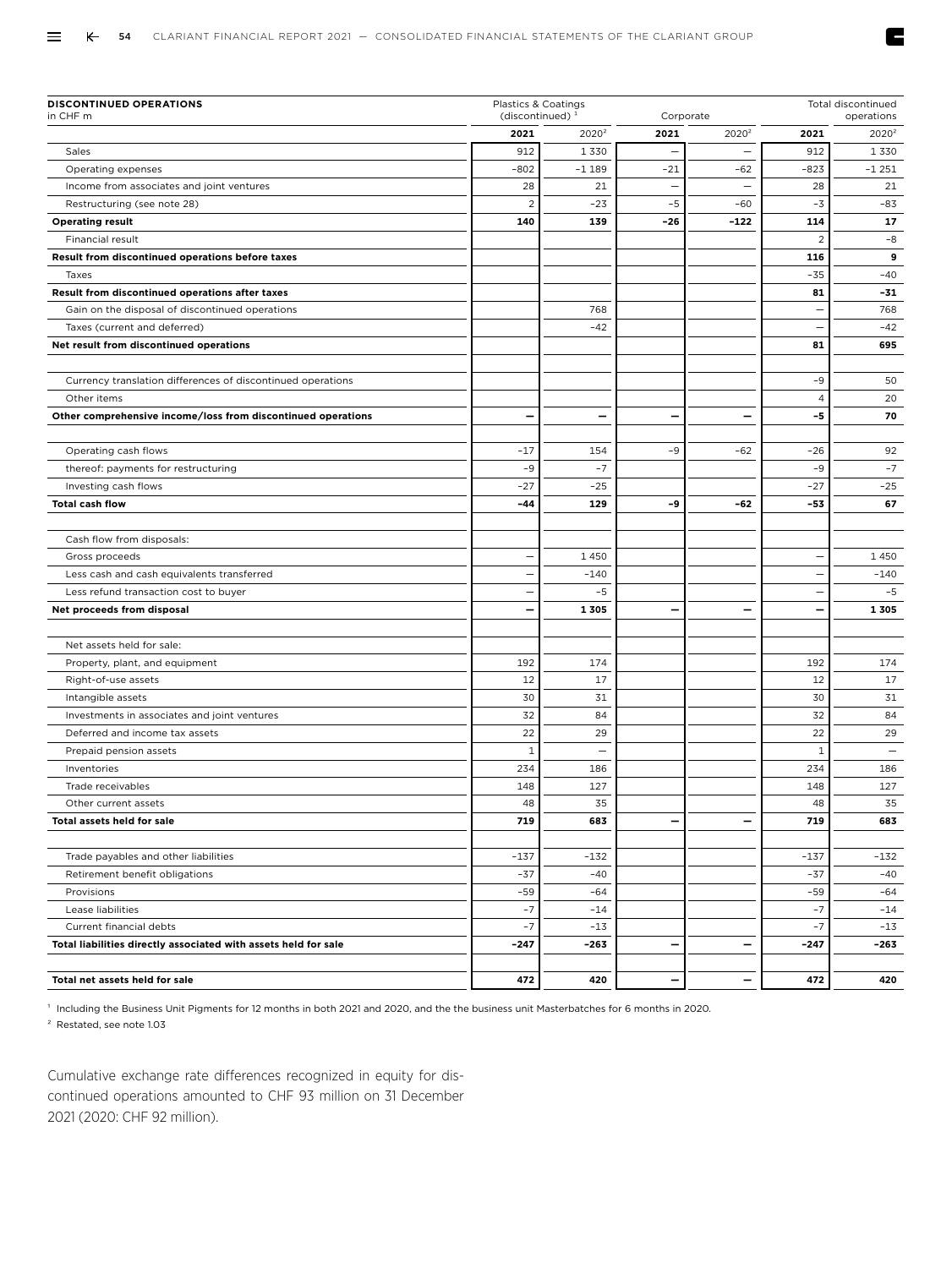# **Masterbatches**

In July 2020, Clariant sold the Business Unit Masterbatches to the USbased group Avient. The result of this disposal was as follows:

| in CHF m                                                                                                             | 2020   |
|----------------------------------------------------------------------------------------------------------------------|--------|
| Purchase price consideration                                                                                         | 1448   |
| Less cash and cash equivalents transferred                                                                           | $-140$ |
| Total consideration for the sale                                                                                     | 1308   |
| Net assets sold, including disposal-related expenses                                                                 | $-411$ |
| Gain on the disposal from discontinued operations                                                                    | 897    |
| Effect of the reclassification of foreign exchange differences related to<br>the disposal of discontinued operations | $-132$ |
| Gain on the disposal from discontinued operations before taxes                                                       | 765    |
| Taxes (current and deferred)                                                                                         | $-42$  |
| Gain on the disposal from discontinued operations after taxes                                                        | 723    |

The result from disposals in 2020 also comprises an additional payment in the amount of CHF 3 million resulting from the disposal of the Health Care Packaging business in 2019.

# **26. DISPOSALS**

# Activities not qualifying as discontinued operations

In this section, disposals of subsidiaries, associates, and activities are reported that do not qualify as discontinued operations in the sense of IFRS 5. The following disposal took place in 2020:

On 7 August 2020, Clariant sold its sulfonation production in Santa Clara, Mexico. pertaining to the Business Unit ICS, for a net consideration of CHF 13 million and resulting in a gain of CHF 12 million to the Mexico-based company Stepan Mexico. S.A. de C.V.

The result from disposals not qualifying as discontinued operations is reported under »Selling, general and administrative costs« in the income statement.

# **27. ACQUISITIONS**

# Beraca Ingredientes Naturais S.A.

On 25 October 2021, Clariant acquired the remainining 70 % of the shares of the Brazilian personal Care company Beraca Ingredientes Naturais S.A. from the company's founder-owners. The company is one of the foremost producers of natural ingredients for the Personal Care industry and is based in the Amazonas region. This acquisition pertains to the Business Unit Industrial & Consumer Care Services (ICS). Clariant has been holding 30 % of the shares since 2015 and is now a 100 % owner. The shareholding was previously accounted for at equity, and the transaction is treated as a step acquisition. Since the acquisition date, Beraca Ingredientes Naturais S.A. is fully consolidated in Clariant's financial statements. The summary of the financial impact of consolidating the company in the accounts at the acquisition date, using the provisional fair values of identified assets and liabilities, is as reported below. As part of the accounting for the business combination, the 30 % shareholding previously held was revalued to fair value, which resulted in a one-time gain of CHF 9 million, recorded in Selling, general and administrative costs in the income statement. Goodwill incurred in the acquisition refers to expected cost and supply chain synergies and better market access.

The acquired intangible assets comprise mainly trademarks and developed technology.

| in CHF m                                                           | 2021           |
|--------------------------------------------------------------------|----------------|
| Cash considiration fo the acquisition in 2021                      | 33             |
| Less cash and cash equivalents received                            | $-2$           |
| Total cash outflow for the acquisition in 2021                     | 31             |
| Fair value of shareholdings previously owned                       | 13             |
| <b>Total consideration for purchase</b>                            | 44             |
| Recognized amounts of identifiable assets and liabilities assumed: |                |
| Property plant, and equipment                                      | $\overline{2}$ |
| Intangible assets                                                  | 12             |
| Inventories                                                        | 3              |
| Receivables                                                        | 5              |
| Other assets and liabilities                                       | $-3$           |
| Fair value of net assets acquired                                  | 19             |
| Goodwill                                                           | 25             |

From the acquisition date up to the end of the year 2021, Beraca Ingredientes Naturais S.A. reported net sales of CHF 3 million and an operating loss of CHF 1 million including CHF 1 million of depreciation and amortization. If the acquisition had occurred on 1 January 2021, Group sales would have been CHF 12 million higher and the operating result would have been CHF 6 million higher.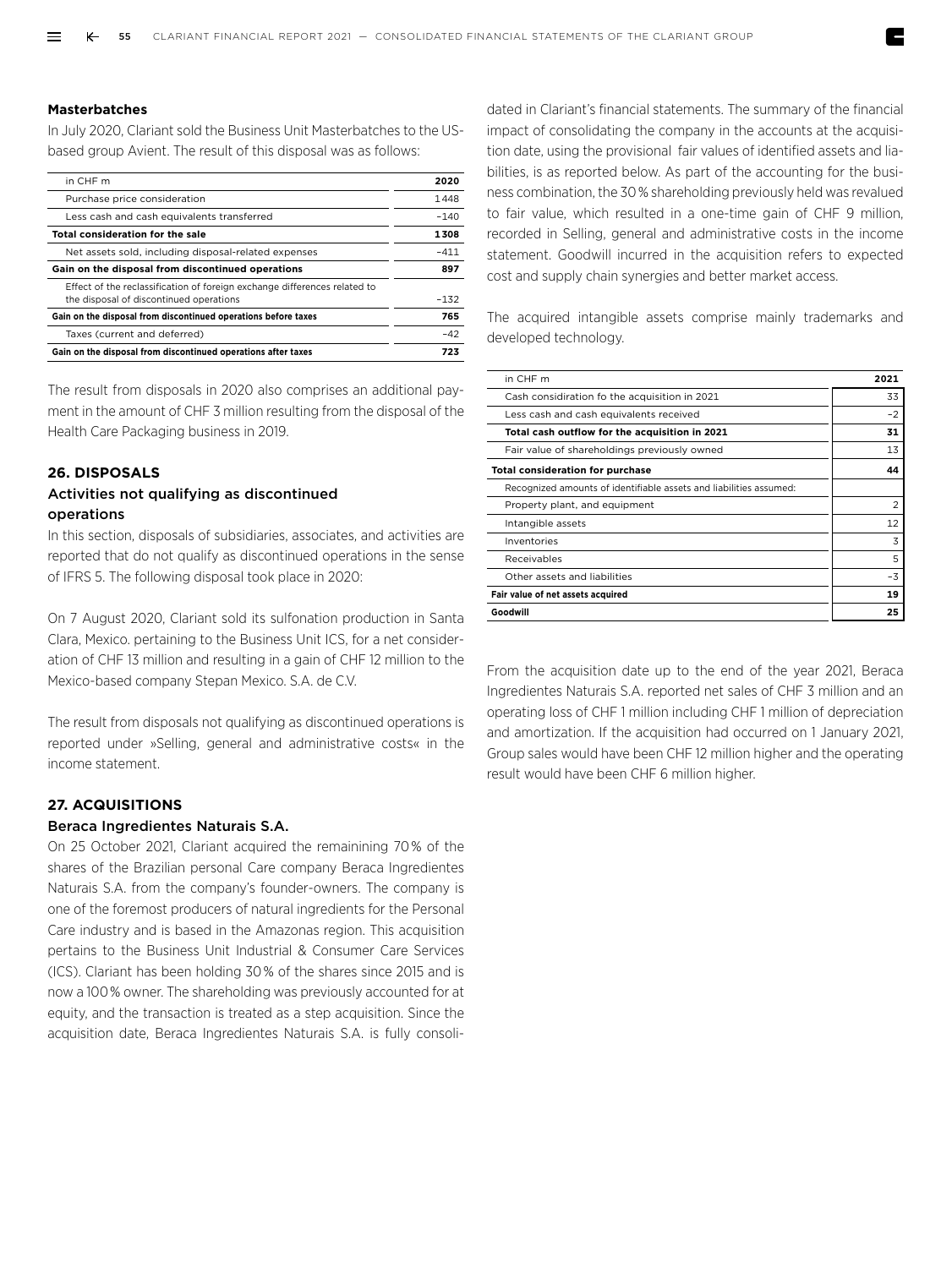# Joint venture Clariant IGL Specialty Chemicals Private Ltd

On 1 July 2021, Clariant and India Glycos Ltd (IGL) established a joint venture for ethylene oxide derivatives from renewable sources, Clariant contributing 51 % to the joint venture, and IGL 49 %. As Clariant excercises control over the joint venture it is consolidated in Clariant's financial accounts and accounted for as a business combination. The joint venture combines IGL's business with bio-ethyleneoxide derivatives from renewable sources, with Clariant's ICS activities in India, Sri Lanka, Bangladesh and Nepal. It comprises a multipurpose plant in Kashipur, India, including an alkoxylation plant. This acquisition pertains to the Business Unit Industrial & Consumer Care Services (ICS). Since the initiation of the joint venture, Clariant IGL SC is fully consolidated in Clariant's financial statements. The summary of the financial impact of consolidating the joint venture in the accounts at the acquisition date, using the provisional fair values of identified assets and liabilities, is as reported below.

The acquired intangible assets comprise mainly customer relationships and vendor contract.

| in CHF m                                                           | 2021  |
|--------------------------------------------------------------------|-------|
| Total cash outflow for the acquisition in 2021                     | 58    |
| <b>Total consideration for purchase</b>                            | 58    |
| Recognized amounts of identifiable assets and liabilities assumed: |       |
| Property plant, and equipment                                      | 47    |
| Intangible assets                                                  | 19    |
| Deferred tax assets                                                | 9     |
| Inventories                                                        | 9     |
| Receivables                                                        | 10    |
| Financial debt                                                     | $-23$ |
| Pension plan liabilities                                           | $-1$  |
| Other assets and liabilities                                       | $-1$  |
| Fair value of net assets acquired                                  | 69    |
| Noncontrolling interests                                           | $-46$ |
| Goodwill                                                           | 35    |

For this transaction acquisition related costs of less than CHF 1 million, comprising M&A, legal costs and consulting, were recognized in Selling, general, and administrative costs. Goodwill incurred in the acquisition refers to a better access to important materials, expansion of the product portfolio and business know-how.

From the acquisition date up to the end of the year 2021, Clariant IGL Specialty Chemicals Inc. reported net sales of CHF 71 million and an operating result of CHF 9 million, including CHF 2 million of depreciation and amortization. This result includes the abovementioned items of a one-time nature, which were incurred in connection with the takeover by Clariant. If the acquisition had occurred on 1 January 2021, Group sales would have been CHF 54 million higher and the operating result would have been CHF 8 million higher.

# Bentonite mining activities

In August 2020, Clariant acquired from Jianping Cimco Mining Co. Ltd, China, the activities of Clay Industrial Minerals Co Ltd by way of an asset deal for a consideration of CHF 9 million. The acquisition included a goodwill of CHF 2 million. The purpose of the transaction is to secure longer-term access to clay and to strengthen the Business Unit Functional Mineral's foothold and the Group's position in the Chinese Foundry market.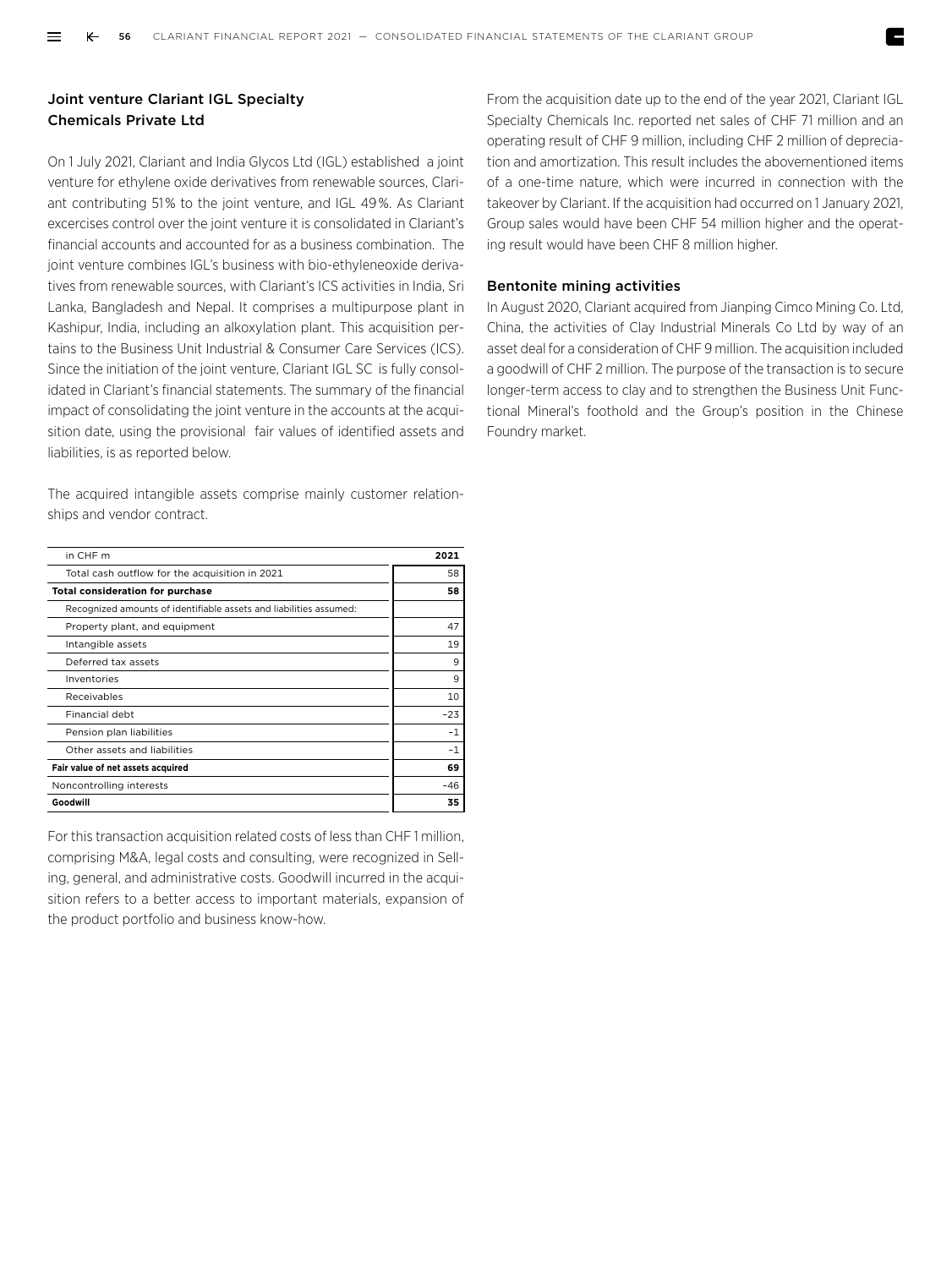# **28. RESTRUCTURING, IMPAIRMENT, AND TRANSACTION-RELATED COSTS**

| in CHF m                                                       | 2021  | 2020 <sup>1</sup> |
|----------------------------------------------------------------|-------|-------------------|
| Restructuring income/expenses                                  |       | $-118$            |
| Payments for restructuring                                     | $-38$ | $-25$             |
| <b>Impairment loss</b>                                         | $-1$  | $-11$             |
| thereof charged to PPE (see note 5)                            | $-1$  | $-11$             |
| <b>Transaction-related costs</b>                               | $-77$ | $-101$            |
|                                                                |       |                   |
| Total restructuring, impairment, and transaction-related costs | $-77$ | $-230$            |
| thereof reported under discontinued operations                 | $-24$ | $-131$            |
| <b>Total continuing operations</b>                             | $-53$ | -99               |

#### 1 Restated, see note 1.03

In order to increase profitability over a sustained period, Clariant implements measures designed to improve the Group's performance. The aim of these efforts is to increase the Group's operating result and to reduce net working capital. The changes made to the processes and structures result in a reduction of head count across the Group.

Restructuring. In 2021, Clariant recorded a net income from the creation and reversal of restructuring provisions in the amount of CHF 1 million (2020: expenses CHF 118 million).

As a result of the economic developments, Clariant decided to resume its efficiency program in 2020. Measures to increase efficiency were defined, leading to a workforce reduction of approximately 600 positions and a reduction of the cost basis in excess of CHF 50 million for the continuing operations over the following two years. Additional measures are implemented to rightsize regional organizations and service units to the reduced size of the Group to avoid remnant costs post the expiration of transitory service agreements following the closing of the divestitures of the Masterbatches and Pigments businesses. An efficiency program was also launched for the Pigments business. Restructuring expenses for the efficiency program for continuing operations were booked in the amount of CHF 35 million. In 2021, additional measures were initiated to further automate and centralize processes primarily in the area of Finance.

In 2020, in discontinued operations, restructuring expenses for the efficiency program were booked for the Pigments business in the amount of CHF 24 million. For the rightsizing program, restructuring expenses in amount of CHF 59 million were booked in discontinued operations.

In 2021, certain economic developments have given rise to a reconsideration of some of these restructuring measures. Some of the envisaged measures were recalibrated or revoked. As a consequence, Clariant reports in Continuing Operations net income from the change in restructuring provisions in the amount of CHF 4 million in 2021, compared to an expense of CHF 35 million in 2020.

In addition, in discontinued operations, an expense from the change in restructuring provisions in the amount of CHF 3 million in 2021 was recorded, compared to an expense of CHF 83 million in 2020 for the rightsizing program.

**Impairment.** The impaiment losses recorded in 2021 concerned mainly property, plant and equipment in USA, China and Italy. The ones recognized in 2020 relate mainly to properties, plants and equipment in USA, Germany and China.

**Transaction-related costs** comprise expenses incurred in connection with acquisition or disposal projects .

The total amount pertaining to continuing operations, CHF 53 million of Restructuring, impairment, and transaction-related costs (2020: CHF 99 million restated), is reported in the income statement from continuing operations as follows: CHF 7 million in Cost of goods sold (2020: CHF 31 million), CHF 47 million in Selling, general, and administrative costs (2020: CHF 55 million restated), and income of CHF 1 million in Research & Development costs (2020: CHF 13 million expenses).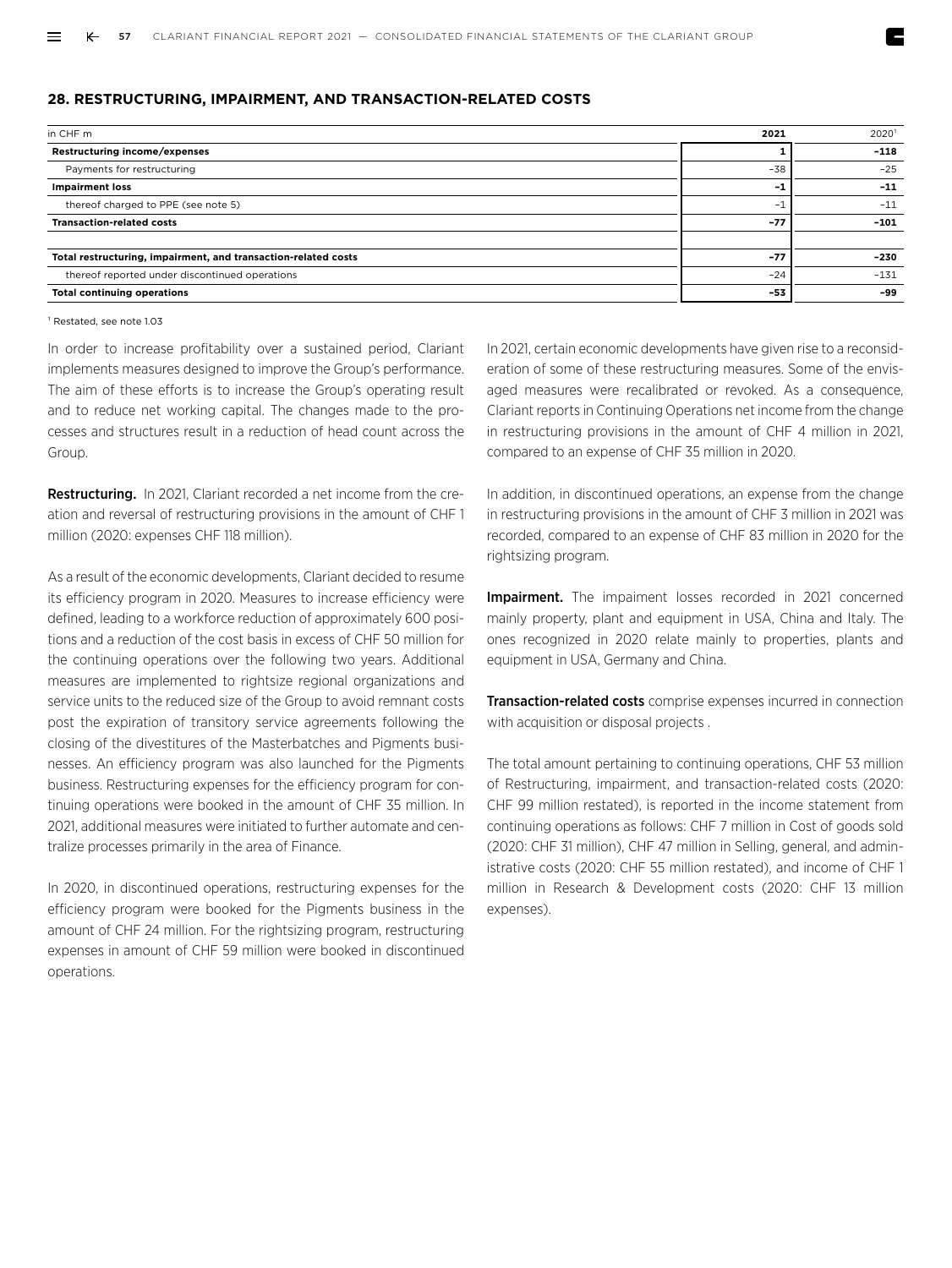# **29. FINANCE INCOME AND COSTS**

| <b>FINANCE INCOME</b>                                |      |      |
|------------------------------------------------------|------|------|
| in CHF m                                             | 2021 | 2020 |
| Interest income                                      | 11   | 13   |
| thereof interest on loans, receivables, and deposits | 11   | 13   |
| Other financial income                               | 13   |      |
| <b>Total finance income</b>                          | 24   | 15   |

#### **FINANCE COSTS**

| in CHF m                                                     | 2021  | 2020   |
|--------------------------------------------------------------|-------|--------|
| Interest expense                                             | $-62$ | $-72$  |
| thereof effect of discounting of noncurrent provisions       | $-3$  | $-4$   |
| thereof net interest component of pension provisions         | -8    | $-10$  |
| thereof interest on lease liabilities                        | $-11$ | $-11$  |
| Other financial expenses                                     | -8    | $-9$   |
| Total finance costs before currency result                   | $-70$ | $-81$  |
| Currency result, net                                         |       | $-28$  |
| <b>Total finance costs</b>                                   | -68   | $-109$ |
| thereof reported under discontinued operations (see note 25) |       | $-8$   |
| <b>Total continuing operations</b>                           | $-70$ | $-101$ |

Other financial expenses include bank charges and miscellaneous financial expenses.

In 2021 and 2020, no foreign exchange gains pertaining to the ineffective part of hedges on net investments were recognized in the income statement.

Interest expense, other than the effect of discounting noncurrent provisions and the interest component of pension provisions, pertains to financial debts measured at amortized cost.

Z

Interest costs capitalized on qualifying assets for 2021 were CHF 3 million (2020: CHF 1 million).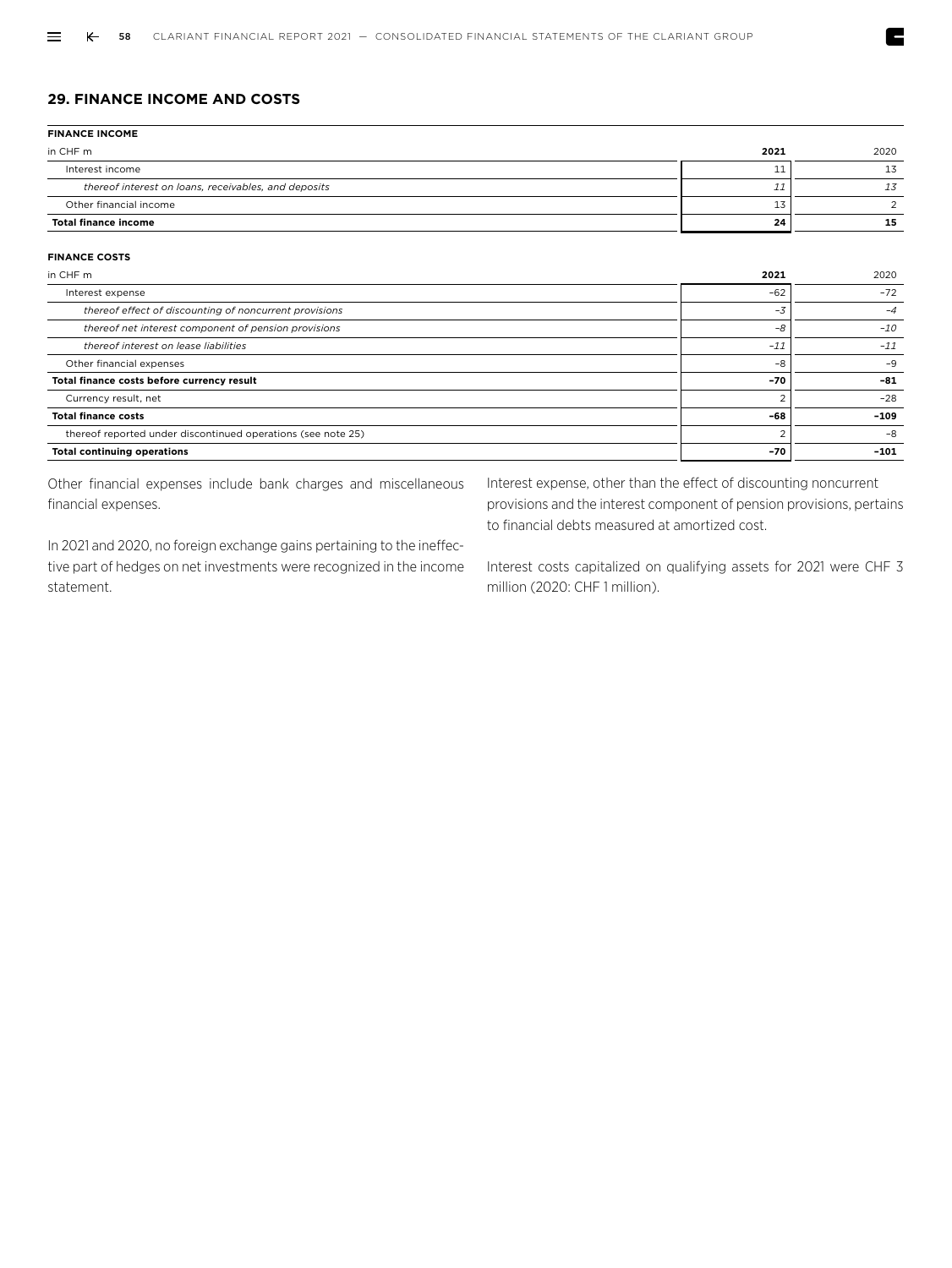# **30. EARNINGS PER SHARE (EPS)**

Earnings per share are calculated by dividing the Group net income by the average number of outstanding shares (issued shares less treasury shares).

|                                                                                              | 2021          | 2020        |
|----------------------------------------------------------------------------------------------|---------------|-------------|
| Net income attributable to shareholders of Clariant Ltd, undiluted and diluted in CHF m      |               |             |
| Continuing operations                                                                        | 267           | 106         |
| Discontinued operations                                                                      | 77            | 678         |
| <b>Total</b>                                                                                 | 344           | 784         |
|                                                                                              |               |             |
| Weighted-average number of shares outstanding                                                |               |             |
| As per 1 January                                                                             | 329 517 644   | 329 594 997 |
| Effect of transactions with treasury shares on weighted-average number of shares outstanding | $-180855$     | $-77353$    |
| Weighted-average number of shares outstanding at 31 December                                 | 329 336 789   | 329 517 644 |
|                                                                                              |               |             |
| Adjustment for granted Clariant shares                                                       | 2 0 5 3 4 9 5 | 1 507 123   |
| Weighted average diluted number of shares outstanding at 31 December                         | 331 390 284   | 331 024 767 |
|                                                                                              |               |             |
| Basic earnings per share attributable to shareholders of Clariant Ltd (CHF/share)            |               |             |
| Continuing operations                                                                        | 0.81          | 0.32        |
| Discontinued operations                                                                      | 0.23          | 2.06        |
| <b>Total</b>                                                                                 | 1.04          | 2.38        |
|                                                                                              |               |             |
| Diluted earnings per share attributable to shareholders of Clariant Ltd (CHF/share)          |               |             |
| Continuing operations                                                                        | 0.81          | 0.32        |
| Discontinued operations                                                                      | 0.23          | 2.05        |
| Total                                                                                        | 1.04          | 2.37        |

#### 1 Restated, see note 1.03

The dilution effect is triggered by the effect of Clariant shares granted as part of the share-based payment plan that have not yet vested. To calculate this dilutive potential, it is assumed that they vested on 1 January of the respective period. The effect of the services still to be rendered during the vesting period is taken into consideration.

average number of ordinary shares outstanding to assume conversion of all dilutive potential ordinary shares.

In 2021, Clariant made a cash distribution of CHF 0.70 per share to its shareholders out of the share capital, reducing the nominal value from CHF 3.70 to CHF 3.00 per share (see note 17).

Diluted earnings per share are calculated by adjusting the weighted-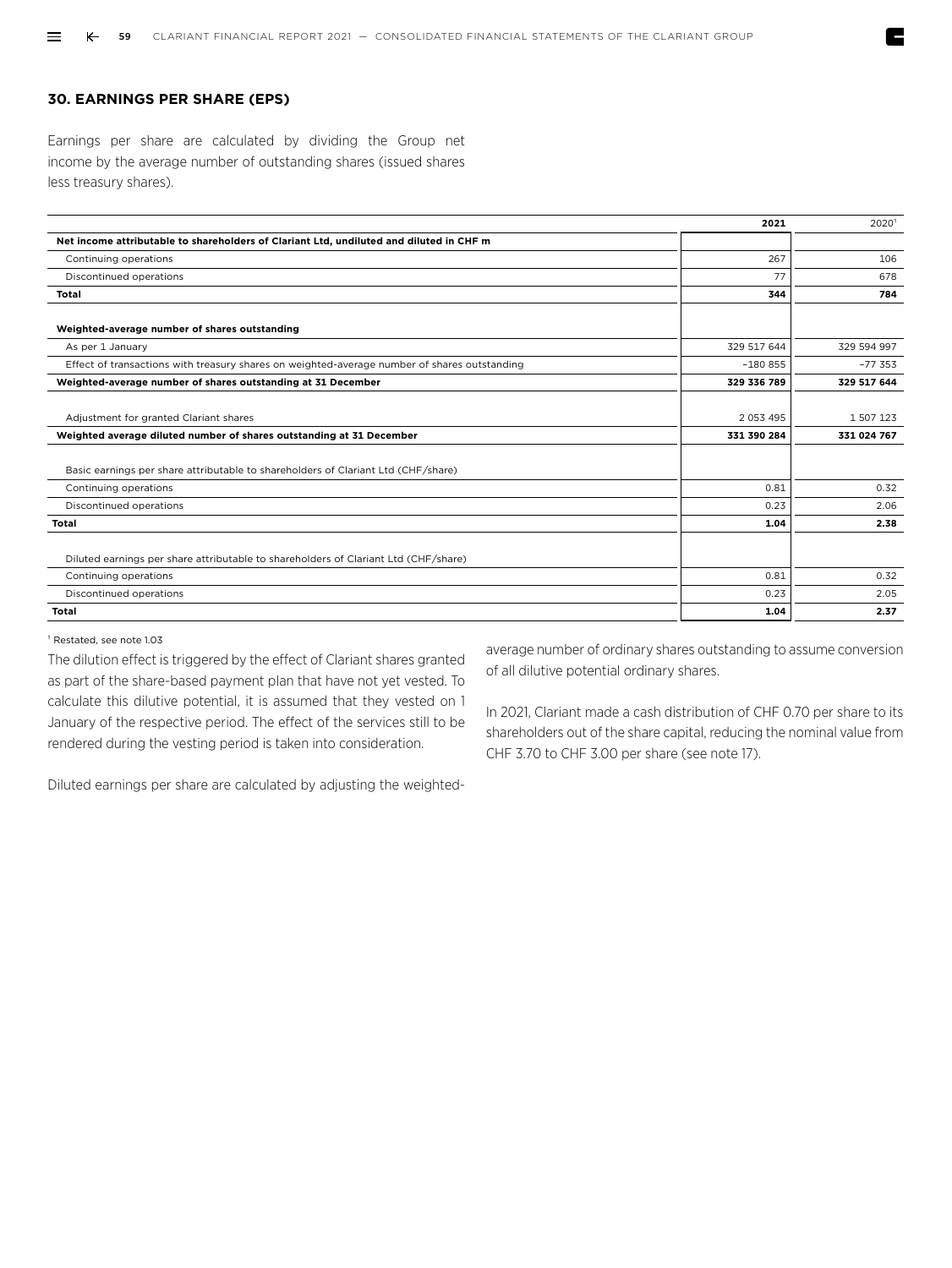# **31. DERIVATIVE FINANCIAL INSTRUMENTS**

Risk management (hedging) instruments and off-balance sheet risks. Clariant uses forward foreign exchange rate and option contracts, currency options as well as other financial instruments to hedge the Group's risk exposure to volatility in interest rates, currencies, and prices and to manage the return on cash and cash equivalents. Risk exposures from existing assets and liabilities as well as anticipated transactions are managed centrally.

Interest rate management. It is the Group's policy to manage the costs of interest using fixed- and variable-rate debt and interestrelated derivatives.

Foreign exchange management. To manage the exposure to the fluctuations in foreign currency exchange rates, the Group follows a strategy of hedging both balance sheet and revenue risk, partially through the use of forward contracts and currency swaps in various currencies. In order to contain costs, the Group does not hedge the entire exposure.

The following tables show the contract or underlying principal amounts and the respective fair value of derivative financial instruments by type at the year-end.

The contract or underlying principal amounts indicate the volume of business outstanding at the balance sheet date and do not represent the amount at risk.

#### **DERIVATIVE FINANCIAL INSTRUMENTS**

| in CHF m                                      | Contract or underlying<br>principal amount |            | Positive fair values     | Negative fair values |                          |            |
|-----------------------------------------------|--------------------------------------------|------------|--------------------------|----------------------|--------------------------|------------|
|                                               | 31.12.2021                                 | 31.12.2020 | 31.12.2021               | 31.12.2020           | 31.12.2021               | 31.12.2020 |
| Interest rate related-instruments             |                                            |            |                          |                      |                          |            |
| Interest rate swaps                           | $\overline{\phantom{a}}$                   | 146        | $\overline{\phantom{a}}$ | -                    | $\overline{\phantom{a}}$ | $-1$       |
| Cross Currency Swaps                          | 364                                        | 165        |                          | -                    | $-22$                    | $-6$       |
| <b>Currency related-instruments</b>           |                                            |            |                          |                      |                          |            |
| Forward foreign exchange rate contracts       | 413                                        | 274        |                          |                      |                          | -1         |
| <b>Total derivative financial instruments</b> | 777                                        | 585        |                          |                      | $-22$                    | -8         |

The fair value of these derivative financial instruments is recorded in Other current assets in the balance sheet in the case of a positive value or in Current financial debts in the case of a negative value and if the instruments expire within the next twelve months.

If the remaining lifetime exceeds twelve months, the value is recorded in Financial assets in case it is positive and in Noncurrent financial debts in case it is negative.

#### **DERIVATIVE FINANCIAL INSTRUMENTS BY MATURITY**

in CHF m

|                                                                      | 31.12.2021 | 31.12.2020 |
|----------------------------------------------------------------------|------------|------------|
| Breakdown by maturity:                                               |            |            |
| Up to one month after the balance sheet date                         | 32         | 100        |
| More than one and up to three months after the balance sheet date    | 263        | 37         |
| More than three and up to twelve months after the balance sheet date | 324        | 283        |
| More than one and up to five years after the balance sheet date      | 158        | 165        |
| Total derivative financial instruments                               | 777        | 585        |

#### **DERIVATIVE FINANCIAL INSTRUMENTS BY CURRENCY**

| in CHF m                                      | 31.12.2021 | 31.12.2020 |
|-----------------------------------------------|------------|------------|
| USD                                           | 278        | 361        |
| <b>EUR</b>                                    | 493        | 164        |
| <b>JPY</b>                                    |            | 44         |
| Others                                        |            | 16         |
| <b>Total derivative financial instruments</b> | 777        | 585        |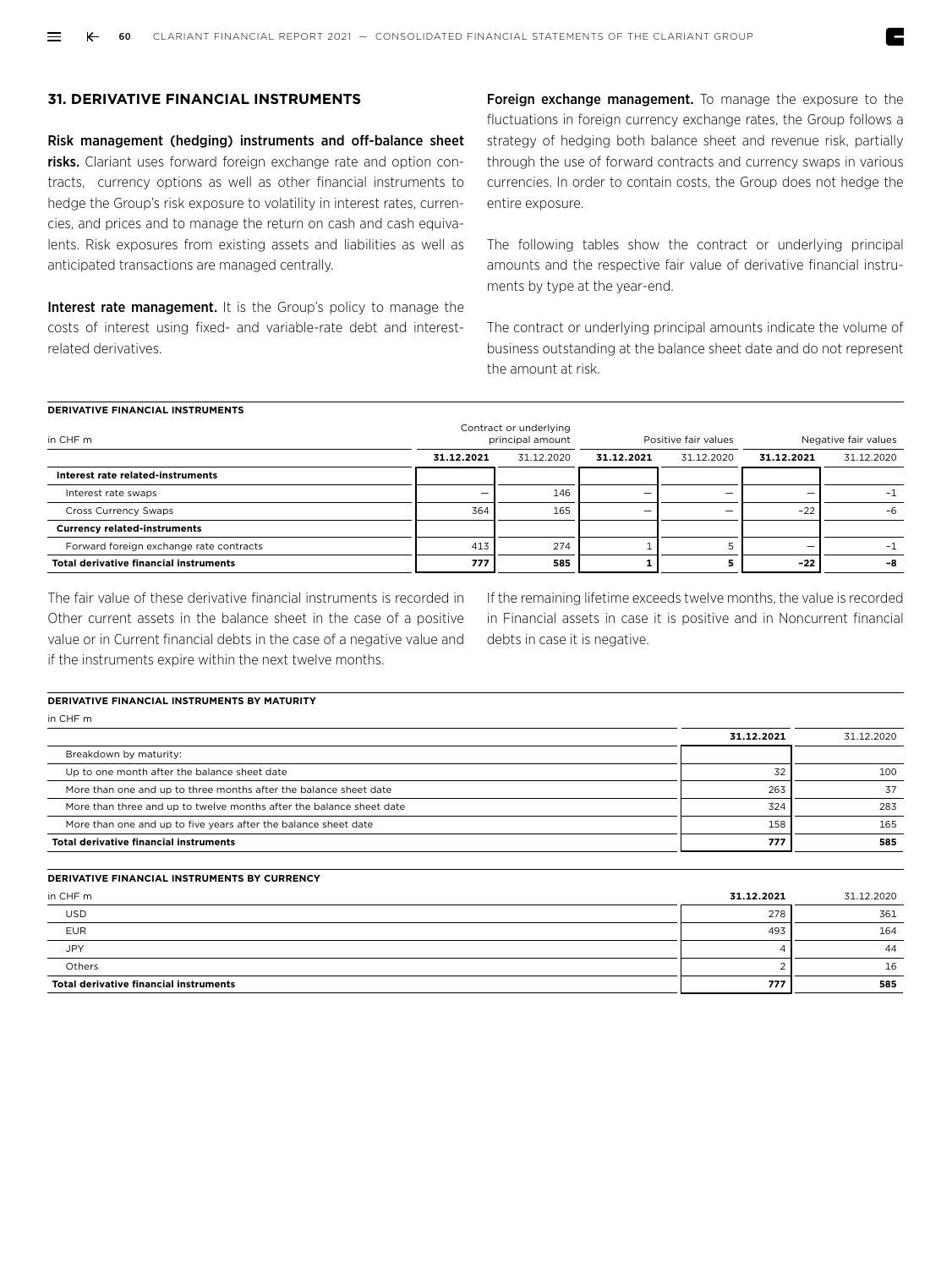| FINANCIAL INSTRUMENTS EFFECTIVE FOR HEDGE-ACCOUNTING PURPOSES     |                          |                          |
|-------------------------------------------------------------------|--------------------------|--------------------------|
| in CHF m                                                          | 31.12.2021               | 31.12.2020               |
| Contracts with negative fair values                               | $-22$                    |                          |
| Interest rate swaps                                               |                          |                          |
| Notional amount (USD)                                             | $\overline{\phantom{0}}$ | 146                      |
| Maturity date                                                     | $\equiv$                 | 05.08.2021               |
| Hedge ratio                                                       |                          | 1:1                      |
| Change in fair value of hedging instruments since 1st January     |                          | $-2$                     |
| Change in fair value of hedged item                               | $\overline{\phantom{0}}$ | $\overline{2}$           |
| <b>Cross-Currency Swaps</b>                                       | $-5$                     | $-2$                     |
| Notional amount (EUR)                                             | 50                       | 56                       |
| Maturity date                                                     | 25.03.2024               | 25.03.2024               |
| Hedge ratio                                                       | 1:1                      | 1:1                      |
| Change in fair value since 1 January                              | $-3$                     |                          |
| Change in fair value of hedged item                               | 3                        | $\overline{\phantom{0}}$ |
| <b>Cross-Currency Swaps</b>                                       | -9                       | $-4$                     |
| Notional amount (EUR)                                             | 103                      | 116                      |
| Maturity date                                                     | 25.09.2025               | 25.09.2025               |
| Hedge ratio                                                       | 1:1                      | 1:1                      |
| Change in fair value since 1 January                              | $-6$                     | $\overline{\phantom{0}}$ |
| Change in fair value of hedged item                               | 6                        |                          |
| <b>Cross-Currency Swaps</b>                                       | -8                       |                          |
| Notional amount (EUR)                                             | 200                      |                          |
| Maturity date                                                     | 29.07.2022               |                          |
| Hedge ratio                                                       | 1:1                      |                          |
| Change in fair value since 1 January                              | -8                       |                          |
| Change in fair value of hedged item                               | 8                        |                          |
| Notional amount of hedges of net investments in foreign entities: |                          |                          |
| Borrowings denominated in foreign currencies                      | $-521$                   | $-937$                   |
| EUR amount                                                        | $-521$                   | -694                     |
| USD amount                                                        |                          | $-243$                   |
| Hedge ratio                                                       | 1:1                      | 1:1                      |
|                                                                   |                          |                          |

Since 2015, Clariant issued various certificates of indebtedness totaling EUR 1 158 million, USD 277 million, and CHF 62 million (see note 18). During 2021, EUR 138 million and USD 277 million and CHF 62 million were paid back (2020: EUR 358 million). As per 31 December 2021, certificates of indebtedness totaling EUR 658 million are recorded.

As per 31 December 2021, EUR 505 million were designated as a hedge of a net investment in some of Clariant's European subsidiaries (2020: EUR 699 million). Due to the repayment of the USD denominated certificates of indebtedness in 2021, the hedge of a net investment in some US subsidiaries (2020: USD 277 million) was terminated.

The unrealized foreign exchange rate gain resulting from the hedge of a net investments amounted to CHF 22 million for 2021 (2020: CHF 26 million) and is recorded in the cumulative translation difference in shareholders' equity.

In addition the cash flow hedge applied to hedge the interest rate risk arising from the USD denominated certificates of indebtedness which were issued at a variable interest rate were closed; the interest rate swaps amounting to USD 166 million were matured during 2021.

The hedge effectiveness is assessed at the beginning of the hedging relationship by way of recurring prospective effectiveness tests. Thus it is ensured that there exists an economic relationship between the underlying transaction and the hedging instrument.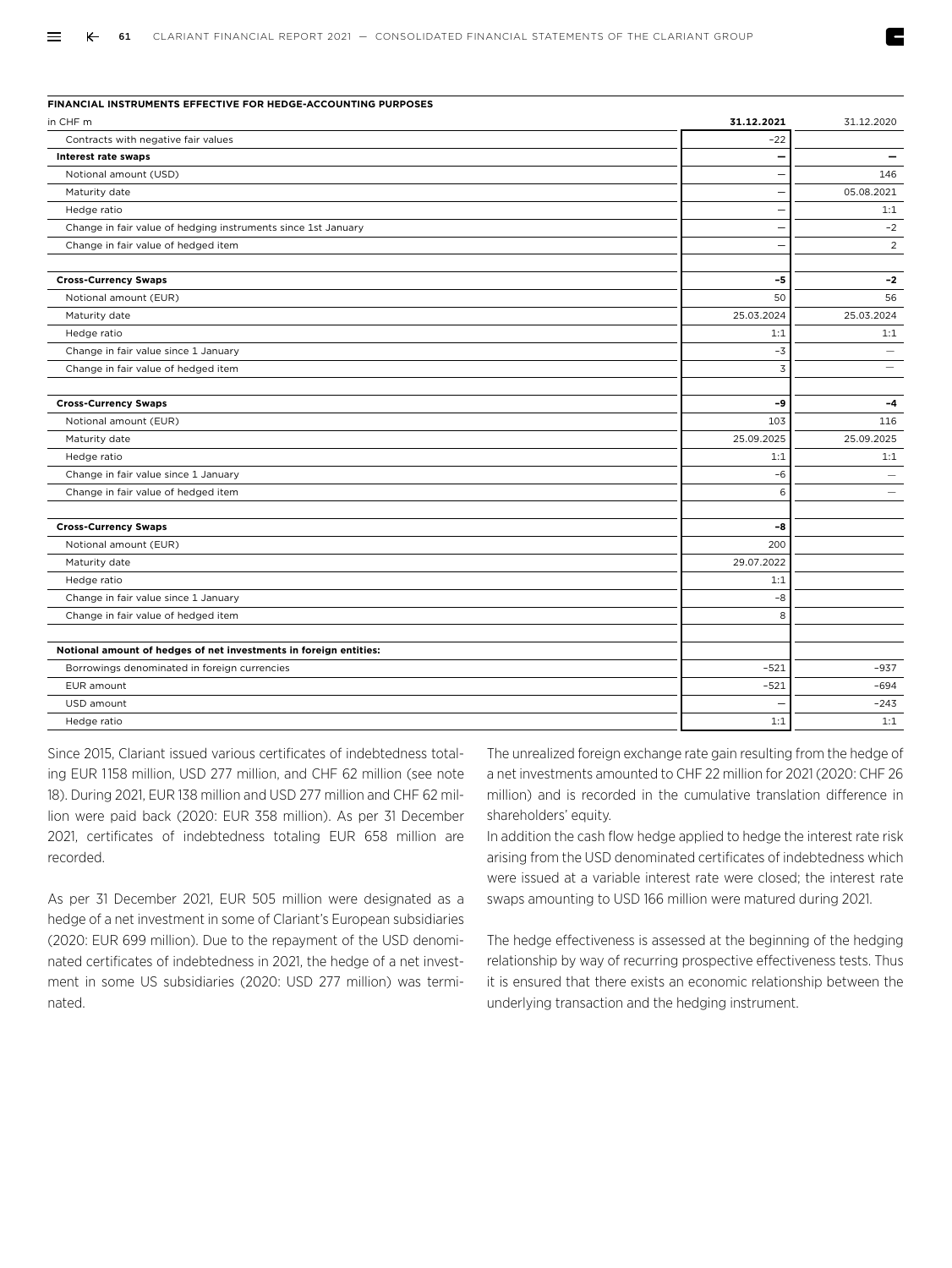The Group enters into interest rate and cross-currency swaps that have identical critical terms as the hedged item, such as the reference rate, reset dates, payment dates, maturities, and notional amount. The Group does not hedge 100 % of its loans; therefore the hedged item is identified as a proportion of the outstanding loans up to the notional amount of the swaps. As all critical terms matched during the year, the economic relationship was 100 % effective.

Hedge ineffectiveness for interest rate/cross-currency swaps is assessed using the following principles: The focus is on the credit value/debit value adjustment on the interest rate/cross-currency swaps that is not matched by the loan, and on differences in critical terms between the interest rate/cross-currency swaps and loans.

The Cross-Currency Basis Spread as per End of December 2021 was CHF -100 748 (2020: CHF 66 665).

There was no ineffectiveness during 2021 and 2020 in relation to the interest rate/cross-currency swaps. Clariant has chosen the cost-ofhedging approach for the newly entered cash flow hedging relationship. The cross-currency basis spread is not part of the hedging relationship.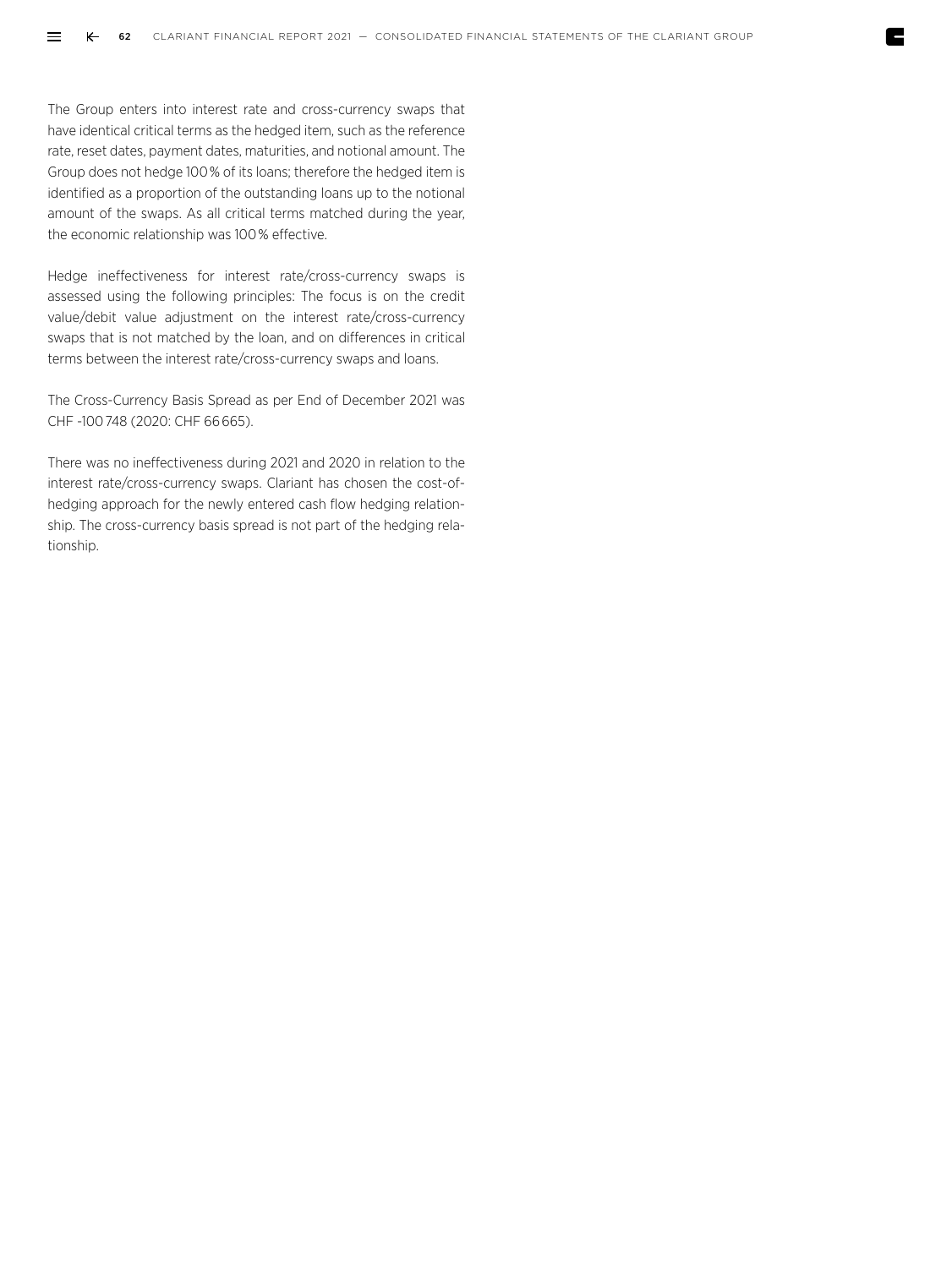# **32. EMPLOYEE PARTICIPATION PLANS**

In 2019, the new Clariant Long-Term Incentive Plan (CLIP) was introduced with the first grants in April 2019. A subsequent grant took place in April 2020. The CLIP represents an equity-based award in the form of Performance Share Units with a three-year vesting period. The review of the target achievements (vesting criteria) for the first grant under this plan will be held in summer 2022, and vesting is scheduled to take place in September 2022. Target achievement reviews and vesting will continue on an annual basis for all subsequent grants.

For the first time in 2013, the Performance Share Unit (PSU) Plan was introduced for all senior managers. The term of Clariant's Performance Share Unit Plan is a three-year vesting period. The vesting is conditional upon achievement of the performance targets at the end of the vesting period. If the performance targets are achieved, each PSU will be converted into one Clariant share. The last grant under this plan took place in September 2018. Performance targets for this grant were met and granted PSUs vested in September 2021.

Under the Group Senior Management – Long-Term Incentive Plan (GSM-LTIP), a certain percentage of the actual bonus is granted to the plan participants in the form of registered shares of Clariant Ltd (investment shares). These shares vest immediately upon grant, but are subject to a three-year blocking period. Shares were granted for the first time in 2011, based on the performance achieved in the base year 2010. Similar plans were launched in all subsequent years. In the years 2013 to 2018, the plan participants also received an additional share free of cost (matching share) for each investment share held at the end of the blocking period. The number of shares not yet vested and thus disclosed are the matching shares already granted. No further grants were made after 2018 under this plan.

# **SHARES FOR MEMBERS OF MANAGEMENT AND THE EXECUTIVE COMMITTEE**

The expense recorded in the income statement and in equity spreads the costs of each grant over the measurement period and the vesting period. Assumptions are made concerning the forfeiture rate, which is adjusted during the vesting period so that at the end of the vesting period, there is only a charge for the vested number of shares.

In 2021, CHF 12 million was debited to the income statement for equity-settled share-based payments (2020: income of CHF 11 million).

As of 31 December 2021, the total carrying value of liabilities arising from equity-settled share-based payments, entirely recognized in equity, is CHF 22 million (2020: CHF 20 million).

| Number<br>Number<br>31.12.2020<br>31.12.2021 | Fair value at<br>grant date | Vesting in | Granted | Base year    |
|----------------------------------------------|-----------------------------|------------|---------|--------------|
| 97 100                                       | 22.82                       | 2021       | 2018    | 2017         |
| 4 6 6 5<br>270 024                           | 23.58                       | 2021       | 2018    | 2018         |
| 3 9 6 0                                      | 21.47                       | 2021       | 2018    | 2018         |
| 2074                                         | 24.11                       | 2021       | 2018    | 2018         |
| 884 192<br>785 275                           | 15.91                       | 2022       | 2019    | 2019         |
| 1 1 38 3 48<br>1 025 099                     | 12.87                       | 2023       | 2020    | 2020         |
| 3891<br>$\qquad \qquad -$                    | 19.20                       | 2024       | 2021    | 2021         |
| 20 317<br>$\qquad \qquad -$                  | 18.84                       | 2024       | 2021    | 2021         |
| 1 0 0 0<br>-                                 | 18.34                       | 2024       | 2021    | 2021         |
| 1 154 066                                    | 13.64                       | 2024       | 2021    | 2021         |
| 2 994 313<br>2 395 698                       |                             |            |         | <b>Total</b> |
|                                              |                             |            |         |              |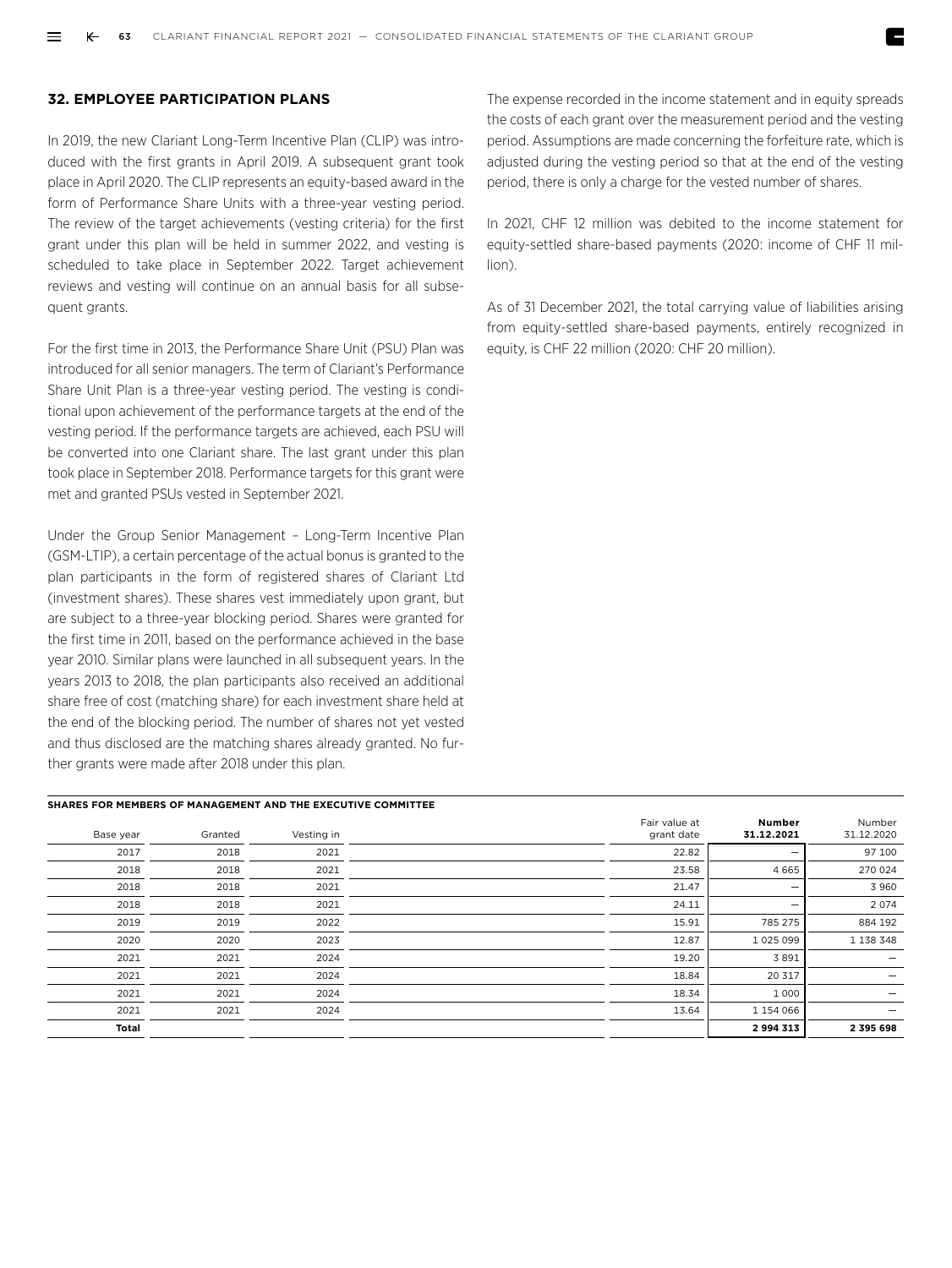|                                         | Weighted<br>average<br>exercise price | <b>Shares</b><br>2021 | Weighted<br>average<br>exercise price | Shares<br>2020 |
|-----------------------------------------|---------------------------------------|-----------------------|---------------------------------------|----------------|
| Shares outstanding at 1 January         | 18.82                                 | 2 395 698             | 21.60                                 | 2 083 364      |
| Granted                                 |                                       | 1 2 3 4 2 0 6         |                                       | 1 211 808      |
| Exercised / distributed                 |                                       | -349 886              |                                       | $-173290$      |
| Cancelled / forfeited                   |                                       | $-285705$             |                                       | $-726$ 184     |
| <b>Outstanding at 31 December</b>       | 14.03                                 | 2994313               | 18.82                                 | 2 395 698      |
| Fair value of shares outstanding in CHF |                                       | 42 010 204            |                                       | 45 087 027     |

The fair value of shares granted during 2021 is CHF 16 million (2020: CHF 15 million), calculated based on market value of shares at grant date.

No options were granted in 2021 and 2020.

# **33. PERSONNEL EXPENSES**

| in CHF m                                              | 2021    | 2020    |
|-------------------------------------------------------|---------|---------|
| Wages and salaries                                    | $-819$  | $-1010$ |
| Social welfare costs                                  | $-174$  | $-185$  |
| Shares and options granted to directors and employees | $-12$   | $-11$   |
| Pension costs - defined contribution plans            | $-22$   | $-24$   |
| Pension costs - defined benefit plans                 | $-39$   | $-34$   |
| <b>Total personnel expenses</b>                       | $-1066$ | $-1264$ |
| thereof reported under discontinued operations        | 133     | 265     |
| <b>Total continuing operations</b>                    | $-933$  | -999    |

1 Restated, see note 1.03

# **34. RELATED-PARTY TRANSACTIONS**

Clariant maintains business relationships with related parties. One group consists of the associates and joint ventures, of which the most important ones are described in note 8. The most important business with these companies is the purchase of services by Clariant (e.g., energy and rental of land and buildings) in Germany and the rendering of services to the Global Amines group.

The second group of related parties is key management, comprising the Board of Directors and the Executive Committee. The information required by the Ordinance against Excessive Compensation in Stock Exchange-Listed Companies regarding the emoluments for the members of the Board of Directors and the Executive Committee is disclosed in the Compensation Report.

More information on the relationship with the Board of Directors is given in the Corporate Governance Report (non-audited).

The third group of related parties is the pension plans of major subsidiaries. Clariant provides services to its pension plans in Switzerland, the United Kingdom, and the United States. These services comprise mainly administrative and trustee services. The total costs in 2021 of these services is CHF 1 million (2020: CHF 1 million), of which approximately half is charged back to the pension plans. The number of fulltime employees corresponding to these is approximately four (2020: approximately four).

The fourth group of related parties is all companies pertaining to the SABIC group, which is a 32.35 % shareholder of Clariant (see note 17). The most important business done with these companies is the sale and purchase of chemical products.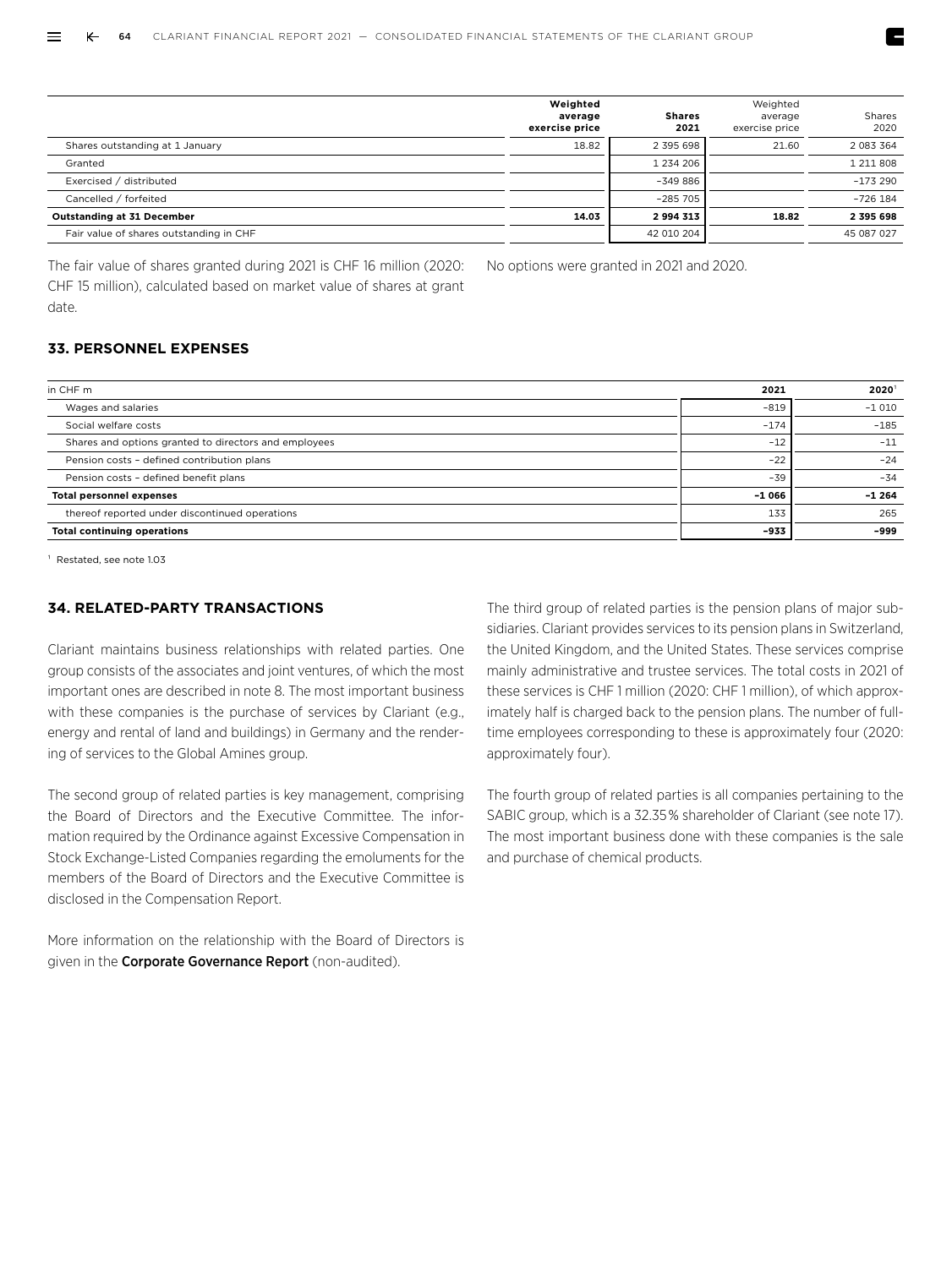| in CHF m                                                                            | 2021   | 2020   |
|-------------------------------------------------------------------------------------|--------|--------|
| Income from the sale<br>of goods to related parties                                 | 51     | 47     |
| thereof to joint ventures                                                           | 9      | 9      |
| thereof to associates                                                               | 11     | 11     |
| thereof to SABIC companies                                                          | 31     | 27     |
| Income from the rendering<br>of services to related parties                         | 54     | 48     |
| thereof to joint ventures                                                           | 32     | 26     |
| thereof to associates                                                               | 22     | 22     |
| Expenses from the purchase<br>of goods from related parties                         | $-33$  | $-39$  |
| thereof from joint ventures                                                         | $-19$  | $-17$  |
| thereof from associates                                                             | $-14$  | $-17$  |
| thereof from SABIC companies                                                        |        | $-5$   |
| <b>Expenses from services</b><br>rendered by related parties                        | $-261$ | $-216$ |
| thereof by joint ventures                                                           | $-24$  | $-30$  |
| thereof by associates                                                               | $-237$ | $-186$ |
| Expense from the purchase of property, plant, and<br>equipment from related parties | $-5$   | $-7$   |
| thereof from associates                                                             | $-5$   | $-7$   |
| Expense from lease contracts<br>with related parties                                | $-6$   | $-7$   |
| thereof with associates                                                             | -6     | -7     |

| in CHF m                         | 31.12.2021     | 31.12.2020     |
|----------------------------------|----------------|----------------|
| Receivables from related parties | 26             | 15             |
| thereof from joint ventures      | 12             |                |
| thereof from associates          | $\overline{z}$ |                |
| thereof from SABIC companies     | 7              | 7              |
| Payables to related parties      | 55             | 51             |
| thereof to joint ventures        | 7              | $\overline{4}$ |
| thereof to associates            | 48             | 47             |
| Loans to related parties         | 15             | 19             |
| thereof to joint ventures        |                | $\overline{z}$ |
| thereof to associates            | 15             | 17             |
| Loans from related parties       | 1              |                |
| thereof from associates          | 1              |                |

#### **TRANSACTIONS WITH KEY MANAGEMENT**

| in CHF m                               | 2021 | วกวก |
|----------------------------------------|------|------|
| Salaries and other short-term benefits |      |      |
| Post-employment benefits               |      |      |
| Share-based payments                   |      |      |
| Total                                  | 13   |      |

There are no outstanding loans by the Group to any members of the Board of Directors or Executive Committee.

# **35. COMMITMENTS AND CONTINGENCIES**

Guarantees. No guarantees on behalf of third parties were issued in 2021 and 2020.

Purchase commitments. In the regular course of business, Clariant enters into relationships with suppliers whereby the Group commits itself to purchase certain minimum quantities of materials in order to benefit from better pricing conditions. These commitments are not in excess of current market prices and reflect normal business operations.

Clariant is engaged in contracts to buy a minimum quantity of ethylene for the next nine years and other materials in 2022. This implies a total purchase commitment of about CHF 925 million (2020: CHF 700 million).

Contingencies. Clariant operates in countries where political, economic, social, legal, and regulatory developments can have an impact on the operational activities. The effects of such risks on the company's results, which arise during the normal course of business, are not foreseeable and are therefore not included in the accompanying financial statements.

In the ordinary course of business, Clariant is involved in lawsuits, claims, investigations, and proceedings, including product liability, intellectual property, commercial, environmental and health, and safety matters. Although the outcome of any legal proceedings cannot be predicted with certainty, management is of the opinion that, apart from those cases where a provision has already been recognized, there are no such matters pending that would likely have any material adverse effect in relation to its business, financial position, or results of operations.

After an internal complaint concerning misstatements relating to provision bookings, Clariant engaged external counsel to investigate the matter. The investigation found that the 2020 financial statements required restatement and the quarterly reporting of key financial data for 2020 and 2021 required correction, as announced by the Company on 27 April 2022. Clariant has made the required restatement and correction and is confident that the matter has been resolved (see note 1.03). Nevertheless, uncertainties around the existence, timing and amount of possible financial obligations of the Company may exist. It cannot be ruled out that this matter could result in Clariant becoming subject to formal investigations, proceedings or claims, and any fine or other sanction imposed or other possible financial obligations arising in connection with the restatement or correction or the underlying behavior could adversely affect the Company.

A Clariant subsidiary in the United States has been named along with many other defendants in lawsuits involving per- and polyfluoroalkyl substances (PFAS). Clariant is monitoring the development of these cases, which relate to a line of business divested in 2013, and is defending all litigation matters related to PFAS. The initial trial on one of the PFAS litigation matters may occur no earlier than early 2023. As of this point in time, Clariant cannot assess if these litigation matters will have a material impact on Clariant's financial results.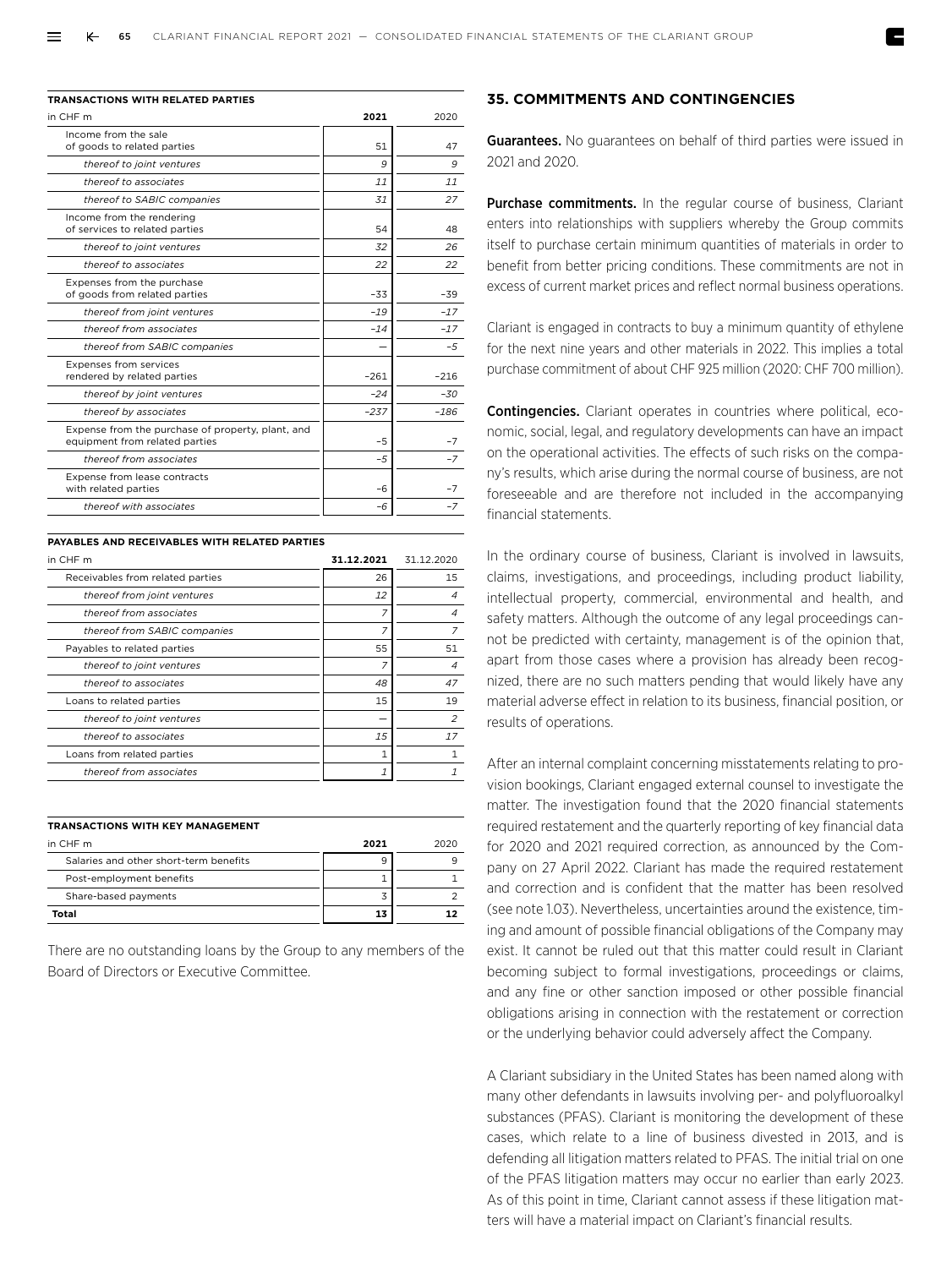Environmental risks. Clariant is exposed to environmental liabilities and risks relating to its past operations, principally in respect of remediation costs. Provisions for nonrecurring remediation costs are made when there is a legal or constructive obligation and the costs can be reliably estimated. It is difficult to estimate the action required by Clariant in the future to correct the effects on the environment of prior disposal or release of chemical substances by Clariant or other parties, and the associated costs, pursuant to environmental laws and regulations. The material components of the environmental provisions consist of costs to fully clean and refurbish contaminated sites and to treat and contain contamination at sites where the environmental exposure is less severe.

# **36. EXCHANGE RATES OF PRINCIPAL CURRENCIES**

Rates used to translate the consolidated balance sheets (closing rate):

|         | 31.12.2021 | 31.12.2020 |
|---------|------------|------------|
| 1 USD   | 0.91       | 0.88       |
| 1 EUR   | 1.03       | 1.08       |
| 1 BRL   | 0.16       | 0.17       |
| 1 CNY   | 0.14       | 0.13       |
| 100 INR | 1.23       | 1.21       |
| 100 JPY | 0.79       | 0.85       |

Sales-weighted average exchange rates used to translate the consolidated income statements and consolidated statements of cash flows:

|         | 2021 | 2020 |
|---------|------|------|
| 1 USD   | 0.92 | 0.94 |
| 1 EUR   | 1.08 | 1.07 |
| 1 BRL   | 0.17 | 0.18 |
| 1 CNY   | 0.14 | 0.14 |
| 100 INR | 1.24 | 1.26 |
| 100 JPY | 0.83 | 0.88 |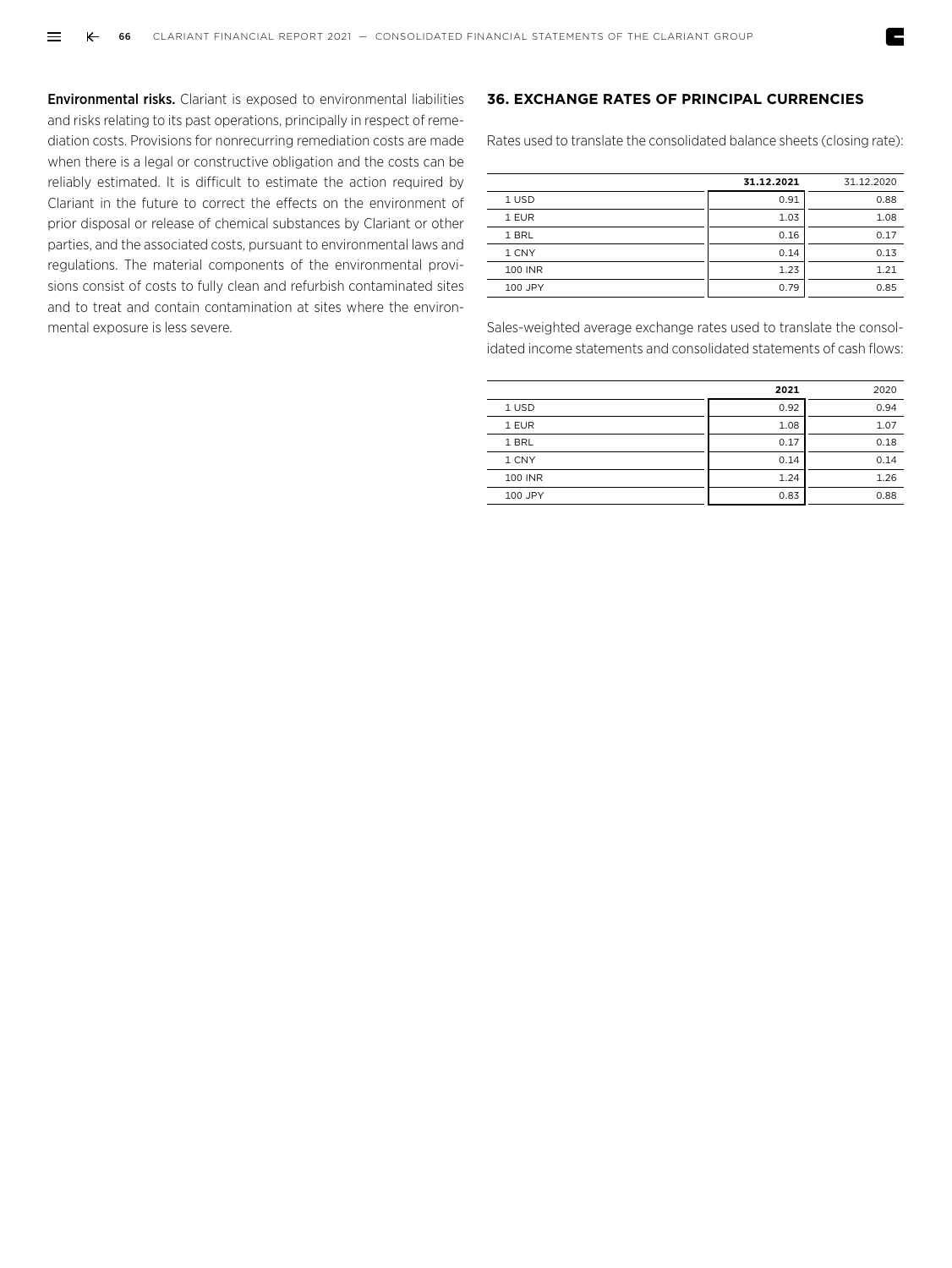E

# **37. IMPORTANT SUBSIDIARIES**

|                |                                                                          |            | Share-/<br>paid-in<br>capital<br>(in thou- | Partici-<br>pation | Holding/<br>Finance/ |   |                  |          | classified<br>as dis-<br>continued |
|----------------|--------------------------------------------------------------------------|------------|--------------------------------------------|--------------------|----------------------|---|------------------|----------|------------------------------------|
| Country        | Company name                                                             | Currency   | sands)                                     | in %               | Service              |   | Sales Production | Research | operations                         |
| Argentina      | Clariant (Argentina) SA, Buenos Aires                                    | ARS        | 54 605                                     | 100.0              |                      |   | ٠                |          |                                    |
|                | Colorants Solutions (Argentina) S.A., Ciudad<br>Autónoma de Buenos Aires | ARS        | 92 556                                     | 100.0              |                      |   |                  |          |                                    |
| Australia      | Clariant (Australia) Pty Ltd, Notting Hill                               | AUD        | 1902                                       | 100.0              |                      |   | п                |          |                                    |
|                | Colorants Solutions (Australia) Pty Ltd, Notting Hill                    | <b>AUD</b> | 1 0 0 0                                    | 100.0              |                      | ■ |                  |          |                                    |
| <b>Belgium</b> | Colorants Solutions (Belgium) SA, Louvain-La-Neuve                       | <b>EUR</b> | 19                                         | 100.0              |                      | ■ | ٠                |          |                                    |
| Brazil         | Clariant S.A., São Paulo                                                 | <b>BRL</b> | 276 953                                    | 100.0              | ■                    | ■ | ٠                |          |                                    |
|                | Companhia Brasileira de Bentonita Ltda, Vitoria da<br>Conquista          | <b>BRL</b> | 17 470                                     | 100.0              |                      |   | ▪                |          |                                    |
|                | Consórcio CCPN, Niteroi                                                  | <b>BRL</b> | 26 113                                     | 100.0              |                      |   | ▪                |          |                                    |
|                | Beraca Ingredientes Naturais S.A.                                        | <b>BRL</b> | 18 158                                     | 100.0              |                      |   | п                |          |                                    |
|                | Colorants Solutions (Brazil) Ltda., Santo Amaro                          | <b>BRL</b> | 44 152                                     | 100.0              |                      | ■ | ٠                |          |                                    |
| Canada         | Clariant (Canada) Inc., Toronto                                          | CAD        | 10 415                                     | 100.0              |                      | ■ | ٠                |          |                                    |
|                | Colorants Solutions (Canada) Inc., Toronto                               | CAD        | 2800                                       | 100.0              |                      | ■ |                  |          |                                    |
| Chile          | Clariant (Chile) Ltda., Maipú-Santiago de Chile                          | <b>CLP</b> | 15                                         | 100.0              |                      |   | ٠                |          |                                    |
|                | Clariant Plastics & Coatings (Chile) Ltda. Maipú-<br>Santiago de Chile   | <b>CLP</b> | 1842                                       | 100.0              |                      |   |                  |          |                                    |
| China          | Clariant (China) Ltd., Hong Kong                                         | <b>HKD</b> | 414 788                                    | 100.0              | ■                    |   |                  |          |                                    |
|                | Clariant Bohai Pigments Preparations (Tianjin)<br>Ltd., Tianjin          | <b>CNY</b> | 49 176                                     | 100.0              |                      |   |                  |          |                                    |
|                | Clariant Catalysts (Nanjing) Co., Ltd., Nanjing                          | <b>CNY</b> | 321 822                                    | 100.0              |                      |   |                  |          |                                    |
|                | Clariant Chemicals (China) Ltd., Shanghai                                | <b>CNY</b> | 210 014                                    | 100.0              |                      |   | ٠                |          |                                    |
|                | Clariant Chemicals (Huizhou) Ltd., Daya Bay, Huizhou                     | <b>CNY</b> | 247 577                                    | 100.0              |                      |   | ٠                |          |                                    |
|                | Clariant China Holding Limited, Hong Kong                                | <b>HKD</b> | 67 251                                     | 100.0              | Ë                    |   |                  |          |                                    |
|                | Clariant Huajin Catalysts (Panjin) Ltd., Panjin City                     | <b>CNY</b> | 69 511                                     | 60.0               |                      | ■ | ٠                |          |                                    |
|                | Clariant Redhill Bentonite (Liaoning) Ltd., Jianping                     | <b>CNY</b> | 124 365                                    | 100.0              |                      | ■ | ٠                |          |                                    |
|                | Clariant Specialty Chemicals (Zhenjiang) Co., Ltd.,<br>Zhenjiang         | <b>CNY</b> | 166 431                                    | 100.0              |                      |   |                  |          |                                    |
|                | Clariant Bentonite (Jiangsu) Co., Ltd., Zhenjiang                        | <b>CNY</b> | 79 058                                     | 100.0              |                      |   | ٠                |          |                                    |
|                | Clariant Coatings (Shanghai) Ltd., Shanghai                              | <b>CNY</b> | 245 393                                    | 100.0              |                      | ■ | ٠                |          |                                    |
|                | Clariant Chemicals Technology (Shanghai) Ltd.,<br>Shanghai               | <b>CNY</b> | 170 286                                    | 100.0              |                      |   |                  |          |                                    |
|                | Clariant Specialty Chemicals (Jiaxing) Co., Ltd.,<br>Jiangxing           | <b>CNY</b> | 170 347                                    | 100.0              |                      |   | ٠                |          |                                    |
| Colombia       | Clariant Colombia S.A., Cota (Cundinamarca)                              | COP        | 2 2 6 5                                    | 100.0              |                      | ▪ | ٠                |          |                                    |
|                | Colorants Solutions (Colombia) S.A.S., Cota<br>(Cundinamarca)            | COP        | 5 5 6 7                                    | 100.0              |                      |   |                  |          |                                    |
| <b>France</b>  | Clariant Production (France), Choisy le Roi                              | <b>EUR</b> | 6 2 7 3                                    | 100.0              |                      |   | ▪                |          |                                    |
|                | Clariant Services (France), Choisy le Roi                                | <b>EUR</b> | 21 200                                     | 100.0              | ■                    |   |                  |          |                                    |
|                | Colorants Solutions (France), Choisy le Roi                              | <b>EUR</b> | 300                                        | T00.0              |                      |   |                  |          |                                    |
| Germany        | Clariant Vierte Chemie GmbH                                              | <b>EUR</b> | 30                                         | 100.0              | ٠                    |   |                  |          |                                    |
|                | Clariant Produkte (Deutschland) GmbH, Frankfurt a.M.                     | <b>EUR</b> | 9 3 4 8                                    | 100.0              | ■                    |   | ▪                |          |                                    |
|                | Clariant Plastics & Coatings (Deutschland) GmbH                          | <b>EUR</b> | 149                                        | 100.0              | ٠                    | ■ | ٠                |          |                                    |
|                | Colorants Solutions (Deutschland) GmbH, Frankfurt a.M.                   | <b>EUR</b> | 500                                        | 100.0              |                      | ■ | ▪                |          |                                    |
|                | Clariant SE, Frankfurt a.M.                                              | <b>EUR</b> | 916                                        | 100.0              |                      |   |                  |          |                                    |
|                | Clariant Verwaltungsgesellschaft mbH, Frankfurt a.M.                     | <b>EUR</b> | 2 5 6 0                                    | 100.0              | Ë                    |   |                  |          |                                    |
| Great Britain  | Clariant Distribution UK Limited, Yeadon, Leeds                          | GBP        | 500                                        | 100.0              |                      |   |                  |          |                                    |
|                | Clariant Oil Services UK Ltd, Yeadon, Leeds                              | GBP        | 400                                        | 100.0              |                      | ■ | ٠                |          |                                    |
|                | Clariant Production UK Ltd, Yeadon, Leeds                                | GBP        | 500                                        | 100.0              | ٠                    | ■ | ٠                |          |                                    |
|                | Clariant Services UK Ltd, Yeadon, Leeds                                  | GBP        | 500                                        | 100.0              | ٠                    |   |                  |          |                                    |
|                | Colorants Solutions (UK) Ltd, Yeadon, Leeds                              | GBP        | 3 5 0 1                                    | 100.0              |                      |   |                  |          |                                    |
| Greece         | Süd-Chemie Hellas Monoprosopi EPE, Adamantas, Milos                      | <b>EUR</b> | 548                                        | 100.0              |                      |   |                  |          |                                    |
| India          | Clariant Chemicals (India) Ltd, Navi Mumbai                              | <b>INR</b> | 230 818                                    | 51.0               |                      |   | ▪                |          |                                    |
|                | Clariant India Private Limited, Navi Mumbai                              | <b>INR</b> | 10 829                                     | 100.0              | ٠                    | п | ٠                | ٠        |                                    |
|                | Süd-Chemie India Pvt. Ltd., Ernakulam                                    | <b>INR</b> | 9623                                       | 50.0               |                      |   | ▪                |          |                                    |
|                | Clariant IGL Specialty Chemicals Private Limited, Kashipur               | <b>INR</b> | 220                                        | 51.0               |                      |   | ■                |          |                                    |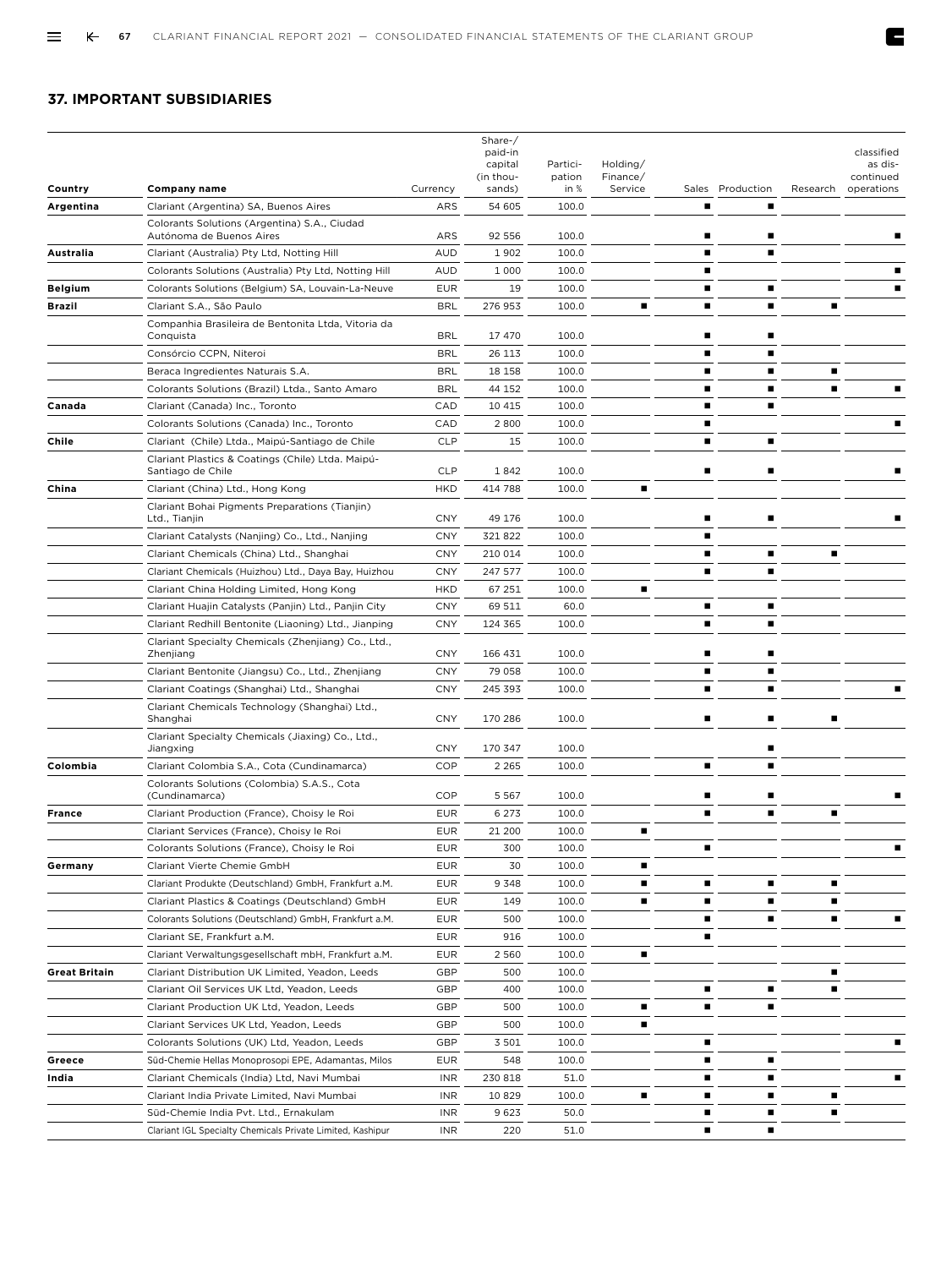|              |                                                                                |            | Share-/<br>paid-in<br>capital<br>(in thou- | Partici-<br>pation | Holding/<br>Finance/ |                |                  |          | classified<br>as dis-<br>continued |
|--------------|--------------------------------------------------------------------------------|------------|--------------------------------------------|--------------------|----------------------|----------------|------------------|----------|------------------------------------|
| Country      | Company name                                                                   | Currency   | sands)                                     | in %               | Service              |                | Sales Production | Research | operations                         |
| Indonesia    | PT. Clariant Indonesia, Tangerang                                              | <b>IDR</b> | 267 577                                    | 100.0              | ■                    |                | ▪                |          |                                    |
|              | PT. Clariant Kujang Süd-Chemie Catalysts, Cikampek                             | <b>USD</b> | 3 4 4 7                                    | 76.9               |                      |                |                  |          |                                    |
|              | PT. Clariant Plastics & Coatings, Tangerang Banten                             | <b>USD</b> | 10 282                                     | 100.0              |                      |                |                  |          |                                    |
|              | PT. Clariant Specialties Indonesia, Tangerang Banten                           | <b>IDR</b> | 4803                                       | 100.0              |                      |                |                  |          |                                    |
|              | PT. Clariant Adsorbents Indonesia, Sukabumi                                    | IDR        | 12 375                                     | 100.0              |                      |                | ■                |          |                                    |
|              | P.T. Colorants Solutions (Indonesia), Tangerang                                | IDR        | 21 750                                     | 100.0              |                      |                | ■                |          |                                    |
| Italy        | Clariant Prodotti (Italia) S.p.A., Milano                                      | <b>EUR</b> | 1 0 0 0                                    | 100.0              | ■                    | ■              |                  |          |                                    |
|              | Società Sarda di Bentonite S.r.l., Santa Giusta                                | <b>EUR</b> | 2 0 5 0                                    | 100.0              |                      |                |                  |          |                                    |
|              | Colorants Solutions (Italia) S.p.A., Milano                                    | <b>EUR</b> | 5 200                                      | 100.0              |                      |                |                  |          |                                    |
| Japan        | Clariant (Japan) K.K., Tokyo                                                   | <b>JPY</b> | 450                                        | 100.0              |                      |                | ■                | п        |                                    |
|              | Clariant Catalysts (Japan) K.K., Tokyo                                         | <b>JPY</b> | 544                                        | 61.5               | ■                    | п              | ■                | п        |                                    |
|              | Clariant Plastics & Coatings (Japan) K.K., Tokyo                               | <b>JPY</b> | 250                                        | 100.0              |                      | ■              | ■                | п        |                                    |
| Korea        | Clariant (Korea) Ltd., Pohang, Pohang-Si                                       | <b>KRW</b> | 6 3 6 1                                    | 100.0              |                      | ■              | ■                |          |                                    |
|              | Colorants Solutions (Korea) Ltd.                                               | <b>KRW</b> | 600                                        | 100.0              |                      |                |                  |          |                                    |
| Luxemburg    | Clariant Finance (Luxembourg) S.A., Luxemburg                                  | <b>EUR</b> | 82 030                                     | 100.0              |                      |                |                  |          |                                    |
| Malaysia     | Clariant (Malaysia) Sdn Bhd, Kuala Lumpur                                      | MYR        | 5 0 0 0                                    | 100.0              |                      |                |                  |          |                                    |
|              | Clariant Oil Services (Malaysia) Sdn Bhd, Petaling Jaya                        | <b>MYR</b> | 411                                        | 48.9               |                      | $\blacksquare$ |                  |          |                                    |
|              | Clariant Specialty Chemical (M) Sdn Bhd, Kuala Lumpur                          | MYR        | 3 3 0 0                                    | 100.0              |                      |                |                  |          |                                    |
| Mexico       | Clariant (Mexico) S.A. de C.V., Ecatepec de Morelos                            | <b>MXN</b> | 22 219                                     | 100.0              |                      |                |                  |          |                                    |
|              | Clariant Productos Químicos, S.A. de C.V., Ecate-<br>pec de Morelos            | <b>MXN</b> | 2 4 7 5                                    | 100.0              |                      |                |                  |          |                                    |
|              | Clariant Plastics & Coatings México, S.A. de C.V.,<br>Ecatepec de Morelos      | MXN        | 358                                        | 100.0              |                      |                |                  |          |                                    |
|              | Clariant Servicios Integrales México, S.A. de C.V.,<br>Ecatepec de Morelos     | <b>MXN</b> | 3                                          | 100.0              |                      |                |                  |          |                                    |
| Morocco      | Clariant (Maroc) S.A., Casablanca                                              | MAD        | 4 0 0 0                                    | 100.0              |                      | ■              |                  |          |                                    |
| Norway       | Clariant Oil Services Scandinavia AS, Bergen                                   | <b>NOK</b> | 4 7 2 5                                    | 100.0              |                      |                |                  |          |                                    |
| Pakistan     | Clariant Pakistan (private) limited, Karachi                                   | <b>PKR</b> | 50 000                                     | 100.0              |                      |                |                  |          |                                    |
| Peru         | Clariant (Perú) S.A., Lima                                                     | PEN        | 20 454                                     | 100.0              |                      |                |                  |          |                                    |
|              | Clariant Plastics & Coatings (Perú) S.A.C., Lima                               | PEN        | 2 0 1 0                                    | 100.0              |                      | г              |                  |          |                                    |
| Poland       | Clariant Poland Spolka z.o.o., Konstantynów Łódzki                             | PLN        | 3 0 0 0                                    | 100.0              |                      | п              | ■                |          |                                    |
|              | Clariant Services (Poland) SP. z o.o., Łódź                                    | <b>PLN</b> | 10 000                                     | 100.0              |                      |                |                  |          |                                    |
|              | Colorants Solutions (Polska) Spolka z o.o., Łódź                               | <b>PLN</b> | 4 500                                      | 100.0              |                      |                |                  |          |                                    |
| Qatar        | Clariant Qatar W.L.L., Mesaieed                                                | QAR        | 30 000                                     | 65.0               |                      | ■              |                  |          |                                    |
| Romania      | Clariant Products Ro Srl, Bucarest                                             | <b>RON</b> | 105 261                                    | 100.0              |                      |                |                  |          |                                    |
| Russia       | Clariant (RUS) LLC, Moscow                                                     | <b>RUB</b> | 19 000                                     | 100.0              |                      |                |                  |          |                                    |
| Singapore    | Clariant (Singapore) Pte. Ltd., Singapore                                      | SGD        | 21 500                                     | 100.0              | п                    | Ξ              | п                |          |                                    |
|              | Clariant South East Asia Pte. Ltd., Singapore                                  | SGD        | 1 5 6 0                                    | 100.0              |                      |                |                  |          |                                    |
|              | Colorants Solutions (Singapore) Pte. Ltd., Singapore                           | SGD        | 3 0 0 0                                    | 100.0              |                      | ■              |                  |          |                                    |
| South Africa | Clariant Sasol Catalysts Ltd., Chloorkop, Gauteng                              | ZAR        | 1417                                       | 80.0               |                      |                |                  |          |                                    |
|              | Clariant Southern Africa (Pty) Ltd. Chloorkop, Gauteng                         | ZAR        | 6                                          | 100.0              |                      | ■              |                  |          |                                    |
|              | Clariant Plastics & Coatings Southern Africa (Pty)<br>Ltd., Chloorkop, Gauteng | ZAR        | 70 000                                     | 100.0              |                      |                |                  |          |                                    |
| Spain        | Clariant Ibérica Producción S.A., Sant Joan Despi                              | <b>EUR</b> | 6 0 2 3                                    | 100.0              |                      |                |                  |          |                                    |
|              | Colorants Solutions (Ibérica) S.A., Sant Joan Despi                            | EUR        | 3 5 0 3                                    | 100.0              |                      |                | ■                |          |                                    |
| Sweden       | Clariant Production Sweden AB, Mölndal                                         | SEK        | 500                                        | 100.0              |                      | ■              | ■                |          |                                    |
|              | Colorants Solutions Scandinavia AB, Mölndal                                    | SEK        | 50                                         | 100.0              |                      |                |                  |          |                                    |
| Switzerland  | Clariant Consulting AG, Muttenz                                                | CHF        | 200                                        | 100.0              | ■                    |                |                  |          |                                    |
|              | Clariant Chemical Consulting AG, Muttenz                                       | CHF        | 100                                        | 100.0              | ■                    |                |                  |          |                                    |
|              | Clariant International AG, Muttenz                                             | <b>EUR</b> | 101 648                                    | 100.0              |                      |                |                  |          |                                    |
|              | Clariant Oil Services AG, Muttenz                                              | CHF        | 300                                        | 100.0              |                      |                |                  |          |                                    |
|              | Clariant Reinsurance AG, Muttenz                                               | CHF        | 3 0 0 0                                    | 100.0              | ■                    |                |                  |          |                                    |
|              | EBITO Chemiebeteiligungen AG, Muttenz                                          | <b>CHF</b> | 202                                        | 100.0              | ■                    |                |                  |          |                                    |
|              | Clariant Produkte (Schweiz) AG, Muttenz                                        | CHF        | 5 0 0 0                                    | 100.0              | ■                    |                |                  |          |                                    |
|              | Clariant Additives (Switzerland) AG, Muttenz                                   | CHF        | 5 0 0 0                                    | 100.0              |                      | п              | ■                |          |                                    |
|              | Colorants International AG, Muttenz                                            | <b>EUR</b> | 28 799                                     | 100.0              | ■                    | г              | ■                |          |                                    |
|              | Colorants Solutions Switzerland AG, Muttenz                                    | <b>EUR</b> | 100                                        | 100.0              |                      | ■              | ■                |          |                                    |
|              | Colorants Consulting AG, Muttenz                                               | <b>EUR</b> | 100                                        | 100.0              |                      |                |                  |          |                                    |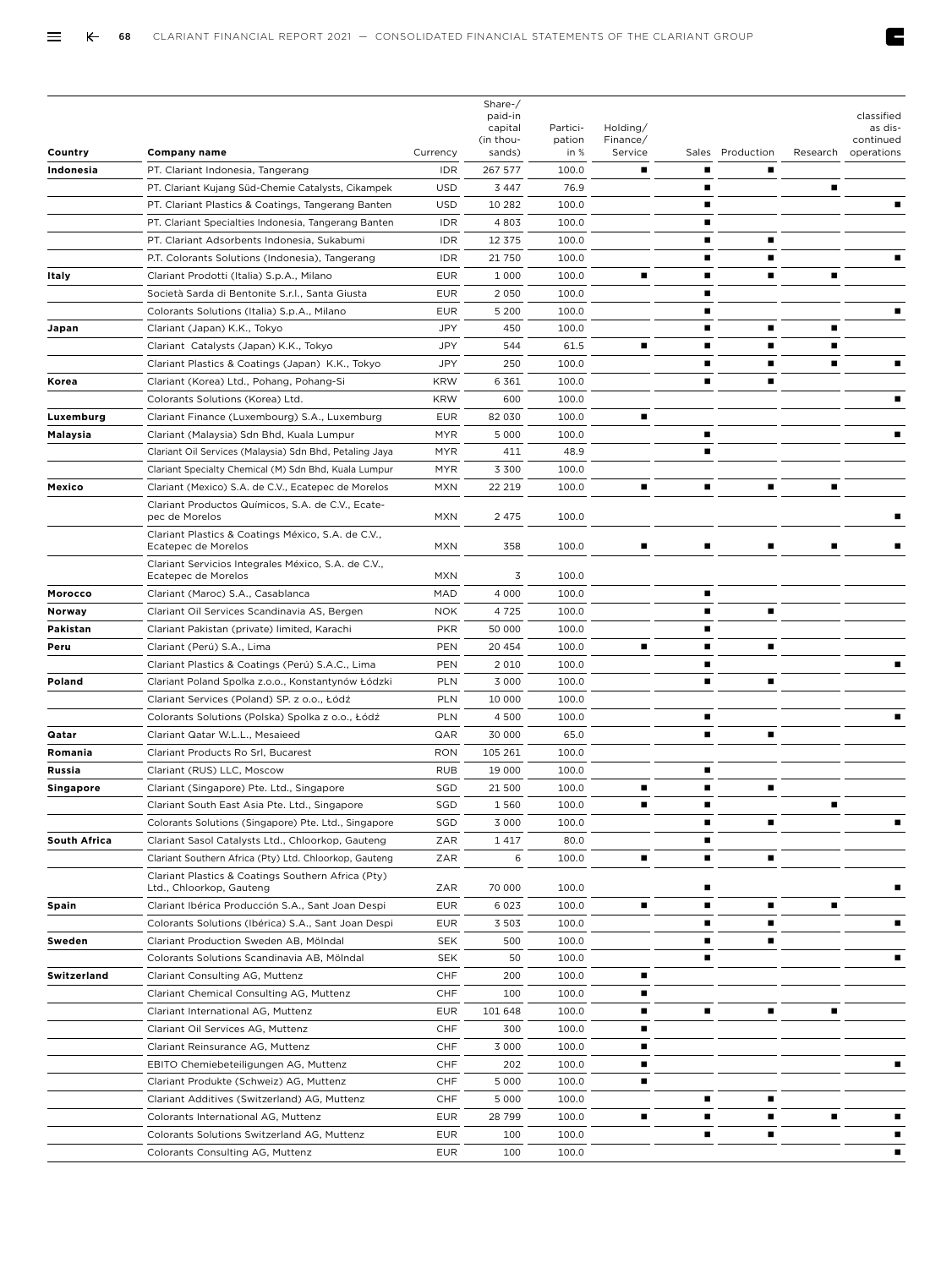| Country         | Company name                                            | Currency   | Share-/<br>paid-in<br>capital<br>(in thou-<br>sands) | Partici-<br>pation<br>in % | Holding/<br>Finance/<br>Service | Sales | Production | Research | classified<br>as dis-<br>continued<br>operations |
|-----------------|---------------------------------------------------------|------------|------------------------------------------------------|----------------------------|---------------------------------|-------|------------|----------|--------------------------------------------------|
| Taiwan          | Clariant Specialty Chemicals (Taiwan) Co., Ltd., Taipei | <b>TWD</b> | 36 000                                               | 100.0                      |                                 |       |            |          |                                                  |
|                 | Colorants Solutions (Taiwan) Co., Ltd.                  | <b>TWD</b> | 1 0 0 0                                              | 100.0                      |                                 |       |            |          |                                                  |
| <b>Thailand</b> | Clariant (Thailand) Ltd., Bangkok                       | THB        | 250 000                                              | 100.0                      |                                 |       |            |          |                                                  |
|                 | Colorants Solutions (Thailand) Ltd., Bangkok            | THB        | 100 000                                              | 100.0                      |                                 |       |            |          |                                                  |
| <b>Turkey</b>   | Clariant (Türkiye) A.S., Ataşehir/İstanbul              | <b>TRY</b> | 17 538                                               | 100.0                      |                                 |       |            |          |                                                  |
|                 | Colorants Solutions (Türkiye) A.S., Ataşehir/İstanbul   | <b>TRY</b> | 1500                                                 | 100.0                      |                                 |       |            |          |                                                  |
| <b>UAE</b>      | Clariant (Gulf) FZE, Jebel Ali, Dubai                   | AED        | 1 0 0 0                                              | 100.0                      |                                 |       |            |          |                                                  |
|                 | Colorants Solutions (Gulf) FZE, Jebel Ali, Dubai        | AED        | 1 0 0 0                                              | 100.0                      |                                 |       |            |          |                                                  |
| Ukraine         | Clariant Ukraine LLC, Severodonetsk                     | UAH        | 28 688                                               | 100.0                      |                                 |       |            |          |                                                  |
| <b>USA</b>      | Clariant Corporation, Charlotte, NC                     | <b>USD</b> | 749 500                                              | 100.0                      |                                 |       |            |          |                                                  |
|                 | Colorants Solutions USA LLC, Charlotte, NC              | <b>USD</b> | 1                                                    | 100.0                      |                                 |       |            |          |                                                  |
| Venezuela       | Clariant Venezuela, S.A., Maracay                       | <b>VEF</b> |                                                      | 100.0                      |                                 |       |            |          |                                                  |

<sup>1</sup> The participation in % reflects the captital and voting rights in %.

# **38. EVENTS SUBSEQUENT TO THE BALANCE SHEET DATE**

On 3 January 2022 Clariant sold the business unit Pigments to USbased SK Capital Partners and the German-based Heubach group. The total consideration of the sale net of cash transferred amounted to CHF 614 million, a 20 % stake in the combined group newly created from the former Clariant and Heubach pigment activities, plus an earn-out of CHF 50 million in case certain numbers of operating profit (EBITDA) were achieved in 2021.

On 3 January 2022, a bridging loan in the amount of EUR 250 million with no interest was repaid early.

On 4 March 2022 Clariant announced that it would suspend all business in Russia with immediate effect in response to the Russian armed forces' invasion of the Ukraine. Clariant's operations in Russia include a sales office and a laboratory in Moscow and contributed approximately 2% to the company's annual sales and CHF 16 million of total assets.

Also as a result of the war in the Ukraine Clariant was forced to put all business activities in the Ukraine on hold. Clariant's operations in the Ukraine comprise a Catalyst plant which contributed about 0.02% to the company's annual sales and CHF 9 million of total assets.

All holders of Certificates of Indebtedness (CoI) in a total amount of EUR 544 million and the banks extending a Revolving Credit Facility (RCF) in the amount of CHF 445 million are entitled to be presented the audited consolidated financial statement of the Clariant Group by 30 April and 31 March, respectively, of the following year. In the case of a delay CoI holders can extraordinarily terminate their investment and require an early repayment. RCF banks, subject to a majority vote of all RCF banks are entitled to a cancellation of their commitment and, as the case may be, a repayment of any funds drawn under the

RCF. Due to the investigation on Clariant' financial reporting (see Note 1.03) and the ensuing delay of the publication of the Annual Report the original deadlines could not be kept by Clariant. This led to negotiations with the holders of these financial instruments to extend the deadline for the presentation of the audited Financial Report 2021 until 30 June 2022. As of 17 May 2022 all 10 banks extending the RCF have consented to extend the deadline for the presentation of the audited Financial Report 2021, including the restatement for 2020 until 30 June 2022. Of the 101 holders of CoIs as of 17 May 2022 three holders announced not to consent to an extension of the deadline for the presentation of the audited Financial Report 2021, and thereof one demanded an early payment of EUR 13 million which was repaid on 28 April 2022.

On 14 April 2022 Clariant announced the sale of the 50 % participation in the joint venture Scientific Design Company to the joint venture partner SABIC for a net consideration of USD 139.4 million.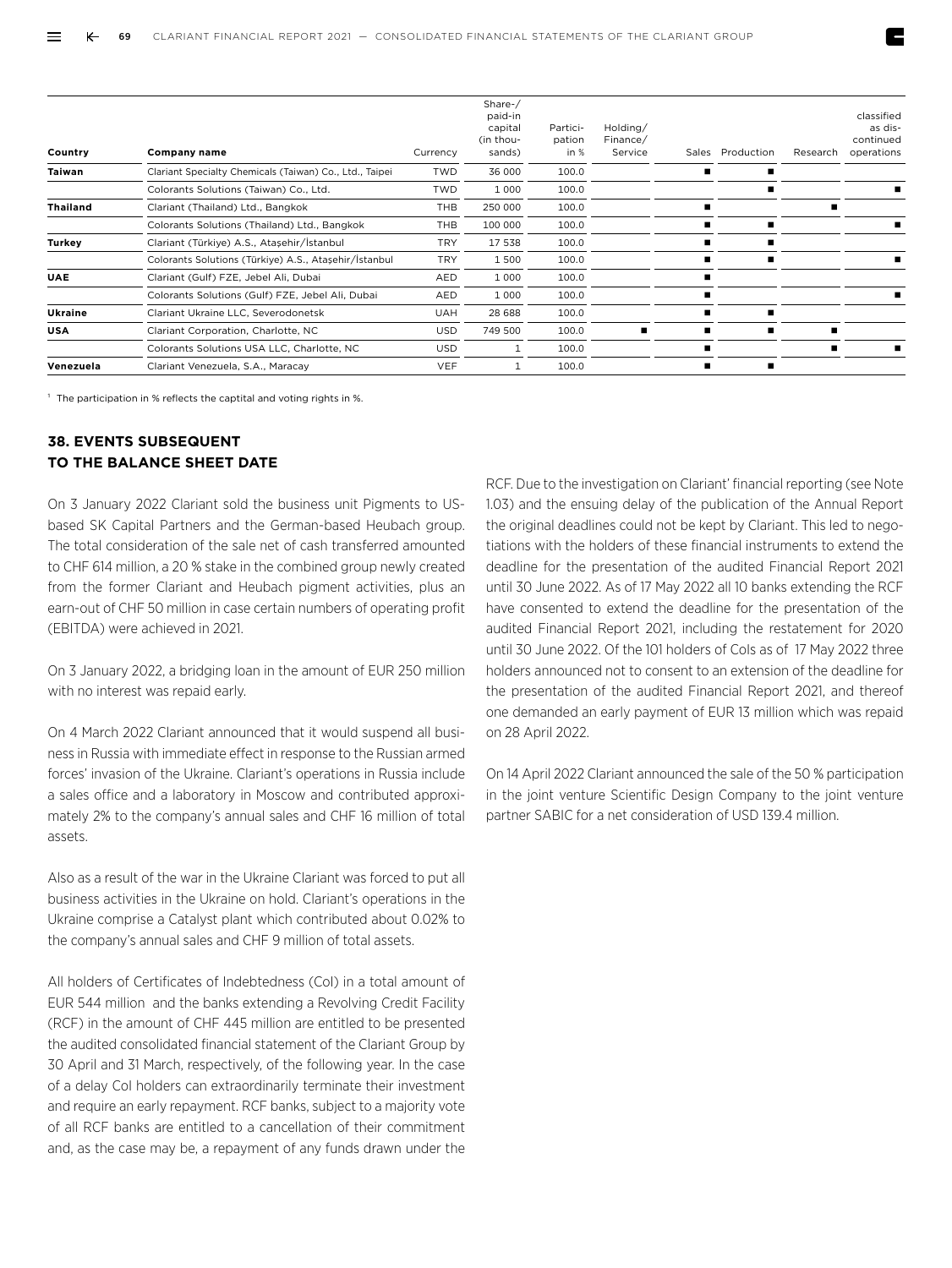# Report of the statutory auditor

to the General Meeting of Clariant Ltd

# Muttenz

# **Report on the audit of the consolidated financial statements**

### **Opinion**

We have audited the consolidated financial statements of Clariant Ltd and its subsidiaries (the Group), which comprise the consolidated balance sheets as at 31 December 2021 and the consolidated income statements, consolidated statements of comprehensive income, consolidated statements of changes in equity and consolidated statements of cash flows for the year then ended, and notes to the consolidated financial statements, including a summary of significant accounting policies.

In our opinion, the consolidated financial statements (pages 1 to 69) give a true and fair view of the consolidated financial position of the Group as at 31 December 2021 and its consolidated financial performance and its consolidated cash flows for the year then ended in accordance with the International Financial Reporting Standards (IFRS) and comply with Swiss law.

#### **Basis for opinion**

We conducted our audit in accordance with Swiss law, International Standards on Auditing (ISAs) and Swiss Auditing Standards. Our responsibilities under those provisions and standards are further described in the "Auditor's responsibilities for the audit of the consolidated financial statements" section of our report.

We are independent of the Group in accordance with the provisions of Swiss law and the requirements of the Swiss audit profession, as well as the International Code of Ethics for Professional Accountants (including International Independence Standards) of the International Ethics Standards Board for Accountants (IESBA Code), and we have fulfilled our other ethical responsibilities in accordance with these requirements. We believe that the audit evidence we have obtained is sufficient and appropriate to provide a basis for our opinion.

#### **Our audit approach**



PricewaterhouseCoopers AG, St. Jakobs-Strasse 25, Postfach, CH-4002 Basel, Switzerland Telefon: +41 58 792 51 00, Telefax: +41 58 792 51 10, www.pwc.ch

PricewaterhouseCoopers AG is a member of the global PricewaterhouseCoopers network of firms, each of which is a separate and independent legal entity.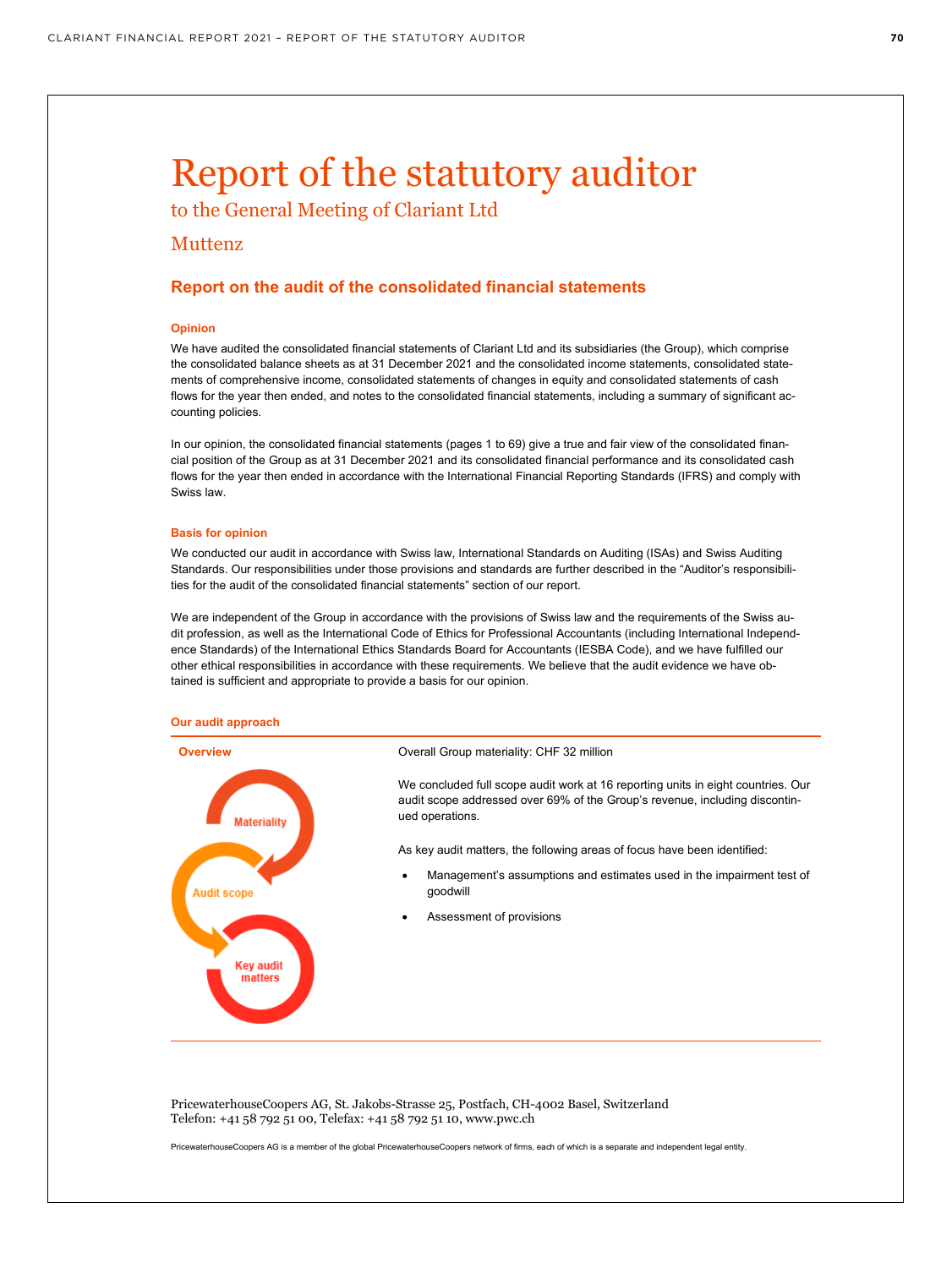#### **Materiality**

The scope of our audit was influenced by our application of materiality. Our audit opinion aims to provide reasonable assurance that the consolidated financial statements are free from material misstatement. Misstatements may arise due to fraud or error. They are considered material if, individually or in aggregate, they could reasonably be expected to influence the economic decisions of users taken on the basis of the consolidated financial statements.

Based on our professional judgement, we determined certain quantitative thresholds for materiality, including the overall Group materiality for the consolidated financial statements as a whole as set out in the table below. These, together with qualitative considerations, helped us to determine the scope of our audit and the nature, timing and extent of our audit procedures and to evaluate the effect of misstatements, both individually and in aggregate, on the consolidated financial statements as a whole.

| <b>Overall Group materiality</b>                      | CHF 32 million                                                                                                                                                                                                                                                                                                        |
|-------------------------------------------------------|-----------------------------------------------------------------------------------------------------------------------------------------------------------------------------------------------------------------------------------------------------------------------------------------------------------------------|
| <b>Benchmarks applied</b>                             | EBITDA (including discontinued operations) and total assets                                                                                                                                                                                                                                                           |
| Rationale for the materiality bench-<br>marks applied | We chose EBITDA as the benchmark because management assesses its prof-<br>itability mainly on the basis of this measure of profit and we took the Group's<br>assets into consideration since the chemical industry, being highly capital-in-<br>tensive, has a more volatile net profit margin than other industries. |

We agreed with the Audit Committee that we would report to them misstatements above CHF 1.6 million identified during our audit as well as any misstatements below that amount which, in our view, warranted reporting for qualitative reasons.

#### **Audit scope**

We tailored the scope of our audit in order to perform sufficient work to enable us to provide an opinion on the consolidated financial statements as a whole, taking into account the structure of the Group, the accounting processes and controls, and the industry in which the Group operates.

From 118 reporting units, we identified 16 reporting units (components) as the largest contributors to the Group's financial statements (amounting to 69% of the Group's revenue including discontinued operations and addressing all geographical areas of the Group's business). These reporting units were subject to a full scope audit by local PwC network firms. We held regular virtual meetings during all phases of the audit to discuss material audit topics with the component auditors of the most significant reporting units. Further audit procedures were performed by the central Group audit team on certain Group functions (addressing, among other topics, taxation, treasury, independent investigations, litigation and information technology) and the Group consolidation. In addition, two PwC network firms performed specific audit procedures related to sales and procurement and to the financial closing cycle at the Group's shared service centres on behalf of PwC Switzerland.

#### **Key audit matters**

Key audit matters are those matters that, in our professional judgement, were of most significance in our audit of the consolidated financial statements of the current period. These matters were addressed in the context of our audit of the consolidated financial statements as a whole, and in forming our opinion thereon, and we do not provide a separate opinion on these matters.

#### **Management's assumptions and estimates used in the impairment test for goodwill**

| <b>Key audit matter</b>                                                                                                                                                                                                                                                                                                                                                                                                                    | How our audit addressed the key audit matter                                                                                                                                                                                                                                      |
|--------------------------------------------------------------------------------------------------------------------------------------------------------------------------------------------------------------------------------------------------------------------------------------------------------------------------------------------------------------------------------------------------------------------------------------------|-----------------------------------------------------------------------------------------------------------------------------------------------------------------------------------------------------------------------------------------------------------------------------------|
| The valuation of goodwill depends on the forecast results<br>of the businesses and the discount rates applied to cash<br>flow forecasts. We consider its valuation to be a key audit<br>matter because of the significant scope for judgement in-<br>volved in the assumptions on which these forecasts are<br>based. In particular, we focussed on goodwill relating to the<br>Catalysts business unit, which amounts to CHF 636 million, | We evaluated and challenged management's assumptions<br>as presented on pages 20 and 21 (Critical accounting esti-<br>mates and judgments, 4.1 Estimated impairment of good-<br>will and property, plant and equipment) in the notes to the<br>consolidated financial statements. |

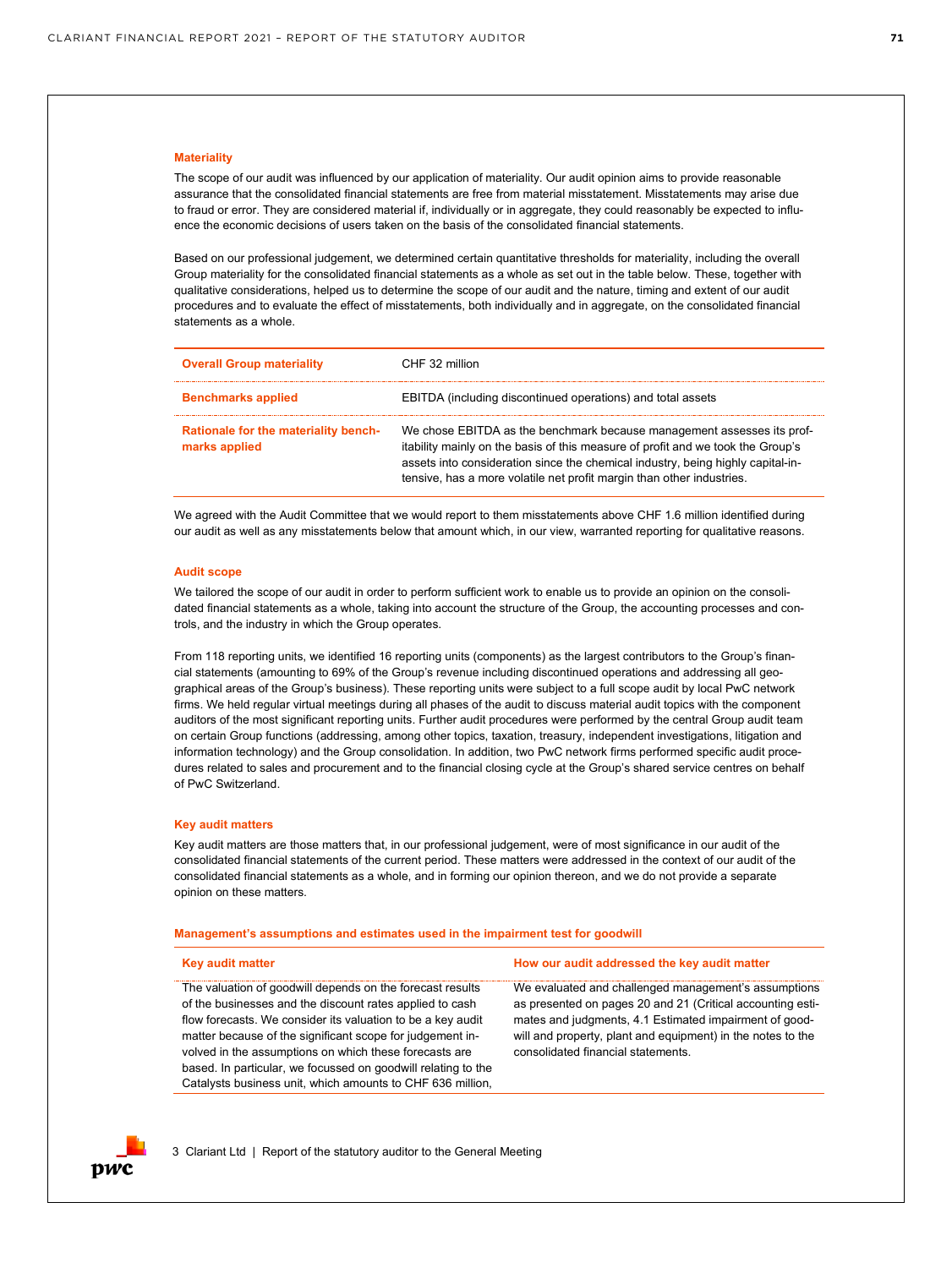and to the Oil and Mining Services business unit, which amounts to CHF 155 million, as we consider that the risk of impairment is higher for these units than for other business units.

Please refer to Note 4 'Critical accounting estimates and judgments', Note 4.1 'Estimated impairment of goodwill, intangibles, and property, plant and equipment', and Note 6 'Intangible assets' in the notes to the consolidated financial statements.

Management followed a clearly documented process for forecasting future cash flows, which was subject to timely oversight and challenge by the Board of Directors.

We compared the actual results of the year under review with the figures used to make the forecasts in the prior year in order to assess with hindsight whether any of the assumptions underlying the forecasts might have been too optimistic. In some cases, actual performance was found to be lower than forecast. Management analysed the underlying drivers, considered actual revenue growth rates and operating margins against those in the business plans prepared in the year under review and included the actual rates and margins in the new business plans.

We discussed with the business unit leaders management's assumptions regarding revenue, long-term growth rates and profit margins. We involved PwC's own valuation specialists to assess the model and the weighted average cost of capital (WACC) used. The WACC was assessed on the basis of comparable industry peers and data available from external sources. In addition, we assessed for reasonableness the expectations of movements in working capital and of investments in property, plant and equipment.

We found the assumptions to be balanced and reasonable.

We reperformed thorough sensitivity analyses on the key assumptions to ascertain the extent of change in those assumptions that either individually or collectively would be required for the goodwill to be impaired. We discussed the results of our audit work as well as the headroom of the sensitivity analyses with management, the Audit Committee and the Board of Directors.

On the basis of the procedures performed and the evidence obtained, we identified no significant issues with respect to the process applied by management and the Board of Directors in the impairment test of goodwill.

#### **Assessment of provisions**

| Key audit matter                                                                                                                                                                                                                                         | How our audit addressed the key audit matter                                                                                                                                                        |
|----------------------------------------------------------------------------------------------------------------------------------------------------------------------------------------------------------------------------------------------------------|-----------------------------------------------------------------------------------------------------------------------------------------------------------------------------------------------------|
| The recognition and the measurement of provisions require<br>critical accounting estimates and judgements by manage-<br>ment concerning if and when future cash outflows will take<br>place based on historical experience and future expecta-<br>tions. | We obtained an understanding of management's process to<br>assess provisions and management's internal controls over<br>the completeness, recognition, measurement and disclosure<br>of provisions. |
| Furthermore, as described in Note 1.03 'Restatement',                                                                                                                                                                                                    | We tested management's assumptions based on supporting                                                                                                                                              |
| Clariant launched an independent investigation conducted                                                                                                                                                                                                 | documents, including third-party assessments, and manage-                                                                                                                                           |
| by a third party that focused on the recognition and meas-                                                                                                                                                                                               | ment's calculations to assess the completeness, recognition                                                                                                                                         |
| urement of certain provisions and accruals. This led to a re-                                                                                                                                                                                            | and measurement of provisions.                                                                                                                                                                      |
| statement of the opening balance sheet as at 1 January                                                                                                                                                                                                   | We held discussions with management and the Group's Audit                                                                                                                                           |
| 2020 and the consolidated financial statements for the pe-                                                                                                                                                                                               | Committee to corroborate assumptions used in manage-                                                                                                                                                |
| riod ended 31 December 2020.                                                                                                                                                                                                                             | ment's estimates.                                                                                                                                                                                   |

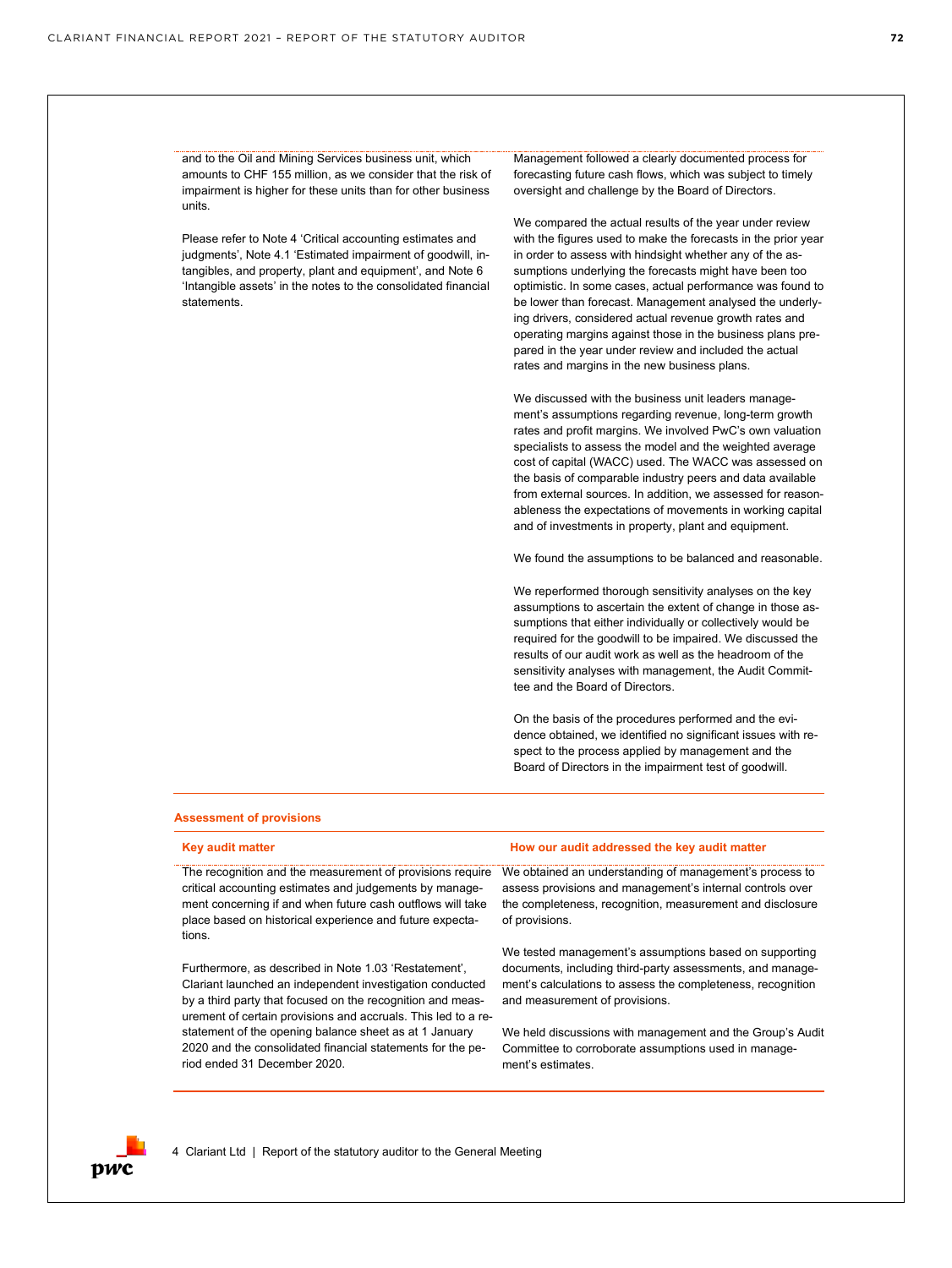visions to be a key audit matter principally on the grounds that a high degree of auditor judgement was necessary to evaluate the audit evidence obtained related to Clariant's independent investigation; significant audit effort was necessary to evaluate the audit evidence relating to the provisions; and the audit effort involved the use of professionals with specialised skills and knowledge to assist in performing these procedures and evaluating the audit evidence obtained from these procedures.

Please refer to Note 21 'Movements in Provisions', Note 1.03 'Restatements', Note 4.5 'Provisions and Contingencies' and Note 35 'Commitments and Contingencies' in the notes to the consolidated financial statements.

We consider the performance of procedures relating to pro- We involved our own forensic specialists and assessed the work of Clariant's external counsel with the objective of being able to rely on their work relating to provisions, the restatement of the 2020 consolidated financial statements and the disclosure of the note on contingencies.

> We tested whether the accounting treatment and disclosure of provisions, the 2020 restatement and the note on contingencies comply with the requirements of IFRS.

On the basis of the procedures performed and the evidence obtained, we identified no significant issues with respect to the process applied by management and the Board of Directors in the accounting treatment of provisions.

#### **Other information in the integrated report**

The Board of Directors is responsible for the other information in the integrated report. The other information comprises all information included in the integrated report, but does not include the consolidated financial statements, the standalone financial statements and the compensation report of Clariant AG and our auditor's reports thereon.

Our opinion on the consolidated financial statements does not cover the other information in the integrated report and we do not express any form of assurance conclusion thereon.

In connection with our audit of the consolidated financial statements, our responsibility is to read the other information in the integrated report and, in doing so, consider whether the other information is materially inconsistent with the consolidated financial statements or our knowledge obtained in the audit, or otherwise appears to be materially misstated. If, based on the work we have performed, we conclude that there is a material misstatement of this other information, we are required to report that fact. We have nothing to report in this regard.

#### **Responsibilities of the Board of Directors for the consolidated financial statements**

The Board of Directors is responsible for the preparation of the consolidated financial statements that give a true and fair view in accordance with IFRS and the provisions of Swiss law, and for such internal control as the Board of Directors determines is necessary to enable the preparation of consolidated financial statements that are free from material misstatement, whether due to fraud or error.

In preparing the consolidated financial statements, the Board of Directors is responsible for assessing the Group's ability to continue as a going concern, disclosing, as applicable, matters related to going concern and using the going concern basis of accounting unless the Board of Directors either intends to liquidate the Group or to cease operations, or has no realistic alternative but to do so.

#### **Auditor's responsibilities for the audit of the consolidated financial statements**

Our objectives are to obtain reasonable assurance about whether the consolidated financial statements as a whole are free from material misstatement, whether due to fraud or error, and to issue an auditor's report that includes our opinion. Reasonable assurance is a high level of assurance, but is not a guarantee that an audit conducted in accordance with Swiss law, ISAs and Swiss Auditing Standards will always detect a material misstatement when it exists. Misstatements can arise from fraud or error and are considered material if, individually or in the aggregate, they could reasonably be expected to influence the economic decisions of users taken on the basis of these consolidated financial statements.

A further description of our responsibilities for the audit of the consolidated financial statements is located at the website of EXPERTsuisse: http://expertsuisse.ch/en/audit-report-for-public-companies. This description forms part of our auditor's report.

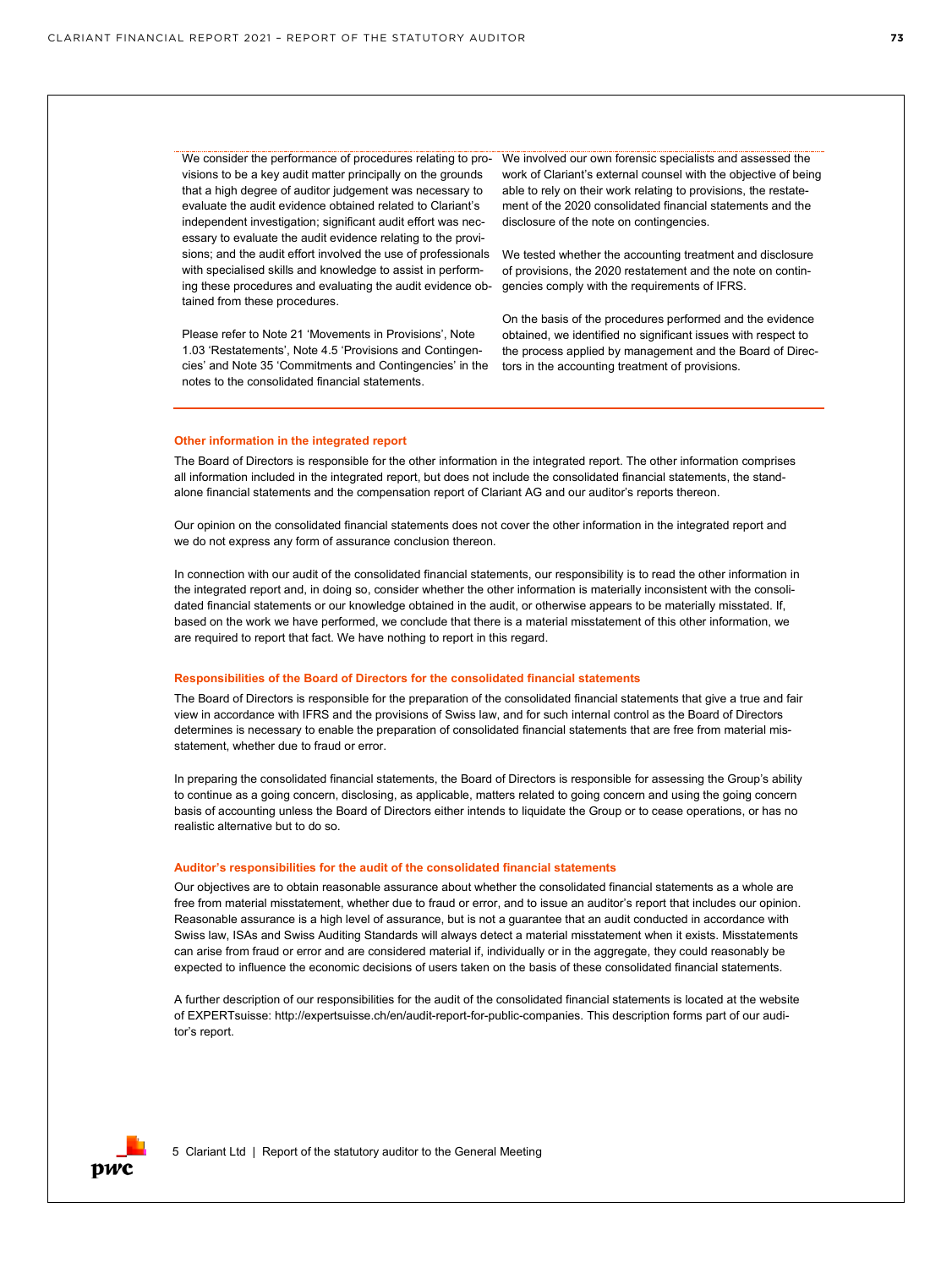## **Report on other legal and regulatory requirements**

During our audit, performed in accordance with article 728a paragraph 1 item 3 CO and Swiss Auditing Standard 890, we noted that an internal control system that has been designed in accordance with the instructions of the Board of Directors for the preparation of the consolidated financial statements is adequately documented, but has not been fully implemented in all material respects for the area of provisions, which is a critical process to the group.

In our opinion, except for the matter described in the preceding paragraph, an internal control system exists which has been designed for the preparation of the consolidated financial statements according to the instructions of the Board of Directors.

We recommend that the consolidated financial statements submitted to you be approved.

PricewaterhouseCoopers AG

Audit expert Auditor in charge

Basel, 18 May 2022

V Saum

Rolf Johner Michael Scheibli Audit expert

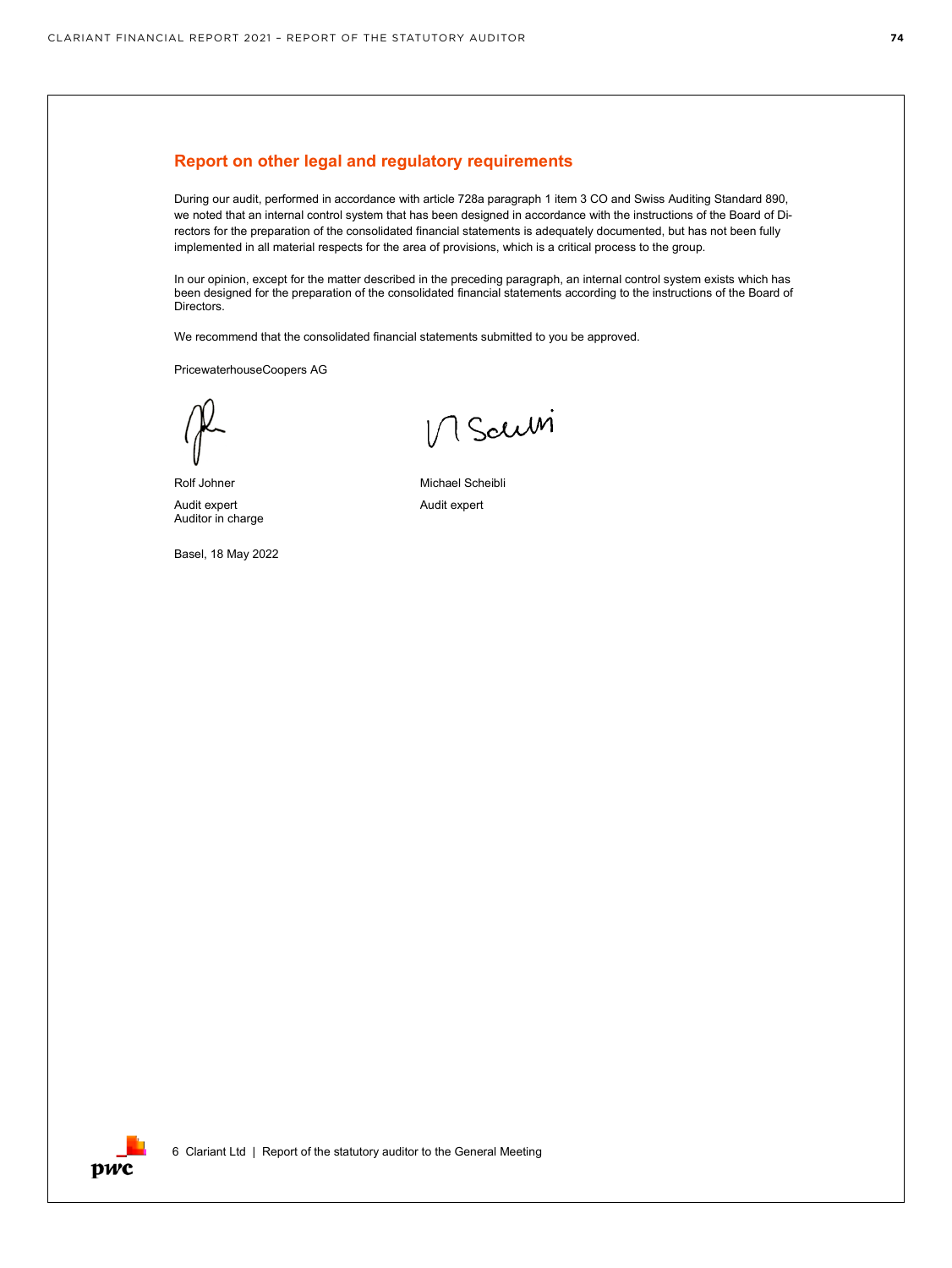## Review of trends

#### **FIVE-YEAR GROUP OVERVIEW 2017–2021**

|                                              |                  | $2021^2$     | 2020 <sup>2</sup> | $2020^2$       | $2019^2$                 | 2018 <sup>3</sup>        | 2018           | 2017           |
|----------------------------------------------|------------------|--------------|-------------------|----------------|--------------------------|--------------------------|----------------|----------------|
|                                              |                  |              | Restated          |                |                          |                          |                |                |
| <b>Segment sales</b>                         | CHF <sub>m</sub> | 4 4 1 3      | 3883              | 3883           | 4 4 3 4                  | 4 4 4 5                  | 6 6 8 2        | 6429           |
| Change relative to preceding year            |                  |              |                   |                |                          |                          |                |                |
| in Swiss francs                              | %                | 14           | $-12$             | $-12$          | $\overline{\phantom{0}}$ |                          | $\overline{4}$ | 9              |
| in local currency                            | %                | 15           | $-5$              | $-5$           | $\overline{3}$           |                          | 5              | 9              |
| Group sales <sup>1</sup>                     | CHF m            | 4372         | 3860              | 3860           | 4399                     | 4 4 0 4                  | 6 6 2 3        | 6377           |
| Change relative to preceding year            |                  |              |                   |                |                          |                          |                |                |
| in Swiss francs                              | %                | 13.3         | $-12.3$           | $-12.3$        |                          | $\overline{\phantom{0}}$ | $\overline{4}$ | 9              |
| in local currency                            | %                | 15           | $-5$              | $-5$           | 3                        |                          | 5              | 9              |
| <b>Adjusted operating income</b>             | CHF m            | 493          | 354               | 350            | 444                      | 480                      | 693            | 673            |
| Change relative to preceding year            | %                | 39           | $-20$             | $-21$          | $-7$                     | $-29$                    | 3              | 8              |
| as a % of sales                              |                  | 11.3         | 9.2               | 9.1            | 10.1                     | 10.9                     | 10.5           | 10.6           |
| <b>Operating income</b>                      | CHF m            | 440          | 317               | 298            | 165                      | 348                      | 546            | 496            |
| Change relative to preceding year            | %                | 39           | 92                | 81             | $-53$                    | $-30$                    | 10             | $-3$           |
| as a % of sales                              |                  | 10.1         | 8.2               | 7.7            | 3.8                      | 7.9                      | 8.2            | 7.8            |
| <b>EBITDA</b>                                | CHF <sub>m</sub> | 708          | 597               | 578            | 461                      | 607                      | 871            | 813            |
| Change relative to preceding year            | %                | 19           | 30                | 25             | $-24$                    | $-25$                    | $\overline{7}$ | $\overline{4}$ |
| as a % of sales                              |                  | 16.2         | 15.5              | 15.0           | 10.5                     | 13.8                     | 13.2           | 12.7           |
| <b>Adjusted EBITDA</b>                       | CHF m            | 760          | 623               | 619            | 740                      | 739                      | 1 0 18         | 974            |
| Change relative to preceding year            | %                | 22           | $-16$             | $-16$          | ۰                        | $-24$                    | 5              | 10             |
| as a % of sales                              |                  | 17.4         | 16.1              | 16.0           | 16.8                     | 16.8                     | 15.4           | 15.3           |
| Net income                                   | CHF <sub>m</sub> | 373          | 825               | 799            | 38                       | 356                      | 356            | 302            |
| Change relative to preceding year            | %                | $-55$        | 2071              | 2 0 0 3        | $-89$                    | 18                       | 18             | 15             |
| as a % of sales                              |                  | 8.5          | 21.4              | 20.7           | 0.9                      | 8.1                      | 5.4            | 4.7            |
| Investment in property, plant, and equipment | CHF m            | 362          | 288               | 288            | 273                      | 237                      | 237            | 248            |
| Change relative to preceding year            | %                | 26           | 5                 | 5              | 15                       | $-4$                     | $-4$           | $-16$          |
| as a % of sales                              |                  | $\mathsf{R}$ | $\overline{7}$    | $\overline{7}$ | 6                        | 5                        | $\overline{4}$ | $\overline{4}$ |
| Personnel costs <sup>4</sup>                 | CHF m            | 1 0 6 6      | 1 2 6 4           | 1 2 7 3        | 1431                     | 1457                     | 1457           | 1460           |
| Change relative to preceding year            | %                | $-16$        | $-12$             | $-11$          | $-2$                     | $\overline{\phantom{a}}$ |                | 6              |
| as a % of sales                              |                  | 24           | $-33$             | 33             | 33                       | 33                       | 22             | 23             |
| Employees at year-end                        | number           | 13 374       | 13 2 3 5          | 13 235         | 17 223                   | 17 901                   | 17 901         | 18 135         |
| Change relative to preceding year            | %                | $\mathbf{1}$ | $-23$             | $-23$          | $-4$                     | $-1$                     | $-1$           | 4              |
|                                              |                  |              |                   |                |                          |                          |                |                |

<sup>1</sup> Including trading

<sup>2</sup> Continuing operations

3 Restated for discontinued operations – see note 1.04

4 Including discontinued operations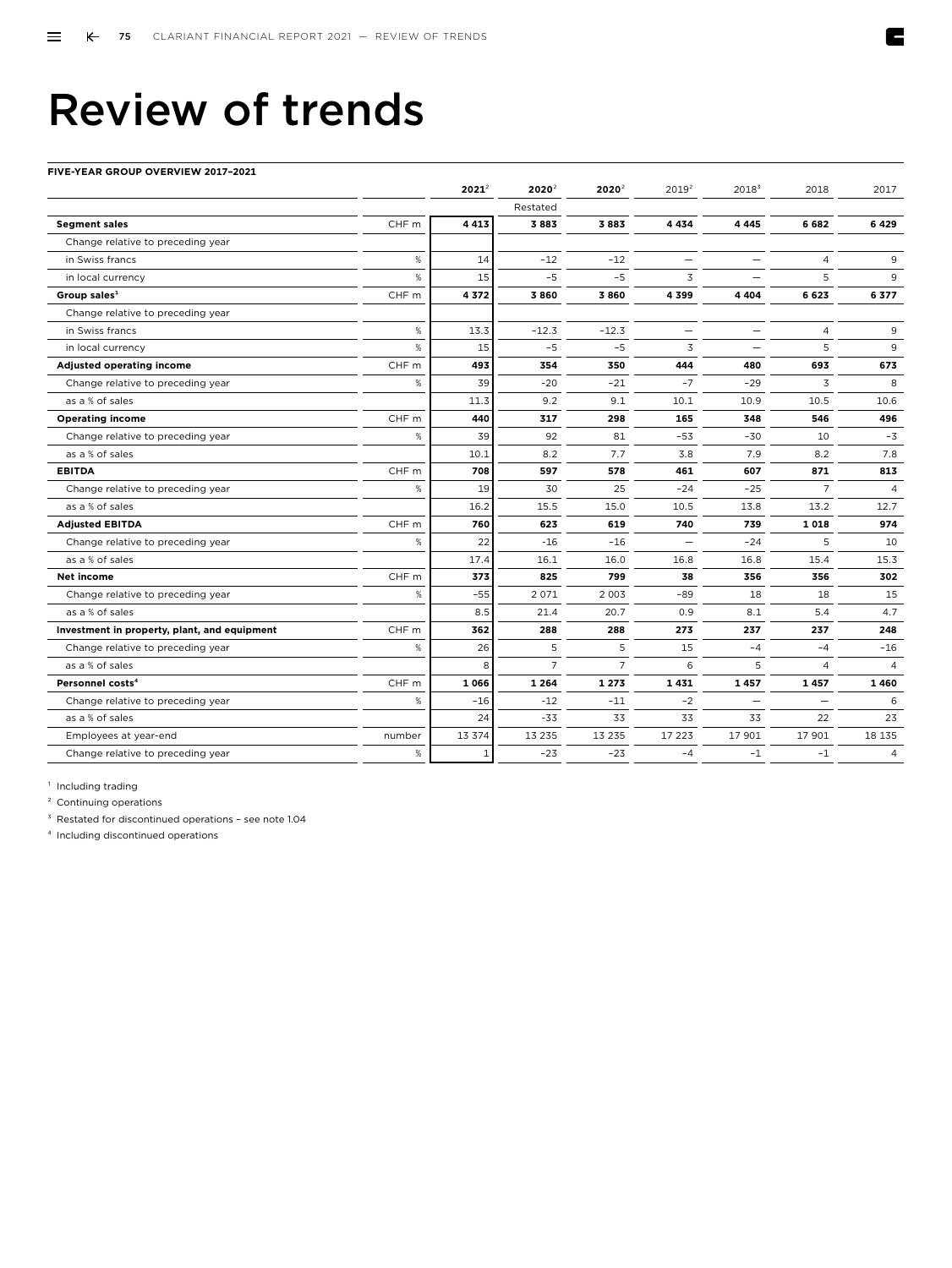# Financial statements of Clariant Ltd, Muttenz

Balance sheets of Clariant Ltd

| <b>BALANCE SHEETS OF CLARIANT LTD</b>                    |                |                      |       |                      |       |
|----------------------------------------------------------|----------------|----------------------|-------|----------------------|-------|
| at 31 December 2021 and 2020                             | Notes          | 31.12.2021<br>in CHF | in %  | 31.12.2020<br>in CHF | in %  |
| <b>Assets</b>                                            |                |                      |       |                      |       |
| <b>Current assets</b>                                    |                |                      |       |                      |       |
| Cash and cash equivalents                                | 3              | 110 241 664          |       | 352 170 332          |       |
| Short-term deposits                                      | 3              |                      |       | 256 120 000          |       |
| Other short-term receivables                             | $\overline{4}$ | 25 553 296           |       | 32 266 139           |       |
| Accrued income and prepaid expenses                      |                | 1 656 405            |       | 2 998 856            |       |
| <b>Total current assets</b>                              |                | 137 451 365          | 3.2   | 643 555 327          | 12.9  |
| <b>Noncurrent assets</b>                                 |                |                      |       |                      |       |
| Loans to Group companies                                 |                | 2 516 588 306        |       | 2 528 737 770        |       |
| Other financial assets                                   |                | 364 800              |       | 502 240              |       |
| Shareholdings in Group companies                         | 5              | 1 668 704 484        |       | 1 822 537 204        |       |
| Intangible assets                                        |                | 3 321 761            |       | 5 4 68 9 35          |       |
| <b>Total noncurrent assets</b>                           |                | 4 188 979 351        | 96.8  | 4 357 246 149        | 87.1  |
| <b>Total assets</b>                                      |                | 4 326 430 716        | 100.0 | 5 000 801 476        | 100.0 |
| <b>Liabilities and Equity</b>                            |                |                      |       |                      |       |
| <b>Liabilities</b>                                       |                |                      |       |                      |       |
| <b>Current liabilities</b>                               |                |                      |       |                      |       |
| Other current non-interest-bearing liabilities           | 6              | 40 277 742           |       | 182 953 864          |       |
| Other current interest-bearing liabilities               | $\overline{7}$ | 638 157 043          |       | 620 205 551          |       |
| Current provisions                                       |                | 178 355 974          |       | 188 982 974          |       |
| Accrued expenses                                         |                | 4 607 288            |       | 5 864 408            |       |
| <b>Total current liabilities</b>                         |                | 861 398 047          | 19.9  | 998 006 797          | 20.0  |
| <b>Noncurrent liabilities</b>                            |                |                      |       |                      |       |
| Noncurrent interest-bearing liabilities to third parties | 12             | 967 393 436          |       | 1 417 038 097        |       |
| Total noncurrent interest-bearing liabilities            | 12             | 967 393 436          | 22.4  | 1417038097           | 28.3  |
| <b>Total liabilities</b>                                 |                | 1828 791 483         |       | 2 415 044 894        |       |
| <b>Equity</b>                                            |                |                      |       |                      |       |
| <b>Share capital</b>                                     | 8, 11          | 995 817 597          |       | 1 228 175 036        |       |
| Reserves from capital contribution <sup>1</sup>          | 9, 11          | 1 304 491 391        |       | 1 308 215 414        |       |
| thereof from capital contribution reserves (other)       |                | 1 304 491 391        |       | 1 308 215 414        |       |
| Reserves from retained earnings <sup>2</sup>             | 9, 11          | $-1264297991$        |       | $-1264297991$        |       |
| Other statutory reserves                                 | 11             | 223 724 023          |       | 220 000 000          |       |
| <b>Total statutory capital reserves</b>                  | 11             | 263 917 423          |       | 263 917 423          |       |
| Voluntary retained earnings                              | 11             | 1 137 181 196        |       | 865 920 811          |       |
| <b>Total reserves</b>                                    | 9, 11          | 1 401 098 619        |       | 1 129 838 234        |       |
| Profit for the financial year                            |                | 150 758 264          |       | 271 260 385          |       |
| <b>Treasury shares</b>                                   | 10, 11         | -50 035 247          |       | -43 517 073          |       |
| <b>Total equity</b>                                      |                | 2 497 639 233        | 57.7  | 2 585 756 582        | 51.7  |
| <b>Total equity and liabilities</b>                      |                | 4 326 430 716        | 100.0 | 5 000 801 476        | 100.0 |
|                                                          |                |                      |       |                      |       |

<sup>1</sup> In 2012, the Swiss Federal Tax Administration confirmed qualifying capital contribution reserves of approximately CHF 1.7 billion (as at 31 December 2021 due to distributions still amounting to approximately CHF 40 million). For further information, see also note 9 to the financial statements of Clariant Ltd.

<sup>2</sup> This amount corresponds to capital contribution reserves formerly offset with losses. For further information, see also note 9 to the financial statements of Clariant Ltd.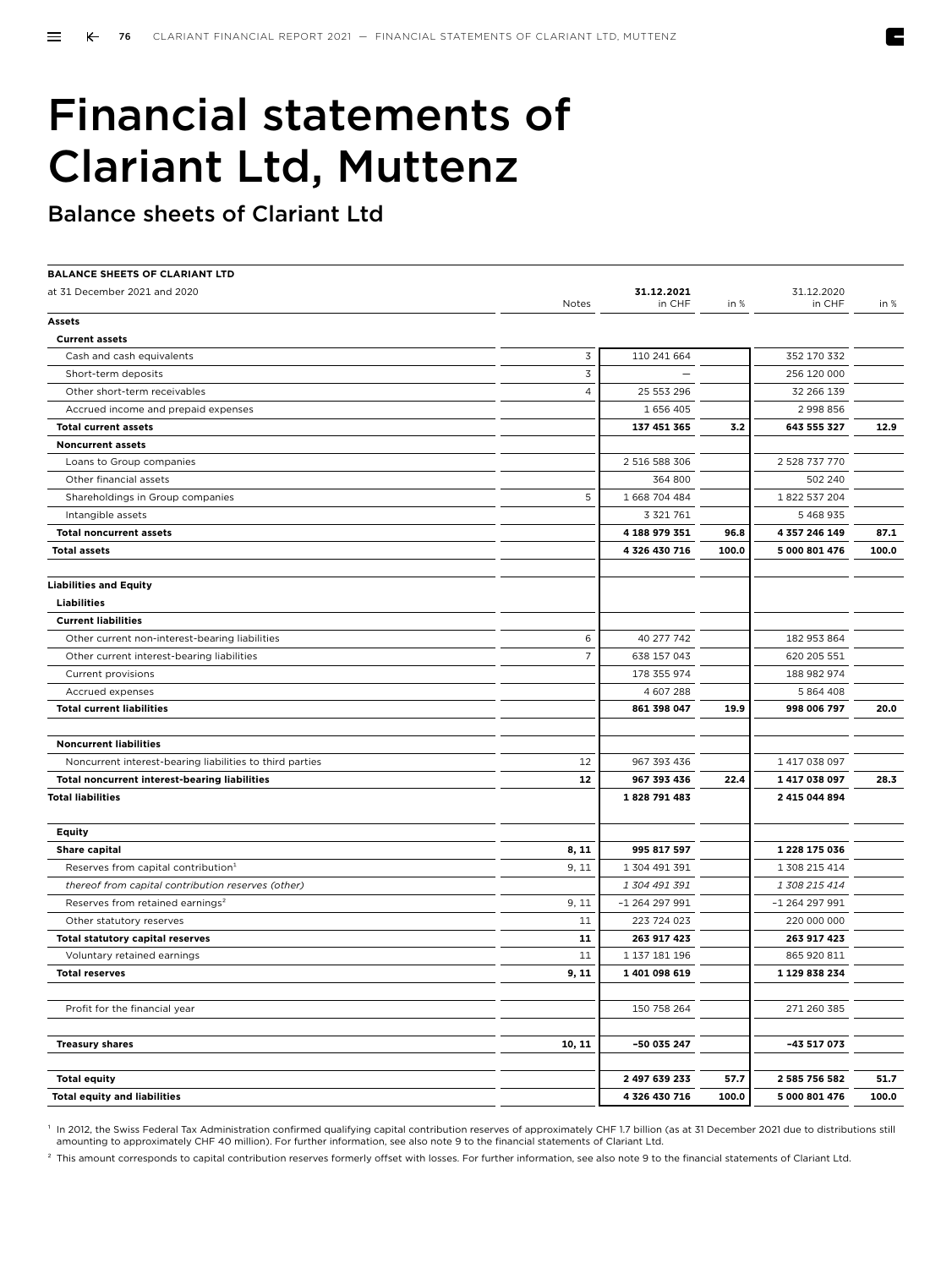# Financial statements of Clariant Ltd, Muttenz

Income statements of Clariant Ltd

| <b>INCOME STATEMENTS OF CLARIANT LTD</b>                                              |              |               |             |
|---------------------------------------------------------------------------------------|--------------|---------------|-------------|
| for the years ended 31 December 2021 and 2020                                         |              | 2021          | 2020        |
|                                                                                       | <b>Notes</b> | in CHF        | in CHF      |
| Income from shareholdings in Group companies                                          |              | 277 791 735   | 106 883 944 |
| Income from interest on loans to Group companies                                      |              | 45 778 600    | 55 575 323  |
| Other financial income                                                                |              | 6 6 5 2 5 2 9 | 7 123 835   |
| Reversal of devaluations on shareholdings and other income related to Group companies | 5            | 151 000 000   |             |
| Income from disposals of shareholdings and other income                               | 5            | 13 251 894    | 655 064 606 |
| <b>Total income</b>                                                                   |              | 494 474 758   | 824 647 708 |
|                                                                                       |              |               |             |
| <b>Expenses</b>                                                                       |              |               |             |
| Financial expenses                                                                    |              | 36 728 407    | 42 089 305  |
| Administrative expenses                                                               |              | 66 177 750    | 63 789 124  |
| Devaluations of shareholdings and other expenses related to Group companies           | 5            | 200 483 225   | 282 569 184 |
| Exchange rate differences net                                                         |              | 29 171 607    | 60 458 451  |
| Other expenses                                                                        |              | 8 0 15 5 05   | 102 480 556 |
| Taxes                                                                                 |              | 3 140 000     | 2 000 703   |
| <b>Total expenses</b>                                                                 |              | 343 716 494   | 553 387 323 |
| Profit for the financial year                                                         |              | 150 758 264   | 271 260 385 |
|                                                                                       |              |               |             |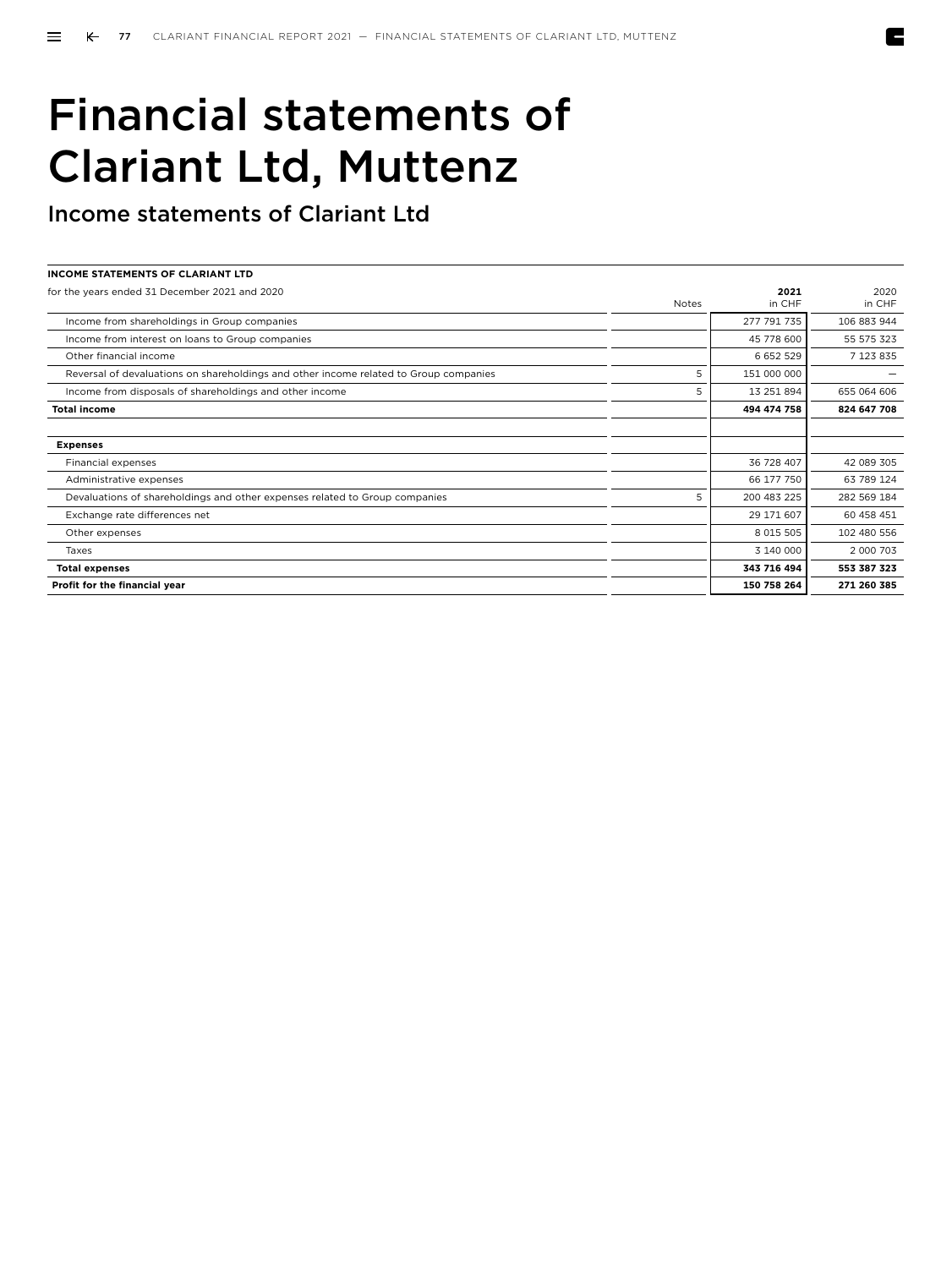# Notes to the financial statements of Clariant Ltd

#### **1. ACCOUNTING POLICIES**

**Introduction.** The statutory financial statements of Clariant Ltd comply with the regulations on financial accounting of the Swiss Code of Obligations.

Revenue recognition. Interest income is recognized on a time proportion basis, taking into account the principal outstanding and the effective rate over the period to maturity, when it is determined that such income will accrue to the company. Dividends are recognized when the right to receive payment is established.

**Exchange rate differences.** Balance sheet items denominated in foreign currencies are converted at year-end exchange rates. Realized exchange gains and losses as well as unrealized exchange losses are recorded in the income statement.

Intangible assets. Patents are capitalized at cost and amortized on a straight-line basis to the income statement over their estimated useful lives with a maximum of 20 years. Capital increase costs are directly charged to the income statement.

The Board of Directors approved the stand-alone financial statements of Clariant Ltd for issue on 17 May 2022. They will be subject to approval by the Annual General Meeting of Shareholders scheduled for 24 June 2022.

#### **2. BASIS OF PREPARATION**

The statutory financial statements of Clariant Ltd have been prepared according to the provisions of the Swiss Law on Accounting and Financial Reporting (32nd title of the Swiss Code of Obligations).

Clariant Ltd has no employees, except the members of the Board of Directors of the Clariant Group.

## **3. CASH AND CASH EQUIVALENTS AND SHORT-TERM DEPOSITS**

Cash and cash equivalents amount to CHF 110 241 664 at the end of 2021, compared to CHF 352 170 332 at the end of 2020, and comprise cash in hand denominated mainly in US dollar, Swiss francs, Japanese yen, and, to a lesser extent, other currencies.

Short-term deposits amounted to CHF 0 at the end of 2021, compared to CHF 256 120 000 at the end of 2020, and include short-term deposits with an original maturity between 90 and 365 days.

#### **4. OTHER SHORT-TERM RECEIVABLES**

Other short-term receivables amounted to CHF 25 553 296 at the end of 2021, compared to CHF 32 266 139 at the end of 2020. They comprise third-party receivables for CHF 661 715 (compared to CHF 374 292 at the end of 2020) and intragroup receivables for CHF 24 891 581 (compared with CHF 31 891 847 at the end of 2020).

#### **5. SHAREHOLDINGS IN GROUP COMPANIES**

Shareholdings in Group companies are reviewed on a yearly basis to assess their cash-generating capabilities by applying either a mixed calculation method based on the equity value and the net result or, alternatively, the discounted cash flow model. In that review, the investments are classified and grouped in terms of sales and business areas.

The following shareholdings in Group companies were valued using the discounted cash flow method: Clariant S.A. (Brazil), Clariant Finance (Luxembourg) S.A. and Clariant (Japan) KK.

At the end of 2021, shareholdings in Group companies amount to CHF 1 668 704 484, compared to CHF 1 822 537 204 at the end of 2020. After this review, the following was recorded in the income statement: A reversal of devaluation of CHF  151 000 000 (2020: CHF 0) in »Reversal of devaluations on shareholdings and other income related to Group companies« and a devaluation of CHF 200 483 225 (2020: CHF 282 569 184) in »Devaluations of shareholdings and other expenses related to Group companies«.

In the year 2021, no hidden reserves were reversed (2020: CHF 0).

On 1 July 2020, Clariant Ltd sold its subsidiary Clariant Plastics & Coatings Ltd and that company's subsidiaries to the US-based group Avient, as part of Clariant's transactions to sell the Masterbatches business. Total consideration for the sale of the company amounted to CHF 736 million and resulted in a book gain of CHF 582 million. Additionally, loans extended to Masterbatches companies in the amount of CHF 430 million were transferred to the buyer at nominal value.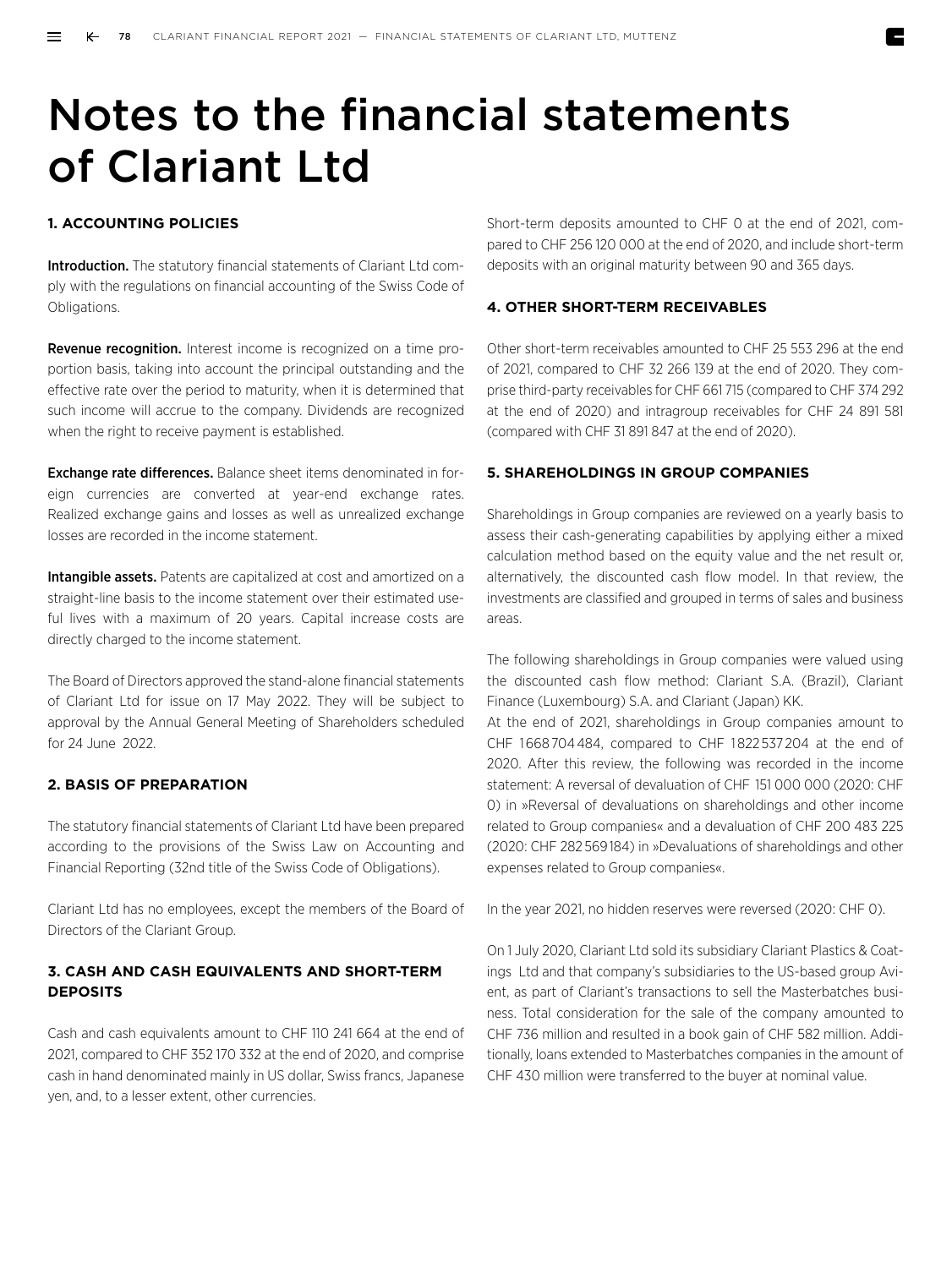### The table below shows the shareholdings directly held by Clariant Ltd.

| Country              | Company name                           |                      | Capital interest<br>$(\%)$ | Voting rights (%) | Capital interest<br>(%) | Voting<br>rights (%) |
|----------------------|----------------------------------------|----------------------|----------------------------|-------------------|-------------------------|----------------------|
|                      |                                        |                      | 2021                       | 2021              | 2020                    | 2020                 |
| Brazil               | Clariant S.A.                          | São Paulo            | 46.32%                     | 46.32%            | 46.32%                  | 46.32%               |
| Canada               | Clariant (Canada) Inc.                 | Toronto              | 100.00%                    | 100.00%           | 100.00%                 | 100.00%              |
| China                | Clariant (China) Ltd.                  | Hong Kong            | 100.00%                    | 100.00v%          | 100.00%                 | 100.00%              |
| Colombia             | Clariant (Colombia) S.A.               | Cota (Cundinamarca)  | 5.13%                      | 5.13%             | 5.13%                   | 5.13%                |
| Ecuador              | Clariant (Ecuador) S.A.                | Quito                | 0.03%                      | 0.03%             | 0.03%                   | 0.03%                |
| France               | Clariant Services (France)             | Choisy-le-Roi        | 43.00%                     | 43.00%            | 43.00%                  | 43.00%               |
| Germany              | Clariant Verwaltungsgesellschaft mbH   | Frankfurt a.M.       | 100.00%                    | 100.00%           | 100.00%                 | 100.00%              |
| <b>Great Britain</b> | Clariant Services UK Ltd               | Yeadon, Leeds        | 100.00%                    | 100.00%           | 100.00%                 | 100.00%              |
| Guatemala            | Clariant Specialties (Guatemala) S.A.  | Guatemala City       | 0.00%                      | 0.00%             | 10.00%                  | 10.00%               |
| Japan                | Clariant (Japan) K.K.                  | Tokyo                | 70.48%                     | 70.48%            | 70.48%                  | 70.48%               |
|                      | Clariant Catalysts (Japan) K.K.        | Tokyo                | 61.45%                     | 61.45%            | 61.45%                  | 61.45%               |
| Korea                | Clariant (Korea) Ltd.                  | Pohang, Gyeongbuk    | 17.50%                     | 17.50%            | 17.50%                  | 17.50%               |
| Luxembourg           | Clariant Finance (Luxembourg) S.A.     | Luxembourg           | 100.00%                    | 100.00%           | 100.00%                 | 100.00%              |
| Morocco              | Clariant (Maroc) S.A.                  | Casablanca           | 0.05%                      | 0.05%             | 0.05%                   | 0.05%                |
| Mexico               | Clariant (Mexico) S.A. de C.V.         | Ecatepec de Morelos  | 99.99%                     | 99.99%            | 99.99%                  | 99.99%               |
| Norway               | Clariant Oil Services Scandinavia AS   | Bergen               | 100.00%                    | 100.00%           | 100.00%                 | 100.00%              |
| Peru                 | Clariant (Perú) S.A.                   | Lima                 | 0.23%                      | 0.23%             | 0.23%                   | 0.23%                |
| <b>Singapore</b>     | Clariant South East Asia Pte. Ltd.     | Singapore            | 100.00%                    | 100.00%           | 100.00%                 | 100.00%              |
| <b>South Africa</b>  | Clariant Southern Africa (Pty) Ltd.    | Chloorkop, Gauteng   | 100.00%                    | 100.00%           | 100.00%                 | 100.00%              |
| Spain                | Clariant Ibérica Servicios S.L.        | El Prat de Llobregat | 0.00%                      | 0.00%             | 85.03%                  | 85.03%               |
|                      | Clariant Ibérica Produccion S.A.       | El Prat de Llobregat | 100.00%                    | 100.00%           | 100.00%                 | 100.00%              |
| Sweden               | <b>Clariant Production Sweden AB</b>   | Mölndal              | 100.00%                    | 100.00%           | 100.00%                 | 100.00%              |
| Switzerland          | <b>Clariant Reinsurance AG</b>         | Muttenz              | 100.00%                    | 100.00%           | 100.00%                 | 100.00%              |
|                      | Clariant International AG              | Muttenz              | 100.00%                    | 100.00%           | 100.00%                 | 100.00%              |
|                      | Clariant Oil Services AG               | Muttenz              | 80.00%                     | 80.00%            | 80.00%                  | 80.00%               |
|                      | <b>Clariant Chemical Consulting AG</b> | Muttenz              | 100.00%                    | 100.00%           | 100.00%                 | 100.00%              |
|                      | Clariant Prime AG                      | Muttenz              | 100.00%                    | 100.00%           | 100.00%                 | 100.00%              |
|                      | Clariant Pro AG                        | Muttenz              | 100.00%                    | 100.00%           | 100.00%                 | 100.00%              |
|                      | Colorants International AG             | Muttenz              | 100.00%                    | 100.00%           | 100.00%                 | 100.00%              |
| <b>Thailand</b>      | Clariant (Thailand) Ltd.               | Bangkok              | 100.00%                    | 100.00%           | 100.00%                 | 100.00%              |
| Turkey               | Clariant (Türkiye) A.S.                | Gebze                | 100.00%                    | 100.00%           | 100.00%                 | 100.00%              |
| <b>UAE</b>           | Clariant (Gulf) FZE                    | Dubai                | 100.00%                    | 100.00%           | 100.00%                 | 100.00%              |
| <b>USA</b>           | <b>Clariant Corporation</b>            | Charlotte            | 100.00%                    | 100.00%           | 100.00%                 | 100.00%              |
|                      |                                        |                      |                            |                   |                         |                      |

E

For further details on shareholdings indirectly held by Clariant Ltd, see note 37, Important Subsidiaries of this report.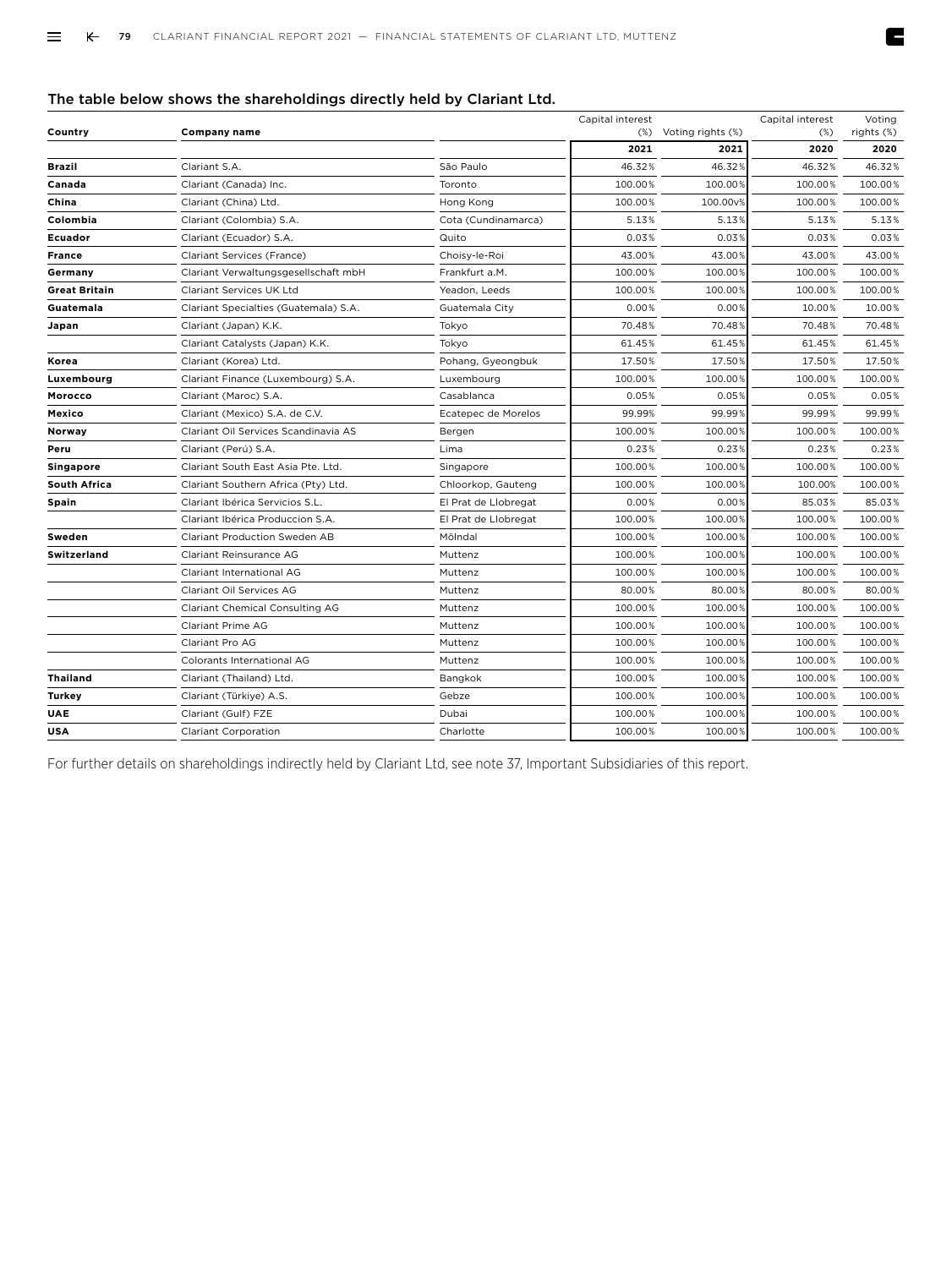## **6. OTHER CURRENT NON-INTEREST-BEARING LIABILITIES**

Other current non-interest-bearing liabilities amount to CHF 40 277 742 at the end of 2021, compared to CHF 182 953 864 at the end of 2020. They comprise third party liabilities of CHF 17 317 634 (compared to CHF 12 266 501 at the end of 2020) and intragroup liabilities of CHF 22 960 108 (compared to CHF 170 687 363 at the end of 2020).

Liabilities to other Group companies comprise shareholder costs payable to Clariant International Ltd. and to Colorants International Ltd.

#### **7. OTHER CURRENT INTEREST-BEARING LIABILITIES**

Other current interest-bearing liabilities amount to CHF 638 157 043 at the end of 2021 (2020: CHF 620 205 551). They comprise third -party liabilities of CHF 322 115 893 (2020: CHF 329 130 020) and intragroup liabilities of CHF 316 041 150 (2020: CHF 291 075 531).

On 5 August 2021, certificates of indebtedness issued in 2016 in the amount of EUR 55 million (CHF 60 million) and USD 277 million (CHF 250 million) reached maturity and were repaid.

On 23 August 2021, two certificates of indebtedness issued in 2020 were repaid early (CHF 37 million, original maturity 2022; CHF 25 million, original maturity 2025).

On 22 November 2021, the certificate of indebtedness issued in 2020 with a notional amount of EUR 83 million (CHF 87 million) was repaid early (original maturity 2025).

On 17 April 2020, the certificates of indebtedness issued in 2015 in the amount of EUR 150 million (CHF 162 million) reached maturity and were repaid.

On 26 October 2020, the certificates of indebtness issued in 2015 in the amount of EUR 212 million (CHF 229 million) reached maturity and were repaid.

A bond issued in 2012 with a nominal value of CHF 175 million and two certificates of indebtness issued in 2020 with a nominal value of EUR 115 million (CHF 118 million) will mature in 2022 and were therefore reclassified to current interest-bearing liabilities.

Since 16 December 2016, Clariant Ltd had an agreement for a CHF 445 million five-year multicurrency revolving credit facility (RCF) with two one-year extension options. The RCF is structured as a club deal with ten key relationship banks with equal stakes and contains an accordion option for an increase up to CHF 600 million. The RCF is structured as a »backstop« facility for rating purposes to maintain Clariant's liquidity headroom. It contains customary covenants such as negative pledge, cross default, ownership change, and restriction on disposals, mergers, and subsidiary debt. The Group is required to maintain one financial covenant (debt leverage) that is tested at the end of each financial half year. The RCF has been extended until 16 December 2023.

The intragroup liabilities comprise the cash pool accounts and current accounts between Group companies.

#### **8. SHARE CAPITAL**

| <b>Capital issued</b>                                                          | 31.12.2021  | 31.12.2020    |
|--------------------------------------------------------------------------------|-------------|---------------|
| Number of registered shares each with a par value of CHF 3.00 (2020: CHF 3.70) | 331 939 199 | 331 939 199   |
| In CHF                                                                         | 995 817 597 | 1 228 175 036 |
|                                                                                |             |               |
| <b>Conditional capital</b>                                                     | 31.12.2021  | 31.12.2020    |
| Number of registered shares each with a par value of CHF 3.00 (2020: CHF 3.70) | 3 811 886   | 3811886       |
| In CHF                                                                         | 11 435 658  | 14 103 978    |
|                                                                                |             |               |

#### **9. RESERVES**

General reserves must be at least 20 % of the share capital of Clariant Ltd, as this is the minimum amount required by the Swiss Code of Obligations.

As of 2011, if certain conditions are met, qualifying capital contributions made to Clariant Ltd by its shareholders since 1997 can be distributed without being subject to Swiss withholding tax. Qualifying capital contribution reserves of approximately CHF 1.7 billion are confirmed by the Swiss Federal Tax Administration (SFTA).

The SFTA is of the opinion that capital contribution reserves that were formerly offset with losses of CHF 1.26 billion will not qualify as capital contribution reserves anymore (even if compensated with newly generated retained earnings). The Swiss Administrative Court confirmed the SFTA's view in a particular case (decision of 4 June 2015,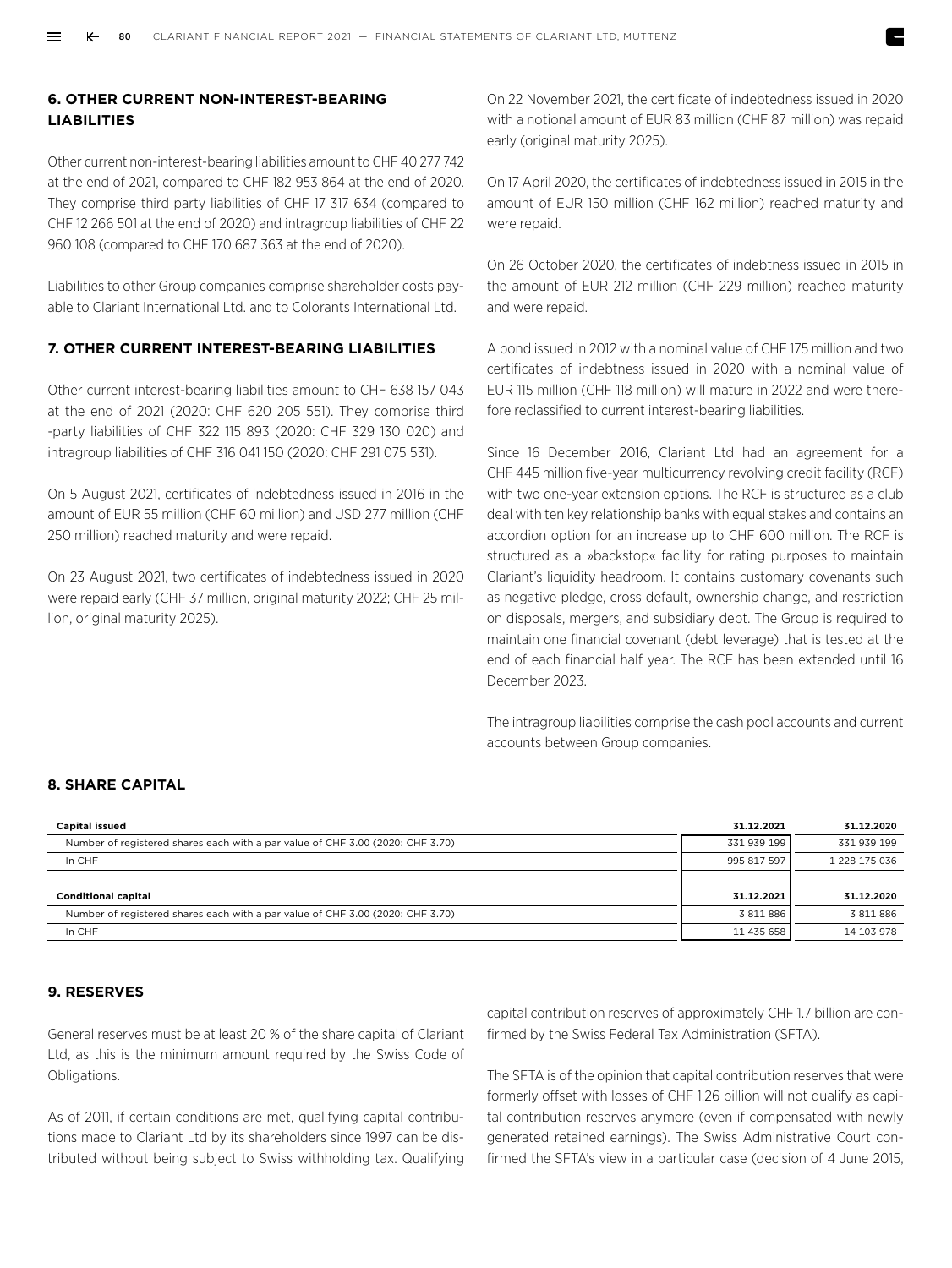A-6072/2013), while the Swiss Supreme Court (as the highest Swiss court level) has up to now not dealt with this question. Clariant Ltd does not unconditionally share the above mentioned opinion. This is

why potential capital contribution reserves are also documented as capital contribution reserves in the balance sheet.

E

#### **10. TREASURY SHARES**

|                                                        | 2021      | 2020      |
|--------------------------------------------------------|-----------|-----------|
| <b>Holdings at 1 January</b>                           | 2 385 509 | 2 586 765 |
| Shares purchased at fair market value                  | 657 207   | 34 000    |
| Shares purchased on exercise of put options            | 200 000   |           |
| Shares transferred to employees and Board of Directors | $-420004$ | $-235256$ |
| <b>Holdings on 31 December</b>                         | 2822712   | 2 385 509 |

Each registered share has a par value of CHF 3.00 (2020: CHF 3.70)

The average price of shares bought in 2021 was CHF 19.03. In 2020, the average price of shares bought was CHF 17.02.

In 2021 and 2020 no shares were sold.

The profit or loss from the sale of own shares is recorded in the income statement as "other finance income" or "other expenses".

#### **11. RECONCILIATION OF EQUITY**

| in CHF                                                                         | Share capital  | Statutory capital reserves                |                                        | Other statutary<br>reserves | Voluntary re-<br>tained earnings | Treasury<br>shares | Net income   | Total          |
|--------------------------------------------------------------------------------|----------------|-------------------------------------------|----------------------------------------|-----------------------------|----------------------------------|--------------------|--------------|----------------|
|                                                                                |                | from capital<br>contribution <sup>1</sup> | from retained<br>earnings <sup>2</sup> |                             |                                  |                    |              |                |
| Balance 31 December 2020                                                       | 1 228 175 036  | 1 308 215 414                             | $-1264297991$                          | 220 000 000                 | 865 920 811                      | $-43517073$        | 271 260 385  | 2 585 756 582  |
| Reduction of nominal value                                                     | $-232$ 357 439 |                                           |                                        |                             |                                  | 1936 199           |              | $-230$ 421 240 |
| Reclassification of profit car-<br>ryforward to voluntary retained<br>earnings |                |                                           |                                        |                             | 271 260 385                      |                    | -271 260 385 |                |
| Reclassification from voluntary<br>retained earnings to statutory<br>reserves  |                | $-3724023$                                |                                        | 3724023                     |                                  |                    |              |                |
| Reclassification                                                               |                |                                           |                                        |                             |                                  |                    |              |                |
| Distribution                                                                   |                |                                           |                                        |                             |                                  |                    |              |                |
| Changes in treasury shares                                                     |                |                                           |                                        |                             |                                  | $-8454373$         |              | $-8454373$     |
| Profit for the financial year                                                  |                |                                           |                                        |                             |                                  |                    | 150 758 264  | 150 758 264    |
| Balance 31 December 2021                                                       | 995 817 597    | 1 304 491 391                             | -1 264 297 991                         | 223 724 023                 | 1 137 181 196                    | -50 035 247        | 150 758 264  | 2 497 639 233  |

<sup>1</sup> In 2012, the Swiss Federal Tax Administration confirmed qualifying capital contribution reserves of approximately CHF 1.7 billion (as per 31 December 2020 due to distributions still amounting to approximately CHF 40 million). For further information, see also note 9 to the financial statements of Clariant Ltd.

<sup>2</sup> This amount corresponds to capital contribution reserves formerly offset with losses. For further information, see also note 9 to the financial statements of Clariant Ltd.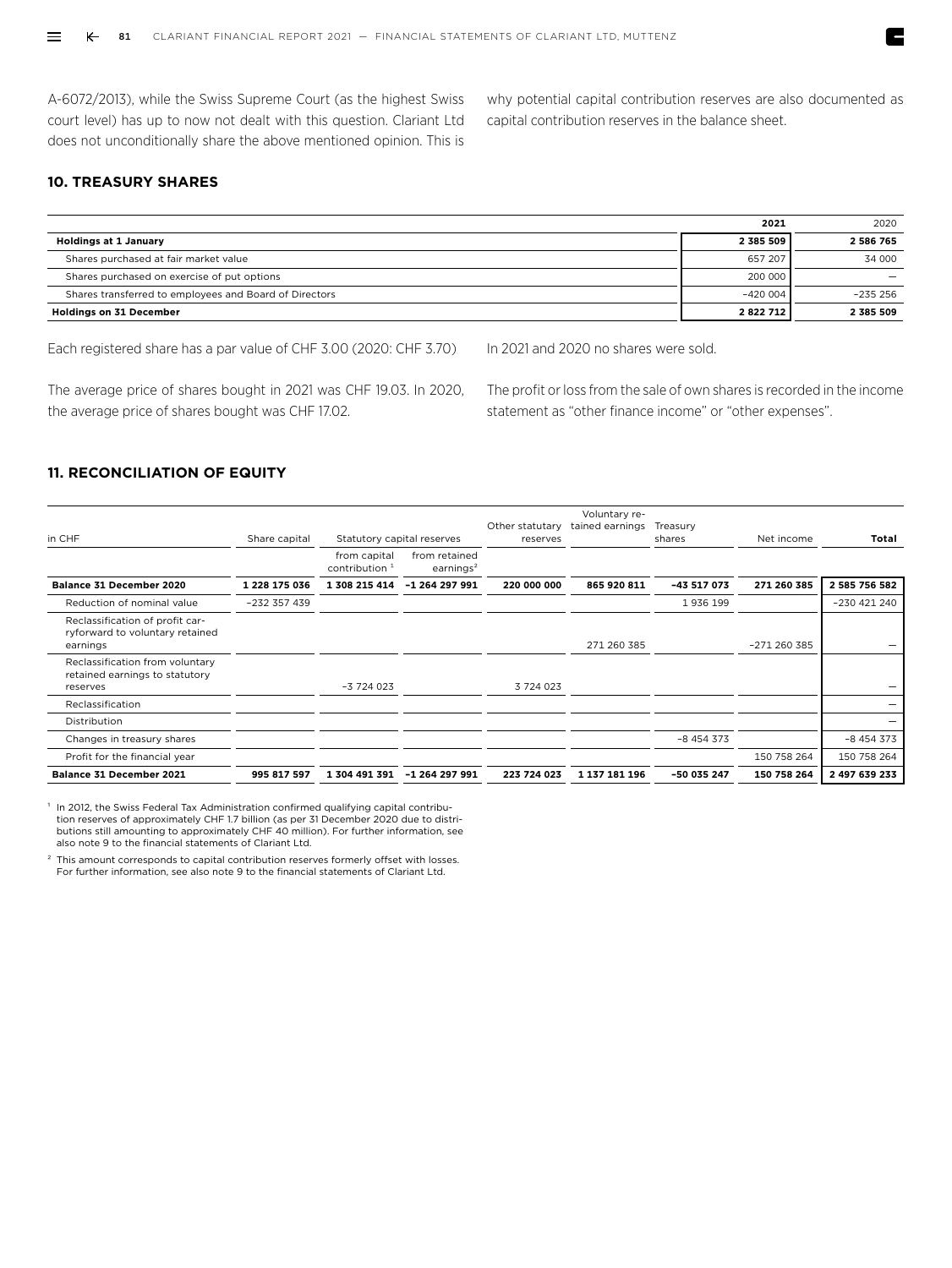#### **12. FINANCIAL LIABILITIES**

| in CHF                                                                                  | Interest rate         | Term      | Amount<br>31.12.2021 | Amount<br>31.12.2020 |
|-----------------------------------------------------------------------------------------|-----------------------|-----------|----------------------|----------------------|
| Noncurrent interest bearing liabilities to third parties                                |                       |           |                      |                      |
| Certificate of indebtedness                                                             | 0.779                 | 2016-2021 |                      | 60 128 700           |
| Certificate of indebtedness                                                             | 3m LIBOR +1.5         | 2016-2021 |                      | 161 498 080          |
| Certificate of indebtedness                                                             | 2.618                 | 2016-2021 |                      | 107 503 240          |
| Straight bond                                                                           | 3.500                 | 2012-2022 | 175 000 000          | 175 000 000          |
| Certificate of indebtedness                                                             | mixed                 | 2020-2022 | 121 690 600          | 123 706 945          |
| Certificate of indebtedness                                                             | 3m LIBOR +1.5         | 2020-2022 |                      | 37 500 000           |
| Certificate of indebtedness                                                             | mixed                 | 2015-2023 | 154 923 000          | 162 061 500          |
| Certificate of indebtedness                                                             | 6m EURIBOR<br>$+1.1$  | 2016-2023 | 14 084 200           | 14 084 200           |
| Certificate of indebtedness                                                             | 1.137                 | 2016-2023 | 28 710 100           | 28 710 100           |
| Certificate of indebtedness                                                             | 1.501                 | 2016-2023 | 80 651 550           | 80 651 550           |
| Straight bond                                                                           | 2.125                 | 2014-2024 | 160 000 000          | 160 000 000          |
| Certificate of indebtedness                                                             | 1.194                 | 2018-2024 | 103 868 000          | 103 868 000          |
| Certificate of indebtedness                                                             | 1.548                 | 2018-2025 | 115 722 500          | 115 722 500          |
| Certificate of indebtedness                                                             | 6m EURIBOR<br>$+0.95$ | 2018-2025 | 60 401 500           | 60 401 500           |
| Certificate of indebtedness                                                             | 3m EURIBOR<br>$+1.9$  | 2020-2025 |                      | 89 674 030           |
| Certificate of indebtedness                                                             | 6m EURIBOR<br>$+1.8$  | 2020-2025 |                      | 25 000 000           |
| Certificate of indebtedness                                                             | 2.010                 | 2016-2026 | 15 910 850           | 15 910 850           |
| Straight bond                                                                           | 1.125                 | 2019-2026 | 200 000 000          | 200 000 000          |
| Certificate of indebtedness                                                             | 2.087                 | 2018-2028 | 19 193 000           | 19 193 000           |
| Total straight bonds and certificates of indebtedness                                   |                       |           | 1 250 155 300        | 1740 614 195         |
| Other noncurrent interest-bearing liabilities to banks and other financial institutions |                       |           | 13 928 736           | 5 5 5 3 9 2 2        |
| Other current interest-bearing liabilities to banks and other financial institutions    |                       |           | 25 425 293           |                      |
| Other current interest-bearing liabilities to Group Companies                           |                       |           | 316 041 150          | 291 075 531          |
| <b>Total interest bearing liabilities</b>                                               |                       |           | 1 605 550 479        | 2037243648           |
| Less: Other current interest-bearing liabilities                                        |                       |           | $-638$ 157 043       | -620 205 551         |
| Total noncurrent interest-bearing liabilities to third parties                          |                       |           | 967 393 436          | 1417038097           |
|                                                                                         |                       |           |                      |                      |
| <b>Total noncurrent interest-bearing liabilities</b>                                    |                       |           | 967 393 436          | 1417038097           |
| <b>Breakdown by maturity</b>                                                            |                       |           |                      |                      |
| one to five years                                                                       |                       |           | 948 200 436          | 1 181 934 247        |
| more than five years                                                                    |                       |           | 19 193 000           | 235 103 850          |
| <b>Total noncurrent interest-bearing liabilities</b>                                    |                       |           | 967 393 436          | 1 417 038 097        |

On 23 August 2021, two certificates of indebtedness issued in 2020 were repaid early (CHF 37 million original maturity 2022; CHF 25 million original maturity 2025).

On 22 November 2021, the certificate of indebtedness issued in 2020 with a notional amount of EUR 83 million was repaid early (original maturity 2025).

On 22 May 2020, Clariant issued five certificates of indebtedness with the total amount of EUR 197.5 million and CHF 62.5 million. These certificates have terms of 2 years, expiring on 23 May 2022 (EUR 114.5 million and CHF 37.5 million), and 5 years, expiring on 22 May 2025 (EUR 83 million and CHF 25 million). While a tranche of CHF 62.5 million has a variable interest of 3 months CHF LIBOR plus spread that ranges between 1.50 % and 1.80 %, and a tranche in the amount of EUR 110.5 million with a variable interest rate of 6 months EURIBOR plus spread that ranges between 1.45 % and 1.90 %, the fixed interest rate is 1.45 % for a tranche in the amount of EUR 87 million.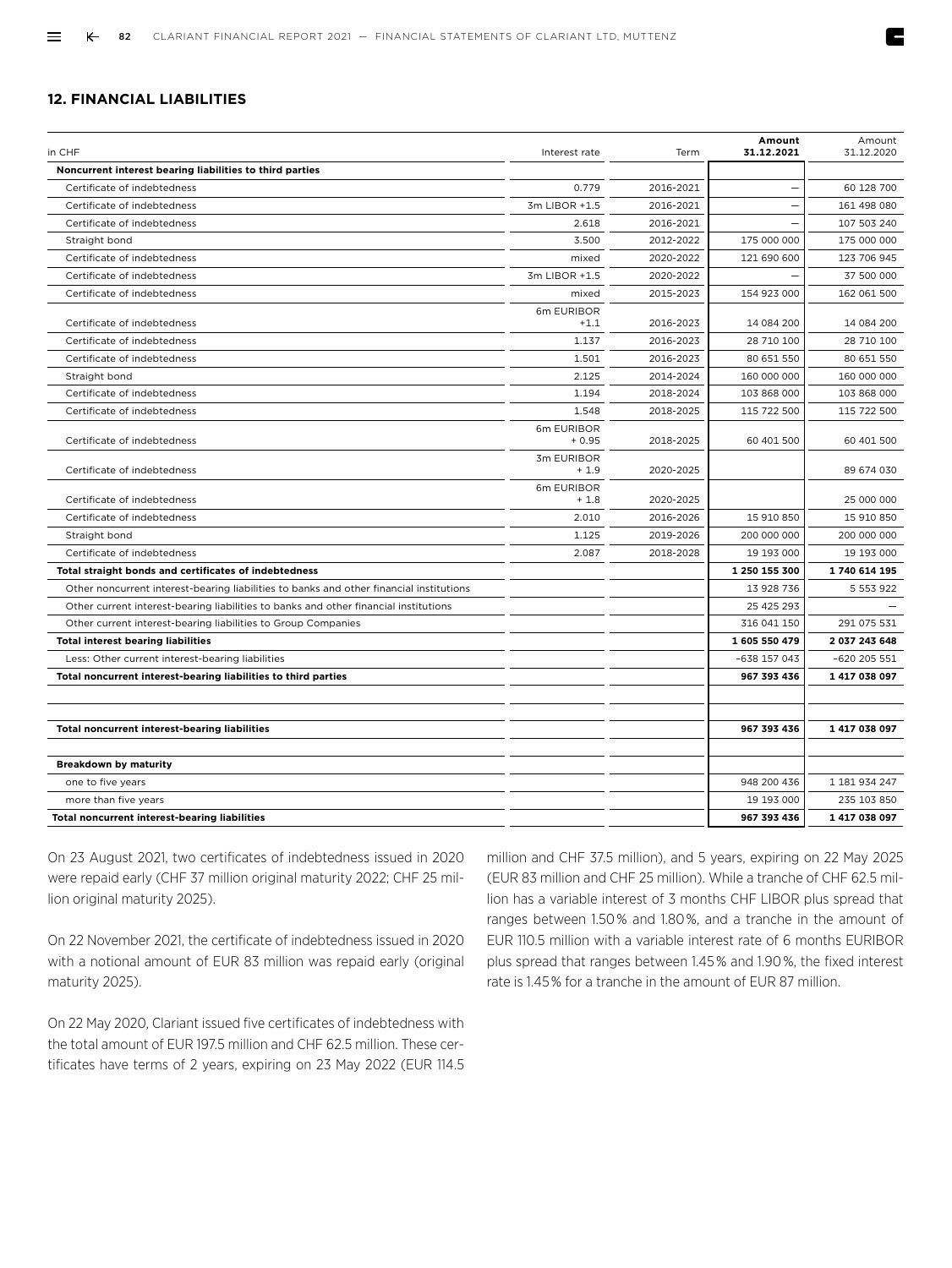#### **13. CONTINGENT LIABILITIES**

| in CHF m                                                          | Outstanding<br>liabilities<br>31.12.2021 | Outstanding<br>liabilities<br>31.12.2020 |
|-------------------------------------------------------------------|------------------------------------------|------------------------------------------|
| Outstanding liabilities as guarantees in favor of Group companies | 702                                      | 458                                      |

Clariant Ltd belongs to the Swiss value-added tax (VAT) group of Clariant and thus carries joint liability to the Swiss federal tax authority for value-added tax of the Swiss entities of that group.

A Clariant subsidiary in the United States has been named along with many other defendants in lawsuits involving per- and polyfluoroalkyl substances (PFAS). Clariant is monitoring the development of these cases, which relate to a line of business divested in 2013, and is defending all litigation matters related to PFAS. The initial trial on one of the PFAS litigation matters may occur no earlier than early 2023. As of this point in time, Clariant cannot assess if these litigation matters will have a material impact on Clariant's financial results.

After an internal complaint concerning misstatements relating to provision bookings, Clariant engaged external counsel to investigate the matter. The investigation found that the 2020 financial statements required restatement and the quarterly reporting of key financial data for 2020 and 2021 required correction, as announced by the Company on 27 April 2022. Clariant has made the required restatement and correction and is confident that the matter has been resolved. Nevertheless, uncertainties around the existence, timing and amount of possible financial obligations of the Company may exist. It cannot be ruled out that this matter could result in Clariant becoming subject to formal investigations, proceedings or claims, and any fine or other sanction imposed or other possible financial obligations arising in connection with the restatement or correction or the underlying behavior could adversely affect the Company.

An antitrust investigation initiated by the European Commission in 2017 against Clariant and some of its competitors was closed and settled with a payment of CHF 156 million in December 2020. A provision of CHF 50 million was reversed at the same time.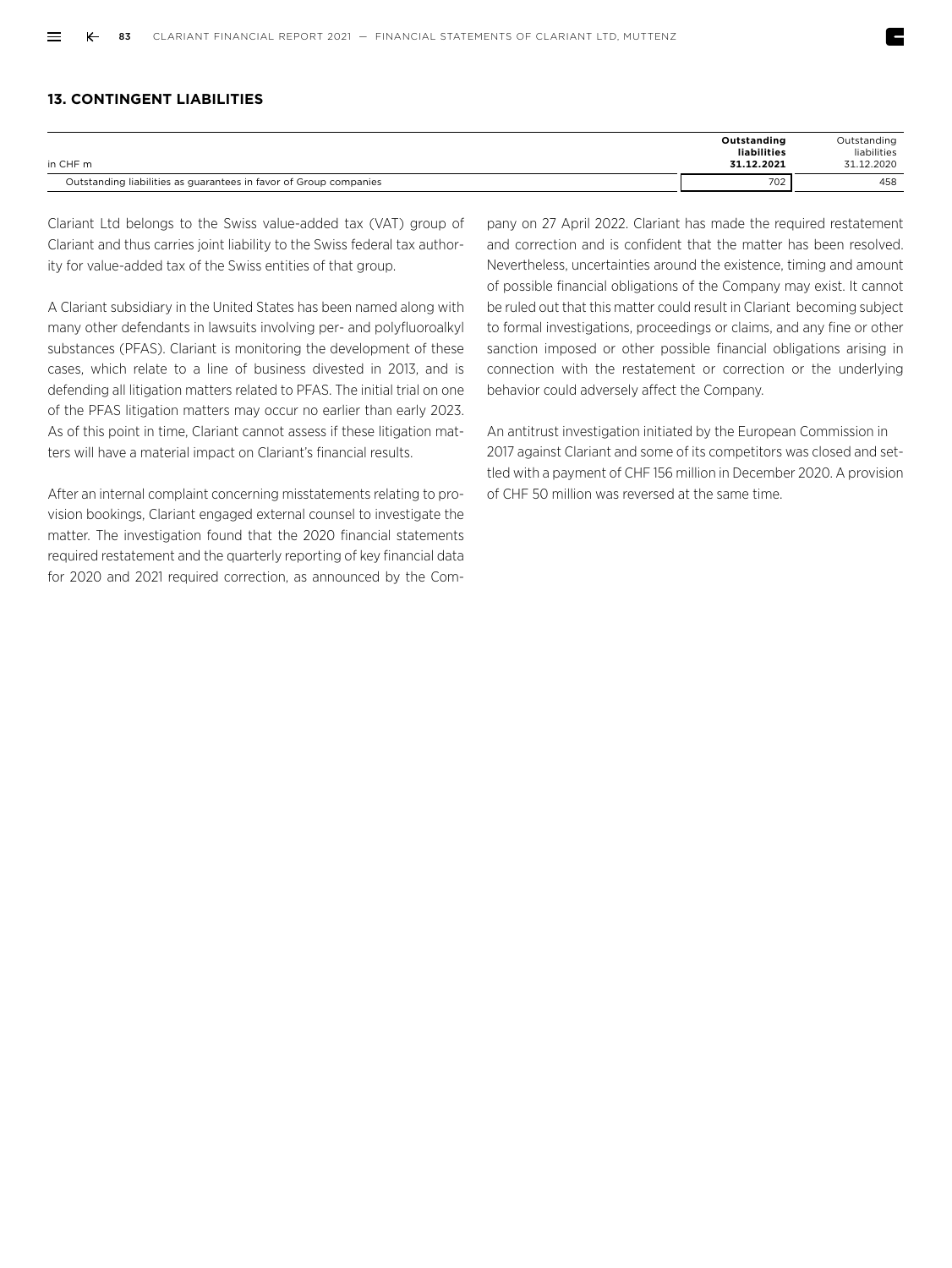## **14. SHAREHOLDINGS OF MEMBERS OF THE BOARD OF DIRECTORS AND THE EXECUTIVE COMMITTEE**

## 1. Board of Directors

**SHARES HELD** 

| Name                         | Number of<br>shares granted $1$ | Value of<br>shares granted | Number of<br>shares granted <sup>2</sup> | Value of<br>shares granted <sup>2</sup> | Number of<br>privately<br>held shares | Number of<br>privately<br>held shares |
|------------------------------|---------------------------------|----------------------------|------------------------------------------|-----------------------------------------|---------------------------------------|---------------------------------------|
|                              | for 2021                        | for 2021                   | for 2020                                 | for 2020                                | for 2021                              | for 2020                              |
| Günter von Au                | 15 790                          | 300 000                    | 5 1 1 8                                  | 100 000                                 | 73 981                                | 68 863                                |
| Abdullah Mohammed Alissa     | 6 3 1 6                         | 120 000                    | 6 1 4 2                                  | 120 000                                 | 12 667                                | 6 5 2 5                               |
| Nader Alwehibi               | 5 2 6 3                         | 100 000                    | 3839                                     | 75 000                                  | 3839                                  |                                       |
| Calum MacLean                | 5 2 6 3                         | 100 000                    | 5 1 1 8                                  | 100 000                                 | 11 643                                | 6 5 2 5                               |
| Thilo Mannhardt              | 5 2 6 3                         | 100 000                    | 3839                                     | 75 000                                  | 3839                                  |                                       |
| Geoffery Merszei             | 5 2 6 3                         | 100 000                    | 5 1 1 8                                  | 100 000                                 | 11 643                                | 6 5 2 5                               |
| <b>Eveline Saupper</b>       | 5 2 6 3                         | 100 000                    | 5 1 1 8                                  | 100 000                                 | 29 506                                | 24 388                                |
| Peter Steiner                | 5 2 6 3                         | 100 000                    | 5 1 1 8                                  | 100 000                                 | 27 006                                | 18 3 88                               |
| Claudia Suessmuth Dyckerhoff | 5 2 6 3                         | 100 000                    | 5 1 1 8                                  | 100 000                                 | 24 60 6                               | 19 4 88                               |
| Susanne Wamsler              | 5 2 6 3                         | 100 000                    | 5 1 1 8                                  | 100 000                                 | 1 190 298                             | 1 185 180 <sup>3</sup>                |
| Konstantin Winterstein       | 5 2 6 3                         | 100 000                    | 5 1 1 8                                  | 100 000                                 | 6 092 021                             | 6 086 903                             |
| Hariolf Kottmann             |                                 |                            | 15 3 5 4                                 | 300 000                                 | n.a.                                  | 449 5734                              |
| Dr. Khaled Homza A. Nahas    |                                 | —                          |                                          | 30 000 <sup>5</sup>                     | n.a.                                  | n.a.                                  |
| Carlo G. Soave               |                                 |                            |                                          | 25 000 <sup>5</sup>                     | n.a.                                  | n.a.                                  |
| <b>Total</b>                 | 69 473                          | 1 320 000                  | 70 118                                   | 1 425 000                               | 7 481 049                             | 7872358                               |

1 Final number of shares for the mandate year will be defined prior to grant in 2022. Underlying assumption here is a share price of CHF 19.00.

<sup>2</sup> Correction needed due to adjustments of final share price at grant: Underlying assumption was CHF 18.00; Final allocation of shares with CHF 19.54; therefore, the numbers of shares differ from the overview in the Integrated Report 2020.

3 Thereof 240 271 held by »The Honoré T. Wamsler Trust«.

4 Additionally 542 shares in vesting on 31 December 2021 resulting from previous years' participation in LTI plans as CEO.

5 Pro rata cash payment for 2020 instead of shares.

No options were granted to members of the Board of Directors for the years 2021 and 2020, nor did any member of the Board of Directors hold any options in those years.

For detailed information regarding emoluments of the Board of Directors and the Executive Committee, please refer to the Compensation Report.

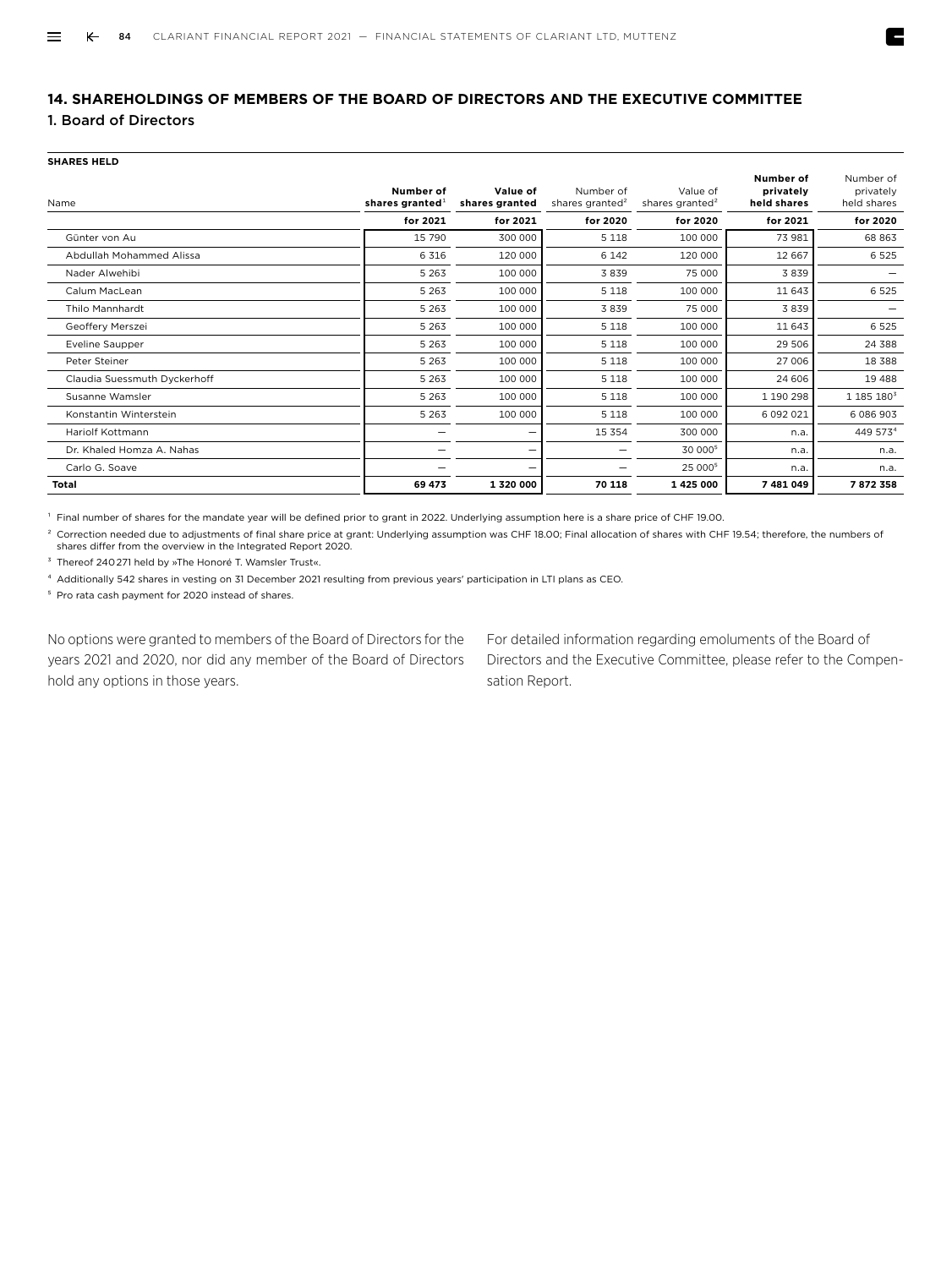#### 2. Executive Committee

#### **SHARES HELD**

| Name                        | Number of<br>shares granted | Value of<br>shares granted | Number of<br>shares granted | Value of<br>shares granted | Number of<br>shares within<br>vesting period | Number of<br>shares within<br>vesting period | Number of<br>privately<br>held shares | Number of<br>privately<br>held shares |
|-----------------------------|-----------------------------|----------------------------|-----------------------------|----------------------------|----------------------------------------------|----------------------------------------------|---------------------------------------|---------------------------------------|
|                             | for $20211$                 | for 2021                   | for 2020                    | for 2020                   | 31.12.2021                                   | 31.12.2020                                   | 31.12.2021                            | 31.12.2020                            |
| Conrad Keiizer <sup>2</sup> | 109 971                     | 1 500 004                  |                             |                            | 109 971                                      | —                                            | –                                     |                                       |
| Hans Bohnen                 | 51 320                      | 700 005                    | 58 276                      | 750 012                    | 156 737                                      | 112 381                                      | 131 013                               | 124 049                               |
| Bernd Hoegemann             | 51 320                      | 700 005                    | 58 276                      | 750 012                    | 125 058                                      | 79 299                                       | 65 056                                | 59 495                                |
| Stephan Lynen               | 51 320                      | 700 005                    | 58 276                      | 750 012                    | 123 801                                      | 78 799                                       | 95 913                                | 89 595                                |
| <b>Total</b>                | 263 931                     | 3 600 019                  | 174 828                     | 2 250 036                  | 515 567                                      | 270 479                                      | 291 982                               | 273 139                               |

1 Performance Share Units represent contingency rights that will be converted into shares depending on the performance achievement after the 3-year vesting period.

2 No grant in 2020; only became CEO in 2021.

No options were granted to members of the Executive Committee for the years 2021 and 2020, nor did any member of the Executive Committee hold any options in those years.

For detailed information regarding emoluments of the Board of Directors and the Executive Committee, please refer to the Compensation Report.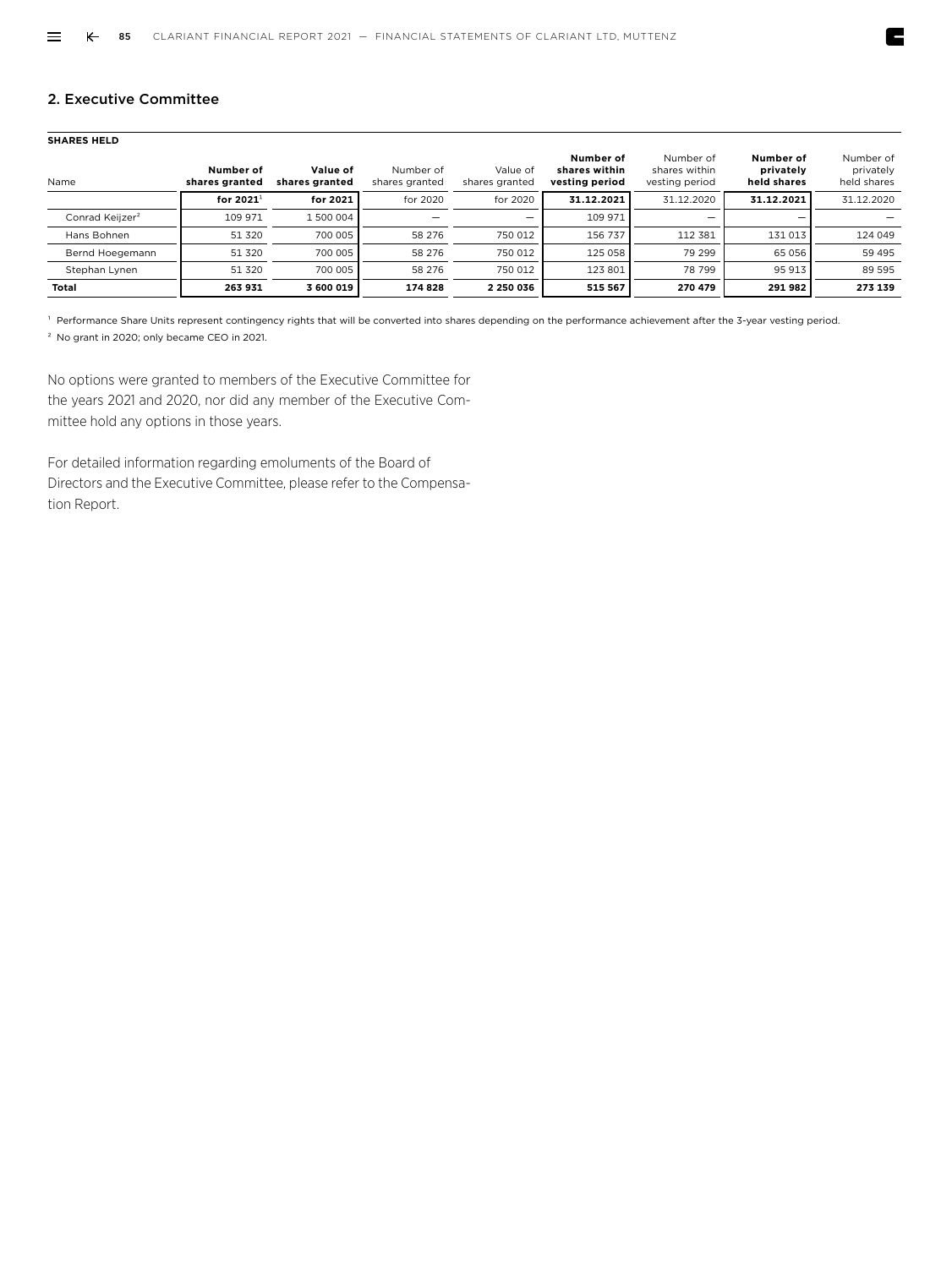#### **15. VOTING AND LEGAL REGISTRATION LIMITATIONS**

In accordance with Article 5 of the Articles of Incorporation, no limitations exist with regard to registration of shares which are acquired in one's own name and on one's own account. Special rules exist for nominees.

In accordance with Article 13 of the Articles of Incorporation, each share has the right to one vote.

## **16. SIGNIFICANT SHAREHOLDINGS OF 3 % OR MORE OF TOTAL SHARE CAPITAL**

Based on the notifications received by Clariant and published by SIX Exchange Regulation, as at 31 December 2021, the following shareholders held more than 3 % of voting rights in Clariant Ltd:

| <b>Shareholders</b>                                                                                                                                                                                                                        | Voting rights |
|--------------------------------------------------------------------------------------------------------------------------------------------------------------------------------------------------------------------------------------------|---------------|
| SABIC International Holdings B.V., Sittard, The Netherlands,<br>controlled by the Public Investment Fund of Saudi Arabia (PIF),<br>Rivadh, Kingdom of Saudi Arabia                                                                         | 32.35%1       |
| BlackRock Inc., New York, United States                                                                                                                                                                                                    | 3.80%         |
| Blue Beteiligungsgesellschaft mbH, Am Holzmaierfeld, 82064<br>Strasslach-Dingharting, Germany, and Maple Beteiligungsgesellschaft<br>mbH. Am Holzmaierfeld, 82057 Icking, Germany <sup>2</sup>                                             | 3.49%         |
| PSquared Master SICAV Ltd, on behalf of its subfund Valetta,<br>Malta Leveraged Event Fund LP, Grand Cayman, Cayman Islands,<br>controlled by Patrick Schmitz-Morkramer, Zurich, Switzerland,<br>and Patrick Bierbaum, Zurich, Switzerland | 3.035%        |

SABIC acquired 24.99 % of the shares of Clariant Ltd on 17 September 2018, and increased its participation by 6.51 % to 31.5 % on 9 September 2020. SABIC has not changed its participation of 31.5 % since then. The difference between this figure (i.e., 31.5 %) and the above-mentioned 32.35 % corresponds to the amount of treasury shares held by Clariant Ltd as of 31 December 2021, which have to be aggregated to the shares held by SABIC solely for regulatory disclosure purposes due to the Governance Agreement entered into by SABIC and Clariant on 17 September 2018.

 $2$  According to a disclosure notification published on 18 December 2018, a group consisting of Konstantin Winterstein, 80333 Munich, Germany, and Elisabeth Prinzessin zu Sayn-Wittgenstein, 80333 Munich, Germany, was formed.

Disclosure notifications during the financial year 2021 reported to the Stock Exchange Disclosure Office pursuant to Art. 120 of the Financial Markets Infrastructure Act (FMIA) as well as further information in relation to disclosure notifications can be found on the SIX Swiss Exchange reporting platform: www.six-exchange-regulation. com/en/home/publications/significant-shareholders.html

On 31 December 2020, the following shareholders held a participation of 3 % or more of the total share capital: SABIC International Holdings B.V., Sittard, The Netherlands, controlled by the Public Investment Fund of Saudi Arabia (PIF), Riyadh, Kingdom of Saudi Arabia: 32.22 %; APG Asset Management N.V., Amsterdam, Netherlands: 5.01 %; BlackRock Inc., New York, United States: 3.8 %; Blue Beteiligungsgesellschaft mbH, Am Holzmaierfeld, 82064 Grossdingharting (Germany), and Maple Beteiligungsgesellschaft mbH, Am Holzmaierfeld, 82064 Grossdingharting (Germany): 3.49 %.

At 31 December 2021, Clariant AG itself held 2 822 712 shares in treasury, corresponding to 0.85 % of the share capital.

### **17. EVENTS SUBSEQUENT TO THE BALANCE SHEET DATE**

On 3 January 2022 Clariant sold the business unit Pigments to USbased SK Capital Partners and the German-based Heubach group. The total consideration of the sale net of cash transferred amounted to CHF 614 million, a 20 % stake in the combined group newly created from the former Clariant and Heubach pigment activities, plus an earn-out of CHF 50 million in case certain numbers of operating profit (EBITDA) were achieved in 2021.

On 17 May 2022, Clariant announced that the Board of Directors recommends to the shareholders of the Company a regular distribution by way of capital reduction of CHF 0.40 per share.

All holders of Certificates of Indebtedness (CoI) in a total amount of EUR 544 million and the banks extending a Revolving Credit Facility (RCF) in the amount of CHF 445 million are entitled to be presented the audited consolidated financial statement of the Clariant Group by 30 April and 31 March, respectively, of the following year. In the case of a delay CoI holders can extraordinarily terminate their investment and require an early repayment. RCF banks, subject to a majority vote of all RCF banks are entitled to a cancellation of their commitment and, as the case may be, a repayment of any funds drawn under the RCF. Due to the investigation on Clariant' financial reporting (see Note 1.03 of consolidated financial statements) and the ensuing delay of the publication of the Annual Report the original deadlines could not be kept by Clariant. This led to negotiations with the holders of these financial instruments to extend the deadline for the presentation of the audited Financial Report 2021 until 30 June 2022. As of 17 May 2022 all 10 banks extending the RCF have consented to extend the deadline for the presentation of the audited Financial Report 2021, including the restatement for 2020 until 30 June 2022. Of the 101 holders of CoIs as of 17 May 2022 three holders announced not to consent to an extension of the deadline for the presentation of the audited Financial Report 2021, and thereof one demanded an early payment of EUR 13 million which was repaid on 28 April 2022.

On 5 August 2021 Clariant obtained a bridging loan from Commerzbank in Germany in the amount of EUR 250 million at 0 %. The loan was incurred by Clariant Produkte GmbH and availed to Clariant Ltd in the form of an intragroup loan. On 3 January 2022 Clariant Ltd paid back this intragroup loan to Clariant Produkte GmbH who in turn repaid the loan to Commerzbank.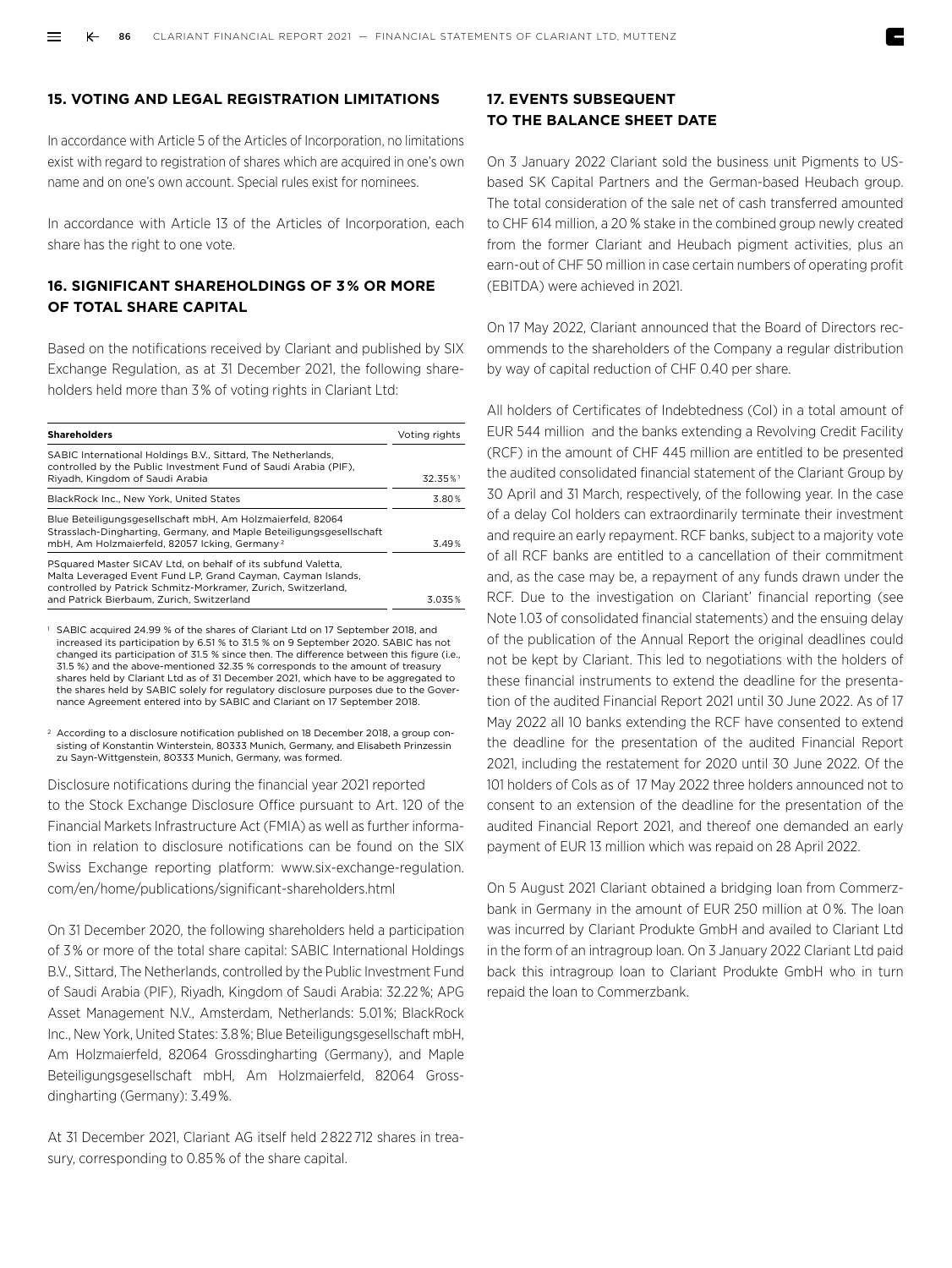## Appropriation of available earnings

The Board of Directors proposes to appropriate the profit of 2021 of Clariant Ltd in the amount of CHF 150 758 264 as follows.

| <b>Annual result</b>                               | in CHF        |
|----------------------------------------------------|---------------|
| Carried forward from previous year                 |               |
| Profit for the year 2021                           | 150 758 264   |
| <b>Total available earnings</b>                    | 150 758 264   |
|                                                    |               |
| Appropriation                                      |               |
| Voluntary retained earnings as at 31 December 2021 | 1 137 181 196 |
| Transfer to voluntary retained earnings            | 150 758 264   |
| Voluntary retained earnings as at 1 January 2022   | 1 287 939 460 |
| Balance to be carried forward                      |               |

## **PROPOSED DISTRIBUTION THROUGH CAPITAL REDUCTION BY WAY OF A PAR VALUE REDUCTION**

The Board of Directors proposes (in place of an ordinary dividend) a distribution through capital reduction by way of a par value reduction of CHF 0.40 per registered share, as a result of a reduction of the par value from CHF 3.00 to CHF 2.60 per registered share. The proposed payout would reduce the share capital by CHF 132 775 679.60.

The proposed payout of the par value reduction of CHF 0.40 is subject to approval by the ordinary General Meeting of shareholders and subject to the fulfillment of the necessary requirements and the entry of the share capital reduction in the Commercial Register of the Canton of Baselland.

If approved by the Annual General Meeting, the payment will be made as soon as practicable, following the expiry of the two-month period pursuant to Article 733 Swiss Code of Obligations and the subsequent registration of the share capital reduction in the Commercial Register.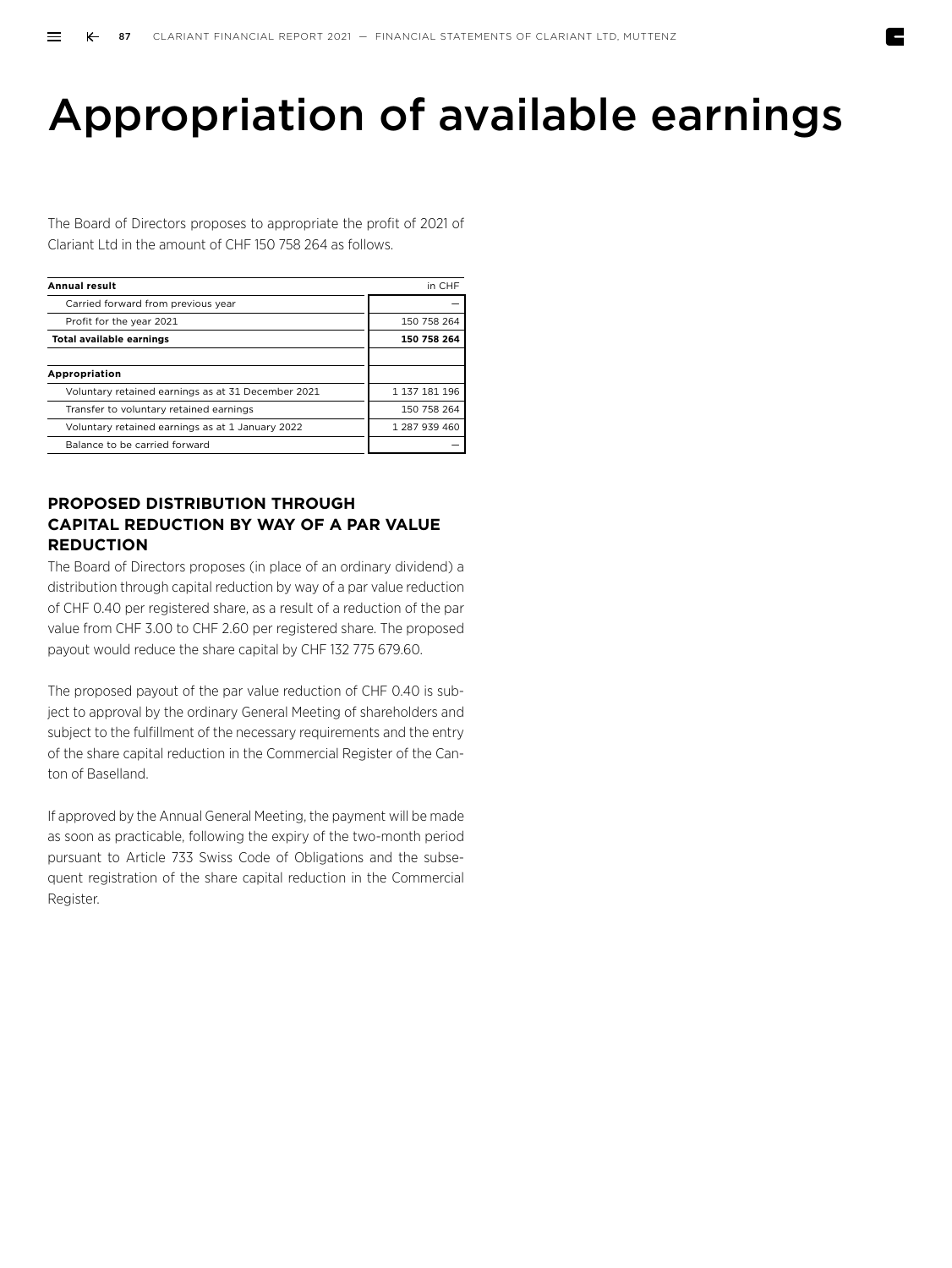## Report of the statutory auditor

to the General Meeting of Clariant Ltd

## Muttenz

#### **Report on the audit of the financial statements**

#### **Opinion**

We have audited the financial statements of Clariant Ltd, which comprise the balance sheets as at 31 December 2021, income statements and notes to the financial statements for the year then ended, including a summary of significant accounting policies.

In our opinion, the financial statements (pages 76 to 86) as at 31 December 2021 comply with Swiss law and the company's articles of incorporation.

#### **Basis for opinion**

We conducted our audit in accordance with Swiss law and Swiss Auditing Standards. Our responsibilities under those provisions and standards are further described in the "Auditor's responsibilities for the audit of the financial statements" section of our report.

We are independent of the entity in accordance with the provisions of Swiss law and the requirements of the Swiss audit profession and we have fulfilled our other ethical responsibilities in accordance with these requirements. We believe that the audit evidence we have obtained is sufficient and appropriate to provide a basis for our opinion.



#### **Materiality**

The scope of our audit was influenced by our application of materiality. Our audit opinion aims to provide reasonable assurance that the financial statements are free from material misstatement. Misstatements may arise due to fraud or

PricewaterhouseCoopers AG, St. Jakobs-Strasse 25, Postfach, CH-4002 Basel, Switzerland Telefon: +41 58 792 51 00, Telefax: +41 58 792 51 10, www.pwc.ch

PricewaterhouseCoopers AG is a member of the global PricewaterhouseCoopers network of firms, each of which is a separate and independent legal entity.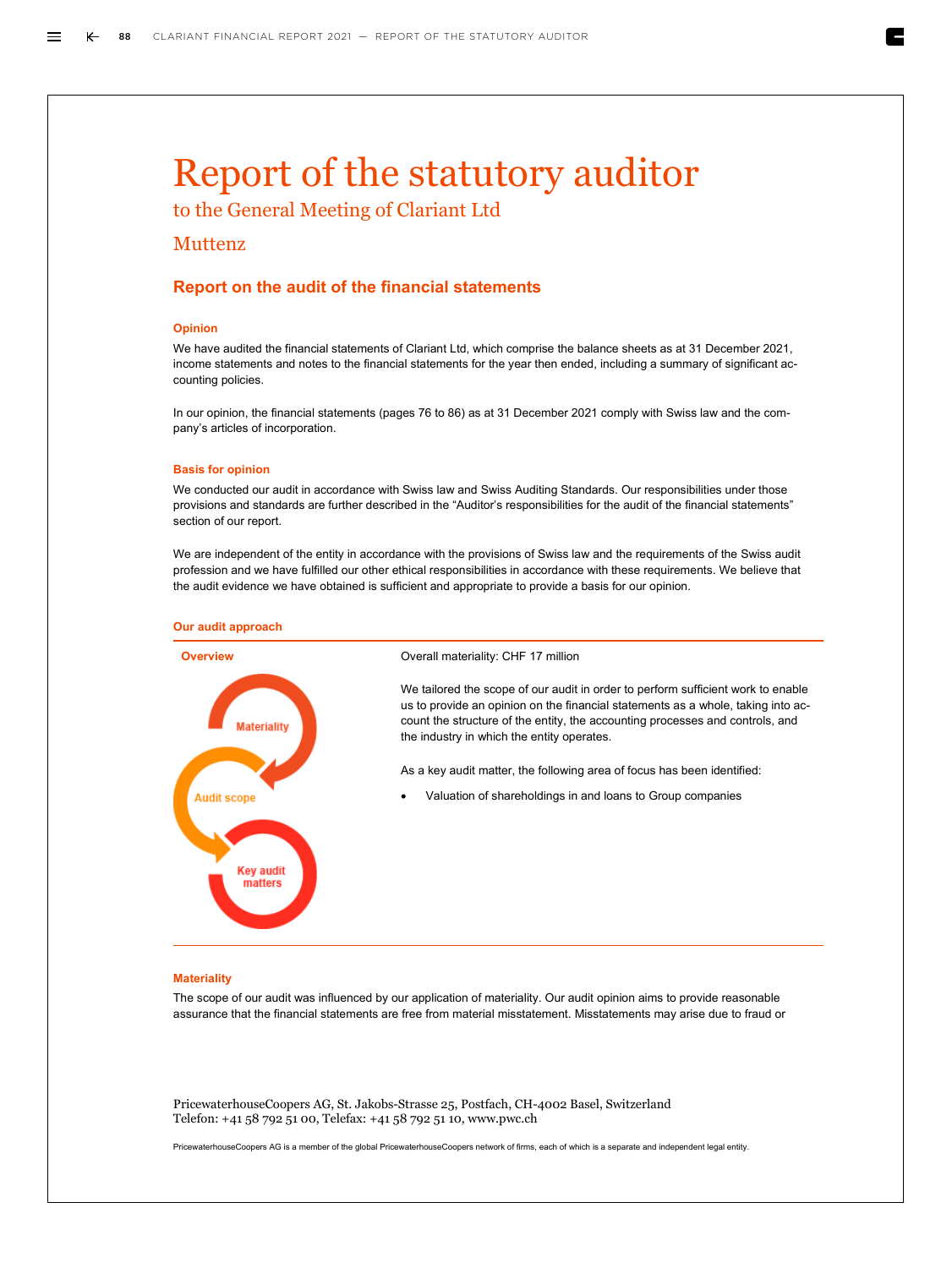error. They are considered material if, individually or in aggregate, they could reasonably be expected to influence the economic decisions of users taken on the basis of the financial statements.

Based on our professional judgement, we determined certain quantitative thresholds for materiality, including the overall materiality for the financial statements as a whole as set out in the table below. These, together with qualitative considerations, helped us to determine the scope of our audit and the nature, timing and extent of our audit procedures and to evaluate the effect of misstatements, both individually and in aggregate, on the financial statements as a whole.

| <b>Overall materiality</b>                           | CHF 17 million                                                                                                                                           |
|------------------------------------------------------|----------------------------------------------------------------------------------------------------------------------------------------------------------|
| <b>Benchmark applied</b>                             | Total assets.                                                                                                                                            |
| Rationale for the materiality bench-<br>mark applied | We chose total assets as the benchmark because, in our view, it is the most<br>relevant measure for the activities of Clariant Ltd as a holding company. |

We agreed with the Audit Committee that we would report to them misstatements above CHF 0.8 million identified during our audit as well as any misstatements below that amount which, in our view, warranted reporting for qualitative reasons.

#### **Audit scope**

We designed our audit by determining materiality and assessing the risks of material misstatement in the financial statements. In particular, we considered where subjective judgements were made; for example, in respect of significant accounting estimates that involved making assumptions and considering future events that are inherently uncertain. As in all of our audits, we also addressed the risk of management override of internal controls, including among other matters consideration of whether there was evidence of bias that represented a risk of material misstatement due to fraud.

#### **Report on key audit matters based on the circular 1/2015 of the Federal Audit Oversight Authority**

Key audit matters are those matters that, in our professional judgement, were of most significance in our audit of the financial statements of the current period. These matters were addressed in the context of our audit of the financial statements as a whole, and in forming our opinion thereon, and we do not provide a separate opinion on these matters.

#### **Valuation of shareholdings in and loans to Group companies**

| <b>Key audit matter</b>                                                                                                                                                                                                                            | How our audit addressed the key audit matter                                                                                                                                                                                                                                                                                                                                                                                                                                                                                     |
|----------------------------------------------------------------------------------------------------------------------------------------------------------------------------------------------------------------------------------------------------|----------------------------------------------------------------------------------------------------------------------------------------------------------------------------------------------------------------------------------------------------------------------------------------------------------------------------------------------------------------------------------------------------------------------------------------------------------------------------------------------------------------------------------|
| We consider the valuation of shareholdings in and loans to<br>Group companies to be a key audit matter owing to the sig-<br>nificant scope for judgement involved with respect to the<br>assumptions and the discount rates applied for the valua- | We evaluated and challenged management's assumptions<br>and the discount rates applied for the valuations of the<br>shareholdings.                                                                                                                                                                                                                                                                                                                                                                                               |
| tions of the shareholdings as well as to the significance of<br>these shareholdings and loans on the balance sheet.                                                                                                                                | We assessed management's process in grouping together<br>certain shareholdings and the application of generally ac-<br>cepted valuation methods to calculate their value.                                                                                                                                                                                                                                                                                                                                                        |
| Please refer to pages 78 to 79 (Shareholdings in Group                                                                                                                                                                                             |                                                                                                                                                                                                                                                                                                                                                                                                                                                                                                                                  |
| companies, Note 5) in the notes to the financial statements.                                                                                                                                                                                       | We tested the calculation method and we compared the in-<br>put figures used with the Group's accounting records. We<br>also compared the actual results of the year under review<br>with the figures included in the forecasts made in the prior<br>year in order to assess with hindsight whether any of the<br>assumptions underlying the forecasts might have been too<br>optimistic. We assessed the assumptions relating to the<br>forecasts and found them to be consistent with actual de-<br>velopments and reasonable. |
|                                                                                                                                                                                                                                                    | We involved PwC valuation specialists to assess the dis-<br>count rates by comparison with market information.                                                                                                                                                                                                                                                                                                                                                                                                                   |

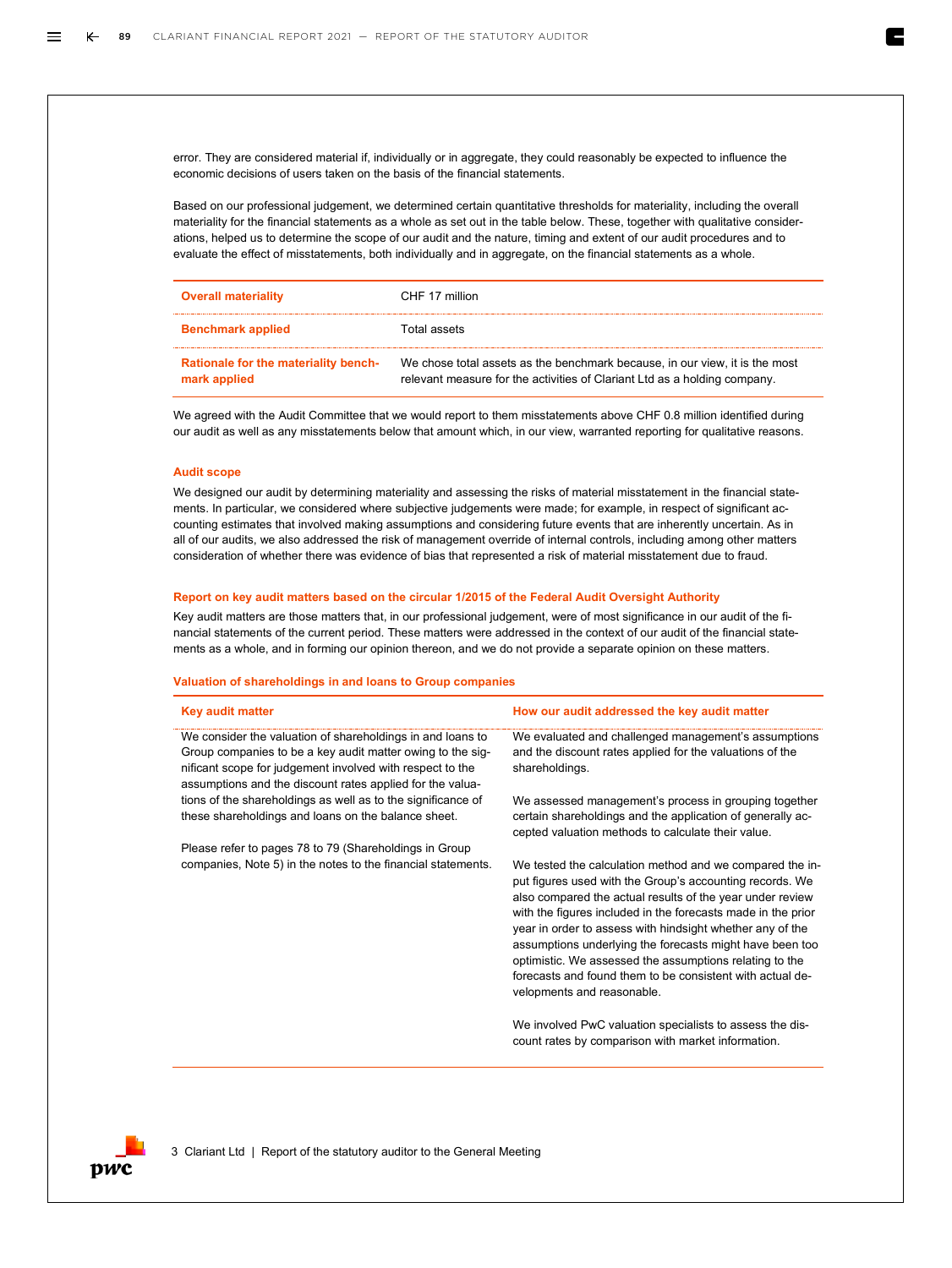We also tested the valuations of the loans to Group companies based on these companies' financial positions.

On the basis of work performed, we consider the approach, assumptions and discount rates used by management to support the carrying value of the shareholdings in and loans to Group companies to be reasonable.

#### **Responsibilities of the Board of Directors for the financial statements**

The Board of Directors is responsible for the preparation of the financial statements in accordance with the provisions of Swiss law and the company's articles of incorporation, and for such internal control as the Board of Directors determines is necessary to enable the preparation of financial statements that are free from material misstatement, whether due to fraud or error.

In preparing the financial statements, the Board of Directors is responsible for assessing the entity's ability to continue as a going concern, disclosing, as applicable, matters related to going concern and using the going concern basis of accounting unless the Board of Directors either intends to liquidate the entity or to cease operations, or has no realistic alternative but to do so.

#### **Auditor's responsibilities for the audit of the financial statements**

Our objectives are to obtain reasonable assurance about whether the financial statements as a whole are free from material misstatement, whether due to fraud or error, and to issue an auditor's report that includes our opinion. Reasonable assurance is a high level of assurance, but is not a guarantee that an audit conducted in accordance with Swiss law and Swiss Auditing Standards will always detect a material misstatement when it exists. Misstatements can arise from fraud or error and are considered material if, individually or in the aggregate, they could reasonably be expected to influence the economic decisions of users taken on the basis of these financial statements.

A further description of our responsibilities for the audit of the financial statements is located at the website of EXPERTsuisse: http://expertsuisse.ch/en/audit-report-for-public-companies. This description forms part of our auditor's report.

#### **Report on other legal and regulatory requirements**

In accordance with article 728a paragraph 1 item 3 CO and Swiss Auditing Standard 890, we confirm that an internal control system exists which has been designed for the preparation of financial statements according to the instructions of the Board of Directors.

We further confirm that the proposed appropriation of available earnings complies with Swiss law and the company's articles of incorporation. We recommend that the financial statements submitted to you be approved.

PricewaterhouseCoopers AG



Audit expert Auditor in charge

Basel, 18 May 2022

1/ Saum

Rolf Johner Michael Scheibli Audit expert

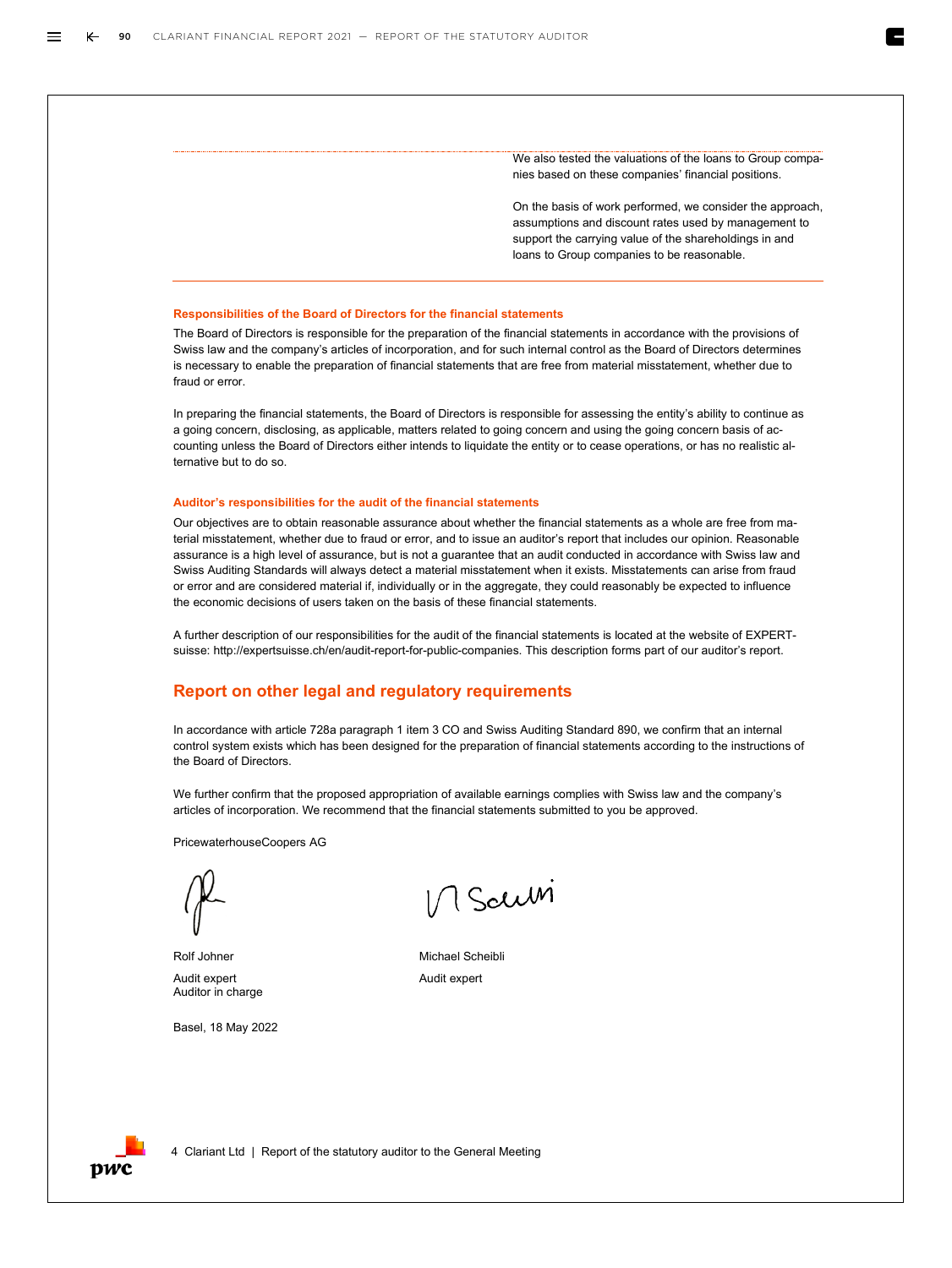## Forward-looking statements

Forward-looking statements contained herein are qualified in their entirety, as there are certain factors that could cause results to differ materially from those anticipated. Investors are cautioned that all forward-looking statements involve risks and uncertainty. In addition to the factors discussed above, among the factors that could cause actual results to differ materially are the following: the timing and strength of new product offerings; pricing strategies of competitors; the company's ability to continue to receive adequate products from its vendors on acceptable terms, or at all, and to continue to obtain sufficient financing to meet its liquidity needs; and changes in the political, social, and regulatory framework in which the company operates or in economic or technological trends or conditions, including currency fluctuations, inflation, and consumer confidence, on a global, regional, or national basis.